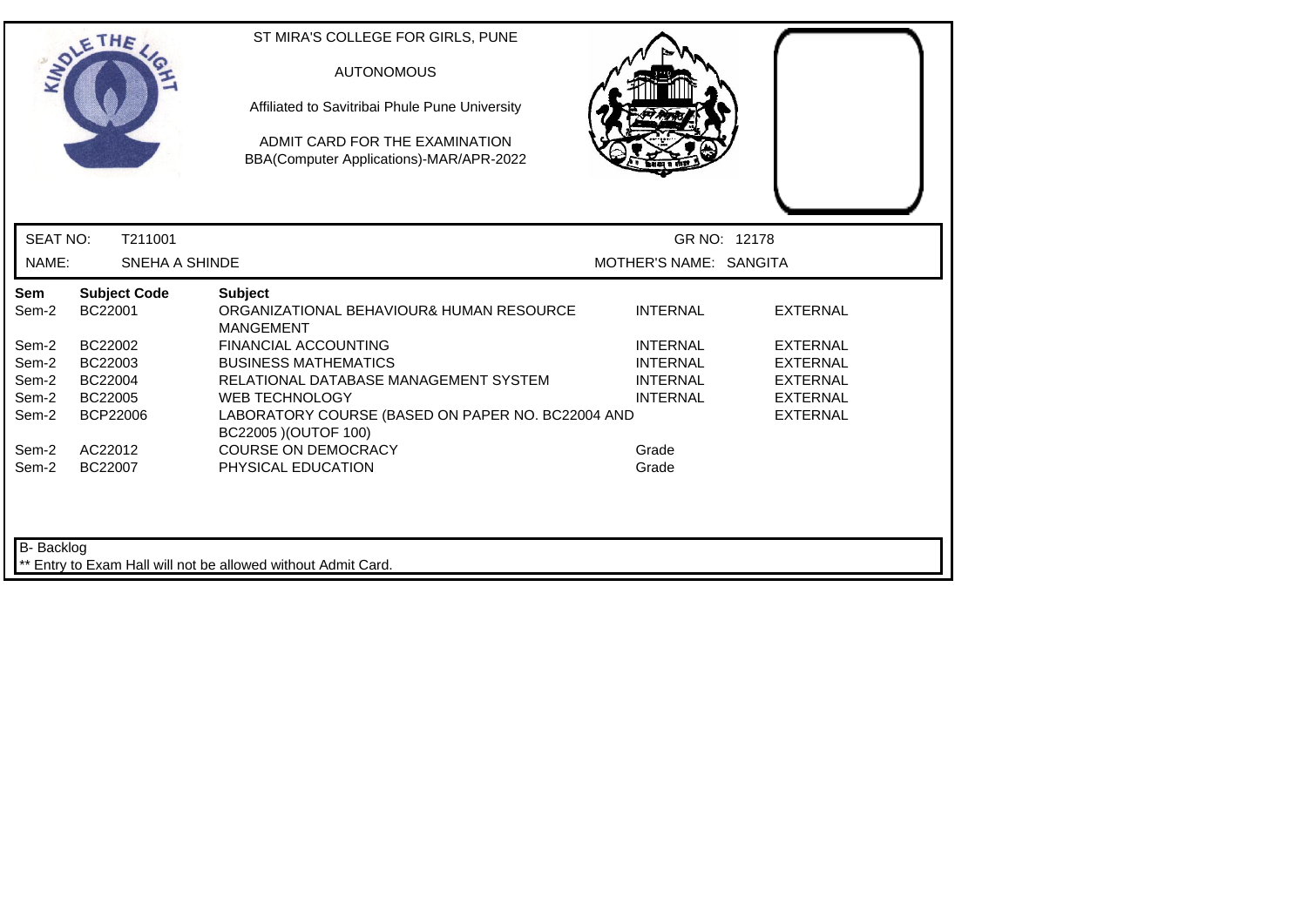|                   | <b>SOLETHE</b>                 | ST MIRA'S COLLEGE FOR GIRLS, PUNE<br><b>AUTONOMOUS</b><br>Affiliated to Savitribai Phule Pune University<br>ADMIT CARD FOR THE EXAMINATION<br>BBA(Computer Applications)-MAR/APR-2022 |                      |                 |
|-------------------|--------------------------------|---------------------------------------------------------------------------------------------------------------------------------------------------------------------------------------|----------------------|-----------------|
| <b>SEAT NO:</b>   | T211002                        |                                                                                                                                                                                       | GR NO: 12136         |                 |
| NAME:             |                                | ARORA AANCHAL PRAVIN                                                                                                                                                                  | MOTHER'S NAME: NEETU |                 |
| Sem<br>Sem-2      | <b>Subject Code</b><br>BC22001 | <b>Subject</b><br>ORGANIZATIONAL BEHAVIOUR& HUMAN RESOURCE<br><b>MANGEMENT</b>                                                                                                        | <b>INTERNAL</b>      | <b>EXTERNAL</b> |
| Sem-2             | BC22002                        | <b>FINANCIAL ACCOUNTING</b>                                                                                                                                                           | <b>INTERNAL</b>      | <b>EXTERNAL</b> |
| Sem-2             | BC22003                        | <b>BUSINESS MATHEMATICS</b>                                                                                                                                                           | <b>INTERNAL</b>      | <b>EXTERNAL</b> |
| Sem-2             | BC22004                        | RELATIONAL DATABASE MANAGEMENT SYSTEM                                                                                                                                                 | <b>INTERNAL</b>      | <b>EXTERNAL</b> |
| Sem-2             | BC22005                        | <b>WEB TECHNOLOGY</b>                                                                                                                                                                 | <b>INTERNAL</b>      | <b>EXTERNAL</b> |
| Sem-2             | <b>BCP22006</b>                | LABORATORY COURSE (BASED ON PAPER NO. BC22004 AND<br>BC22005 ) (OUTOF 100)                                                                                                            |                      | <b>EXTERNAL</b> |
| Sem-2             | AC22012                        | <b>COURSE ON DEMOCRACY</b>                                                                                                                                                            | Grade                |                 |
| Sem-2             | BC22007                        | PHYSICAL EDUCATION                                                                                                                                                                    | Grade                |                 |
| <b>B-</b> Backlog |                                | ** Entry to Exam Hall will not be allowed without Admit Card.                                                                                                                         |                      |                 |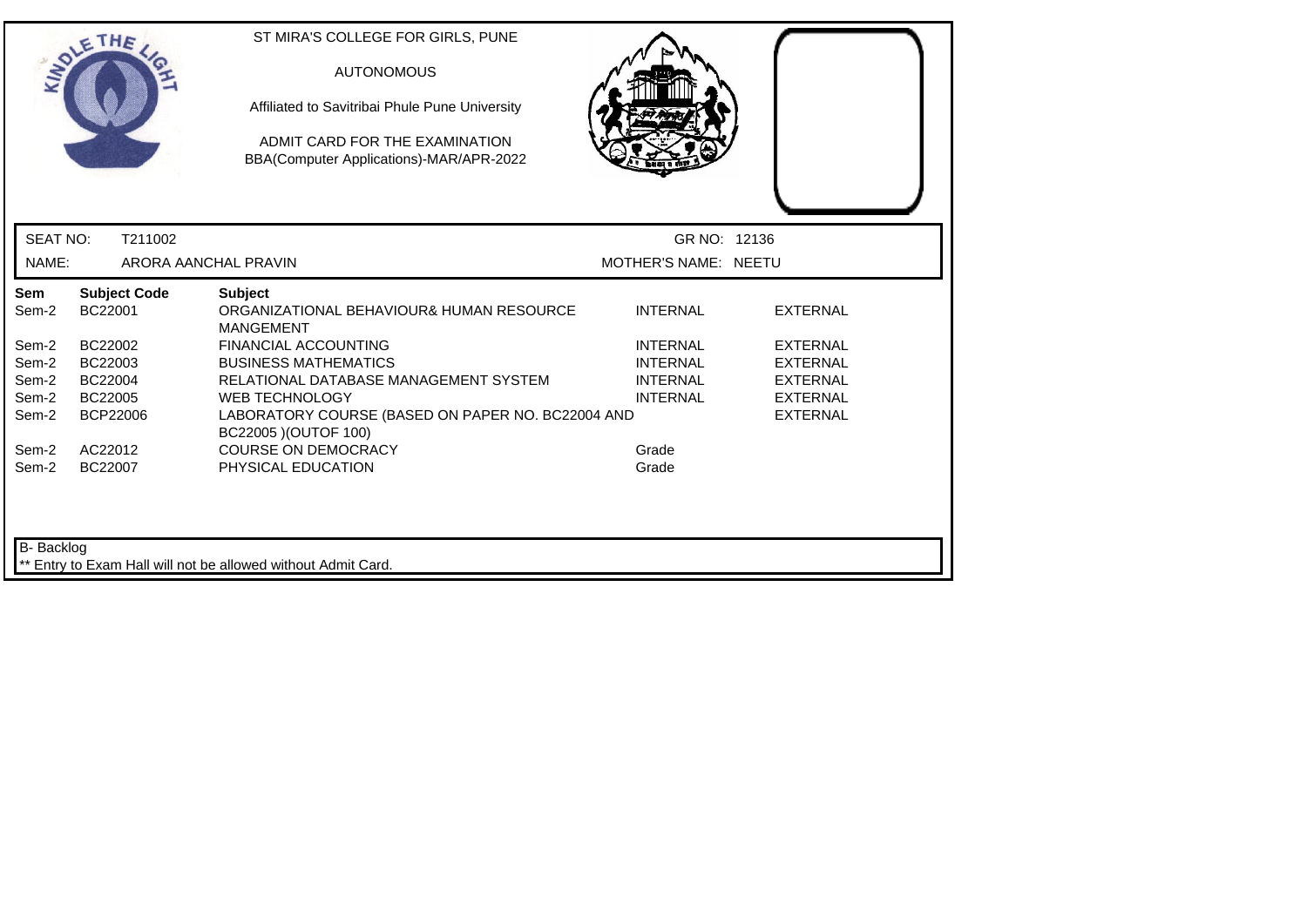|                 | THE                            | ST MIRA'S COLLEGE FOR GIRLS, PUNE<br><b>AUTONOMOUS</b><br>Affiliated to Savitribai Phule Pune University<br>ADMIT CARD FOR THE EXAMINATION<br>BBA(Computer Applications)-MAR/APR-2022 |                       |                 |
|-----------------|--------------------------------|---------------------------------------------------------------------------------------------------------------------------------------------------------------------------------------|-----------------------|-----------------|
| <b>SEAT NO:</b> | T211003                        |                                                                                                                                                                                       | GR NO: 12181          |                 |
| NAME:           | SHINDE TANUJA AJIT             |                                                                                                                                                                                       | MOTHER'S NAME: RUPALI |                 |
| Sem<br>Sem-2    | <b>Subject Code</b><br>BC22001 | <b>Subject</b><br>ORGANIZATIONAL BEHAVIOUR& HUMAN RESOURCE<br><b>MANGEMENT</b>                                                                                                        | <b>INTERNAL</b>       | <b>EXTERNAL</b> |
| Sem-2           | BC22002                        | <b>FINANCIAL ACCOUNTING</b>                                                                                                                                                           | <b>INTERNAL</b>       | <b>EXTERNAL</b> |
| Sem-2           | BC22003                        | <b>BUSINESS MATHEMATICS</b>                                                                                                                                                           | <b>INTERNAL</b>       | <b>EXTERNAL</b> |
| Sem-2           | BC22004                        | RELATIONAL DATABASE MANAGEMENT SYSTEM                                                                                                                                                 | <b>INTERNAL</b>       | <b>EXTERNAL</b> |
| Sem-2           | BC22005                        | <b>WEB TECHNOLOGY</b>                                                                                                                                                                 | <b>INTERNAL</b>       | <b>EXTERNAL</b> |
| Sem-2           | <b>BCP22006</b>                | LABORATORY COURSE (BASED ON PAPER NO. BC22004 AND<br>BC22005 ) (OUTOF 100)                                                                                                            |                       | <b>EXTERNAL</b> |
| Sem-2           | AC22012                        | <b>COURSE ON DEMOCRACY</b>                                                                                                                                                            | Grade                 |                 |
| Sem-2           | BC22007                        | PHYSICAL EDUCATION                                                                                                                                                                    | Grade                 |                 |
| B- Backlog      |                                | Entry to Exam Hall will not be allowed without Admit Card.                                                                                                                            |                       |                 |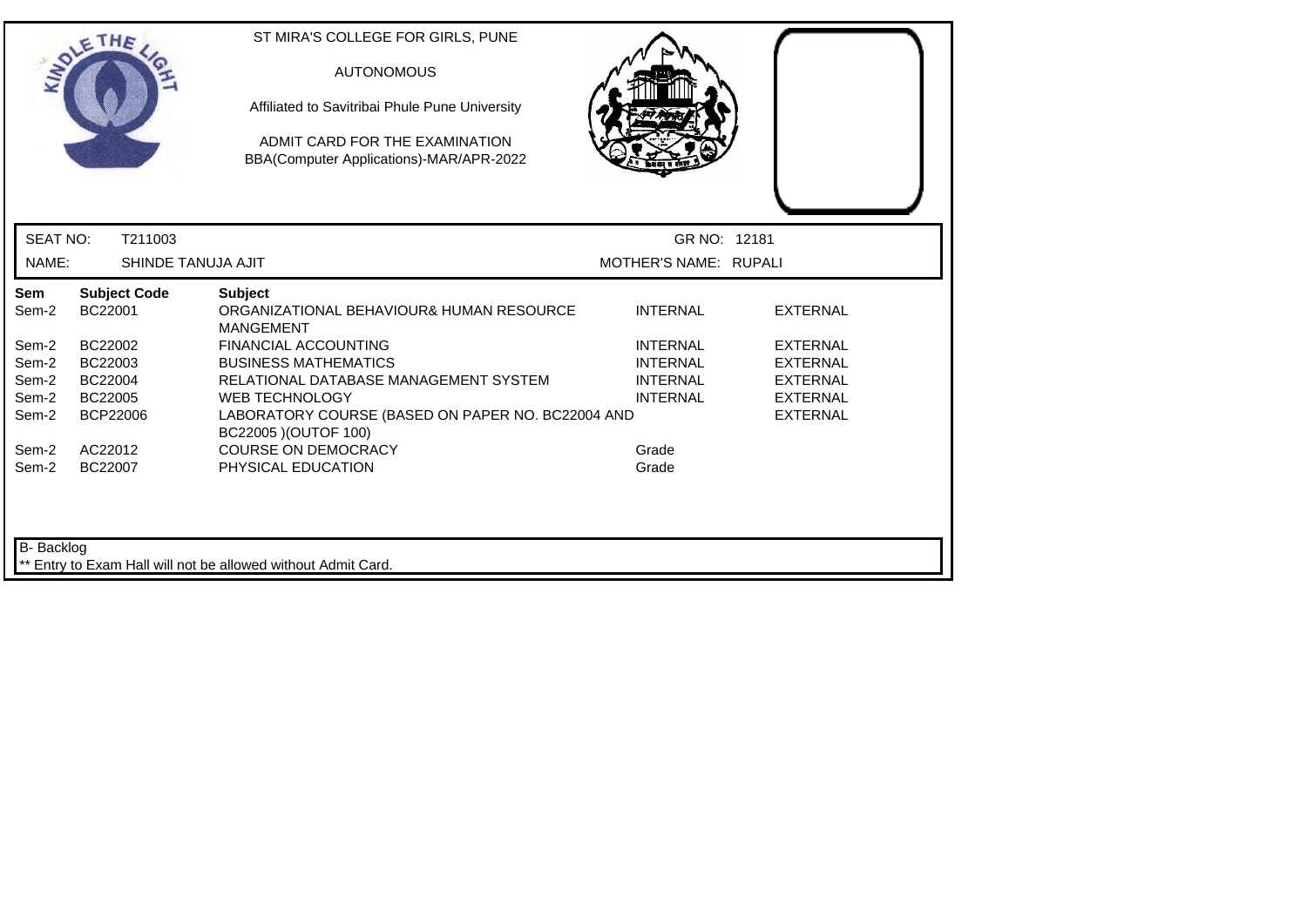|                 | THE                            | ST MIRA'S COLLEGE FOR GIRLS, PUNE<br><b>AUTONOMOUS</b><br>Affiliated to Savitribai Phule Pune University<br>ADMIT CARD FOR THE EXAMINATION<br>BBA(Computer Applications)-MAR/APR-2022 |                      |                 |
|-----------------|--------------------------------|---------------------------------------------------------------------------------------------------------------------------------------------------------------------------------------|----------------------|-----------------|
| <b>SEAT NO:</b> | T211004                        |                                                                                                                                                                                       | GR NO: 12175         |                 |
| NAME:           | <b>KAWDE MANSI ANIL</b>        |                                                                                                                                                                                       | MOTHER'S NAME: JYOTI |                 |
| Sem<br>Sem-2    | <b>Subject Code</b><br>BC22001 | <b>Subject</b><br>ORGANIZATIONAL BEHAVIOUR& HUMAN RESOURCE<br><b>MANGEMENT</b>                                                                                                        | <b>INTERNAL</b>      | <b>EXTERNAL</b> |
| Sem-2           | BC22002                        | <b>FINANCIAL ACCOUNTING</b>                                                                                                                                                           | <b>INTERNAL</b>      | <b>EXTERNAL</b> |
| Sem-2           | BC22003                        | <b>BUSINESS MATHEMATICS</b>                                                                                                                                                           | <b>INTERNAL</b>      | <b>EXTERNAL</b> |
| Sem-2           | BC22004                        | RELATIONAL DATABASE MANAGEMENT SYSTEM                                                                                                                                                 | <b>INTERNAL</b>      | <b>EXTERNAL</b> |
| Sem-2           | BC22005                        | <b>WEB TECHNOLOGY</b>                                                                                                                                                                 | <b>INTERNAL</b>      | <b>EXTERNAL</b> |
| Sem-2           | <b>BCP22006</b>                | LABORATORY COURSE (BASED ON PAPER NO. BC22004 AND<br>BC22005 ) (OUTOF 100)                                                                                                            |                      | <b>EXTERNAL</b> |
| Sem-2           | AC22012                        | <b>COURSE ON DEMOCRACY</b>                                                                                                                                                            | Grade                |                 |
| Sem-2           | BC22007                        | PHYSICAL EDUCATION                                                                                                                                                                    | Grade                |                 |
| B- Backlog      |                                | Entry to Exam Hall will not be allowed without Admit Card.                                                                                                                            |                      |                 |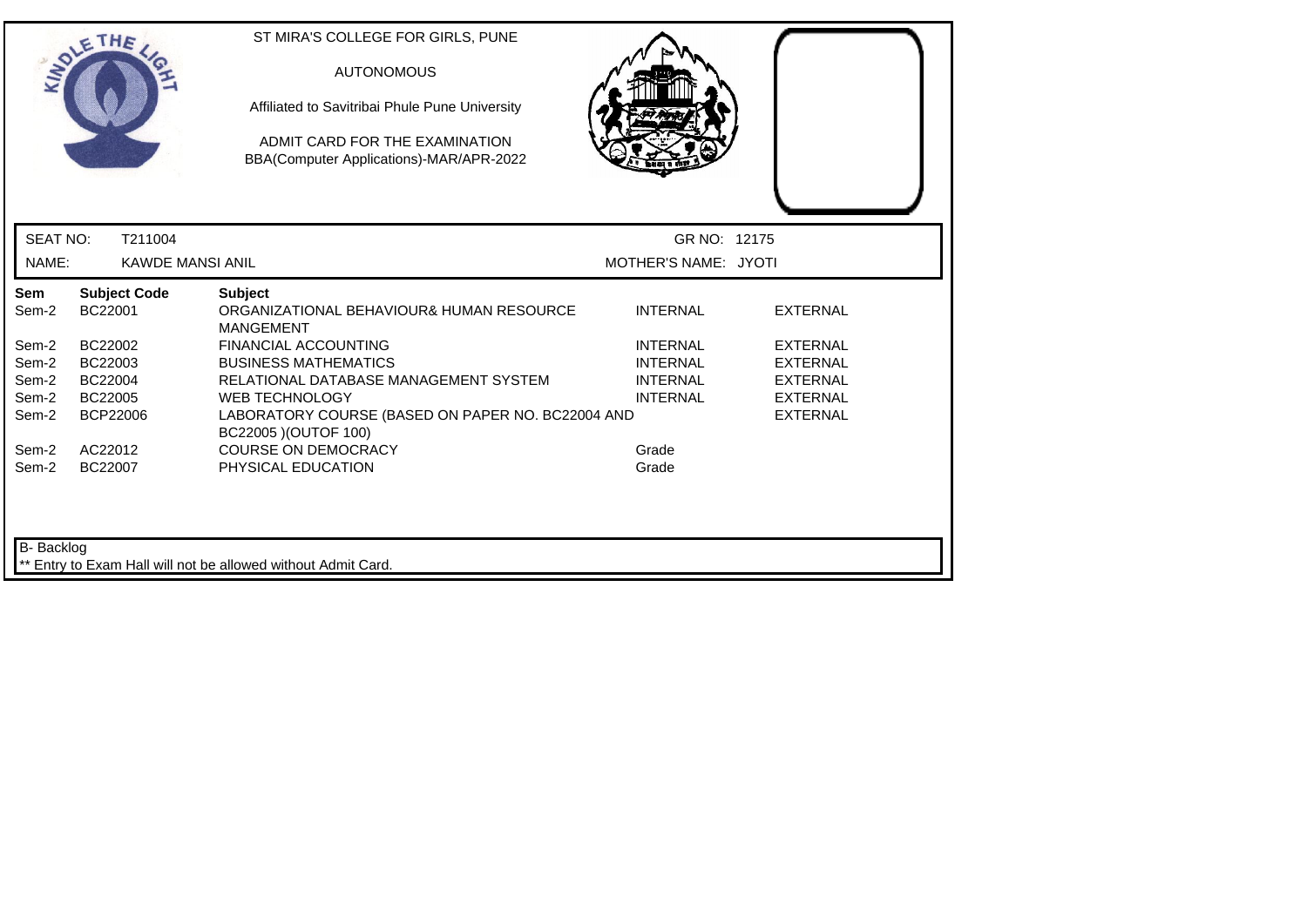|                                  | THE                                       | ST MIRA'S COLLEGE FOR GIRLS, PUNE<br><b>AUTONOMOUS</b><br>Affiliated to Savitribai Phule Pune University<br>ADMIT CARD FOR THE EXAMINATION<br>BBA(Computer Applications)-MAR/APR-2022 |                                                                          |                                                                          |
|----------------------------------|-------------------------------------------|---------------------------------------------------------------------------------------------------------------------------------------------------------------------------------------|--------------------------------------------------------------------------|--------------------------------------------------------------------------|
| <b>SEAT NO:</b>                  | T211005                                   |                                                                                                                                                                                       | GR NO: 12182                                                             |                                                                          |
| NAME:                            |                                           | YADAV ANSHUKUMARI AWADHESH                                                                                                                                                            | MOTHER'S NAME: EMIRATIDEVI                                               |                                                                          |
| Sem<br>Sem-1<br>Sem-2            | <b>Subject Code</b><br>BC12002<br>BC22001 | <b>Subject</b><br>PRINCIPLES OF MANAGEMENT<br>ORGANIZATIONAL BEHAVIOUR& HUMAN RESOURCE<br><b>MANGEMENT</b>                                                                            | <b>INTERNAL</b>                                                          | (B) EXTERNAL<br><b>EXTERNAL</b>                                          |
| Sem-2<br>Sem-2<br>Sem-2<br>Sem-2 | BC22002<br>BC22003<br>BC22004<br>BC22005  | <b>FINANCIAL ACCOUNTING</b><br><b>BUSINESS MATHEMATICS</b><br>RELATIONAL DATABASE MANAGEMENT SYSTEM<br><b>WEB TECHNOLOGY</b>                                                          | <b>INTERNAL</b><br><b>INTERNAL</b><br><b>INTERNAL</b><br><b>INTERNAL</b> | <b>EXTERNAL</b><br><b>EXTERNAL</b><br><b>EXTERNAL</b><br><b>EXTERNAL</b> |
| Sem-2<br>Sem-2<br>Sem-2          | BCP22006<br>AC22012<br>BC22007            | LABORATORY COURSE (BASED ON PAPER NO. BC22004 AND<br>BC22005 ) (OUTOF 100)<br><b>COURSE ON DEMOCRACY</b><br>PHYSICAL EDUCATION                                                        | Grade<br>Grade                                                           | <b>EXTERNAL</b>                                                          |
| B- Backlog                       |                                           | ** Entry to Exam Hall will not be allowed without Admit Card.                                                                                                                         |                                                                          |                                                                          |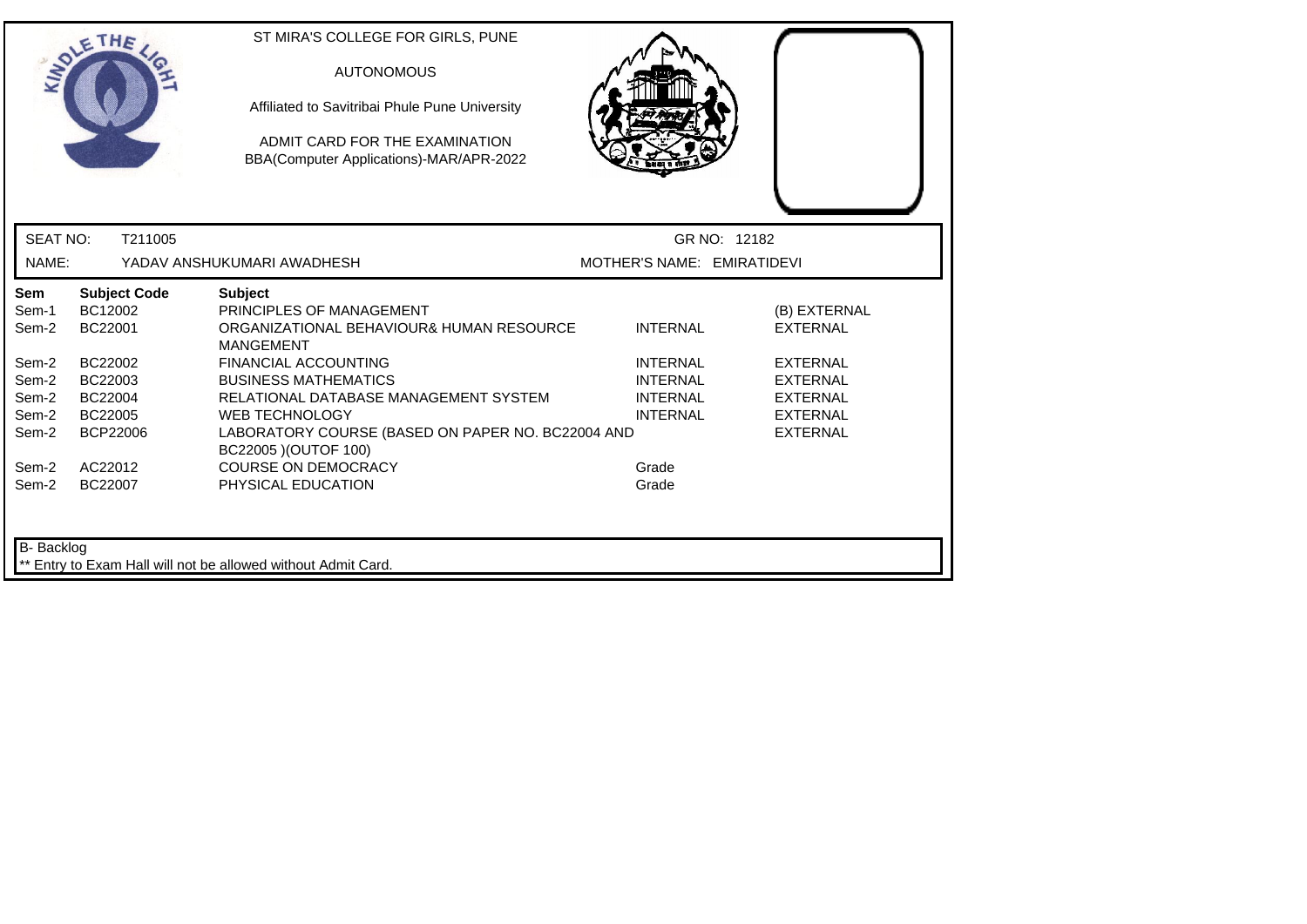|                   | OLETHE                         | ST MIRA'S COLLEGE FOR GIRLS, PUNE<br><b>AUTONOMOUS</b><br>Affiliated to Savitribai Phule Pune University<br>ADMIT CARD FOR THE EXAMINATION<br>BBA(Computer Applications)-MAR/APR-2022 |                      |                 |  |
|-------------------|--------------------------------|---------------------------------------------------------------------------------------------------------------------------------------------------------------------------------------|----------------------|-----------------|--|
| <b>SEAT NO:</b>   | T211006                        |                                                                                                                                                                                       | GR NO: 12173         |                 |  |
| NAME:             | MEENAKAL ARYA RAJAN            |                                                                                                                                                                                       | MOTHER'S NAME: DEEPA |                 |  |
| Sem<br>Sem-2      | <b>Subject Code</b><br>BC22001 | <b>Subject</b><br>ORGANIZATIONAL BEHAVIOUR& HUMAN RESOURCE<br><b>MANGEMENT</b>                                                                                                        | <b>INTERNAL</b>      | <b>EXTERNAL</b> |  |
| Sem-2             | BC22002                        | <b>FINANCIAL ACCOUNTING</b>                                                                                                                                                           | <b>INTERNAL</b>      | <b>EXTERNAL</b> |  |
| Sem-2             | BC22003                        | <b>BUSINESS MATHEMATICS</b>                                                                                                                                                           | <b>INTERNAL</b>      | EXTERNAL        |  |
| Sem-2             | BC22004                        | RELATIONAL DATABASE MANAGEMENT SYSTEM                                                                                                                                                 | <b>INTERNAL</b>      | <b>EXTERNAL</b> |  |
| Sem-2             | BC22005                        | <b>WEB TECHNOLOGY</b>                                                                                                                                                                 | <b>INTERNAL</b>      | <b>EXTERNAL</b> |  |
| Sem-2             | <b>BCP22006</b>                | LABORATORY COURSE (BASED ON PAPER NO. BC22004 AND<br>BC22005 ) (OUTOF 100)                                                                                                            |                      | <b>EXTERNAL</b> |  |
| Sem-2             | AC22012                        | <b>COURSE ON DEMOCRACY</b>                                                                                                                                                            | Grade                |                 |  |
| Sem-2             | BC22007                        | PHYSICAL EDUCATION                                                                                                                                                                    | Grade                |                 |  |
| <b>B-</b> Backlog |                                | ** Entry to Exam Hall will not be allowed without Admit Card.                                                                                                                         |                      |                 |  |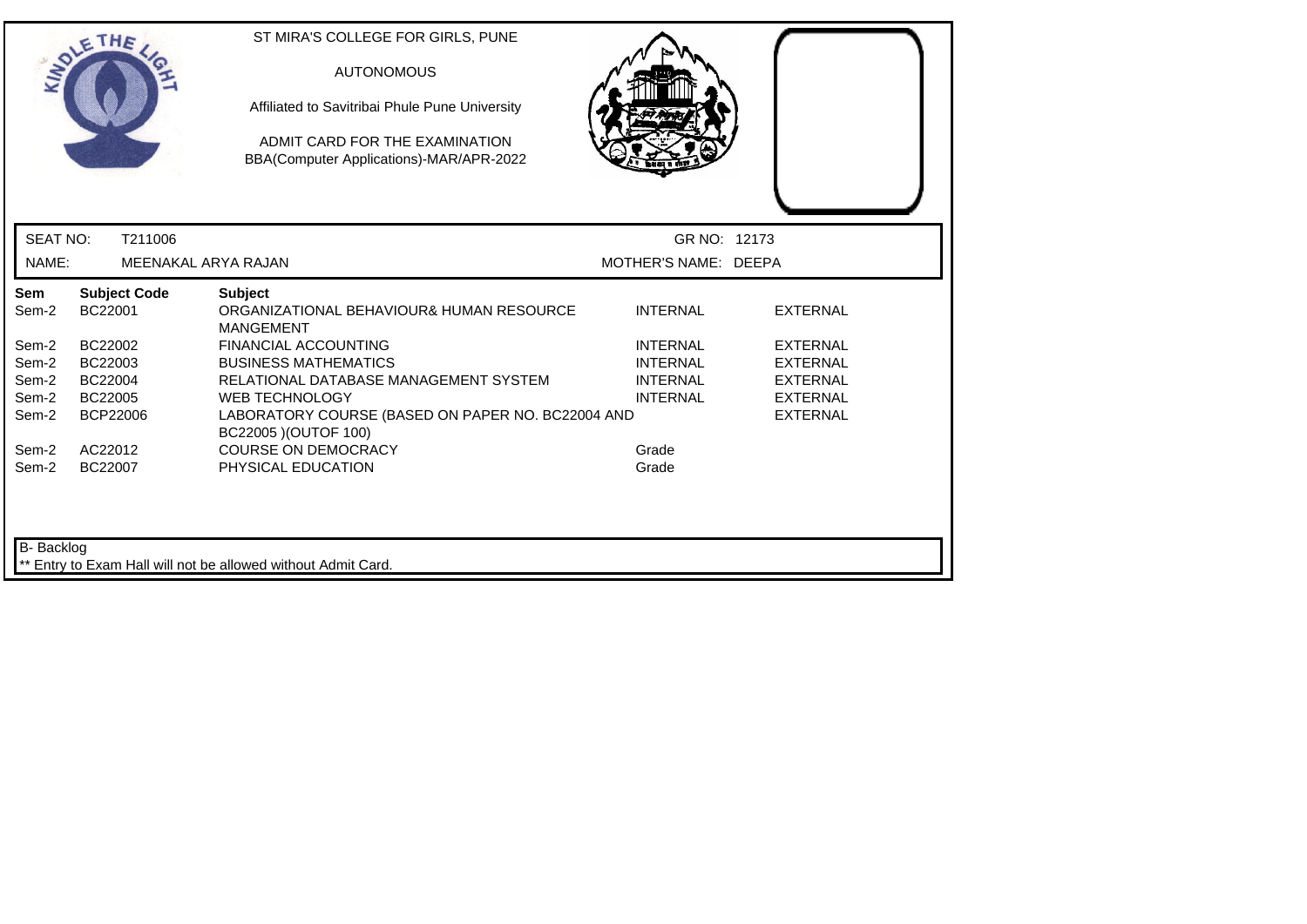|                 | <b>SOLETHE</b>                 | ST MIRA'S COLLEGE FOR GIRLS, PUNE<br><b>AUTONOMOUS</b><br>Affiliated to Savitribai Phule Pune University<br>ADMIT CARD FOR THE EXAMINATION<br>BBA(Computer Applications)-MAR/APR-2022 |                        |                 |
|-----------------|--------------------------------|---------------------------------------------------------------------------------------------------------------------------------------------------------------------------------------|------------------------|-----------------|
| <b>SEAT NO:</b> | T211007                        |                                                                                                                                                                                       |                        | GR NO: 12114    |
| NAME:           | SHAIKH SANIYA ASIF             |                                                                                                                                                                                       | MOTHER'S NAME: SAMEENA |                 |
| Sem<br>Sem-2    | <b>Subject Code</b><br>BC22001 | <b>Subject</b><br>ORGANIZATIONAL BEHAVIOUR& HUMAN RESOURCE<br><b>MANGEMENT</b>                                                                                                        | <b>INTERNAL</b>        | <b>EXTERNAL</b> |
| Sem-2           | BC22002                        | <b>FINANCIAL ACCOUNTING</b>                                                                                                                                                           | <b>INTERNAL</b>        | <b>EXTERNAL</b> |
| Sem-2           | BC22003                        | <b>BUSINESS MATHEMATICS</b>                                                                                                                                                           | <b>INTERNAL</b>        | <b>EXTERNAL</b> |
| Sem-2           | BC22004                        | RELATIONAL DATABASE MANAGEMENT SYSTEM                                                                                                                                                 | <b>INTERNAL</b>        | <b>EXTERNAL</b> |
| Sem-2           | BC22005                        | <b>WEB TECHNOLOGY</b>                                                                                                                                                                 | <b>INTERNAL</b>        | <b>EXTERNAL</b> |
| Sem-2           | BCP22006                       | LABORATORY COURSE (BASED ON PAPER NO. BC22004 AND<br>BC22005 ) (OUTOF 100)                                                                                                            |                        | <b>EXTERNAL</b> |
| Sem-2           | AC22012                        | <b>COURSE ON DEMOCRACY</b>                                                                                                                                                            | Grade                  |                 |
| Sem-2           | BC22007                        | PHYSICAL EDUCATION                                                                                                                                                                    | Grade                  |                 |
| B- Backlog      |                                | Entry to Exam Hall will not be allowed without Admit Card.                                                                                                                            |                        |                 |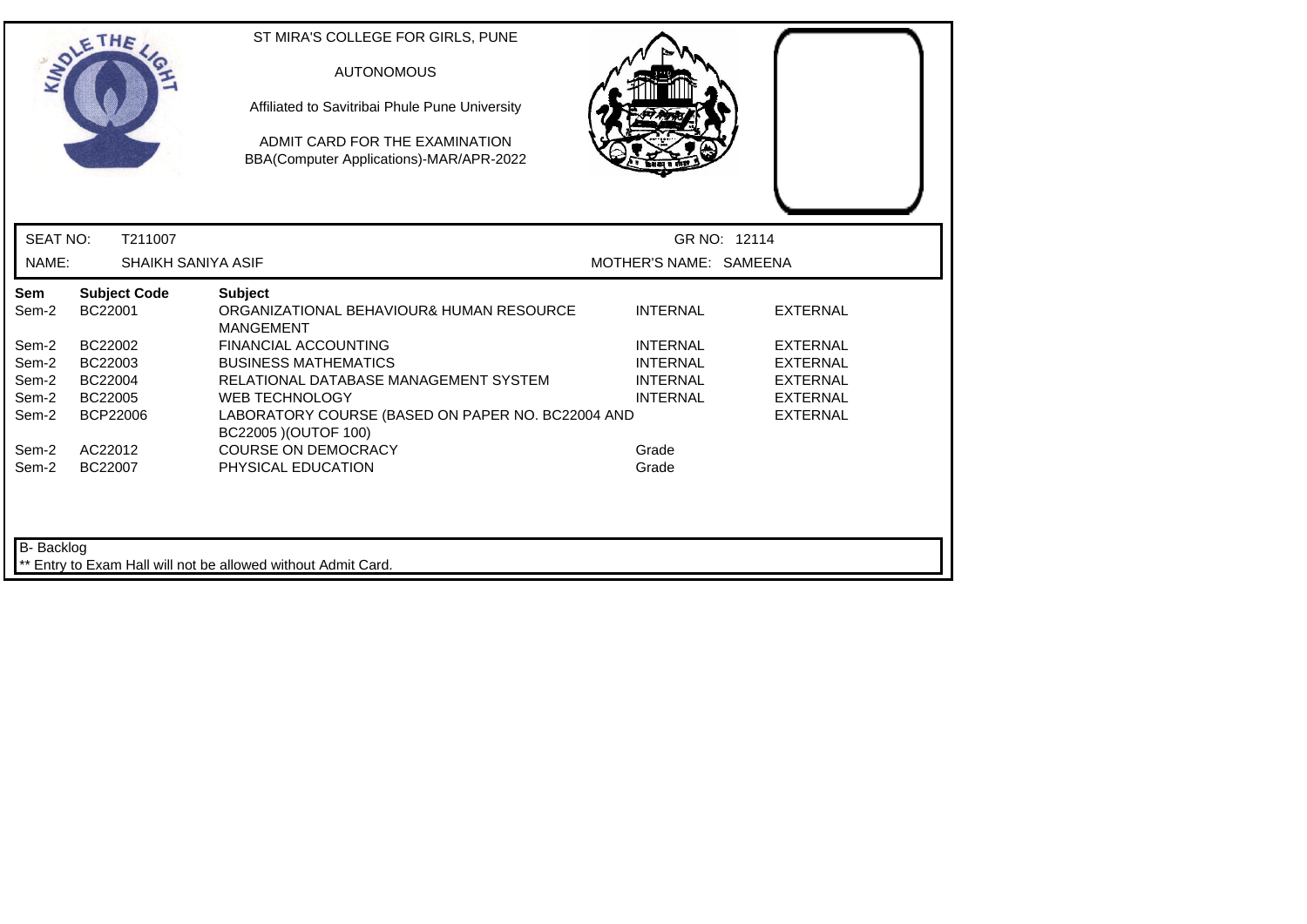|                   | <b>SOLETHE</b>                 | ST MIRA'S COLLEGE FOR GIRLS, PUNE<br><b>AUTONOMOUS</b><br>Affiliated to Savitribai Phule Pune University<br>ADMIT CARD FOR THE EXAMINATION<br>BBA(Computer Applications)-MAR/APR-2022 |                       |                 |  |
|-------------------|--------------------------------|---------------------------------------------------------------------------------------------------------------------------------------------------------------------------------------|-----------------------|-----------------|--|
| <b>SEAT NO:</b>   | T211008                        |                                                                                                                                                                                       | GR NO: 12132          |                 |  |
| NAME:             |                                | <b>BABAR ABHILASHA SACHIN</b>                                                                                                                                                         | MOTHER'S NAME: SULBHA |                 |  |
| Sem<br>Sem-2      | <b>Subject Code</b><br>BC22001 | <b>Subject</b><br>ORGANIZATIONAL BEHAVIOUR& HUMAN RESOURCE<br><b>MANGEMENT</b>                                                                                                        | <b>INTERNAL</b>       | <b>EXTERNAL</b> |  |
| Sem-2             | BC22002                        | <b>FINANCIAL ACCOUNTING</b>                                                                                                                                                           | <b>INTERNAL</b>       | <b>EXTERNAL</b> |  |
| Sem-2             | BC22003                        | <b>BUSINESS MATHEMATICS</b>                                                                                                                                                           | <b>INTERNAL</b>       | <b>EXTERNAL</b> |  |
| Sem-2             | BC22004                        | RELATIONAL DATABASE MANAGEMENT SYSTEM                                                                                                                                                 | <b>INTERNAL</b>       | <b>EXTERNAL</b> |  |
| Sem-2             | BC22005                        | <b>WEB TECHNOLOGY</b>                                                                                                                                                                 | <b>INTERNAL</b>       | <b>EXTERNAL</b> |  |
| Sem-2             | <b>BCP22006</b>                | LABORATORY COURSE (BASED ON PAPER NO. BC22004 AND<br>BC22005 ) (OUTOF 100)                                                                                                            |                       | <b>EXTERNAL</b> |  |
| Sem-2             | AC22012                        | <b>COURSE ON DEMOCRACY</b>                                                                                                                                                            | Grade                 |                 |  |
| Sem-2             | BC22007                        | PHYSICAL EDUCATION                                                                                                                                                                    | Grade                 |                 |  |
| <b>B-</b> Backlog |                                | ** Entry to Exam Hall will not be allowed without Admit Card.                                                                                                                         |                       |                 |  |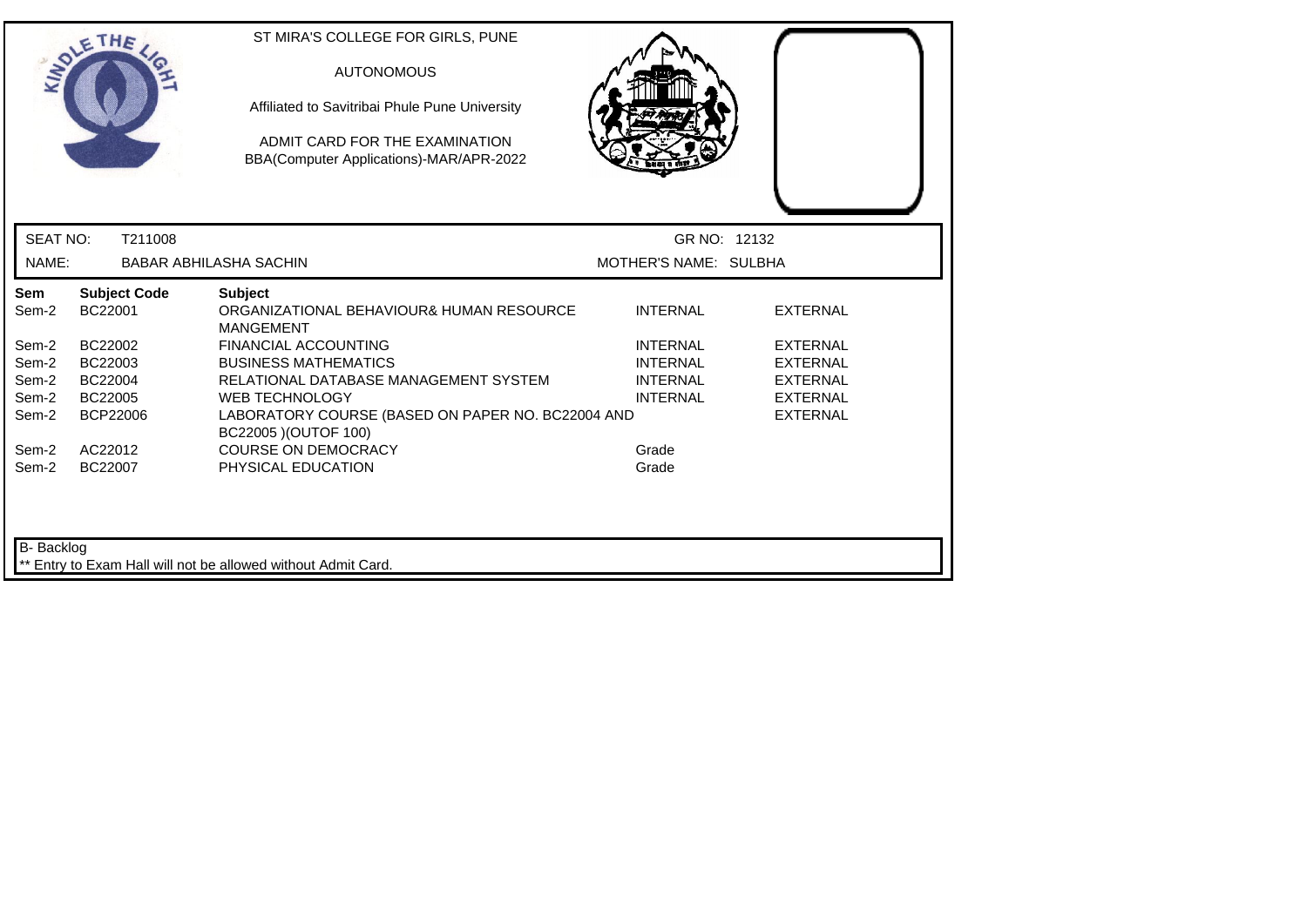|                 | SOLETHE                        | ST MIRA'S COLLEGE FOR GIRLS, PUNE<br><b>AUTONOMOUS</b><br>Affiliated to Savitribai Phule Pune University<br>ADMIT CARD FOR THE EXAMINATION<br>BBA(Computer Applications)-MAR/APR-2022 |                          |                                    |
|-----------------|--------------------------------|---------------------------------------------------------------------------------------------------------------------------------------------------------------------------------------|--------------------------|------------------------------------|
| <b>SEAT NO:</b> | T211009                        |                                                                                                                                                                                       |                          | GR NO: 12160                       |
| NAME:           |                                | BANDAL AISHWARYA LAXMAN                                                                                                                                                               | MOTHER'S NAME: RAJASHREE |                                    |
| Sem<br>Sem-2    | <b>Subject Code</b><br>BC22001 | <b>Subject</b><br>ORGANIZATIONAL BEHAVIOUR& HUMAN RESOURCE<br><b>MANGEMENT</b>                                                                                                        | <b>INTERNAL</b>          | <b>EXTERNAL</b>                    |
| Sem-2           | BC22002                        | <b>FINANCIAL ACCOUNTING</b>                                                                                                                                                           | <b>INTERNAL</b>          | <b>EXTERNAL</b>                    |
| Sem-2           | BC22003                        | <b>BUSINESS MATHEMATICS</b>                                                                                                                                                           | <b>INTERNAL</b>          | <b>EXTERNAL</b>                    |
| Sem-2           | BC22004                        | RELATIONAL DATABASE MANAGEMENT SYSTEM                                                                                                                                                 | <b>INTERNAL</b>          | <b>EXTERNAL</b>                    |
| Sem-2<br>Sem-2  | BC22005<br>BCP22006            | <b>WEB TECHNOLOGY</b><br>LABORATORY COURSE (BASED ON PAPER NO. BC22004 AND<br>BC22005 ) (OUTOF 100)                                                                                   | <b>INTERNAL</b>          | <b>EXTERNAL</b><br><b>EXTERNAL</b> |
| Sem-2           | AC22012                        | <b>COURSE ON DEMOCRACY</b>                                                                                                                                                            | Grade                    |                                    |
| Sem-2           | BC22007                        | PHYSICAL EDUCATION                                                                                                                                                                    | Grade                    |                                    |
| B- Backlog      |                                | Entry to Exam Hall will not be allowed without Admit Card.                                                                                                                            |                          |                                    |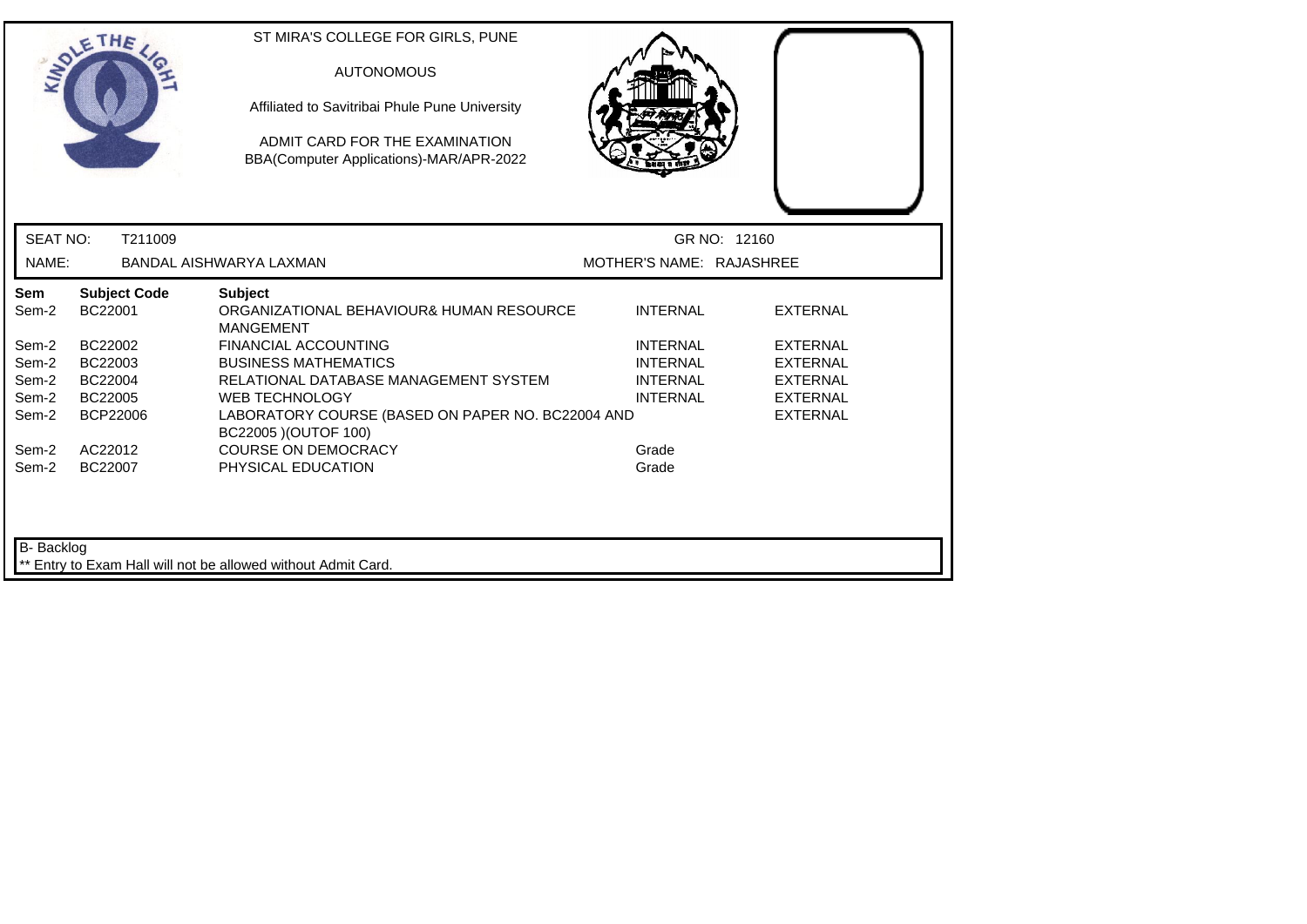|                 | THE                            | ST MIRA'S COLLEGE FOR GIRLS, PUNE<br><b>AUTONOMOUS</b><br>Affiliated to Savitribai Phule Pune University<br>ADMIT CARD FOR THE EXAMINATION<br>BBA(Computer Applications)-MAR/APR-2022 |                        |                 |
|-----------------|--------------------------------|---------------------------------------------------------------------------------------------------------------------------------------------------------------------------------------|------------------------|-----------------|
| <b>SEAT NO:</b> | T211010                        |                                                                                                                                                                                       | GR NO: 12123           |                 |
| NAME:           | <b>BEPARI SAIMA ALTAF</b>      |                                                                                                                                                                                       | MOTHER'S NAME: SUMAIYA |                 |
| Sem<br>Sem-2    | <b>Subject Code</b><br>BC22001 | <b>Subject</b><br>ORGANIZATIONAL BEHAVIOUR& HUMAN RESOURCE<br><b>MANGEMENT</b>                                                                                                        | <b>INTERNAL</b>        | <b>EXTERNAL</b> |
| Sem-2           | BC22002                        | <b>FINANCIAL ACCOUNTING</b>                                                                                                                                                           | <b>INTERNAL</b>        | <b>EXTERNAL</b> |
| Sem-2           | BC22003                        | <b>BUSINESS MATHEMATICS</b>                                                                                                                                                           | <b>INTERNAL</b>        | <b>EXTERNAL</b> |
| Sem-2           | BC22004                        | RELATIONAL DATABASE MANAGEMENT SYSTEM                                                                                                                                                 | <b>INTERNAL</b>        | <b>EXTERNAL</b> |
| Sem-2           | BC22005                        | <b>WEB TECHNOLOGY</b>                                                                                                                                                                 | <b>INTERNAL</b>        | <b>EXTERNAL</b> |
| Sem-2           | <b>BCP22006</b>                | LABORATORY COURSE (BASED ON PAPER NO. BC22004 AND<br>BC22005 ) (OUTOF 100)                                                                                                            |                        | <b>EXTERNAL</b> |
| Sem-2           | AC22012                        | <b>COURSE ON DEMOCRACY</b>                                                                                                                                                            | Grade                  |                 |
| Sem-2           | BC22007                        | PHYSICAL EDUCATION                                                                                                                                                                    | Grade                  |                 |
| B- Backlog      |                                | Entry to Exam Hall will not be allowed without Admit Card.                                                                                                                            |                        |                 |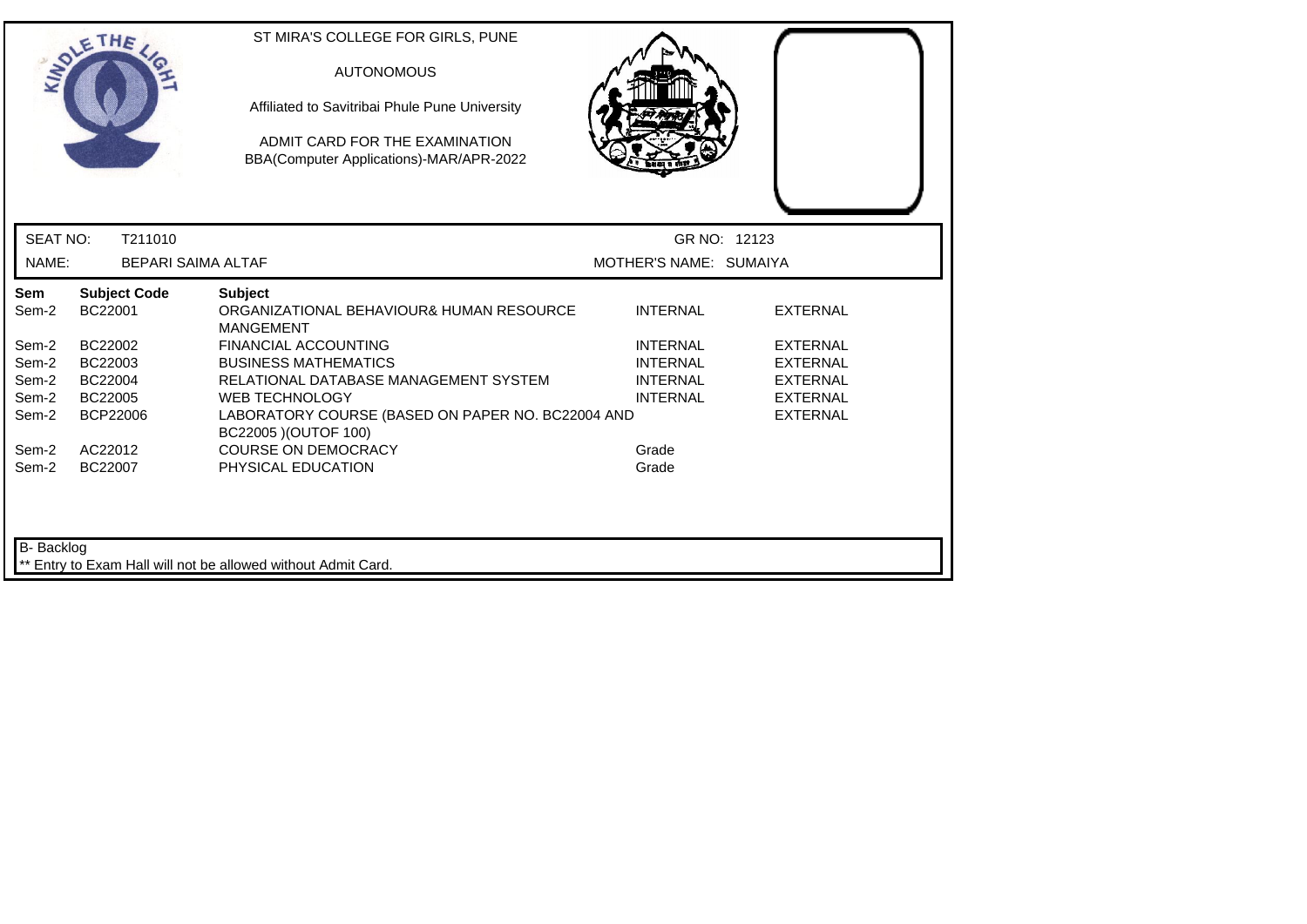|                   | SOLETHE                        | ST MIRA'S COLLEGE FOR GIRLS, PUNE<br><b>AUTONOMOUS</b><br>Affiliated to Savitribai Phule Pune University<br>ADMIT CARD FOR THE EXAMINATION<br>BBA(Computer Applications)-MAR/APR-2022 |                          |                 |
|-------------------|--------------------------------|---------------------------------------------------------------------------------------------------------------------------------------------------------------------------------------|--------------------------|-----------------|
| <b>SEAT NO:</b>   | T211011                        |                                                                                                                                                                                       | GR NO: 12177             |                 |
| NAME:             |                                | CHOWDHARY BHAWNA NEMARAM                                                                                                                                                              | MOTHER'S NAME: MISRIDEVI |                 |
| Sem<br>Sem-2      | <b>Subject Code</b><br>BC22001 | <b>Subject</b><br>ORGANIZATIONAL BEHAVIOUR& HUMAN RESOURCE<br><b>MANGEMENT</b>                                                                                                        | <b>INTERNAL</b>          | <b>EXTERNAL</b> |
| Sem-2             | BC22002                        | <b>FINANCIAL ACCOUNTING</b>                                                                                                                                                           | <b>INTERNAL</b>          | <b>EXTERNAL</b> |
| Sem-2             | BC22003                        | <b>BUSINESS MATHEMATICS</b>                                                                                                                                                           | <b>INTERNAL</b>          | <b>EXTERNAL</b> |
| Sem-2             | BC22004                        | RELATIONAL DATABASE MANAGEMENT SYSTEM                                                                                                                                                 | <b>INTERNAL</b>          | <b>EXTERNAL</b> |
| Sem-2             | BC22005                        | <b>WEB TECHNOLOGY</b>                                                                                                                                                                 | <b>INTERNAL</b>          | <b>EXTERNAL</b> |
| Sem-2             | BCP22006                       | LABORATORY COURSE (BASED ON PAPER NO. BC22004 AND<br>BC22005 ) (OUTOF 100)                                                                                                            |                          | <b>EXTERNAL</b> |
| Sem-2             | AC22012                        | <b>COURSE ON DEMOCRACY</b>                                                                                                                                                            | Grade                    |                 |
| Sem-2             | BC22007                        | PHYSICAL EDUCATION                                                                                                                                                                    | Grade                    |                 |
| <b>B-</b> Backlog |                                | ** Entry to Exam Hall will not be allowed without Admit Card.                                                                                                                         |                          |                 |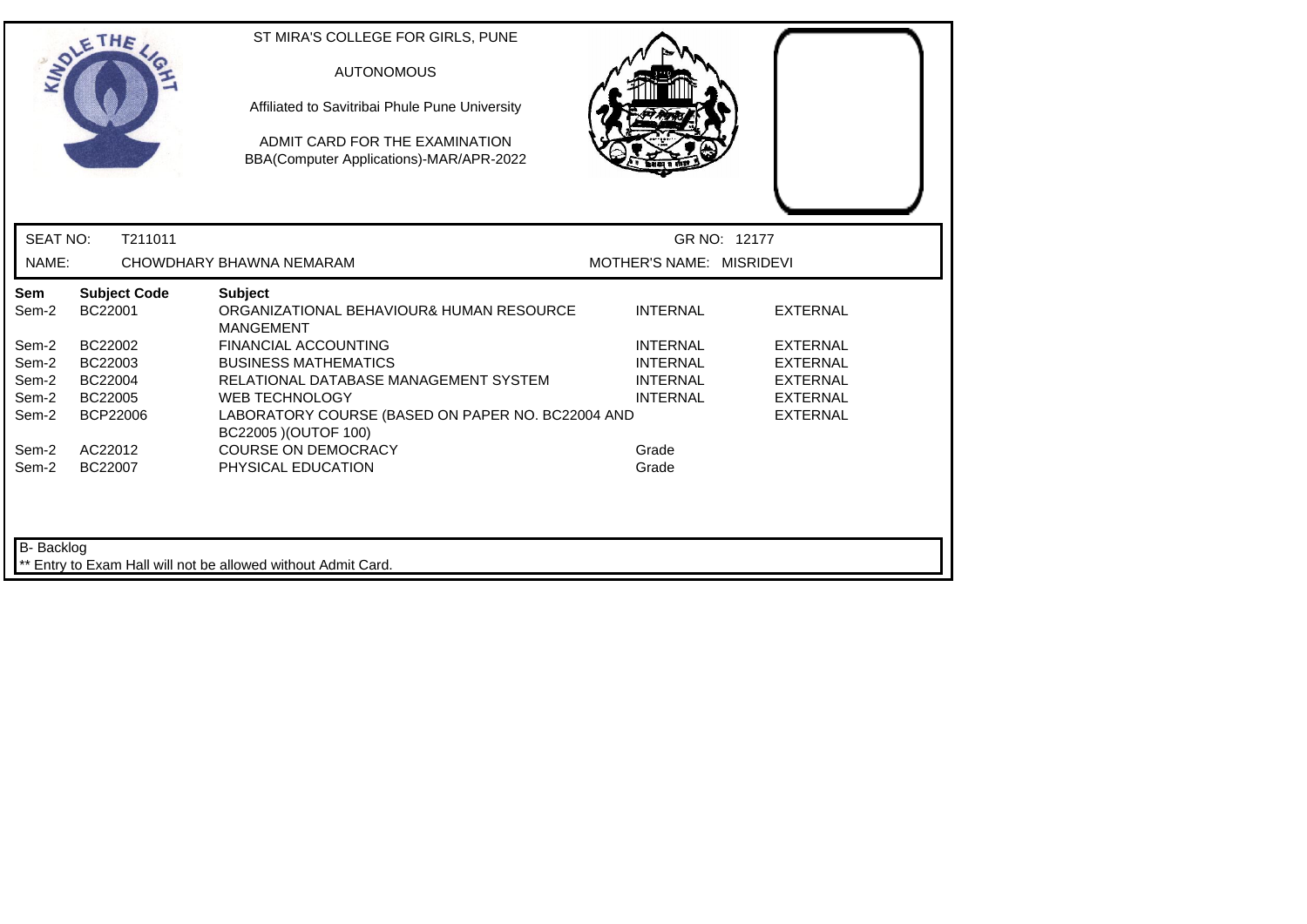|                   | <b>SOLETHE</b>                 | ST MIRA'S COLLEGE FOR GIRLS, PUNE<br><b>AUTONOMOUS</b><br>Affiliated to Savitribai Phule Pune University<br>ADMIT CARD FOR THE EXAMINATION<br>BBA(Computer Applications)-MAR/APR-2022 |                                    |                                    |
|-------------------|--------------------------------|---------------------------------------------------------------------------------------------------------------------------------------------------------------------------------------|------------------------------------|------------------------------------|
| <b>SEAT NO:</b>   | T211012                        |                                                                                                                                                                                       | GR NO: 12159                       |                                    |
| NAME:             |                                | CHATTIYAR YOGITA RAJU                                                                                                                                                                 | MOTHER'S NAME: SUMATHI             |                                    |
| Sem<br>Sem-2      | <b>Subject Code</b><br>BC22001 | <b>Subject</b><br>ORGANIZATIONAL BEHAVIOUR& HUMAN RESOURCE<br><b>MANGEMENT</b>                                                                                                        | <b>INTERNAL</b>                    | <b>EXTERNAL</b>                    |
| Sem-2<br>Sem-2    | BC22002<br>BC22003             | <b>FINANCIAL ACCOUNTING</b><br><b>BUSINESS MATHEMATICS</b>                                                                                                                            | <b>INTERNAL</b><br><b>INTERNAL</b> | <b>EXTERNAL</b><br><b>EXTERNAL</b> |
| Sem-2<br>Sem-2    | BC22004<br>BC22005             | RELATIONAL DATABASE MANAGEMENT SYSTEM<br><b>WEB TECHNOLOGY</b>                                                                                                                        | <b>INTERNAL</b><br><b>INTERNAL</b> | <b>EXTERNAL</b><br><b>EXTERNAL</b> |
| Sem-2             | <b>BCP22006</b>                | LABORATORY COURSE (BASED ON PAPER NO. BC22004 AND<br>BC22005 ) (OUTOF 100)                                                                                                            |                                    | <b>EXTERNAL</b>                    |
| Sem-2<br>Sem-2    | AC22012<br>BC22007             | <b>COURSE ON DEMOCRACY</b><br>PHYSICAL EDUCATION                                                                                                                                      | Grade<br>Grade                     |                                    |
| <b>B-</b> Backlog |                                | ** Entry to Exam Hall will not be allowed without Admit Card.                                                                                                                         |                                    |                                    |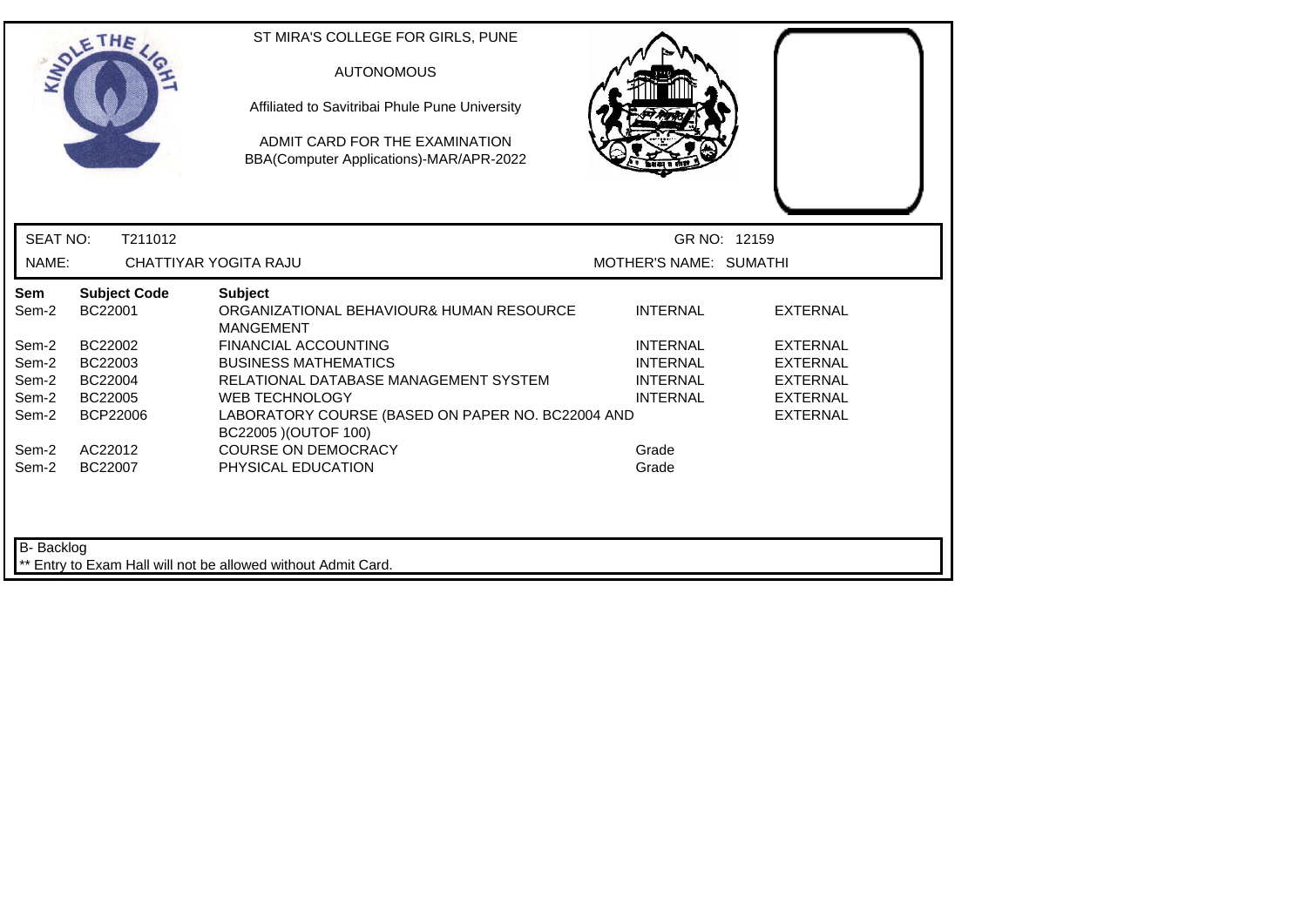|                 | SOLETHE .                      | ST MIRA'S COLLEGE FOR GIRLS, PUNE<br><b>AUTONOMOUS</b><br>Affiliated to Savitribai Phule Pune University<br>ADMIT CARD FOR THE EXAMINATION<br>BBA(Computer Applications)-MAR/APR-2022 |                       |                 |
|-----------------|--------------------------------|---------------------------------------------------------------------------------------------------------------------------------------------------------------------------------------|-----------------------|-----------------|
| <b>SEAT NO:</b> | T211013                        |                                                                                                                                                                                       | GR NO: 12147          |                 |
| NAME:           |                                | CHOUDHARY MONIKA KHIVRAJ                                                                                                                                                              | MOTHER'S NAME: PUSHPA |                 |
| Sem<br>Sem-2    | <b>Subject Code</b><br>BC22001 | <b>Subject</b><br>ORGANIZATIONAL BEHAVIOUR& HUMAN RESOURCE<br><b>MANGEMENT</b>                                                                                                        | <b>INTERNAL</b>       | <b>EXTERNAL</b> |
| Sem-2           | BC22002                        | <b>FINANCIAL ACCOUNTING</b>                                                                                                                                                           | <b>INTERNAL</b>       | <b>EXTERNAL</b> |
| Sem-2           | BC22003                        | <b>BUSINESS MATHEMATICS</b>                                                                                                                                                           | <b>INTERNAL</b>       | <b>EXTERNAL</b> |
| Sem-2           | BC22004                        | RELATIONAL DATABASE MANAGEMENT SYSTEM                                                                                                                                                 | <b>INTERNAL</b>       | <b>EXTERNAL</b> |
| Sem-2           | BC22005                        | WEB TECHNOLOGY                                                                                                                                                                        | <b>INTERNAL</b>       | <b>EXTERNAL</b> |
| Sem-2           | <b>BCP22006</b>                | LABORATORY COURSE (BASED ON PAPER NO. BC22004 AND<br>BC22005 ) (OUTOF 100)                                                                                                            |                       | <b>EXTERNAL</b> |
| Sem-2           | AC22012                        | <b>COURSE ON DEMOCRACY</b>                                                                                                                                                            | Grade                 |                 |
| Sem-2           | BC22007                        | PHYSICAL EDUCATION                                                                                                                                                                    | Grade                 |                 |
| B- Backlog      |                                | ** Entry to Exam Hall will not be allowed without Admit Card.                                                                                                                         |                       |                 |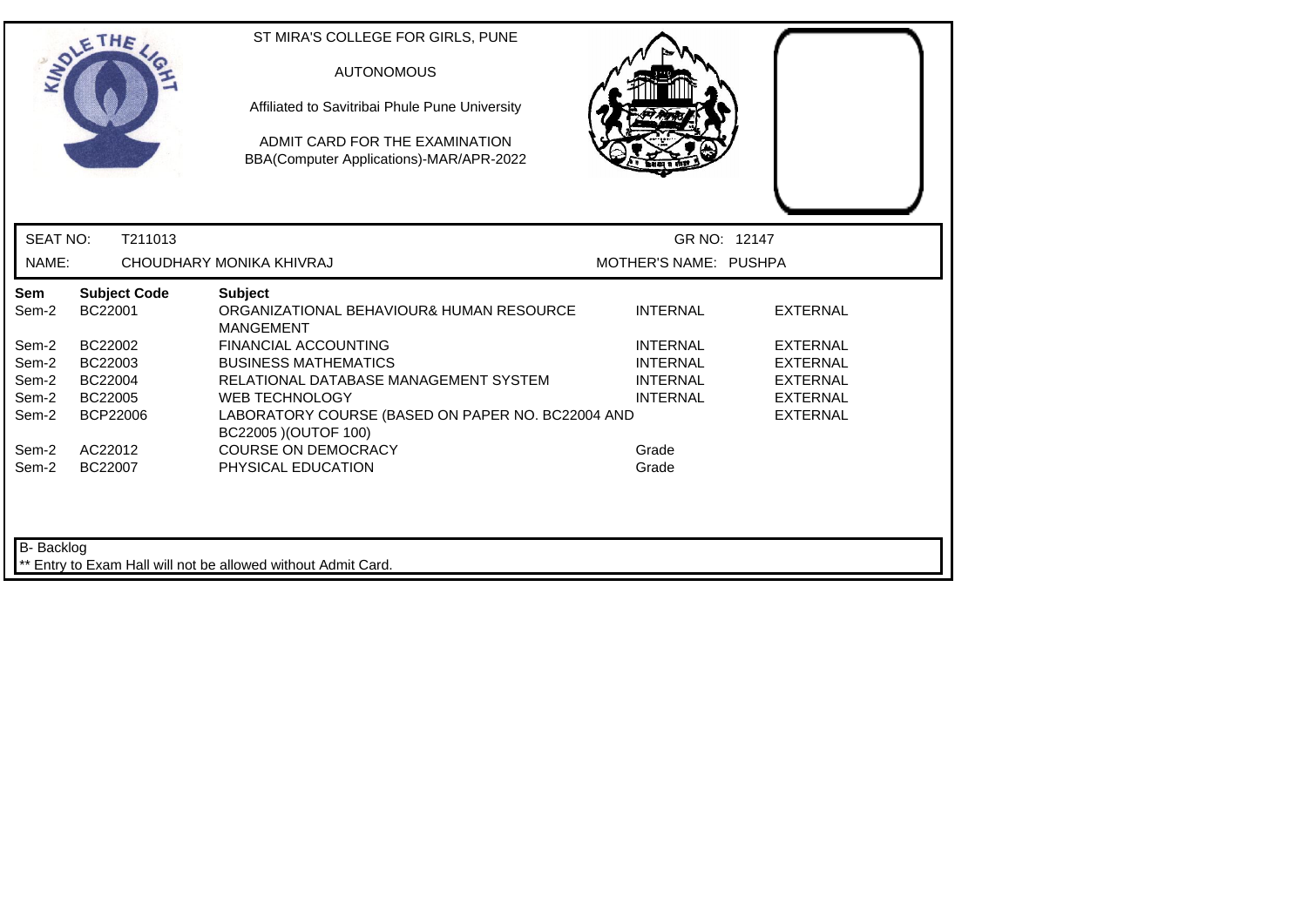|                 | SOLETHE .                      | ST MIRA'S COLLEGE FOR GIRLS, PUNE<br><b>AUTONOMOUS</b><br>Affiliated to Savitribai Phule Pune University<br>ADMIT CARD FOR THE EXAMINATION<br>BBA(Computer Applications)-MAR/APR-2022 |                                    |                                    |  |
|-----------------|--------------------------------|---------------------------------------------------------------------------------------------------------------------------------------------------------------------------------------|------------------------------------|------------------------------------|--|
| <b>SEAT NO:</b> | T211014                        |                                                                                                                                                                                       | GR NO: 12156                       |                                    |  |
| NAME:           |                                | DAITHANKAR CHINMAYEE UDAY                                                                                                                                                             | MOTHER'S NAME: NEETA               |                                    |  |
| Sem<br>Sem-2    | <b>Subject Code</b><br>BC22001 | <b>Subject</b><br>ORGANIZATIONAL BEHAVIOUR& HUMAN RESOURCE<br><b>MANGEMENT</b>                                                                                                        | <b>INTERNAL</b>                    | <b>EXTERNAL</b>                    |  |
| Sem-2<br>Sem-2  | BC22002<br>BC22003             | <b>FINANCIAL ACCOUNTING</b><br><b>BUSINESS MATHEMATICS</b>                                                                                                                            | <b>INTERNAL</b><br><b>INTERNAL</b> | <b>EXTERNAL</b><br>EXTERNAL        |  |
| Sem-2<br>Sem-2  | BC22004<br>BC22005             | RELATIONAL DATABASE MANAGEMENT SYSTEM<br><b>WEB TECHNOLOGY</b>                                                                                                                        | <b>INTERNAL</b><br><b>INTERNAL</b> | <b>EXTERNAL</b><br><b>EXTERNAL</b> |  |
| Sem-2           | <b>BCP22006</b>                | LABORATORY COURSE (BASED ON PAPER NO. BC22004 AND<br>BC22005 ) (OUTOF 100)                                                                                                            |                                    | <b>EXTERNAL</b>                    |  |
| Sem-2<br>Sem-2  | AC22012<br>BC22007             | <b>COURSE ON DEMOCRACY</b><br>PHYSICAL EDUCATION                                                                                                                                      | Grade<br>Grade                     |                                    |  |
| B- Backlog      |                                | Entry to Exam Hall will not be allowed without Admit Card.                                                                                                                            |                                    |                                    |  |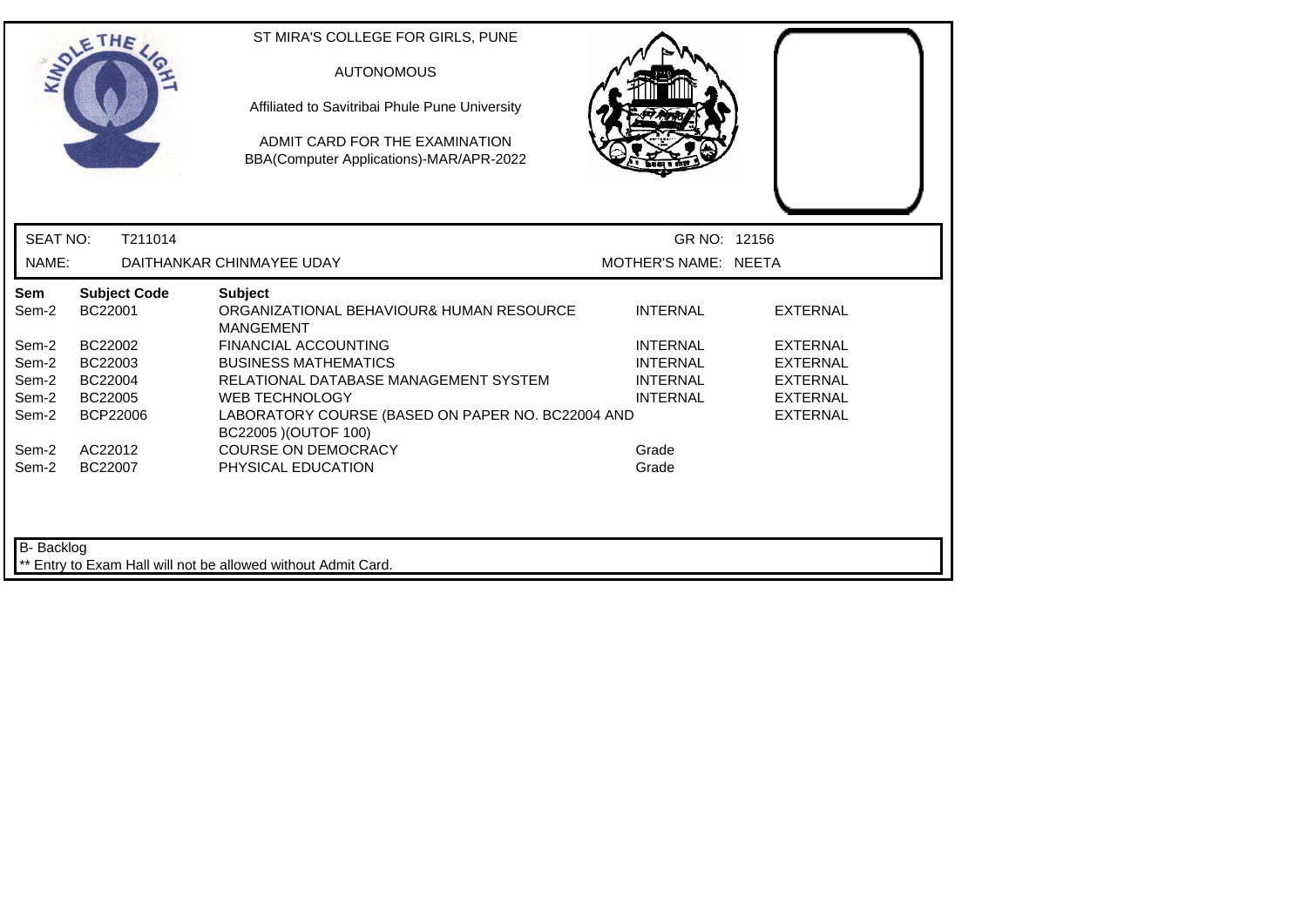|                 | <b>SOLETHE</b>                 | ST MIRA'S COLLEGE FOR GIRLS, PUNE<br><b>AUTONOMOUS</b><br>Affiliated to Savitribai Phule Pune University<br>ADMIT CARD FOR THE EXAMINATION<br>BBA(Computer Applications)-MAR/APR-2022 |                       |                 |  |
|-----------------|--------------------------------|---------------------------------------------------------------------------------------------------------------------------------------------------------------------------------------|-----------------------|-----------------|--|
| <b>SEAT NO:</b> | T211015                        |                                                                                                                                                                                       | GR NO: 12134          |                 |  |
| NAME:           | DHAGE DEEPALI ABHAY            |                                                                                                                                                                                       | MOTHER'S NAME: SHEELA |                 |  |
| Sem<br>Sem-2    | <b>Subject Code</b><br>BC22001 | <b>Subject</b><br>ORGANIZATIONAL BEHAVIOUR& HUMAN RESOURCE<br><b>MANGEMENT</b>                                                                                                        | <b>INTERNAL</b>       | <b>EXTERNAL</b> |  |
| Sem-2           | BC22002                        | <b>FINANCIAL ACCOUNTING</b>                                                                                                                                                           | <b>INTERNAL</b>       | <b>EXTERNAL</b> |  |
| Sem-2           | BC22003                        | <b>BUSINESS MATHEMATICS</b>                                                                                                                                                           | <b>INTERNAL</b>       | <b>EXTERNAL</b> |  |
| Sem-2           | BC22004                        | RELATIONAL DATABASE MANAGEMENT SYSTEM                                                                                                                                                 | <b>INTERNAL</b>       | <b>EXTERNAL</b> |  |
| Sem-2           | BC22005                        | <b>WEB TECHNOLOGY</b>                                                                                                                                                                 | <b>INTERNAL</b>       | <b>EXTERNAL</b> |  |
| Sem-2           | <b>BCP22006</b>                | LABORATORY COURSE (BASED ON PAPER NO. BC22004 AND<br>BC22005 ) (OUTOF 100)                                                                                                            |                       | <b>EXTERNAL</b> |  |
| Sem-2           | AC22012                        | <b>COURSE ON DEMOCRACY</b>                                                                                                                                                            | Grade                 |                 |  |
| Sem-2           | BC22007                        | PHYSICAL EDUCATION                                                                                                                                                                    | Grade                 |                 |  |
| B- Backlog      |                                | Entry to Exam Hall will not be allowed without Admit Card.                                                                                                                            |                       |                 |  |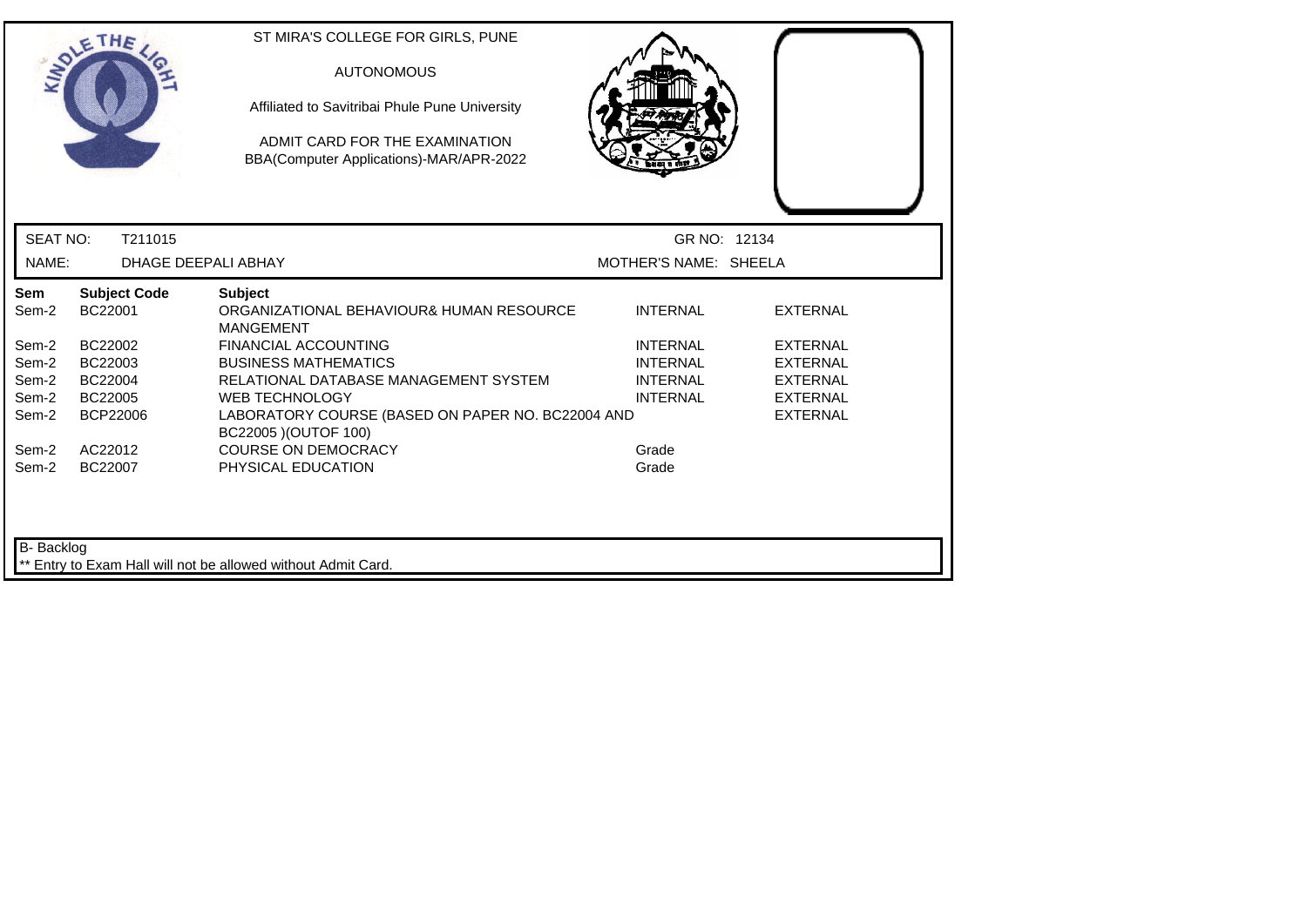|                   | SOLETHE .                      | ST MIRA'S COLLEGE FOR GIRLS, PUNE<br><b>AUTONOMOUS</b><br>Affiliated to Savitribai Phule Pune University<br>ADMIT CARD FOR THE EXAMINATION<br>BBA(Computer Applications)-MAR/APR-2022 |                                    |                                    |
|-------------------|--------------------------------|---------------------------------------------------------------------------------------------------------------------------------------------------------------------------------------|------------------------------------|------------------------------------|
| <b>SEAT NO:</b>   | T211017                        |                                                                                                                                                                                       | GR NO: 12108                       |                                    |
| NAME:             | <b>HIROLI ALINA SALMAN</b>     |                                                                                                                                                                                       | MOTHER'S NAME: KAHEKASHA ANJUM     |                                    |
| Sem<br>Sem-2      | <b>Subject Code</b><br>BC22001 | <b>Subject</b><br>ORGANIZATIONAL BEHAVIOUR& HUMAN RESOURCE<br><b>MANGEMENT</b>                                                                                                        | <b>INTERNAL</b>                    | <b>EXTERNAL</b>                    |
| Sem-2<br>Sem-2    | BC22002<br>BC22003             | <b>FINANCIAL ACCOUNTING</b><br><b>BUSINESS MATHEMATICS</b>                                                                                                                            | <b>INTERNAL</b><br><b>INTERNAL</b> | <b>EXTERNAL</b><br><b>EXTERNAL</b> |
| Sem-2<br>Sem-2    | BC22004<br>BC22005             | RELATIONAL DATABASE MANAGEMENT SYSTEM<br><b>WEB TECHNOLOGY</b>                                                                                                                        | <b>INTERNAL</b><br><b>INTERNAL</b> | <b>EXTERNAL</b><br><b>EXTERNAL</b> |
| Sem-2             | BCP22006                       | LABORATORY COURSE (BASED ON PAPER NO. BC22004 AND<br>BC22005 ) (OUTOF 100)                                                                                                            |                                    | <b>EXTERNAL</b>                    |
| Sem-2<br>Sem-2    | AC22012<br>BC22007             | <b>COURSE ON DEMOCRACY</b><br>PHYSICAL EDUCATION                                                                                                                                      | Grade<br>Grade                     |                                    |
| <b>B-</b> Backlog |                                | ** Entry to Exam Hall will not be allowed without Admit Card.                                                                                                                         |                                    |                                    |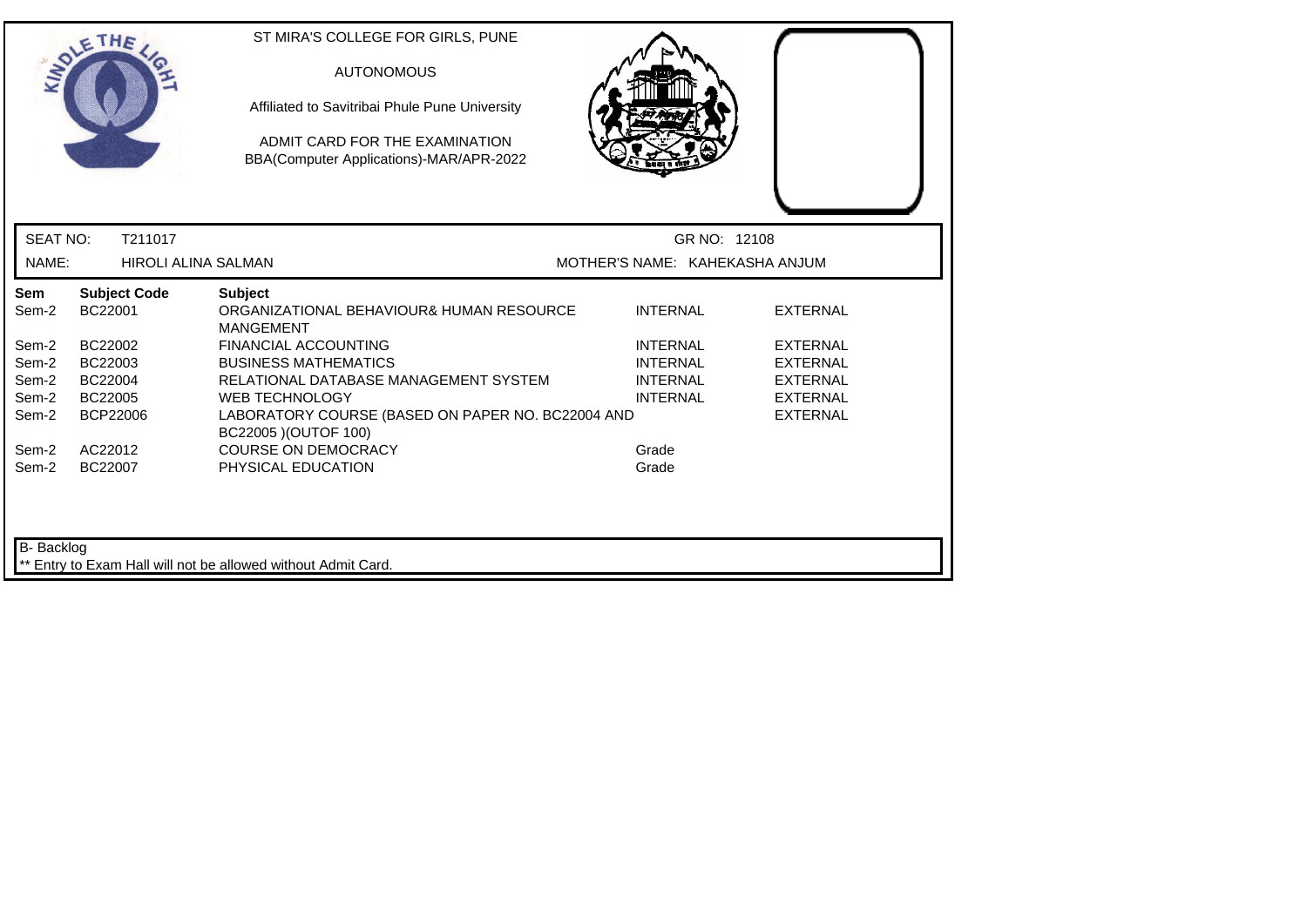|                   | OLETHE                         | ST MIRA'S COLLEGE FOR GIRLS, PUNE<br><b>AUTONOMOUS</b><br>Affiliated to Savitribai Phule Pune University<br>ADMIT CARD FOR THE EXAMINATION<br>BBA(Computer Applications)-MAR/APR-2022 |                        |                 |
|-------------------|--------------------------------|---------------------------------------------------------------------------------------------------------------------------------------------------------------------------------------|------------------------|-----------------|
| <b>SEAT NO:</b>   | T211018                        |                                                                                                                                                                                       | GR NO: 12112           |                 |
| NAME:             |                                | HUNDEKARI TANZEEM MD AASIF                                                                                                                                                            | MOTHER'S NAME: PARVEEN |                 |
| Sem<br>Sem-2      | <b>Subject Code</b><br>BC22001 | <b>Subject</b><br>ORGANIZATIONAL BEHAVIOUR& HUMAN RESOURCE<br><b>MANGEMENT</b>                                                                                                        | <b>INTERNAL</b>        | <b>EXTERNAL</b> |
| Sem-2             | BC22002                        | <b>FINANCIAL ACCOUNTING</b>                                                                                                                                                           | <b>INTERNAL</b>        | <b>EXTERNAL</b> |
| Sem-2             | BC22003                        | <b>BUSINESS MATHEMATICS</b>                                                                                                                                                           | <b>INTERNAL</b>        | <b>EXTERNAL</b> |
| Sem-2             | BC22004                        | RELATIONAL DATABASE MANAGEMENT SYSTEM                                                                                                                                                 | <b>INTERNAL</b>        | <b>EXTERNAL</b> |
| Sem-2             | BC22005                        | <b>WEB TECHNOLOGY</b>                                                                                                                                                                 | <b>INTERNAL</b>        | <b>EXTERNAL</b> |
| Sem-2             | BCP22006                       | LABORATORY COURSE (BASED ON PAPER NO. BC22004 AND<br>BC22005 ) (OUTOF 100)                                                                                                            |                        | <b>EXTERNAL</b> |
| Sem-2             | AC22012                        | <b>COURSE ON DEMOCRACY</b>                                                                                                                                                            | Grade                  |                 |
| Sem-2             | BC22007                        | PHYSICAL EDUCATION                                                                                                                                                                    | Grade                  |                 |
| <b>B-</b> Backlog |                                | ** Entry to Exam Hall will not be allowed without Admit Card.                                                                                                                         |                        |                 |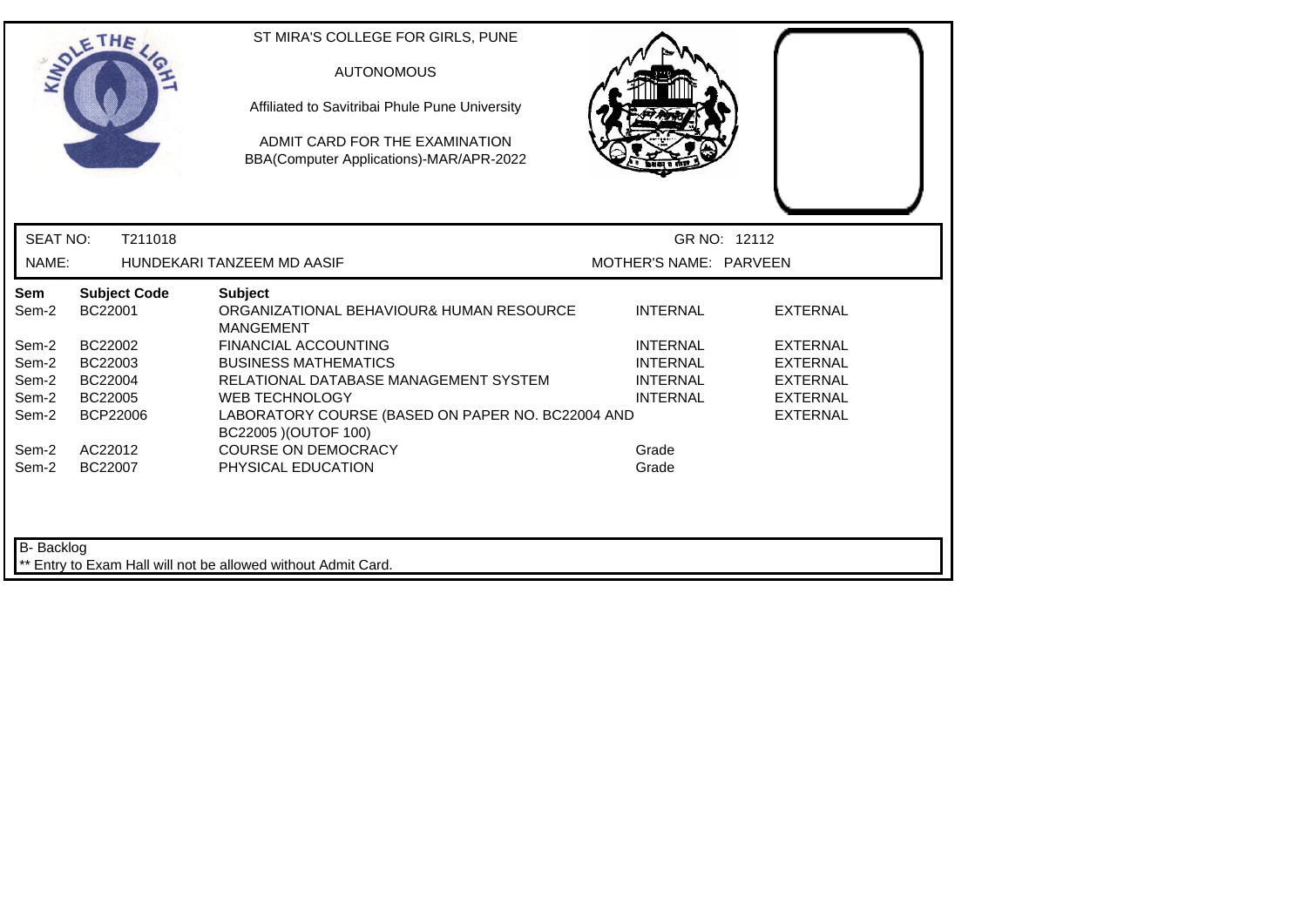|                   | SOLETHE .                      | ST MIRA'S COLLEGE FOR GIRLS, PUNE<br><b>AUTONOMOUS</b><br>Affiliated to Savitribai Phule Pune University<br>ADMIT CARD FOR THE EXAMINATION<br>BBA(Computer Applications)-MAR/APR-2022 |                       |                 |  |
|-------------------|--------------------------------|---------------------------------------------------------------------------------------------------------------------------------------------------------------------------------------|-----------------------|-----------------|--|
| <b>SEAT NO:</b>   | T211019                        |                                                                                                                                                                                       | GR NO: 12155          |                 |  |
| NAME:             |                                | JADHAV SANSKRUTI PRADEEP                                                                                                                                                              | MOTHER'S NAME: SARIKA |                 |  |
| Sem<br>Sem-2      | <b>Subject Code</b><br>BC22001 | <b>Subject</b><br>ORGANIZATIONAL BEHAVIOUR& HUMAN RESOURCE<br><b>MANGEMENT</b>                                                                                                        | <b>INTERNAL</b>       | <b>EXTERNAL</b> |  |
| Sem-2             | BC22002                        | FINANCIAL ACCOUNTING                                                                                                                                                                  | <b>INTERNAL</b>       | <b>EXTERNAL</b> |  |
| Sem-2             | BC22003                        | <b>BUSINESS MATHEMATICS</b>                                                                                                                                                           | <b>INTERNAL</b>       | <b>EXTERNAL</b> |  |
| Sem-2             | BC22004                        | RELATIONAL DATABASE MANAGEMENT SYSTEM                                                                                                                                                 | <b>INTERNAL</b>       | <b>EXTERNAL</b> |  |
| Sem-2             | BC22005                        | <b>WEB TECHNOLOGY</b>                                                                                                                                                                 | <b>INTERNAL</b>       | <b>EXTERNAL</b> |  |
| Sem-2             | BCP22006                       | LABORATORY COURSE (BASED ON PAPER NO. BC22004 AND<br>BC22005 ) (OUTOF 100)                                                                                                            |                       | <b>EXTERNAL</b> |  |
| Sem-2             | AC22012                        | <b>COURSE ON DEMOCRACY</b>                                                                                                                                                            | Grade                 |                 |  |
| Sem-2             | BC22007                        | PHYSICAL EDUCATION                                                                                                                                                                    | Grade                 |                 |  |
| <b>B-</b> Backlog |                                | ** Entry to Exam Hall will not be allowed without Admit Card.                                                                                                                         |                       |                 |  |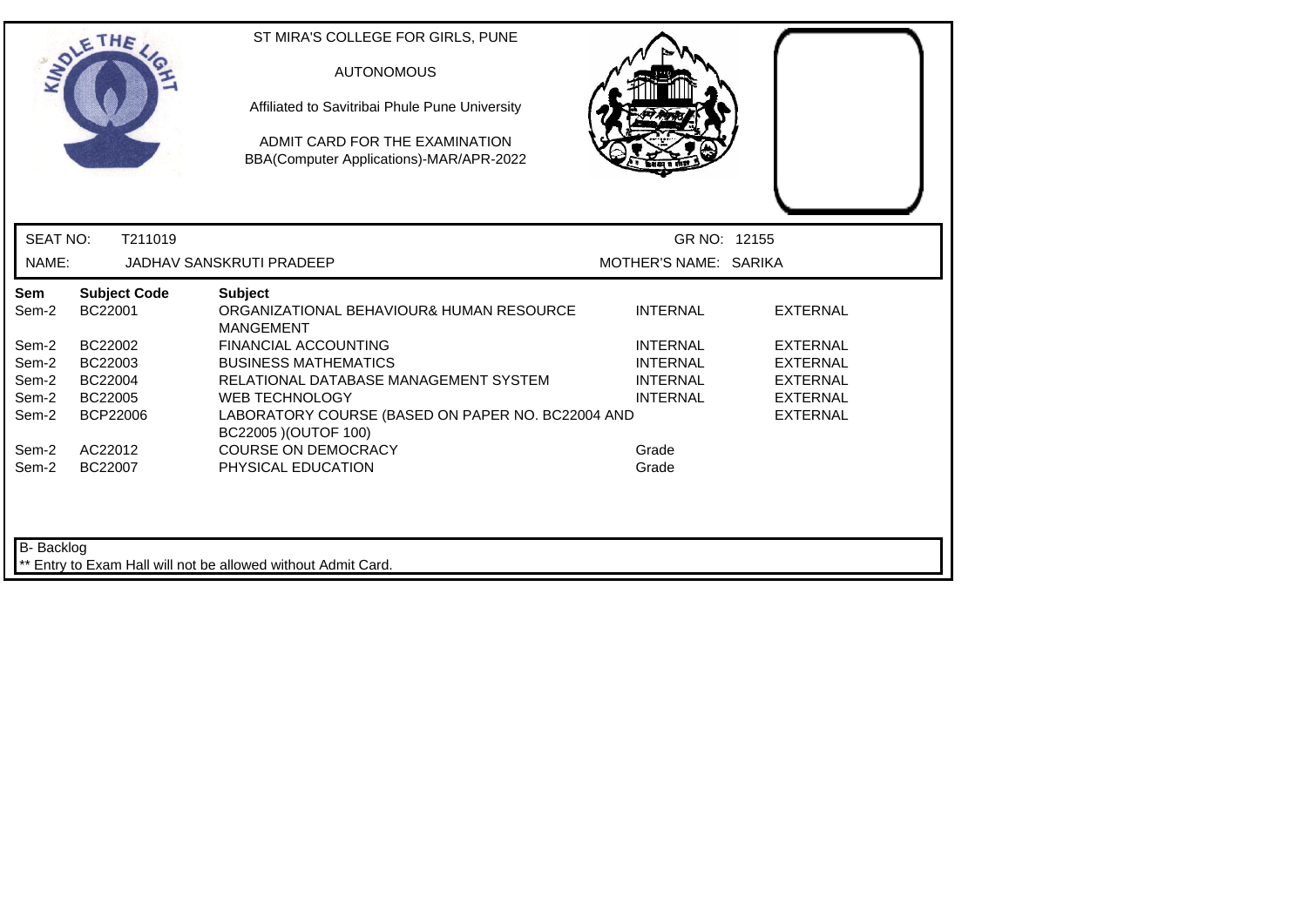|                   | ETHE                           | ST MIRA'S COLLEGE FOR GIRLS, PUNE<br><b>AUTONOMOUS</b><br>Affiliated to Savitribai Phule Pune University<br>ADMIT CARD FOR THE EXAMINATION<br>BBA(Computer Applications)-MAR/APR-2022 |                     |                 |
|-------------------|--------------------------------|---------------------------------------------------------------------------------------------------------------------------------------------------------------------------------------|---------------------|-----------------|
| <b>SEAT NO:</b>   | T211020                        |                                                                                                                                                                                       | GR NO: 12158        |                 |
| NAME:             |                                | <b>JADHAV RUTUJA BHARAT</b>                                                                                                                                                           | MOTHER'S NAME: USHA |                 |
| Sem<br>Sem-2      | <b>Subject Code</b><br>BC22001 | <b>Subject</b><br>ORGANIZATIONAL BEHAVIOUR& HUMAN RESOURCE<br><b>MANGEMENT</b>                                                                                                        | <b>INTERNAL</b>     | <b>EXTERNAL</b> |
| Sem-2             | BC22002                        | <b>FINANCIAL ACCOUNTING</b>                                                                                                                                                           | <b>INTERNAL</b>     | <b>EXTERNAL</b> |
| Sem-2             | BC22003                        | <b>BUSINESS MATHEMATICS</b>                                                                                                                                                           | <b>INTERNAL</b>     | EXTERNAL        |
| Sem-2             | BC22004                        | RELATIONAL DATABASE MANAGEMENT SYSTEM                                                                                                                                                 | <b>INTERNAL</b>     | <b>EXTERNAL</b> |
| Sem-2             | BC22005                        | <b>WEB TECHNOLOGY</b>                                                                                                                                                                 | <b>INTERNAL</b>     | <b>EXTERNAL</b> |
| Sem-2             | <b>BCP22006</b>                | LABORATORY COURSE (BASED ON PAPER NO. BC22004 AND<br>BC22005 ) (OUTOF 100)                                                                                                            |                     | <b>EXTERNAL</b> |
| Sem-2             | AC22012                        | <b>COURSE ON DEMOCRACY</b>                                                                                                                                                            | Grade               |                 |
| Sem-2             | BC22007                        | PHYSICAL EDUCATION                                                                                                                                                                    | Grade               |                 |
| <b>B-</b> Backlog |                                | ** Entry to Exam Hall will not be allowed without Admit Card.                                                                                                                         |                     |                 |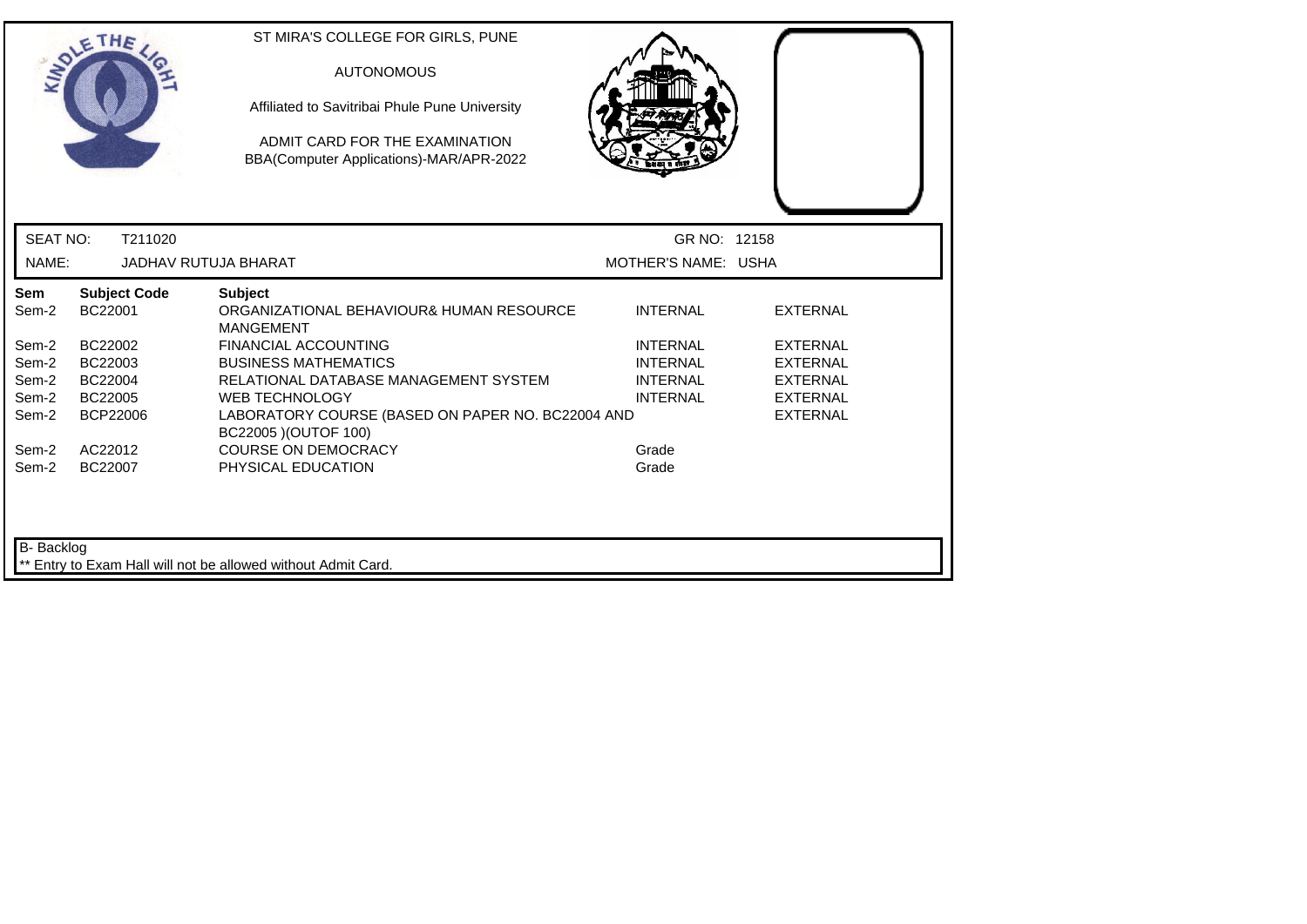|                 |                                | Affiliated to Savitribai Phule Pune University<br>ADMIT CARD FOR THE EXAMINATION<br>BBA(Computer Applications)-MAR/APR-2022 |                          |                 |
|-----------------|--------------------------------|-----------------------------------------------------------------------------------------------------------------------------|--------------------------|-----------------|
| <b>SEAT NO:</b> | T211021                        |                                                                                                                             |                          | GR NO: 12157    |
| NAME:           | <b>JADHAV APARNA UMESH</b>     |                                                                                                                             | MOTHER'S NAME: VAISHNAVI |                 |
| Sem<br>Sem-2    | <b>Subject Code</b><br>BC22001 | <b>Subject</b><br>ORGANIZATIONAL BEHAVIOUR& HUMAN RESOURCE<br><b>MANGEMENT</b>                                              | <b>INTERNAL</b>          | <b>EXTERNAL</b> |
| Sem-2           | BC22002                        | <b>FINANCIAL ACCOUNTING</b>                                                                                                 | <b>INTERNAL</b>          | <b>EXTERNAL</b> |
| Sem-2           | BC22003                        | <b>BUSINESS MATHEMATICS</b>                                                                                                 | <b>INTERNAL</b>          | <b>EXTERNAL</b> |
| Sem-2           | BC22004                        | RELATIONAL DATABASE MANAGEMENT SYSTEM                                                                                       | <b>INTERNAL</b>          | <b>EXTERNAL</b> |
| Sem-2           | BC22005                        | <b>WEB TECHNOLOGY</b>                                                                                                       | <b>INTERNAL</b>          | <b>EXTERNAL</b> |
| Sem-2           | <b>BCP22006</b>                | LABORATORY COURSE (BASED ON PAPER NO. BC22004 AND<br>BC22005 ) (OUTOF 100)                                                  |                          | <b>EXTERNAL</b> |
| Sem-2           | AC22012                        | <b>COURSE ON DEMOCRACY</b>                                                                                                  | Grade                    |                 |
| Sem-2           | BC22007                        | PHYSICAL EDUCATION                                                                                                          | Grade                    |                 |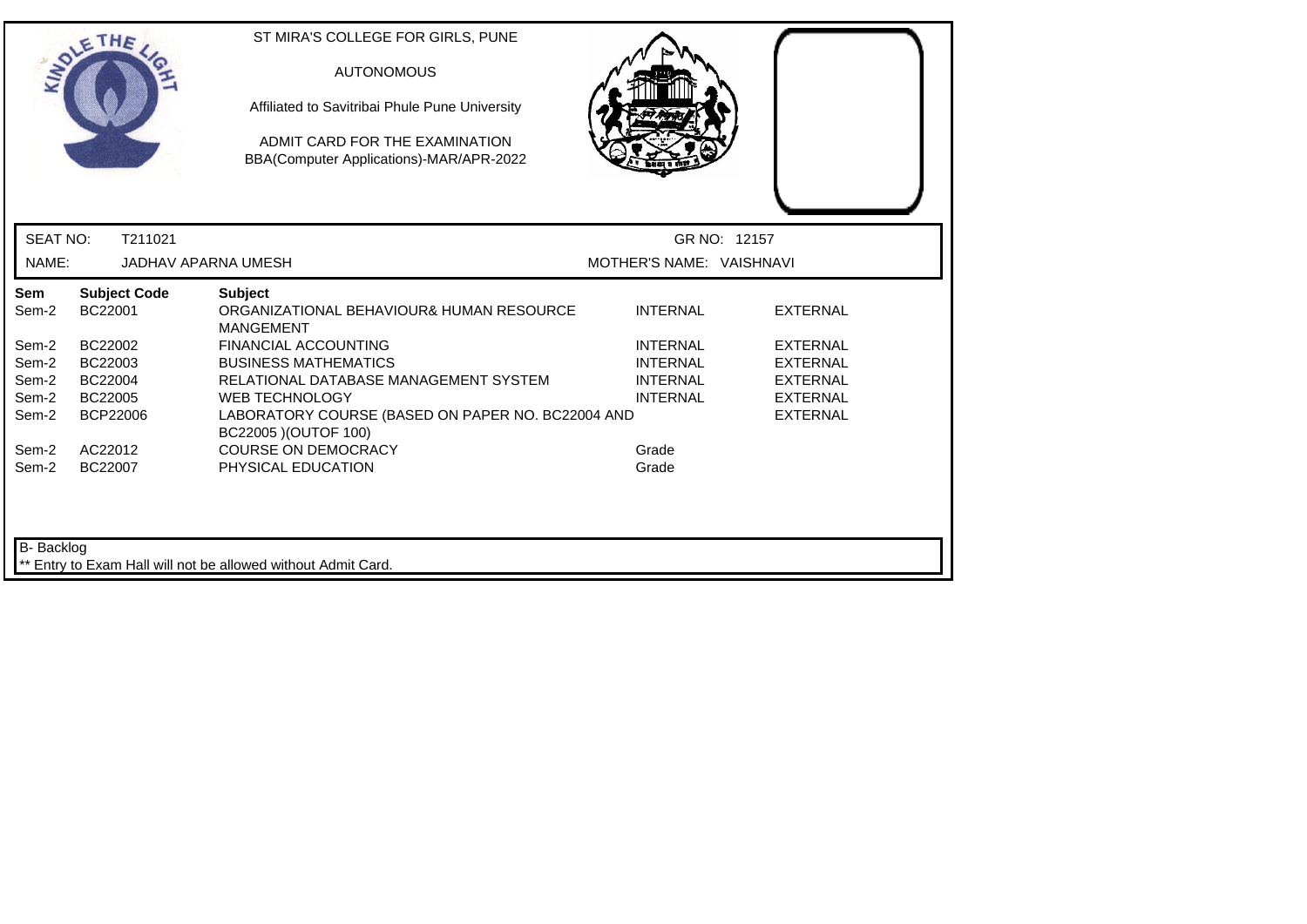|                 | <b>SOLETHE</b>                 | ST MIRA'S COLLEGE FOR GIRLS, PUNE<br><b>AUTONOMOUS</b><br>Affiliated to Savitribai Phule Pune University<br>ADMIT CARD FOR THE EXAMINATION<br>BBA(Computer Applications)-MAR/APR-2022 |                           |                 |
|-----------------|--------------------------------|---------------------------------------------------------------------------------------------------------------------------------------------------------------------------------------|---------------------------|-----------------|
| <b>SEAT NO:</b> | T211022                        |                                                                                                                                                                                       | GR NO: 12106              |                 |
| NAME:           | <b>KRISHNA PRIYA K DAS</b>     |                                                                                                                                                                                       | MOTHER'S NAME: LATHIKA VP |                 |
| Sem<br>Sem-2    | <b>Subject Code</b><br>BC22001 | <b>Subject</b><br>ORGANIZATIONAL BEHAVIOUR& HUMAN RESOURCE<br><b>MANGEMENT</b>                                                                                                        | <b>INTERNAL</b>           | <b>EXTERNAL</b> |
| Sem-2           | BC22002                        | <b>FINANCIAL ACCOUNTING</b>                                                                                                                                                           | <b>INTERNAL</b>           | <b>EXTERNAL</b> |
| Sem-2           | BC22003                        | <b>BUSINESS MATHEMATICS</b>                                                                                                                                                           | <b>INTERNAL</b>           | <b>EXTERNAL</b> |
| Sem-2           | BC22004                        | RELATIONAL DATABASE MANAGEMENT SYSTEM                                                                                                                                                 | <b>INTERNAL</b>           | <b>EXTERNAL</b> |
| Sem-2           | BC22005                        | <b>WEB TECHNOLOGY</b>                                                                                                                                                                 | <b>INTERNAL</b>           | <b>EXTERNAL</b> |
| Sem-2           | BCP22006                       | LABORATORY COURSE (BASED ON PAPER NO. BC22004 AND<br>BC22005 ) (OUTOF 100)                                                                                                            |                           | <b>EXTERNAL</b> |
| Sem-2           | AC22012                        | <b>COURSE ON DEMOCRACY</b>                                                                                                                                                            | Grade                     |                 |
| Sem-2           | BC22007                        | PHYSICAL EDUCATION                                                                                                                                                                    | Grade                     |                 |
| B- Backlog      |                                | Entry to Exam Hall will not be allowed without Admit Card.                                                                                                                            |                           |                 |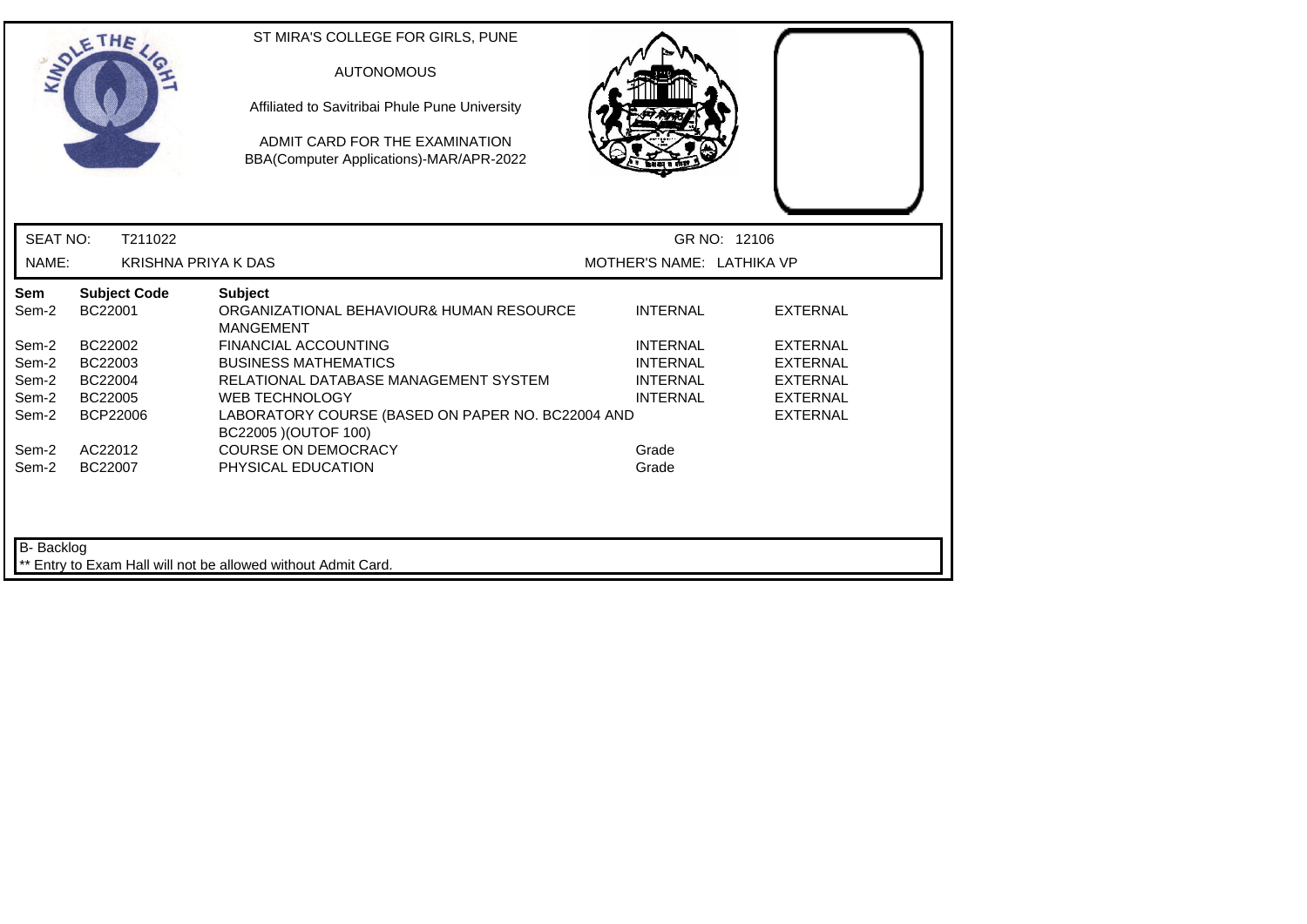|                     | THE                            | ST MIRA'S COLLEGE FOR GIRLS, PUNE<br><b>AUTONOMOUS</b><br>Affiliated to Savitribai Phule Pune University<br>ADMIT CARD FOR THE EXAMINATION<br>BBA(Computer Applications)-MAR/APR-2022 |                                    |                                    |  |
|---------------------|--------------------------------|---------------------------------------------------------------------------------------------------------------------------------------------------------------------------------------|------------------------------------|------------------------------------|--|
| <b>SEAT NO:</b>     | T211023                        |                                                                                                                                                                                       | GR NO: 12107                       |                                    |  |
| NAME:               |                                | KADAM SHRUTI MAHENDRA                                                                                                                                                                 | MOTHER'S NAME: SEEMA               |                                    |  |
| <b>Sem</b><br>Sem-2 | <b>Subject Code</b><br>BC22001 | <b>Subject</b><br>ORGANIZATIONAL BEHAVIOUR& HUMAN RESOURCE<br><b>MANGEMENT</b>                                                                                                        | <b>INTERNAL</b>                    | <b>EXTERNAL</b>                    |  |
| Sem-2               | BC22002                        | <b>FINANCIAL ACCOUNTING</b>                                                                                                                                                           | <b>INTERNAL</b>                    | <b>EXTERNAL</b>                    |  |
| Sem-2<br>Sem-2      | BC22003<br>BC22004             | <b>BUSINESS MATHEMATICS</b><br>RELATIONAL DATABASE MANAGEMENT SYSTEM                                                                                                                  | <b>INTERNAL</b><br><b>INTERNAL</b> | <b>EXTERNAL</b><br><b>EXTERNAL</b> |  |
| Sem-2               | BC22005                        | <b>WEB TECHNOLOGY</b>                                                                                                                                                                 | <b>INTERNAL</b>                    | <b>EXTERNAL</b>                    |  |
| Sem-2               | BCP22006                       | LABORATORY COURSE (BASED ON PAPER NO. BC22004 AND<br>BC22005 ) (OUTOF 100)                                                                                                            |                                    | <b>EXTERNAL</b>                    |  |
| Sem-2               | AC22012                        | <b>COURSE ON DEMOCRACY</b>                                                                                                                                                            | Grade                              |                                    |  |
| Sem-2               | BC22007                        | PHYSICAL EDUCATION                                                                                                                                                                    | Grade                              |                                    |  |
| <b>B-</b> Backlog   |                                | ** Entry to Exam Hall will not be allowed without Admit Card.                                                                                                                         |                                    |                                    |  |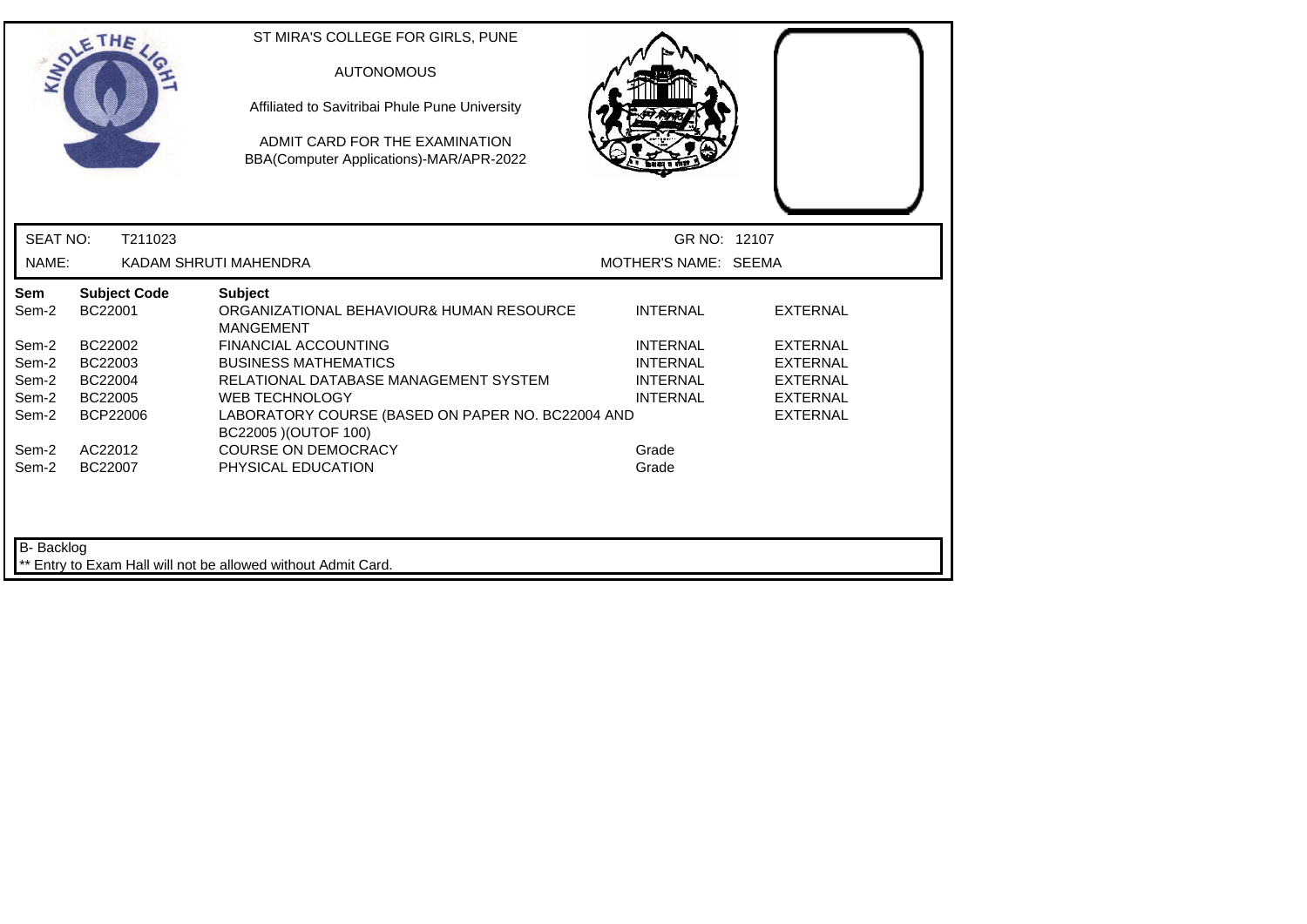|                   | SOLETHE .                      | ST MIRA'S COLLEGE FOR GIRLS, PUNE<br><b>AUTONOMOUS</b><br>Affiliated to Savitribai Phule Pune University<br>ADMIT CARD FOR THE EXAMINATION<br>BBA(Computer Applications)-MAR/APR-2022 |                         |                 |
|-------------------|--------------------------------|---------------------------------------------------------------------------------------------------------------------------------------------------------------------------------------|-------------------------|-----------------|
| <b>SEAT NO:</b>   | T211024                        |                                                                                                                                                                                       |                         | GR NO: 12103    |
| NAME:             |                                | KAHAR SONAL ANUJMANGAL                                                                                                                                                                | MOTHER'S NAME: SANGEETA |                 |
| Sem<br>Sem-2      | <b>Subject Code</b><br>BC22001 | <b>Subject</b><br>ORGANIZATIONAL BEHAVIOUR& HUMAN RESOURCE<br><b>MANGEMENT</b>                                                                                                        | <b>INTERNAL</b>         | <b>EXTERNAL</b> |
| Sem-2             | BC22002                        | <b>FINANCIAL ACCOUNTING</b>                                                                                                                                                           | <b>INTERNAL</b>         | <b>EXTERNAL</b> |
| Sem-2             | BC22003                        | <b>BUSINESS MATHEMATICS</b>                                                                                                                                                           | <b>INTERNAL</b>         | <b>EXTERNAL</b> |
| Sem-2             | BC22004                        | RELATIONAL DATABASE MANAGEMENT SYSTEM                                                                                                                                                 | <b>INTERNAL</b>         | <b>EXTERNAL</b> |
| Sem-2             | BC22005                        | <b>WEB TECHNOLOGY</b>                                                                                                                                                                 | <b>INTERNAL</b>         | <b>EXTERNAL</b> |
| Sem-2             | <b>BCP22006</b>                | LABORATORY COURSE (BASED ON PAPER NO. BC22004 AND<br>BC22005 ) (OUTOF 100)                                                                                                            |                         | <b>EXTERNAL</b> |
| Sem-2             | AC22012                        | <b>COURSE ON DEMOCRACY</b>                                                                                                                                                            | Grade                   |                 |
| Sem-2             | BC22007                        | PHYSICAL EDUCATION                                                                                                                                                                    | Grade                   |                 |
| <b>B-</b> Backlog |                                | ** Entry to Exam Hall will not be allowed without Admit Card.                                                                                                                         |                         |                 |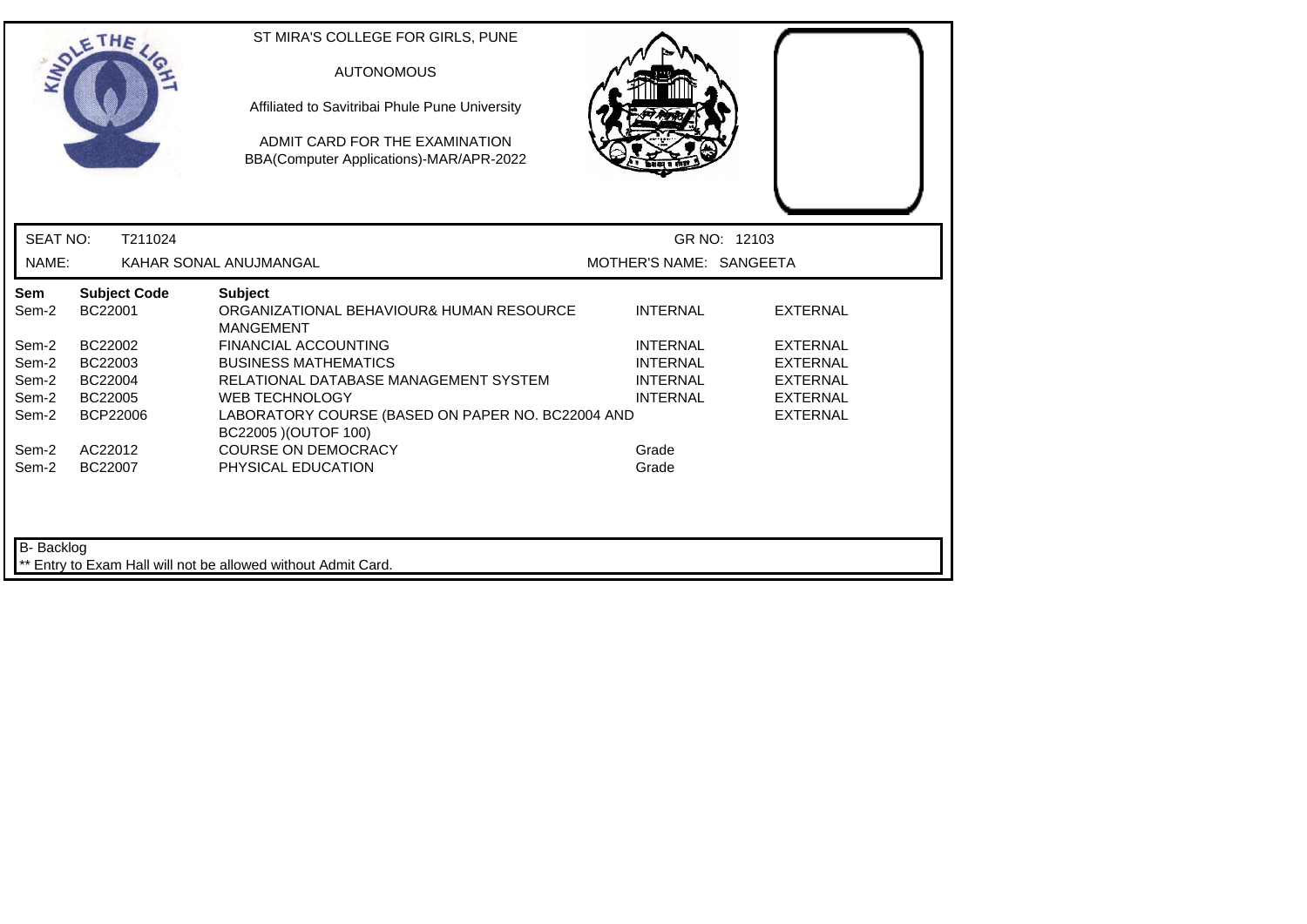|                         | SOLETHE .                      | ST MIRA'S COLLEGE FOR GIRLS, PUNE<br><b>AUTONOMOUS</b><br>Affiliated to Savitribai Phule Pune University<br>ADMIT CARD FOR THE EXAMINATION<br>BBA(Computer Applications)-MAR/APR-2022 |                |                                      |                                                       |
|-------------------------|--------------------------------|---------------------------------------------------------------------------------------------------------------------------------------------------------------------------------------|----------------|--------------------------------------|-------------------------------------------------------|
| <b>SEAT NO:</b>         | T211025                        |                                                                                                                                                                                       |                | GR NO: 12163                         |                                                       |
| NAME:                   |                                | KAMBLE ARPITA RAVINDRA                                                                                                                                                                |                | MOTHER'S NAME: KAMBLE DURGA RAVINDRA |                                                       |
| <b>Sem</b><br>Sem-2     | <b>Subject Code</b><br>BC22001 | <b>Subject</b><br>ORGANIZATIONAL BEHAVIOUR& HUMAN RESOURCE<br><b>MANGEMENT</b>                                                                                                        |                | <b>INTERNAL</b>                      | <b>EXTERNAL</b>                                       |
| Sem-2<br>Sem-2          | BC22002<br>BC22003             | FINANCIAL ACCOUNTING<br><b>BUSINESS MATHEMATICS</b>                                                                                                                                   |                | <b>INTERNAL</b><br><b>INTERNAL</b>   | <b>EXTERNAL</b><br><b>EXTERNAL</b>                    |
| Sem-2<br>Sem-2<br>Sem-2 | BC22004<br>BC22005<br>BCP22006 | RELATIONAL DATABASE MANAGEMENT SYSTEM<br><b>WEB TECHNOLOGY</b><br>LABORATORY COURSE (BASED ON PAPER NO. BC22004 AND                                                                   |                | <b>INTERNAL</b><br><b>INTERNAL</b>   | <b>EXTERNAL</b><br><b>EXTERNAL</b><br><b>EXTERNAL</b> |
| Sem-2<br>Sem-2          | AC22012<br>BC22007             | BC22005 ) (OUTOF 100)<br><b>COURSE ON DEMOCRACY</b><br>PHYSICAL EDUCATION                                                                                                             | Grade<br>Grade |                                      |                                                       |
| <b>B-</b> Backlog       |                                | ** Entry to Exam Hall will not be allowed without Admit Card.                                                                                                                         |                |                                      |                                                       |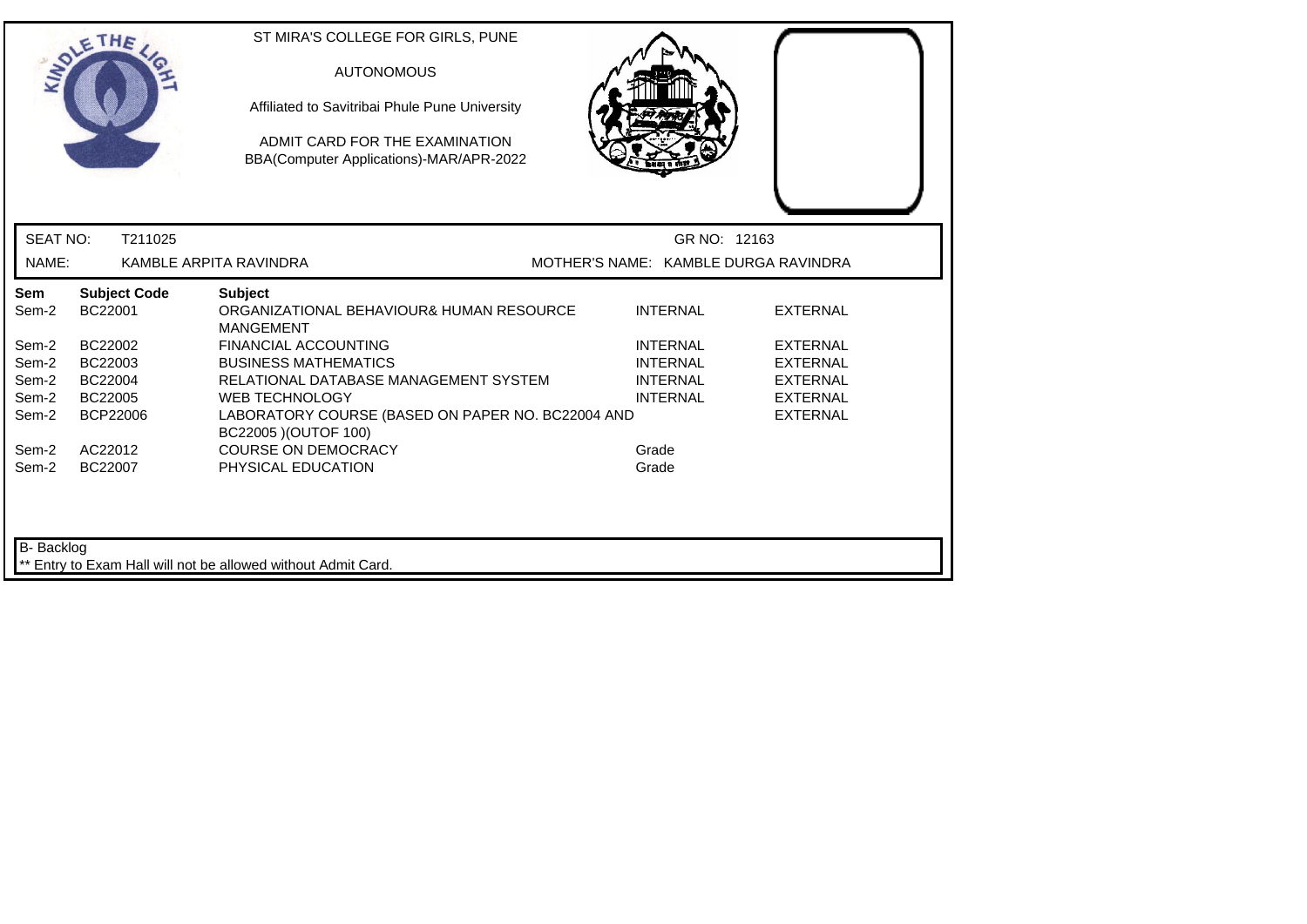|                   | DLETHE                         | ST MIRA'S COLLEGE FOR GIRLS, PUNE<br><b>AUTONOMOUS</b><br>Affiliated to Savitribai Phule Pune University<br>ADMIT CARD FOR THE EXAMINATION<br>BBA(Computer Applications)-MAR/APR-2022 |                       |                 |  |
|-------------------|--------------------------------|---------------------------------------------------------------------------------------------------------------------------------------------------------------------------------------|-----------------------|-----------------|--|
| <b>SEAT NO:</b>   | T211026                        |                                                                                                                                                                                       | GR NO: 12120          |                 |  |
| NAME:             |                                | KAMTHE POOJA ANANTA                                                                                                                                                                   | MOTHER'S NAME: SUNITA |                 |  |
| Sem<br>Sem-2      | <b>Subject Code</b><br>BC22001 | <b>Subject</b><br>ORGANIZATIONAL BEHAVIOUR& HUMAN RESOURCE<br><b>MANGEMENT</b>                                                                                                        | <b>INTERNAL</b>       | <b>EXTERNAL</b> |  |
| Sem-2             | BC22002                        | <b>FINANCIAL ACCOUNTING</b>                                                                                                                                                           | <b>INTERNAL</b>       | <b>EXTERNAL</b> |  |
| Sem-2             | BC22003                        | <b>BUSINESS MATHEMATICS</b>                                                                                                                                                           | <b>INTERNAL</b>       | <b>EXTERNAL</b> |  |
| Sem-2             | BC22004                        | RELATIONAL DATABASE MANAGEMENT SYSTEM                                                                                                                                                 | <b>INTERNAL</b>       | <b>EXTERNAL</b> |  |
| Sem-2             | BC22005                        | <b>WEB TECHNOLOGY</b>                                                                                                                                                                 | <b>INTERNAL</b>       | <b>EXTERNAL</b> |  |
| Sem-2             | <b>BCP22006</b>                | LABORATORY COURSE (BASED ON PAPER NO. BC22004 AND<br>BC22005 ) (OUTOF 100)                                                                                                            |                       | <b>EXTERNAL</b> |  |
| Sem-2             | AC22012                        | <b>COURSE ON DEMOCRACY</b>                                                                                                                                                            | Grade                 |                 |  |
| Sem-2             | BC22007                        | PHYSICAL EDUCATION                                                                                                                                                                    | Grade                 |                 |  |
| <b>B-</b> Backlog |                                | ** Entry to Exam Hall will not be allowed without Admit Card.                                                                                                                         |                       |                 |  |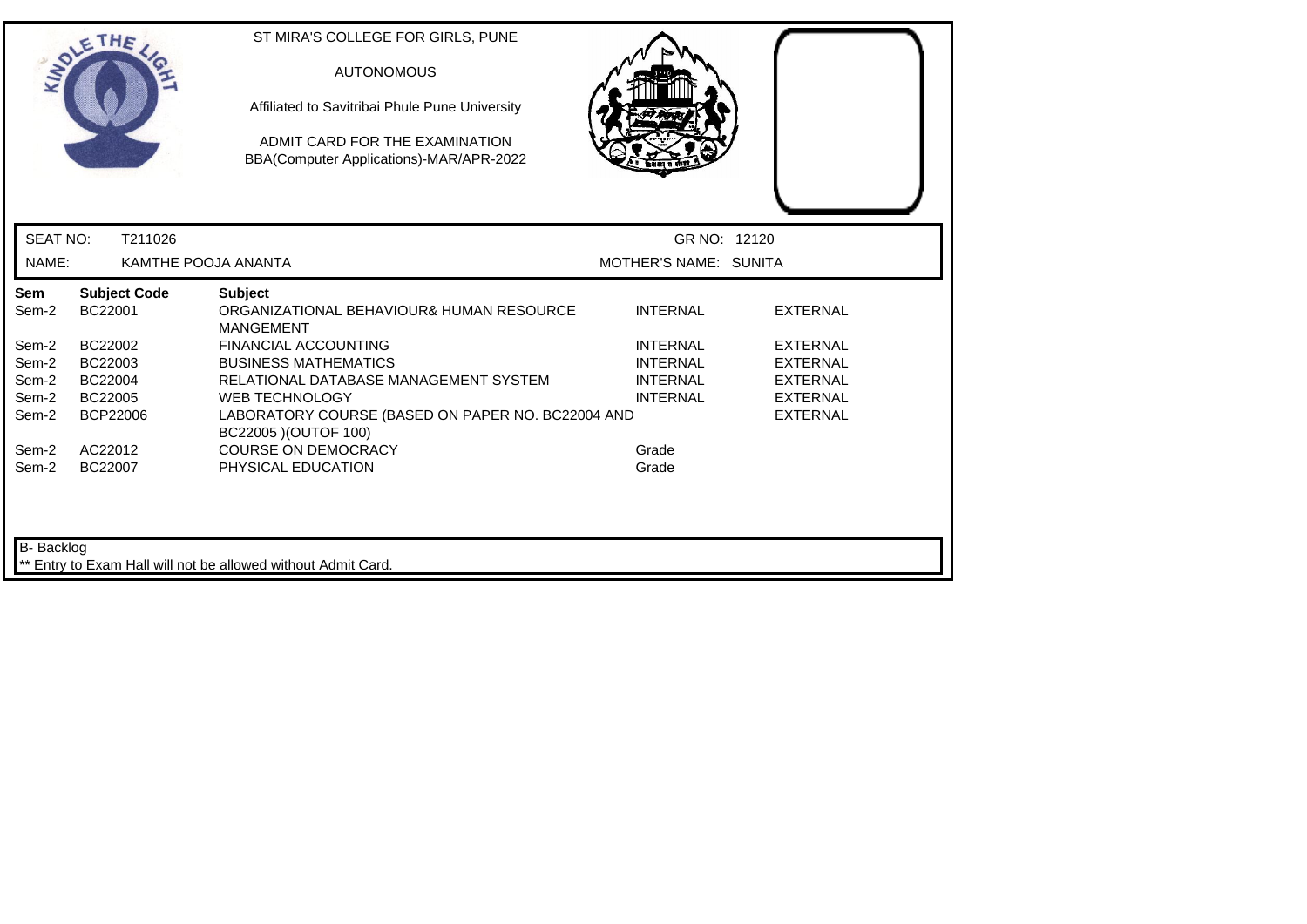|                   | SOLETHE .                      | ST MIRA'S COLLEGE FOR GIRLS, PUNE<br><b>AUTONOMOUS</b><br>Affiliated to Savitribai Phule Pune University<br>ADMIT CARD FOR THE EXAMINATION<br>BBA(Computer Applications)-MAR/APR-2022 |                         |                 |  |
|-------------------|--------------------------------|---------------------------------------------------------------------------------------------------------------------------------------------------------------------------------------|-------------------------|-----------------|--|
| <b>SEAT NO:</b>   | T211027                        |                                                                                                                                                                                       | GR NO: 12124            |                 |  |
| NAME:             |                                | KETANBOINA PRASANNALAXMI PEDDAIAH                                                                                                                                                     | MOTHER'S NAME: RATTAMMA |                 |  |
| Sem<br>Sem-2      | <b>Subject Code</b><br>BC22001 | <b>Subject</b><br>ORGANIZATIONAL BEHAVIOUR& HUMAN RESOURCE<br><b>MANGEMENT</b>                                                                                                        | <b>INTERNAL</b>         | <b>EXTERNAL</b> |  |
| Sem-2             | BC22002                        | <b>FINANCIAL ACCOUNTING</b>                                                                                                                                                           | <b>INTERNAL</b>         | <b>EXTERNAL</b> |  |
| Sem-2             | BC22003                        | <b>BUSINESS MATHEMATICS</b>                                                                                                                                                           | <b>INTERNAL</b>         | <b>EXTERNAL</b> |  |
| Sem-2             | BC22004                        | RELATIONAL DATABASE MANAGEMENT SYSTEM                                                                                                                                                 | <b>INTERNAL</b>         | <b>EXTERNAL</b> |  |
| Sem-2             | BC22005                        | <b>WEB TECHNOLOGY</b>                                                                                                                                                                 | <b>INTERNAL</b>         | <b>EXTERNAL</b> |  |
| Sem-2             | BCP22006                       | LABORATORY COURSE (BASED ON PAPER NO. BC22004 AND<br>BC22005 ) (OUTOF 100)                                                                                                            |                         | <b>EXTERNAL</b> |  |
| Sem-2             | AC22012                        | <b>COURSE ON DEMOCRACY</b>                                                                                                                                                            | Grade                   |                 |  |
| Sem-2             | BC22007                        | PHYSICAL EDUCATION                                                                                                                                                                    | Grade                   |                 |  |
| <b>B-</b> Backlog |                                | ** Entry to Exam Hall will not be allowed without Admit Card.                                                                                                                         |                         |                 |  |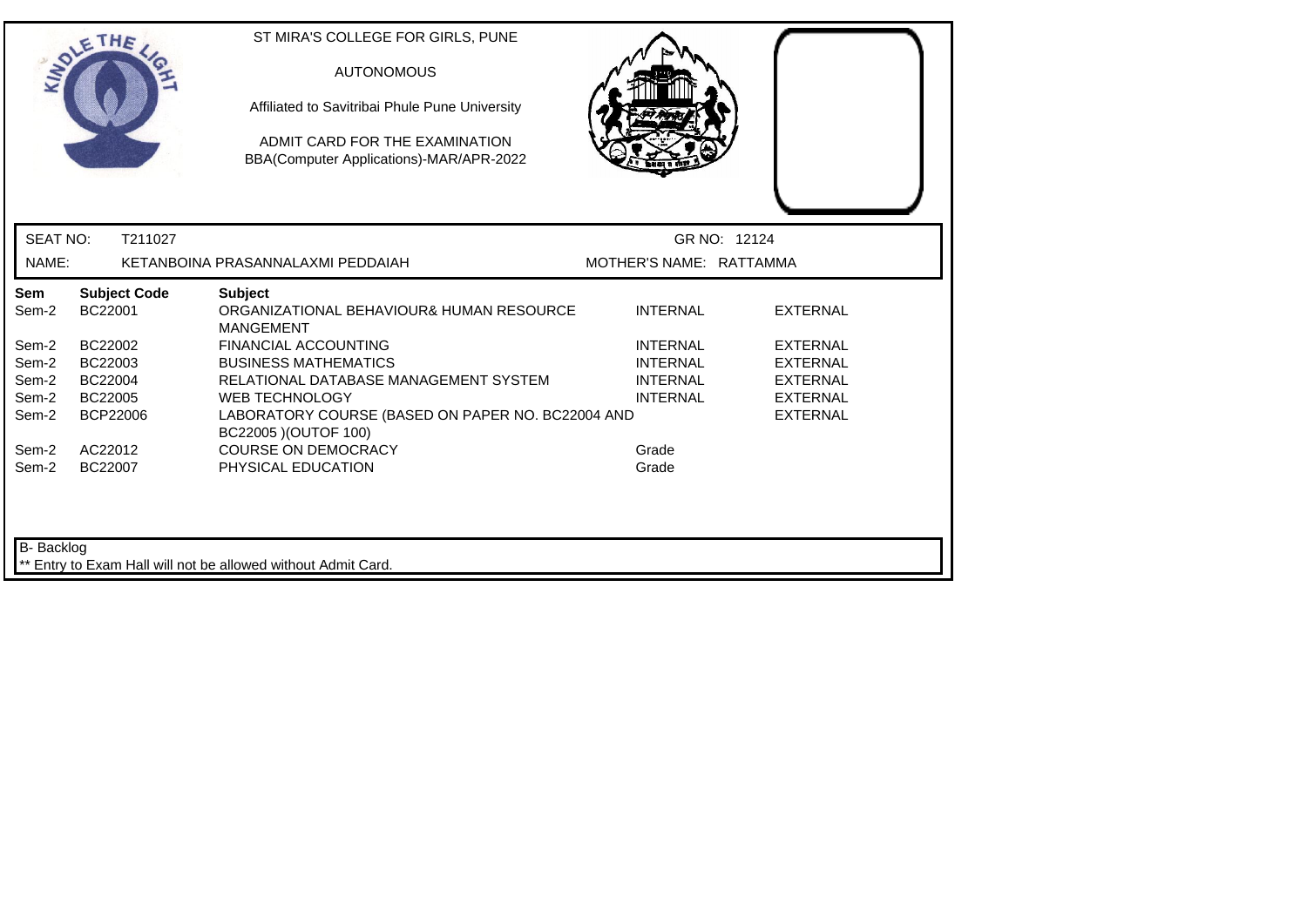|                   | ETHE                           | ST MIRA'S COLLEGE FOR GIRLS, PUNE<br><b>AUTONOMOUS</b><br>Affiliated to Savitribai Phule Pune University<br>ADMIT CARD FOR THE EXAMINATION<br>BBA(Computer Applications)-MAR/APR-2022 |                      |                 |  |
|-------------------|--------------------------------|---------------------------------------------------------------------------------------------------------------------------------------------------------------------------------------|----------------------|-----------------|--|
| <b>SEAT NO:</b>   | T211028                        |                                                                                                                                                                                       | GR NO: 12130         |                 |  |
| NAME:             | <b>LOT KHUSHI DHIRAJ</b>       |                                                                                                                                                                                       | MOTHER'S NAME: REENA |                 |  |
| Sem<br>Sem-2      | <b>Subject Code</b><br>BC22001 | <b>Subject</b><br>ORGANIZATIONAL BEHAVIOUR& HUMAN RESOURCE<br><b>MANGEMENT</b>                                                                                                        | <b>INTERNAL</b>      | <b>EXTERNAL</b> |  |
| Sem-2             | BC22002                        | <b>FINANCIAL ACCOUNTING</b>                                                                                                                                                           | <b>INTERNAL</b>      | <b>EXTERNAL</b> |  |
| Sem-2             | BC22003                        | <b>BUSINESS MATHEMATICS</b>                                                                                                                                                           | <b>INTERNAL</b>      | EXTERNAL        |  |
| Sem-2             | BC22004                        | RELATIONAL DATABASE MANAGEMENT SYSTEM                                                                                                                                                 | <b>INTERNAL</b>      | <b>EXTERNAL</b> |  |
| Sem-2             | BC22005                        | <b>WEB TECHNOLOGY</b>                                                                                                                                                                 | <b>INTERNAL</b>      | <b>EXTERNAL</b> |  |
| Sem-2             | <b>BCP22006</b>                | LABORATORY COURSE (BASED ON PAPER NO. BC22004 AND<br>BC22005 ) (OUTOF 100)                                                                                                            |                      | <b>EXTERNAL</b> |  |
| Sem-2             | AC22012                        | <b>COURSE ON DEMOCRACY</b>                                                                                                                                                            | Grade                |                 |  |
| Sem-2             | BC22007                        | PHYSICAL EDUCATION                                                                                                                                                                    | Grade                |                 |  |
| <b>B-</b> Backlog |                                | ** Entry to Exam Hall will not be allowed without Admit Card.                                                                                                                         |                      |                 |  |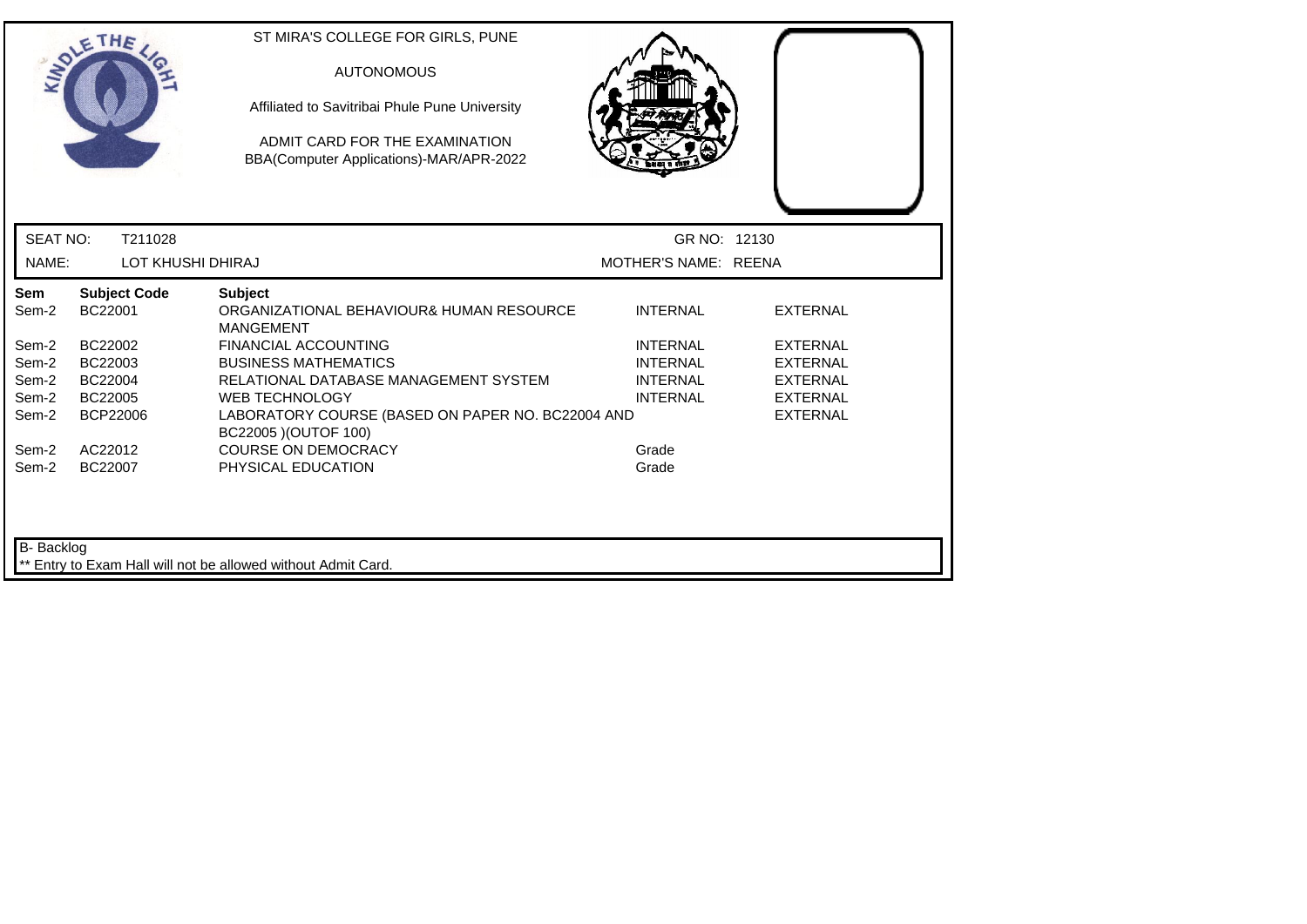|                   | SOLETHE .                      | ST MIRA'S COLLEGE FOR GIRLS, PUNE<br><b>AUTONOMOUS</b><br>Affiliated to Savitribai Phule Pune University<br>ADMIT CARD FOR THE EXAMINATION<br>BBA(Computer Applications)-MAR/APR-2022 |                          |                 |  |
|-------------------|--------------------------------|---------------------------------------------------------------------------------------------------------------------------------------------------------------------------------------|--------------------------|-----------------|--|
| <b>SEAT NO:</b>   | T211029                        |                                                                                                                                                                                       |                          | GR NO: 12126    |  |
| NAME:             |                                | KOMKALA MADHAVI RATHAIAH                                                                                                                                                              | MOTHER'S NAME: RAMANAMMA |                 |  |
| Sem<br>Sem-2      | <b>Subject Code</b><br>BC22001 | <b>Subject</b><br>ORGANIZATIONAL BEHAVIOUR& HUMAN RESOURCE<br><b>MANGEMENT</b>                                                                                                        | <b>INTERNAL</b>          | <b>EXTERNAL</b> |  |
| Sem-2             | BC22002                        | <b>FINANCIAL ACCOUNTING</b>                                                                                                                                                           | <b>INTERNAL</b>          | <b>EXTERNAL</b> |  |
| Sem-2             | BC22003                        | <b>BUSINESS MATHEMATICS</b>                                                                                                                                                           | <b>INTERNAL</b>          | <b>EXTERNAL</b> |  |
| Sem-2             | BC22004                        | RELATIONAL DATABASE MANAGEMENT SYSTEM                                                                                                                                                 | <b>INTERNAL</b>          | <b>EXTERNAL</b> |  |
| Sem-2             | BC22005                        | <b>WEB TECHNOLOGY</b>                                                                                                                                                                 | <b>INTERNAL</b>          | <b>EXTERNAL</b> |  |
| Sem-2             | <b>BCP22006</b>                | LABORATORY COURSE (BASED ON PAPER NO. BC22004 AND<br>BC22005 ) (OUTOF 100)                                                                                                            |                          | <b>EXTERNAL</b> |  |
| Sem-2             | AC22012                        | <b>COURSE ON DEMOCRACY</b>                                                                                                                                                            | Grade                    |                 |  |
| Sem-2             | BC22007                        | PHYSICAL EDUCATION                                                                                                                                                                    | Grade                    |                 |  |
| <b>B-</b> Backlog |                                | Entry to Exam Hall will not be allowed without Admit Card.                                                                                                                            |                          |                 |  |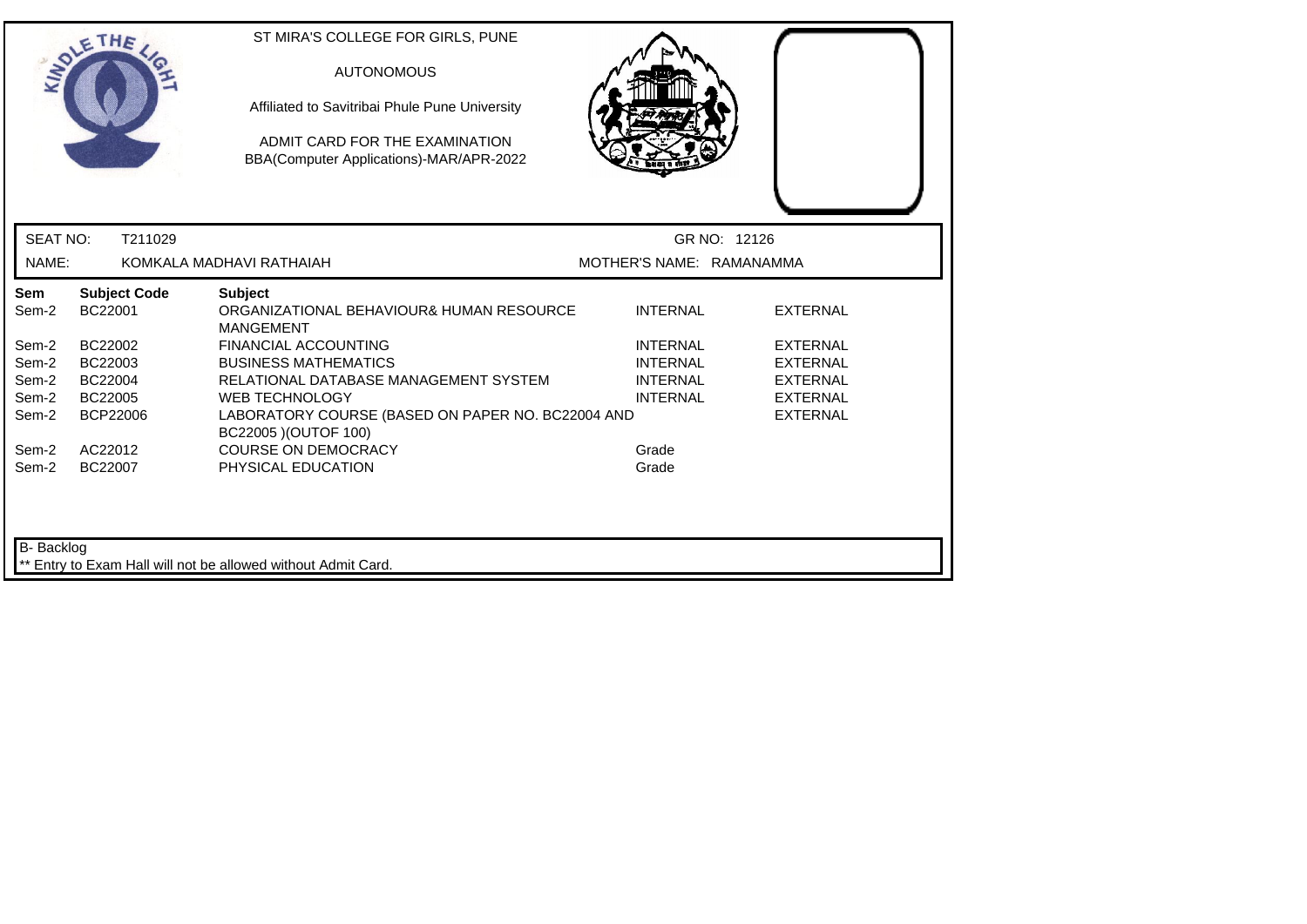| GR NO: 12113<br>MOTHER'S NAME: SAMPADA |
|----------------------------------------|
|                                        |
|                                        |
| <b>EXTERNAL</b>                        |
| <b>EXTERNAL</b>                        |
| <b>EXTERNAL</b>                        |
| <b>EXTERNAL</b>                        |
| <b>EXTERNAL</b>                        |
| <b>EXTERNAL</b>                        |
|                                        |
|                                        |
|                                        |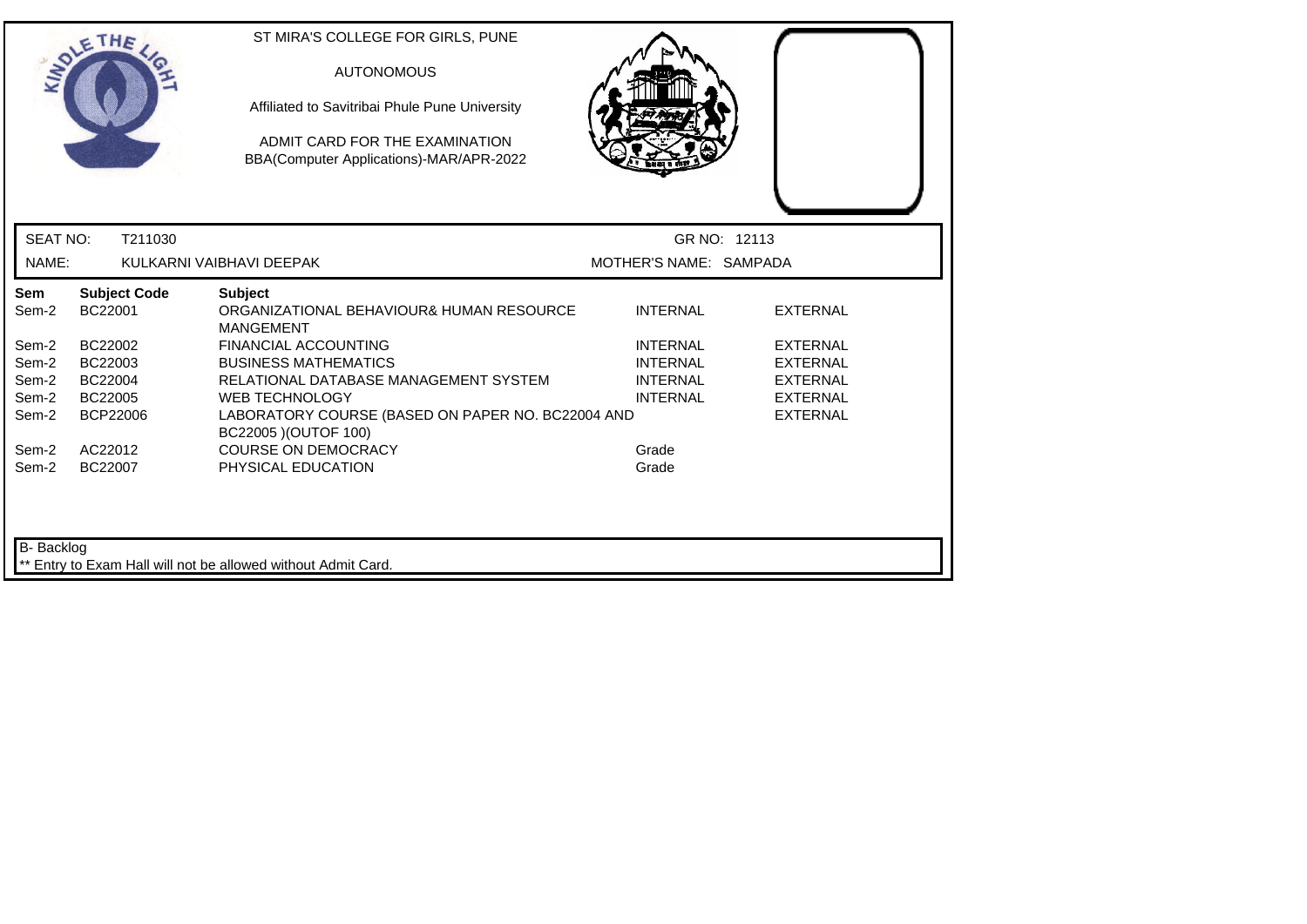|                   | THE                            | ST MIRA'S COLLEGE FOR GIRLS, PUNE<br><b>AUTONOMOUS</b><br>Affiliated to Savitribai Phule Pune University<br>ADMIT CARD FOR THE EXAMINATION<br>BBA(Computer Applications)-MAR/APR-2022 |                       |                 |
|-------------------|--------------------------------|---------------------------------------------------------------------------------------------------------------------------------------------------------------------------------------|-----------------------|-----------------|
| <b>SEAT NO:</b>   | T211031                        |                                                                                                                                                                                       | GR NO: 12104          |                 |
| NAME:             |                                | <b>LAKADE PREETI PRAFULLA</b>                                                                                                                                                         | MOTHER'S NAME: TRUPTI |                 |
| Sem<br>Sem-2      | <b>Subject Code</b><br>BC22001 | <b>Subject</b><br>ORGANIZATIONAL BEHAVIOUR& HUMAN RESOURCE<br><b>MANGEMENT</b>                                                                                                        | <b>INTERNAL</b>       | <b>EXTERNAL</b> |
| Sem-2             | BC22002                        | FINANCIAL ACCOUNTING                                                                                                                                                                  | <b>INTERNAL</b>       | <b>EXTERNAL</b> |
| Sem-2             | BC22003                        | <b>BUSINESS MATHEMATICS</b>                                                                                                                                                           | <b>INTERNAL</b>       | <b>EXTERNAL</b> |
| Sem-2             | BC22004                        | RELATIONAL DATABASE MANAGEMENT SYSTEM                                                                                                                                                 | <b>INTERNAL</b>       | <b>EXTERNAL</b> |
| Sem-2             | BC22005                        | <b>WEB TECHNOLOGY</b>                                                                                                                                                                 | <b>INTERNAL</b>       | <b>EXTERNAL</b> |
| Sem-2             | <b>BCP22006</b>                | LABORATORY COURSE (BASED ON PAPER NO. BC22004 AND<br>BC22005 ) (OUTOF 100)                                                                                                            |                       | <b>EXTERNAL</b> |
| Sem-2             | AC22012                        | <b>COURSE ON DEMOCRACY</b>                                                                                                                                                            | Grade                 |                 |
| Sem-2             | BC22007                        | PHYSICAL EDUCATION                                                                                                                                                                    | Grade                 |                 |
| <b>B-</b> Backlog |                                | ** Entry to Exam Hall will not be allowed without Admit Card.                                                                                                                         |                       |                 |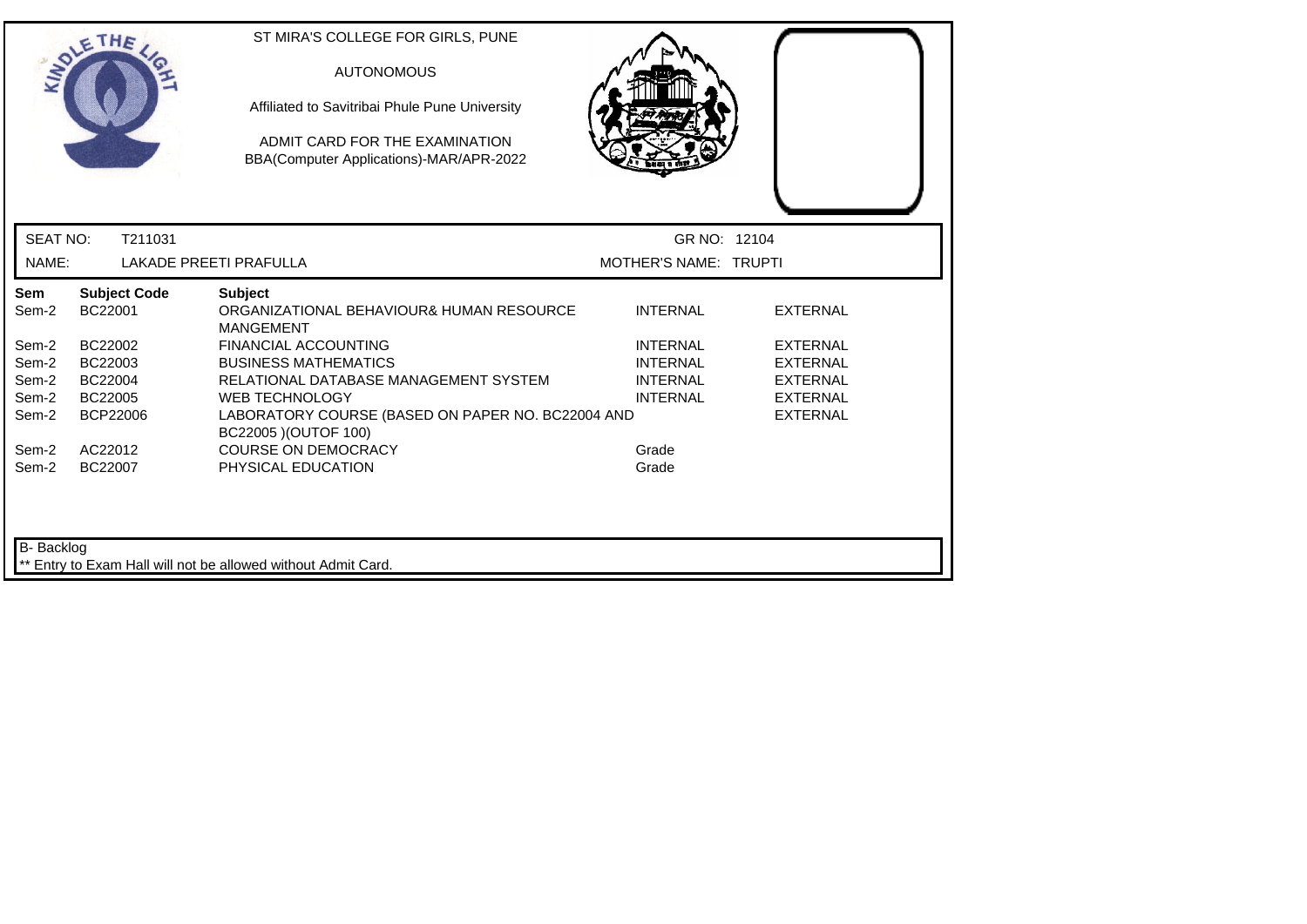|                   | SOLETHE .                      | ST MIRA'S COLLEGE FOR GIRLS, PUNE<br><b>AUTONOMOUS</b><br>Affiliated to Savitribai Phule Pune University<br>ADMIT CARD FOR THE EXAMINATION<br>BBA(Computer Applications)-MAR/APR-2022 |                       |                 |  |
|-------------------|--------------------------------|---------------------------------------------------------------------------------------------------------------------------------------------------------------------------------------|-----------------------|-----------------|--|
| <b>SEAT NO:</b>   | T211032                        |                                                                                                                                                                                       | GR NO: 12151          |                 |  |
| NAME:             |                                | LOKHANDE TRUPTI RAJKAMAL                                                                                                                                                              | MOTHER'S NAME: KAVITA |                 |  |
| Sem<br>Sem-2      | <b>Subject Code</b><br>BC22001 | <b>Subject</b><br>ORGANIZATIONAL BEHAVIOUR& HUMAN RESOURCE<br><b>MANGEMENT</b>                                                                                                        | <b>INTERNAL</b>       | <b>EXTERNAL</b> |  |
| Sem-2             | BC22002                        | <b>FINANCIAL ACCOUNTING</b>                                                                                                                                                           | <b>INTERNAL</b>       | <b>EXTERNAL</b> |  |
| Sem-2             | BC22003                        | <b>BUSINESS MATHEMATICS</b>                                                                                                                                                           | <b>INTERNAL</b>       | <b>EXTERNAL</b> |  |
| Sem-2             | BC22004                        | RELATIONAL DATABASE MANAGEMENT SYSTEM                                                                                                                                                 | <b>INTERNAL</b>       | <b>EXTERNAL</b> |  |
| Sem-2             | BC22005                        | <b>WEB TECHNOLOGY</b>                                                                                                                                                                 | <b>INTERNAL</b>       | <b>EXTERNAL</b> |  |
| Sem-2             | <b>BCP22006</b>                | LABORATORY COURSE (BASED ON PAPER NO. BC22004 AND<br>BC22005 ) (OUTOF 100)                                                                                                            |                       | <b>EXTERNAL</b> |  |
| Sem-2             | AC22012                        | <b>COURSE ON DEMOCRACY</b>                                                                                                                                                            | Grade                 |                 |  |
| Sem-2             | BC22007                        | PHYSICAL EDUCATION                                                                                                                                                                    | Grade                 |                 |  |
| <b>B-</b> Backlog |                                | ** Entry to Exam Hall will not be allowed without Admit Card.                                                                                                                         |                       |                 |  |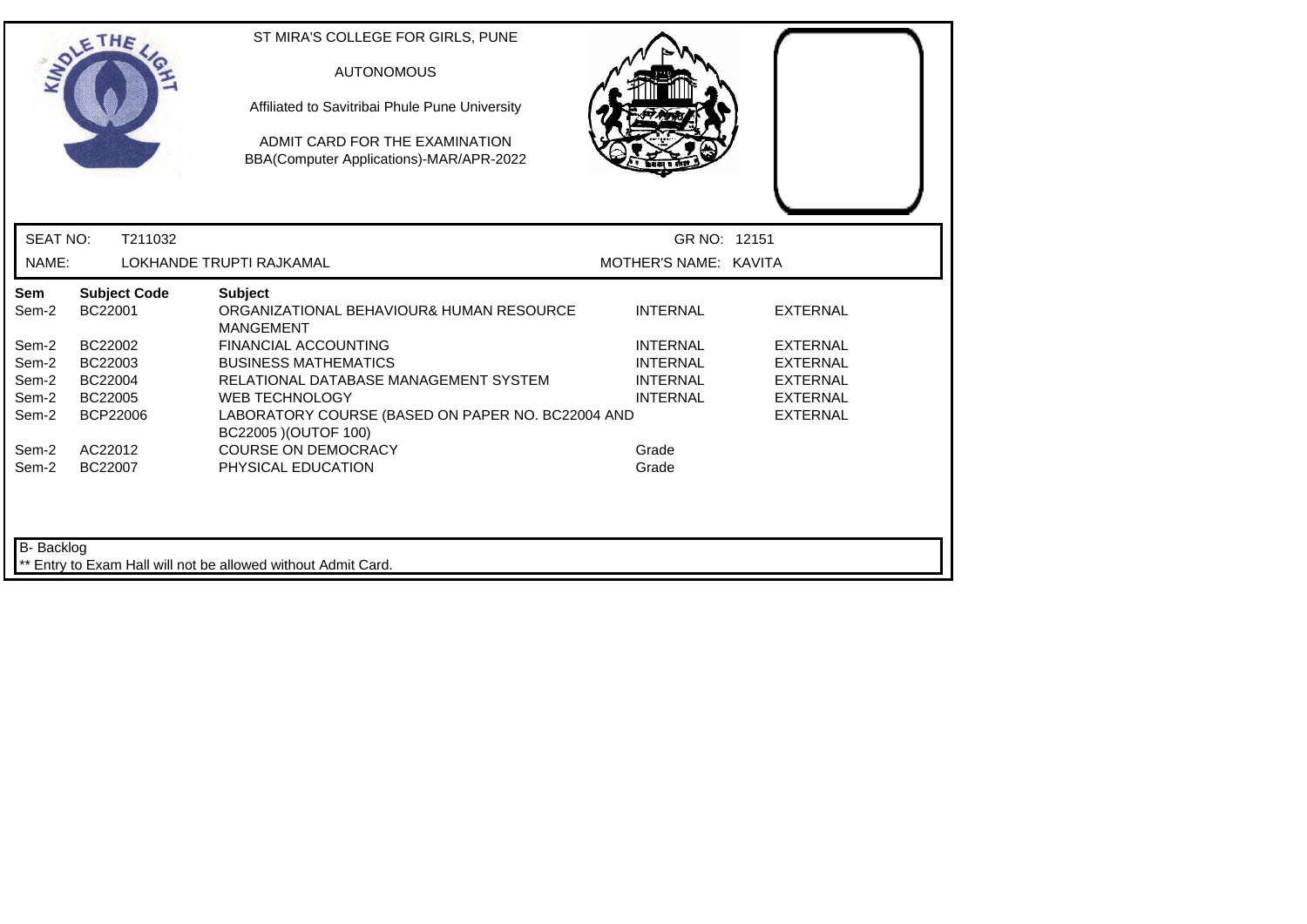|                   | SOLETHE                        | ST MIRA'S COLLEGE FOR GIRLS, PUNE<br><b>AUTONOMOUS</b><br>Affiliated to Savitribai Phule Pune University<br>ADMIT CARD FOR THE EXAMINATION<br>BBA(Computer Applications)-MAR/APR-2022 |                        |                 |
|-------------------|--------------------------------|---------------------------------------------------------------------------------------------------------------------------------------------------------------------------------------|------------------------|-----------------|
| <b>SEAT NO:</b>   | T211033                        |                                                                                                                                                                                       | GR NO: 12174           |                 |
| NAME:             |                                | SOMWANSHI MANSI PRAMOD                                                                                                                                                                | MOTHER'S NAME: PADMEEN |                 |
| Sem<br>Sem-2      | <b>Subject Code</b><br>BC22001 | <b>Subject</b><br>ORGANIZATIONAL BEHAVIOUR& HUMAN RESOURCE<br><b>MANGEMENT</b>                                                                                                        | <b>INTERNAL</b>        | <b>EXTERNAL</b> |
| Sem-2             | BC22002                        | <b>FINANCIAL ACCOUNTING</b>                                                                                                                                                           | <b>INTERNAL</b>        | <b>EXTERNAL</b> |
| Sem-2             | BC22003                        | <b>BUSINESS MATHEMATICS</b>                                                                                                                                                           | <b>INTERNAL</b>        | <b>EXTERNAL</b> |
| Sem-2             | BC22004                        | RELATIONAL DATABASE MANAGEMENT SYSTEM                                                                                                                                                 | <b>INTERNAL</b>        | <b>EXTERNAL</b> |
| Sem-2             | BC22005                        | <b>WEB TECHNOLOGY</b>                                                                                                                                                                 | <b>INTERNAL</b>        | <b>EXTERNAL</b> |
| Sem-2             | BCP22006                       | LABORATORY COURSE (BASED ON PAPER NO. BC22004 AND<br>BC22005 ) (OUTOF 100)                                                                                                            |                        | <b>EXTERNAL</b> |
| Sem-2             | AC22012                        | <b>COURSE ON DEMOCRACY</b>                                                                                                                                                            | Grade                  |                 |
| Sem-2             | BC22007                        | PHYSICAL EDUCATION                                                                                                                                                                    | Grade                  |                 |
| <b>B-</b> Backlog |                                | Entry to Exam Hall will not be allowed without Admit Card.                                                                                                                            |                        |                 |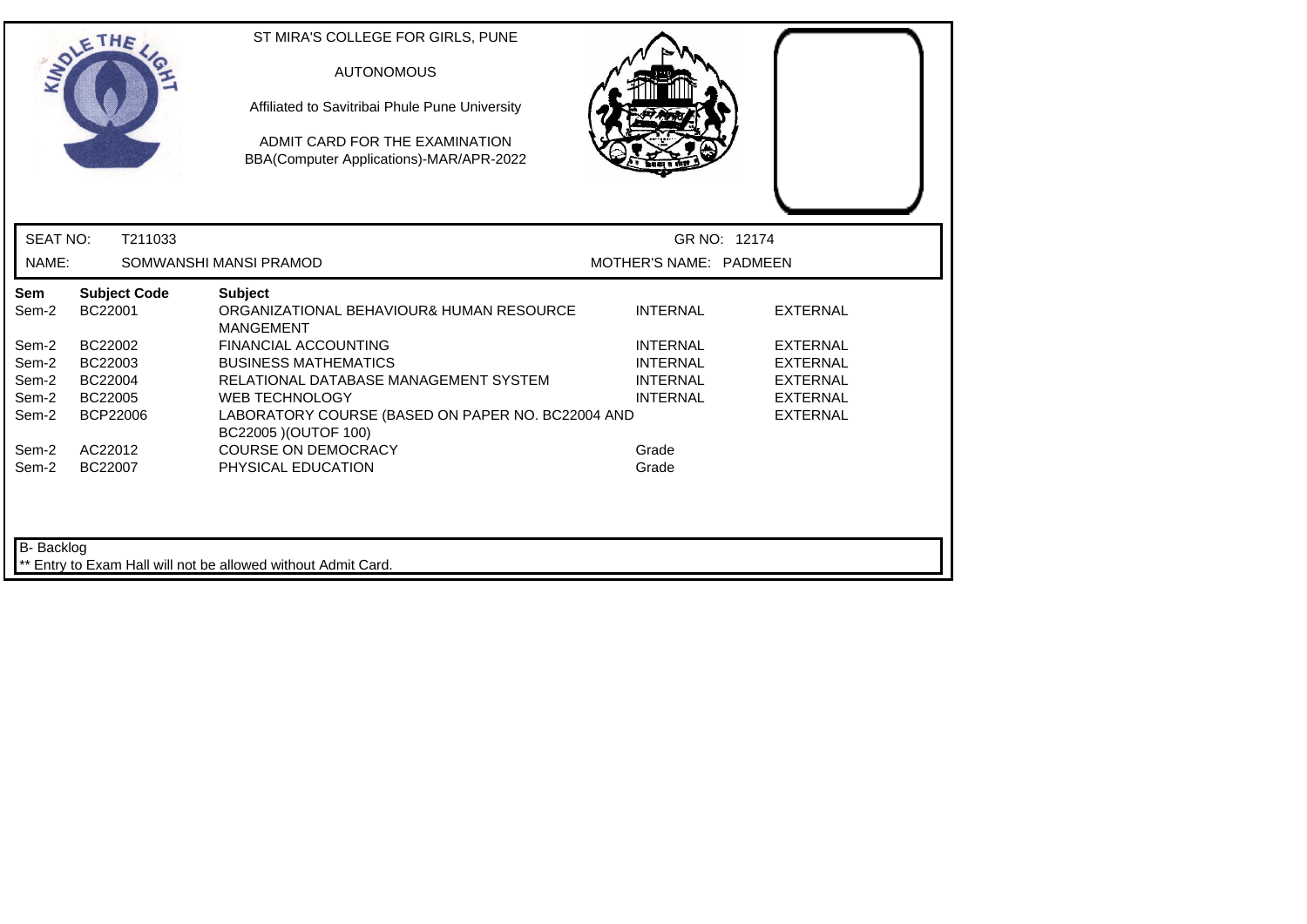|                   | SOLETHE                        | ST MIRA'S COLLEGE FOR GIRLS, PUNE<br><b>AUTONOMOUS</b><br>Affiliated to Savitribai Phule Pune University<br>ADMIT CARD FOR THE EXAMINATION<br>BBA(Computer Applications)-MAR/APR-2022 |                       |                 |
|-------------------|--------------------------------|---------------------------------------------------------------------------------------------------------------------------------------------------------------------------------------|-----------------------|-----------------|
| <b>SEAT NO:</b>   | T211034                        |                                                                                                                                                                                       | GR NO: 12115          |                 |
| NAME:             |                                | <b>MASUNKAR PRACHI MAHESH</b>                                                                                                                                                         | MOTHER'S NAME: MANGAL |                 |
| Sem<br>Sem-2      | <b>Subject Code</b><br>BC22001 | <b>Subject</b><br>ORGANIZATIONAL BEHAVIOUR& HUMAN RESOURCE<br><b>MANGEMENT</b>                                                                                                        | <b>INTERNAL</b>       | <b>EXTERNAL</b> |
| Sem-2             | BC22002                        | <b>FINANCIAL ACCOUNTING</b>                                                                                                                                                           | <b>INTERNAL</b>       | <b>EXTERNAL</b> |
| Sem-2             | BC22003                        | <b>BUSINESS MATHEMATICS</b>                                                                                                                                                           | <b>INTERNAL</b>       | <b>EXTERNAL</b> |
| Sem-2             | BC22004                        | RELATIONAL DATABASE MANAGEMENT SYSTEM                                                                                                                                                 | <b>INTERNAL</b>       | <b>EXTERNAL</b> |
| Sem-2             | BC22005                        | <b>WEB TECHNOLOGY</b>                                                                                                                                                                 | <b>INTERNAL</b>       | <b>EXTERNAL</b> |
| Sem-2             | BCP22006                       | LABORATORY COURSE (BASED ON PAPER NO. BC22004 AND<br>BC22005 ) (OUTOF 100)                                                                                                            |                       | <b>EXTERNAL</b> |
| Sem-2             | AC22012                        | <b>COURSE ON DEMOCRACY</b>                                                                                                                                                            | Grade                 |                 |
| Sem-2             | BC22007                        | PHYSICAL EDUCATION                                                                                                                                                                    | Grade                 |                 |
| <b>B-</b> Backlog |                                | Entry to Exam Hall will not be allowed without Admit Card.                                                                                                                            |                       |                 |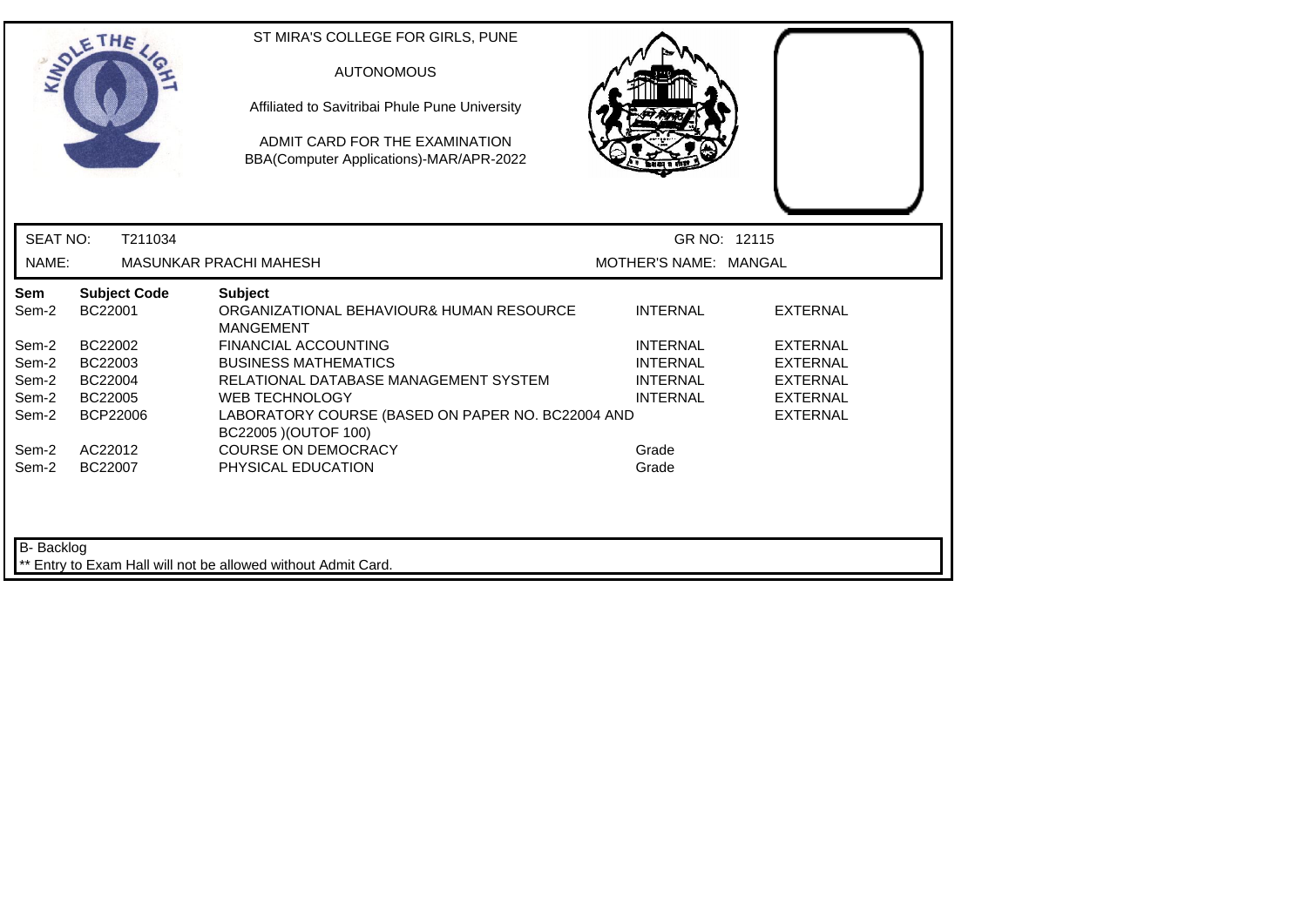|                                     | SOLETHE                        | ST MIRA'S COLLEGE FOR GIRLS, PUNE<br><b>AUTONOMOUS</b><br>Affiliated to Savitribai Phule Pune University<br>ADMIT CARD FOR THE EXAMINATION<br>BBA(Computer Applications)-MAR/APR-2022 |                       |                 |
|-------------------------------------|--------------------------------|---------------------------------------------------------------------------------------------------------------------------------------------------------------------------------------|-----------------------|-----------------|
| <b>SEAT NO:</b>                     | T211035                        |                                                                                                                                                                                       | GR NO: 12140          |                 |
| NAME:                               |                                | MIRPURI MUSKAN PRAKASH                                                                                                                                                                | MOTHER'S NAME: KAVITA |                 |
| Sem<br>Sem-2                        | <b>Subject Code</b><br>BC22001 | <b>Subject</b><br>ORGANIZATIONAL BEHAVIOUR& HUMAN RESOURCE<br><b>MANGEMENT</b>                                                                                                        | <b>INTERNAL</b>       | <b>EXTERNAL</b> |
| Sem-2                               | BC22002                        | <b>FINANCIAL ACCOUNTING</b>                                                                                                                                                           | <b>INTERNAL</b>       | <b>EXTERNAL</b> |
| Sem-2                               | BC22003                        | <b>BUSINESS MATHEMATICS</b>                                                                                                                                                           | <b>INTERNAL</b>       | <b>EXTERNAL</b> |
| Sem-2                               | BC22004                        | RELATIONAL DATABASE MANAGEMENT SYSTEM                                                                                                                                                 | <b>INTERNAL</b>       | <b>EXTERNAL</b> |
| Sem-2                               | BC22005                        | <b>WEB TECHNOLOGY</b>                                                                                                                                                                 | <b>INTERNAL</b>       | <b>EXTERNAL</b> |
| Sem-2                               | <b>BCP22006</b>                | LABORATORY COURSE (BASED ON PAPER NO. BC22004 AND<br>BC22005 ) (OUTOF 100)                                                                                                            |                       | <b>EXTERNAL</b> |
|                                     | AC22012                        | <b>COURSE ON DEMOCRACY</b>                                                                                                                                                            | Grade                 |                 |
|                                     | BC22007                        | PHYSICAL EDUCATION                                                                                                                                                                    | Grade                 |                 |
| Sem-2<br>Sem-2<br><b>B-</b> Backlog |                                | Entry to Exam Hall will not be allowed without Admit Card.                                                                                                                            |                       |                 |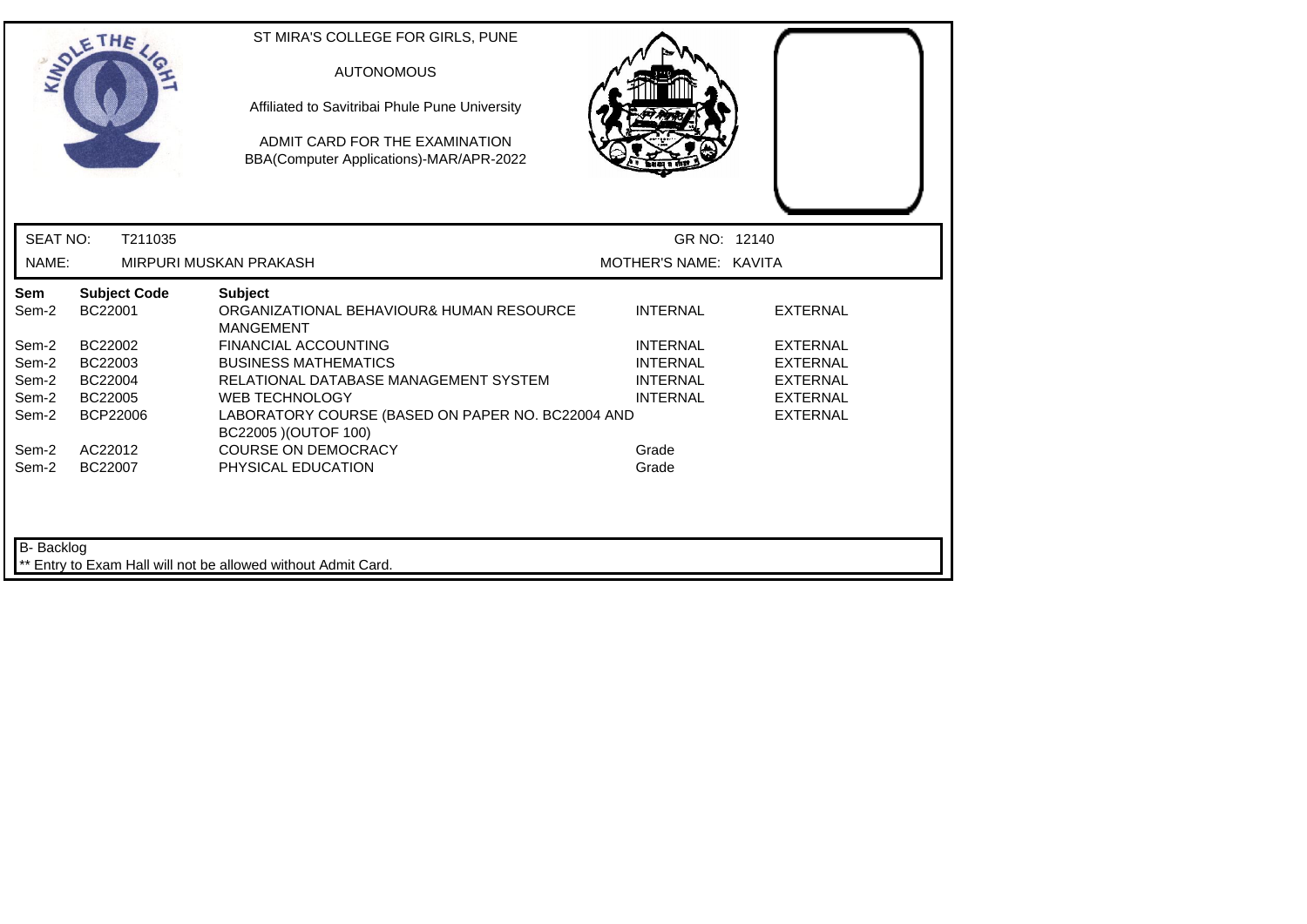|                 | OLETHE                         | ST MIRA'S COLLEGE FOR GIRLS, PUNE<br><b>AUTONOMOUS</b><br>Affiliated to Savitribai Phule Pune University<br>ADMIT CARD FOR THE EXAMINATION<br>BBA(Computer Applications)-MAR/APR-2022 |                       |                 |
|-----------------|--------------------------------|---------------------------------------------------------------------------------------------------------------------------------------------------------------------------------------|-----------------------|-----------------|
| <b>SEAT NO:</b> | T211036                        |                                                                                                                                                                                       | GR NO: 12153          |                 |
| NAME:           | <b>MULLA SIDRA AJAZ</b>        |                                                                                                                                                                                       | MOTHER'S NAME: NUSRAT |                 |
| Sem<br>Sem-2    | <b>Subject Code</b><br>BC22001 | <b>Subject</b><br>ORGANIZATIONAL BEHAVIOUR& HUMAN RESOURCE<br><b>MANGEMENT</b>                                                                                                        | <b>INTERNAL</b>       | <b>EXTERNAL</b> |
| Sem-2           | BC22002                        | <b>FINANCIAL ACCOUNTING</b>                                                                                                                                                           | <b>INTERNAL</b>       | <b>EXTERNAL</b> |
| Sem-2           | BC22003                        | <b>BUSINESS MATHEMATICS</b>                                                                                                                                                           | <b>INTERNAL</b>       | <b>EXTERNAL</b> |
| Sem-2           | BC22004                        | RELATIONAL DATABASE MANAGEMENT SYSTEM                                                                                                                                                 | <b>INTERNAL</b>       | <b>EXTERNAL</b> |
| Sem-2           | BC22005                        | <b>WEB TECHNOLOGY</b>                                                                                                                                                                 | <b>INTERNAL</b>       | <b>EXTERNAL</b> |
| Sem-2           | <b>BCP22006</b>                | LABORATORY COURSE (BASED ON PAPER NO. BC22004 AND<br>BC22005 ) (OUTOF 100)                                                                                                            |                       | <b>EXTERNAL</b> |
| Sem-2           | AC22012                        | <b>COURSE ON DEMOCRACY</b>                                                                                                                                                            | Grade                 |                 |
| Sem-2           | BC22007                        | PHYSICAL EDUCATION                                                                                                                                                                    | Grade                 |                 |
| B- Backlog      |                                | Entry to Exam Hall will not be allowed without Admit Card.                                                                                                                            |                       |                 |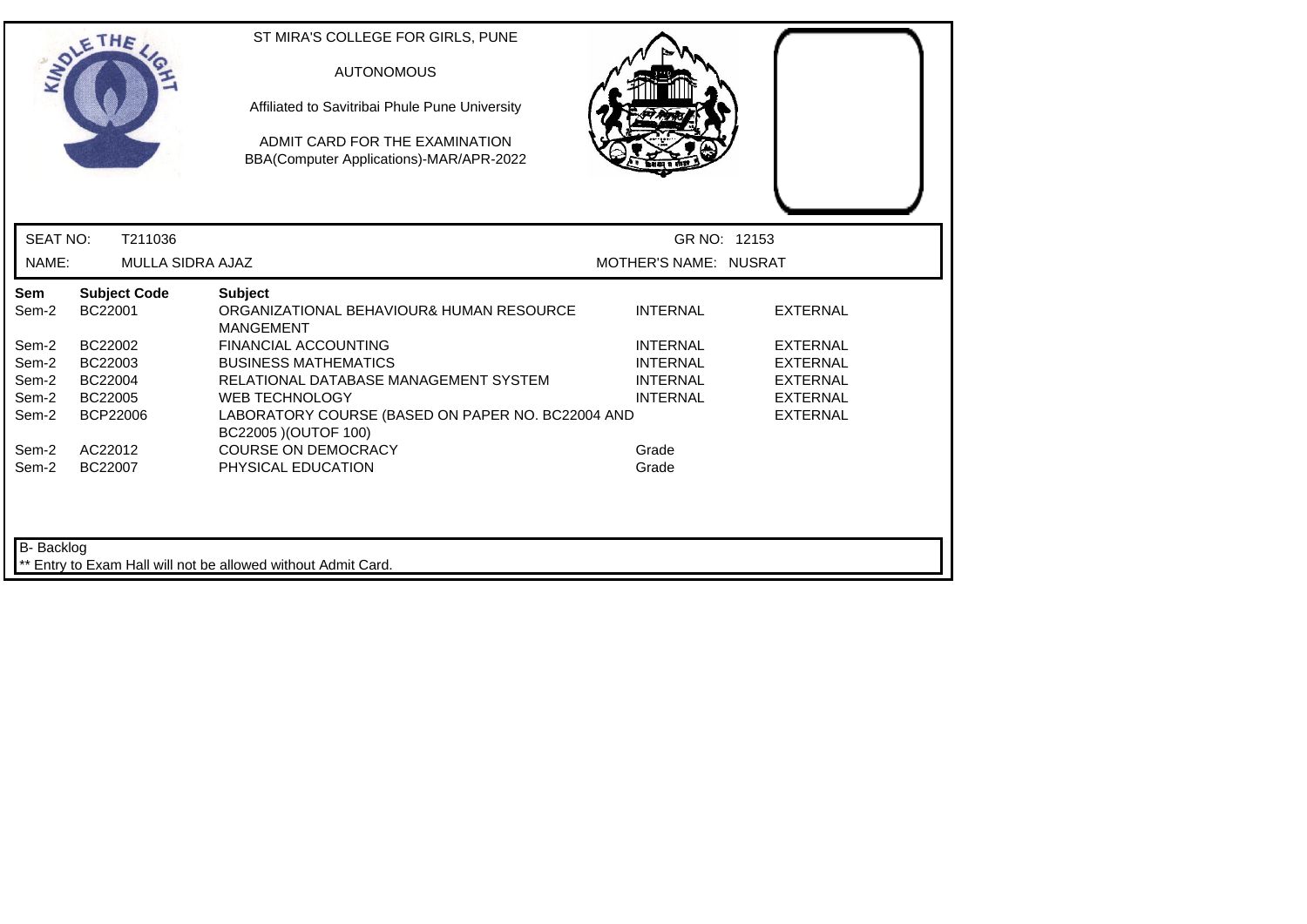|                   | <b>SOLETHE</b>                 | ST MIRA'S COLLEGE FOR GIRLS, PUNE<br><b>AUTONOMOUS</b><br>Affiliated to Savitribai Phule Pune University<br>ADMIT CARD FOR THE EXAMINATION<br>BBA(Computer Applications)-MAR/APR-2022 |                       |                 |
|-------------------|--------------------------------|---------------------------------------------------------------------------------------------------------------------------------------------------------------------------------------|-----------------------|-----------------|
| <b>SEAT NO:</b>   | T211037                        |                                                                                                                                                                                       | GR NO: 12119          |                 |
| NAME:             |                                | NARSALE TANUJA TUKARAM                                                                                                                                                                | MOTHER'S NAME: SHAILA |                 |
| Sem<br>Sem-2      | <b>Subject Code</b><br>BC22001 | <b>Subject</b><br>ORGANIZATIONAL BEHAVIOUR& HUMAN RESOURCE<br><b>MANGEMENT</b>                                                                                                        | <b>INTERNAL</b>       | <b>EXTERNAL</b> |
| Sem-2             | BC22002                        | <b>FINANCIAL ACCOUNTING</b>                                                                                                                                                           | <b>INTERNAL</b>       | <b>EXTERNAL</b> |
| Sem-2             | BC22003                        | <b>BUSINESS MATHEMATICS</b>                                                                                                                                                           | <b>INTERNAL</b>       | <b>EXTERNAL</b> |
| Sem-2             | BC22004                        | RELATIONAL DATABASE MANAGEMENT SYSTEM                                                                                                                                                 | <b>INTERNAL</b>       | <b>EXTERNAL</b> |
| Sem-2             | BC22005                        | <b>WEB TECHNOLOGY</b>                                                                                                                                                                 | <b>INTERNAL</b>       | <b>EXTERNAL</b> |
| Sem-2             | <b>BCP22006</b>                | LABORATORY COURSE (BASED ON PAPER NO. BC22004 AND<br>BC22005 ) (OUTOF 100)                                                                                                            |                       | <b>EXTERNAL</b> |
| Sem-2             | AC22012                        | <b>COURSE ON DEMOCRACY</b>                                                                                                                                                            | Grade                 |                 |
| Sem-2             | BC22007                        | PHYSICAL EDUCATION                                                                                                                                                                    | Grade                 |                 |
| <b>B-</b> Backlog |                                | ** Entry to Exam Hall will not be allowed without Admit Card.                                                                                                                         |                       |                 |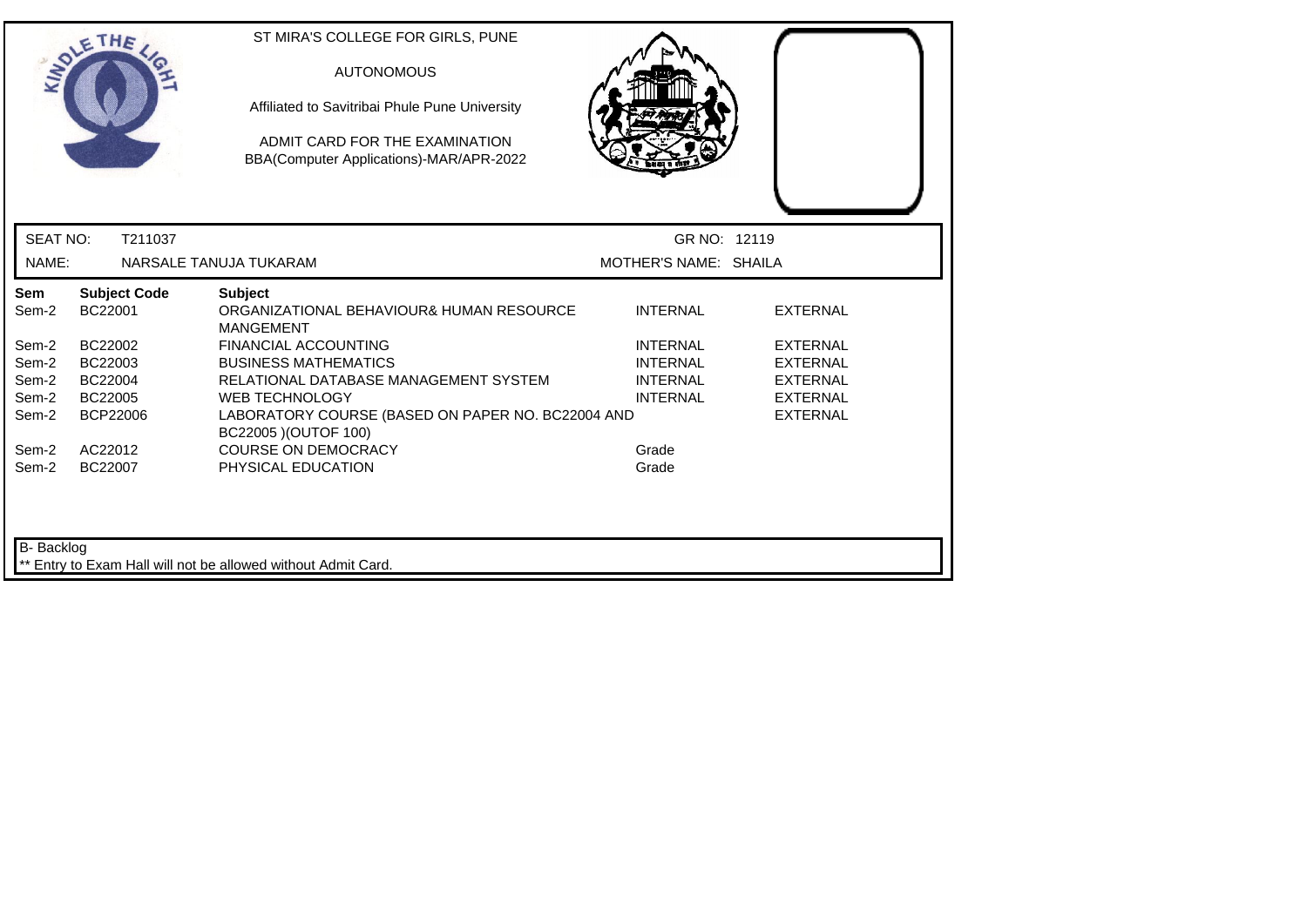|                   | OLETHE                         | ST MIRA'S COLLEGE FOR GIRLS, PUNE<br><b>AUTONOMOUS</b><br>Affiliated to Savitribai Phule Pune University<br>ADMIT CARD FOR THE EXAMINATION<br>BBA(Computer Applications)-MAR/APR-2022 |                      |                 |  |
|-------------------|--------------------------------|---------------------------------------------------------------------------------------------------------------------------------------------------------------------------------------|----------------------|-----------------|--|
| <b>SEAT NO:</b>   | T211038                        |                                                                                                                                                                                       | GR NO: 12166         |                 |  |
| NAME:             | NIKAM DURVA DINESH             |                                                                                                                                                                                       | MOTHER'S NAME: GEETA |                 |  |
| Sem<br>Sem-2      | <b>Subject Code</b><br>BC22001 | <b>Subject</b><br>ORGANIZATIONAL BEHAVIOUR& HUMAN RESOURCE<br><b>MANGEMENT</b>                                                                                                        | <b>INTERNAL</b>      | <b>EXTERNAL</b> |  |
| Sem-2             | BC22002                        | <b>FINANCIAL ACCOUNTING</b>                                                                                                                                                           | <b>INTERNAL</b>      | <b>EXTERNAL</b> |  |
| Sem-2             | BC22003                        | <b>BUSINESS MATHEMATICS</b>                                                                                                                                                           | <b>INTERNAL</b>      | EXTERNAL        |  |
| Sem-2             | BC22004                        | RELATIONAL DATABASE MANAGEMENT SYSTEM                                                                                                                                                 | <b>INTERNAL</b>      | <b>EXTERNAL</b> |  |
| Sem-2             | BC22005                        | <b>WEB TECHNOLOGY</b>                                                                                                                                                                 | <b>INTERNAL</b>      | <b>EXTERNAL</b> |  |
| Sem-2             | <b>BCP22006</b>                | LABORATORY COURSE (BASED ON PAPER NO. BC22004 AND<br>BC22005 ) (OUTOF 100)                                                                                                            |                      | <b>EXTERNAL</b> |  |
| Sem-2             | AC22012                        | <b>COURSE ON DEMOCRACY</b>                                                                                                                                                            | Grade                |                 |  |
| Sem-2             | BC22007                        | PHYSICAL EDUCATION                                                                                                                                                                    | Grade                |                 |  |
| <b>B-</b> Backlog |                                | ** Entry to Exam Hall will not be allowed without Admit Card.                                                                                                                         |                      |                 |  |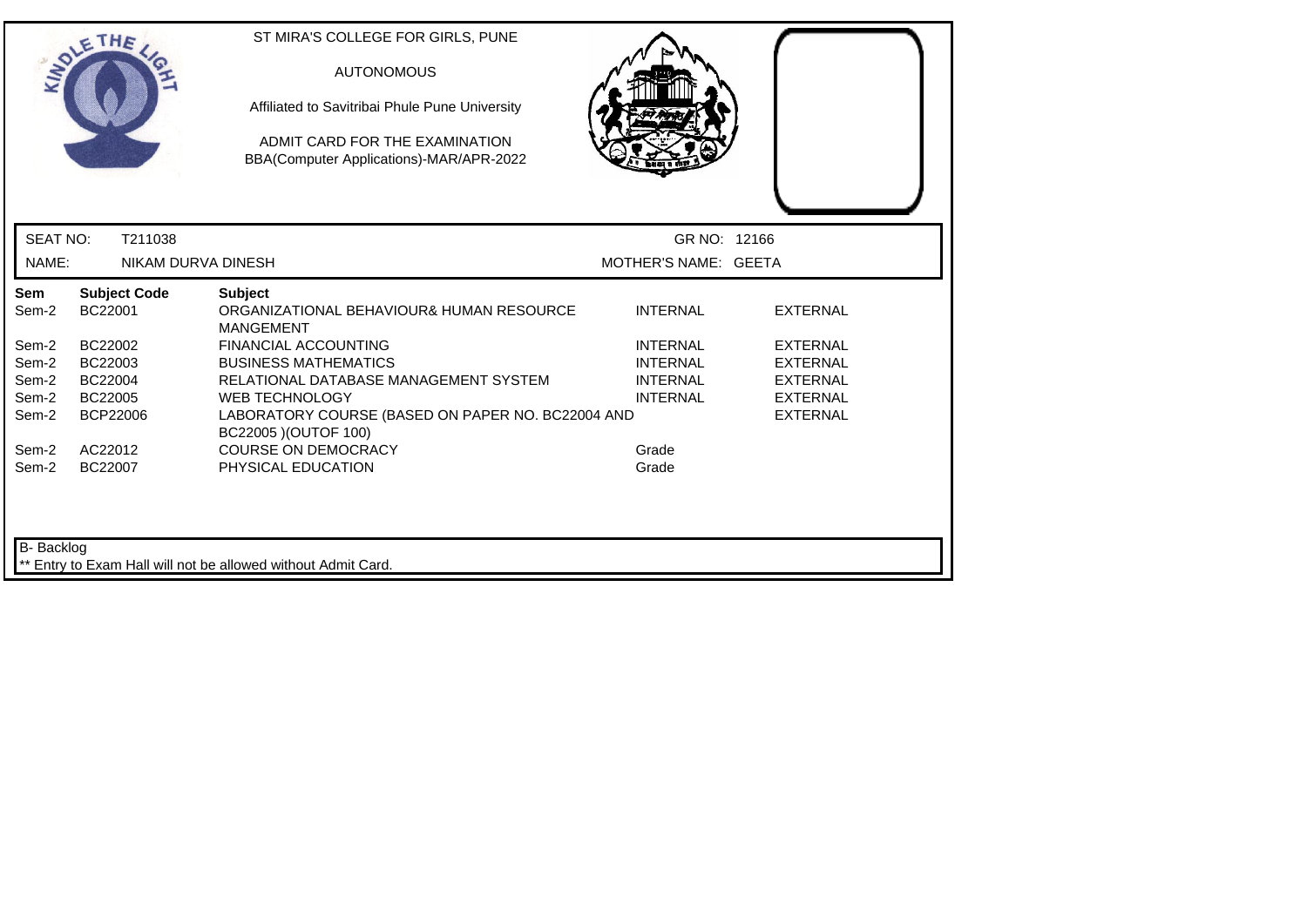|                   | SOLETHE                        | ST MIRA'S COLLEGE FOR GIRLS, PUNE<br><b>AUTONOMOUS</b><br>Affiliated to Savitribai Phule Pune University<br>ADMIT CARD FOR THE EXAMINATION<br>BBA(Computer Applications)-MAR/APR-2022 |                      |                 |  |
|-------------------|--------------------------------|---------------------------------------------------------------------------------------------------------------------------------------------------------------------------------------|----------------------|-----------------|--|
| <b>SEAT NO:</b>   | T211039                        |                                                                                                                                                                                       | GR NO: 12128         |                 |  |
| NAME:             |                                | NIMESH ANJALI SANJAY KUMAR                                                                                                                                                            | MOTHER'S NAME: KIRAN |                 |  |
| Sem<br>Sem-2      | <b>Subject Code</b><br>BC22001 | <b>Subject</b><br>ORGANIZATIONAL BEHAVIOUR& HUMAN RESOURCE<br><b>MANGEMENT</b>                                                                                                        | <b>INTERNAL</b>      | <b>EXTERNAL</b> |  |
| Sem-2             | BC22002                        | <b>FINANCIAL ACCOUNTING</b>                                                                                                                                                           | <b>INTERNAL</b>      | <b>EXTERNAL</b> |  |
| Sem-2             | BC22003                        | <b>BUSINESS MATHEMATICS</b>                                                                                                                                                           | <b>INTERNAL</b>      | <b>EXTERNAL</b> |  |
| Sem-2             | BC22004                        | RELATIONAL DATABASE MANAGEMENT SYSTEM                                                                                                                                                 | <b>INTERNAL</b>      | <b>EXTERNAL</b> |  |
| Sem-2             | BC22005                        | <b>WEB TECHNOLOGY</b>                                                                                                                                                                 | <b>INTERNAL</b>      | <b>EXTERNAL</b> |  |
| Sem-2             | <b>BCP22006</b>                | LABORATORY COURSE (BASED ON PAPER NO. BC22004 AND<br>BC22005 ) (OUTOF 100)                                                                                                            |                      | <b>EXTERNAL</b> |  |
| Sem-2             | AC22012                        | <b>COURSE ON DEMOCRACY</b>                                                                                                                                                            | Grade                |                 |  |
| Sem-2             | BC22007                        | PHYSICAL EDUCATION                                                                                                                                                                    | Grade                |                 |  |
| <b>B-</b> Backlog |                                | ** Entry to Exam Hall will not be allowed without Admit Card.                                                                                                                         |                      |                 |  |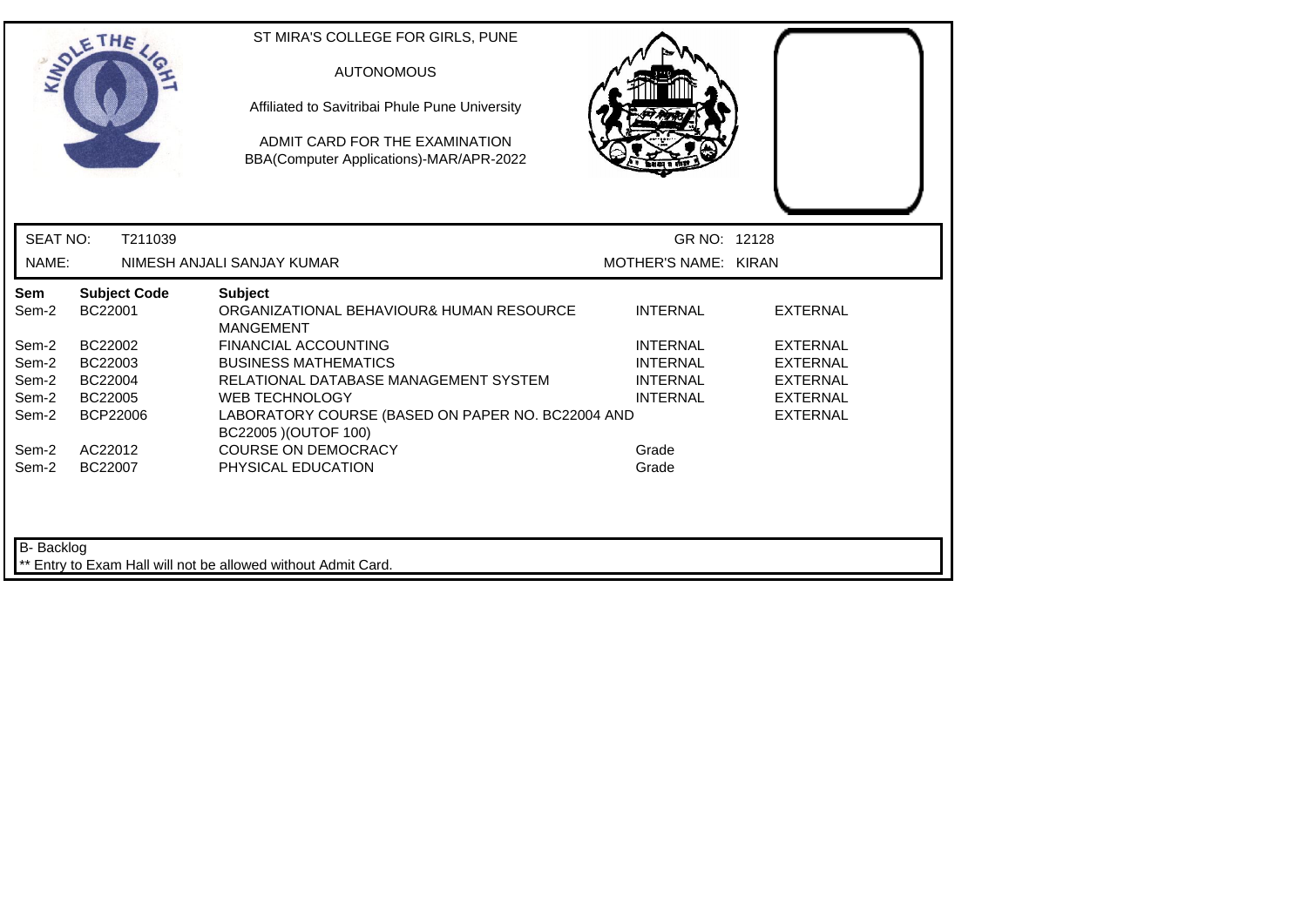|                 | SOLETHE .                      | ST MIRA'S COLLEGE FOR GIRLS, PUNE<br><b>AUTONOMOUS</b><br>Affiliated to Savitribai Phule Pune University<br>ADMIT CARD FOR THE EXAMINATION<br>BBA(Computer Applications)-MAR/APR-2022 |                      |                 |  |
|-----------------|--------------------------------|---------------------------------------------------------------------------------------------------------------------------------------------------------------------------------------|----------------------|-----------------|--|
| <b>SEAT NO:</b> | T211040                        |                                                                                                                                                                                       | GR NO: 12121         |                 |  |
| NAME:           |                                | PADEKAR RUTUJA SHANTARAM                                                                                                                                                              | MOTHER'S NAME: REKHA |                 |  |
| Sem<br>Sem-2    | <b>Subject Code</b><br>BC22001 | <b>Subject</b><br>ORGANIZATIONAL BEHAVIOUR& HUMAN RESOURCE<br><b>MANGEMENT</b>                                                                                                        | <b>INTERNAL</b>      | <b>EXTERNAL</b> |  |
| Sem-2           | BC22002                        | <b>FINANCIAL ACCOUNTING</b>                                                                                                                                                           | <b>INTERNAL</b>      | <b>EXTERNAL</b> |  |
| Sem-2           | BC22003                        | <b>BUSINESS MATHEMATICS</b>                                                                                                                                                           | <b>INTERNAL</b>      | <b>EXTERNAL</b> |  |
| Sem-2           | BC22004                        | RELATIONAL DATABASE MANAGEMENT SYSTEM                                                                                                                                                 | <b>INTERNAL</b>      | <b>EXTERNAL</b> |  |
| Sem-2           | BC22005                        | <b>WEB TECHNOLOGY</b>                                                                                                                                                                 | <b>INTERNAL</b>      | <b>EXTERNAL</b> |  |
| Sem-2           | <b>BCP22006</b>                | LABORATORY COURSE (BASED ON PAPER NO. BC22004 AND<br>BC22005 ) (OUTOF 100)                                                                                                            |                      | <b>EXTERNAL</b> |  |
| Sem-2           | AC22012                        | <b>COURSE ON DEMOCRACY</b>                                                                                                                                                            | Grade                |                 |  |
| Sem-2           | BC22007                        | PHYSICAL EDUCATION                                                                                                                                                                    | Grade                |                 |  |
| B- Backlog      |                                | Entry to Exam Hall will not be allowed without Admit Card.                                                                                                                            |                      |                 |  |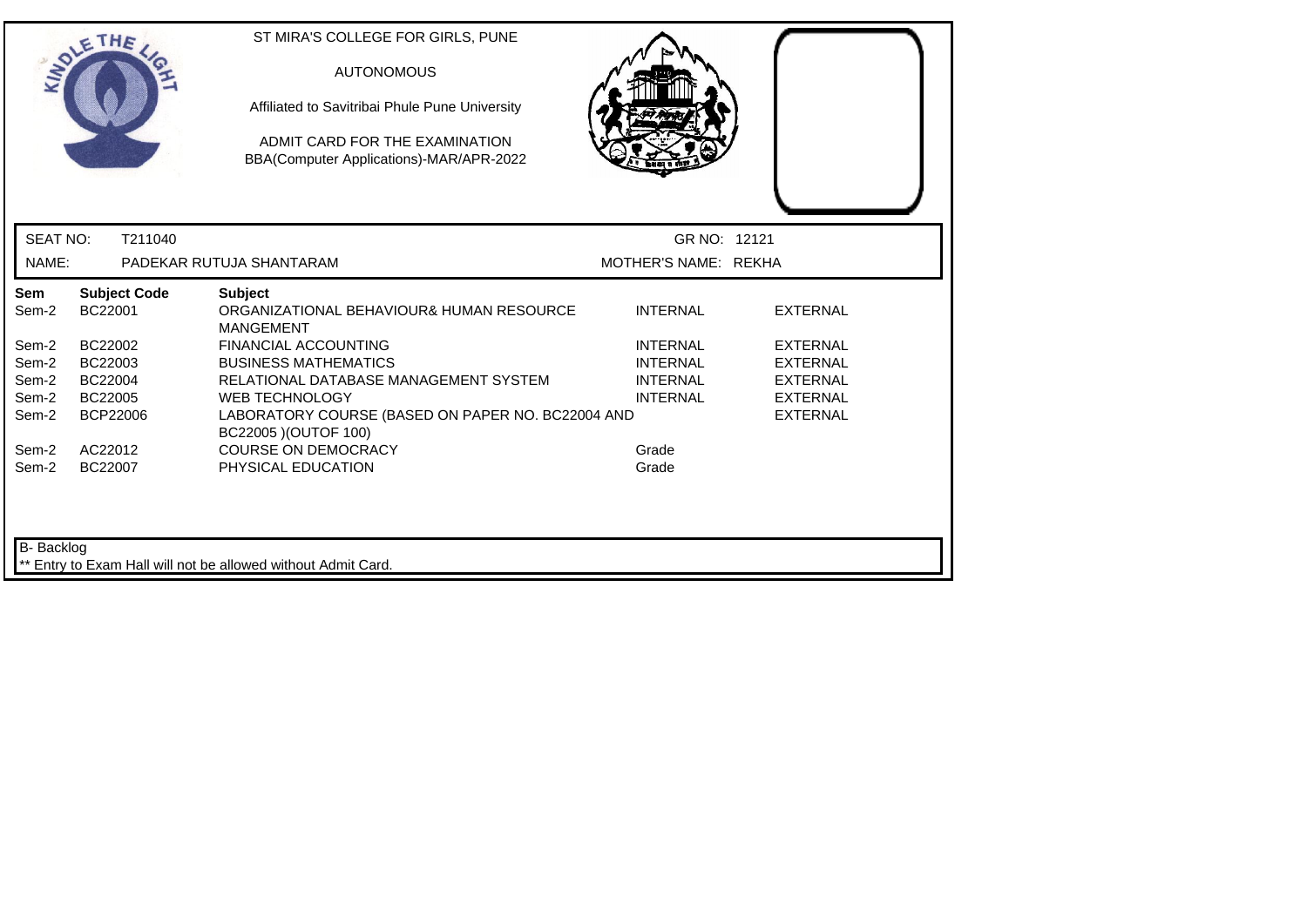|                 | <b>SOLETHE</b>                 | ST MIRA'S COLLEGE FOR GIRLS, PUNE<br><b>AUTONOMOUS</b><br>Affiliated to Savitribai Phule Pune University<br>ADMIT CARD FOR THE EXAMINATION<br>BBA(Computer Applications)-MAR/APR-2022 |                        |                 |
|-----------------|--------------------------------|---------------------------------------------------------------------------------------------------------------------------------------------------------------------------------------|------------------------|-----------------|
| <b>SEAT NO:</b> | T211041                        |                                                                                                                                                                                       |                        | GR NO: 12154    |
| NAME:           |                                | PALIWAL SARITA JAGDISH                                                                                                                                                                | MOTHER'S NAME: NARMADA |                 |
| Sem<br>Sem-2    | <b>Subject Code</b><br>BC22001 | <b>Subject</b><br>ORGANIZATIONAL BEHAVIOUR& HUMAN RESOURCE<br><b>MANGEMENT</b>                                                                                                        | <b>INTERNAL</b>        | <b>EXTERNAL</b> |
| Sem-2           | BC22002                        | <b>FINANCIAL ACCOUNTING</b>                                                                                                                                                           | <b>INTERNAL</b>        | <b>EXTERNAL</b> |
| Sem-2           | BC22003                        | <b>BUSINESS MATHEMATICS</b>                                                                                                                                                           | <b>INTERNAL</b>        | EXTERNAL        |
| Sem-2           | BC22004                        | RELATIONAL DATABASE MANAGEMENT SYSTEM                                                                                                                                                 | <b>INTERNAL</b>        | <b>EXTERNAL</b> |
| Sem-2           | BC22005                        | <b>WEB TECHNOLOGY</b>                                                                                                                                                                 | <b>INTERNAL</b>        | <b>EXTERNAL</b> |
| Sem-2           | <b>BCP22006</b>                | LABORATORY COURSE (BASED ON PAPER NO. BC22004 AND<br>BC22005 ) (OUTOF 100)                                                                                                            |                        | <b>EXTERNAL</b> |
| Sem-2           | AC22012                        | <b>COURSE ON DEMOCRACY</b>                                                                                                                                                            | Grade                  |                 |
| Sem-2           | BC22007                        | PHYSICAL EDUCATION                                                                                                                                                                    | Grade                  |                 |
| B- Backlog      |                                | ** Entry to Exam Hall will not be allowed without Admit Card.                                                                                                                         |                        |                 |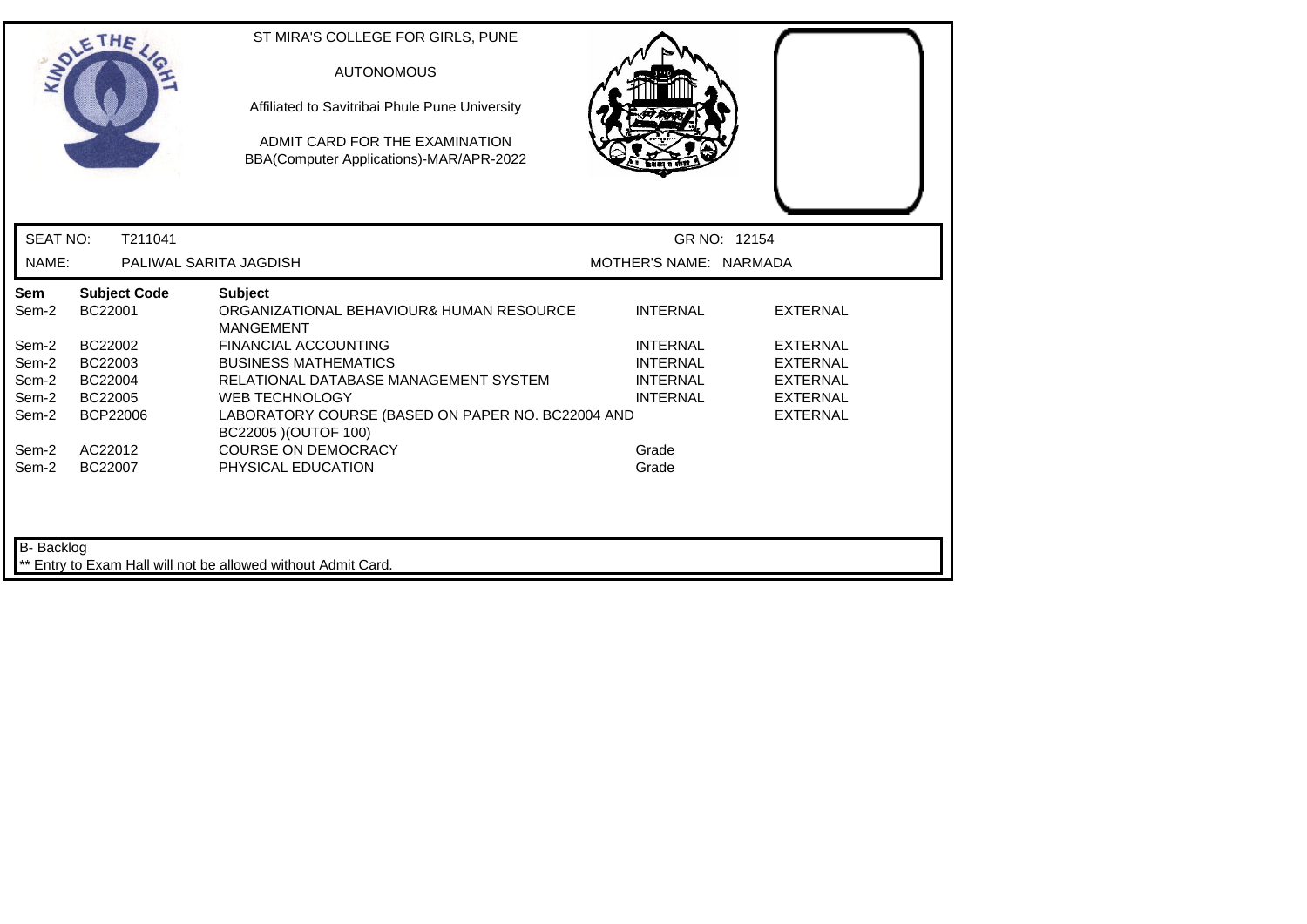|                   | OLETHE                         | ST MIRA'S COLLEGE FOR GIRLS, PUNE<br><b>AUTONOMOUS</b><br>Affiliated to Savitribai Phule Pune University<br>ADMIT CARD FOR THE EXAMINATION<br>BBA(Computer Applications)-MAR/APR-2022 |                       |                 |
|-------------------|--------------------------------|---------------------------------------------------------------------------------------------------------------------------------------------------------------------------------------|-----------------------|-----------------|
| <b>SEAT NO:</b>   | T211042                        |                                                                                                                                                                                       | GR NO: 12122          |                 |
| NAME:             | PISAL ADITI SANJAY             |                                                                                                                                                                                       | MOTHER'S NAME: RUPALI |                 |
| Sem<br>Sem-2      | <b>Subject Code</b><br>BC22001 | <b>Subject</b><br>ORGANIZATIONAL BEHAVIOUR& HUMAN RESOURCE<br><b>MANGEMENT</b>                                                                                                        | <b>INTERNAL</b>       | <b>EXTERNAL</b> |
| Sem-2             | BC22002                        | <b>FINANCIAL ACCOUNTING</b>                                                                                                                                                           | <b>INTERNAL</b>       | <b>EXTERNAL</b> |
| Sem-2             | BC22003                        | <b>BUSINESS MATHEMATICS</b>                                                                                                                                                           | <b>INTERNAL</b>       | <b>EXTERNAL</b> |
| Sem-2             | BC22004                        | RELATIONAL DATABASE MANAGEMENT SYSTEM                                                                                                                                                 | <b>INTERNAL</b>       | <b>EXTERNAL</b> |
| Sem-2             | BC22005                        | <b>WEB TECHNOLOGY</b>                                                                                                                                                                 | <b>INTERNAL</b>       | <b>EXTERNAL</b> |
| Sem-2             | <b>BCP22006</b>                | LABORATORY COURSE (BASED ON PAPER NO. BC22004 AND<br>BC22005 ) (OUTOF 100)                                                                                                            |                       | <b>EXTERNAL</b> |
| Sem-2             | AC22012                        | <b>COURSE ON DEMOCRACY</b>                                                                                                                                                            | Grade                 |                 |
| Sem-2             | BC22007                        | PHYSICAL EDUCATION                                                                                                                                                                    | Grade                 |                 |
| <b>B-</b> Backlog |                                | ** Entry to Exam Hall will not be allowed without Admit Card.                                                                                                                         |                       |                 |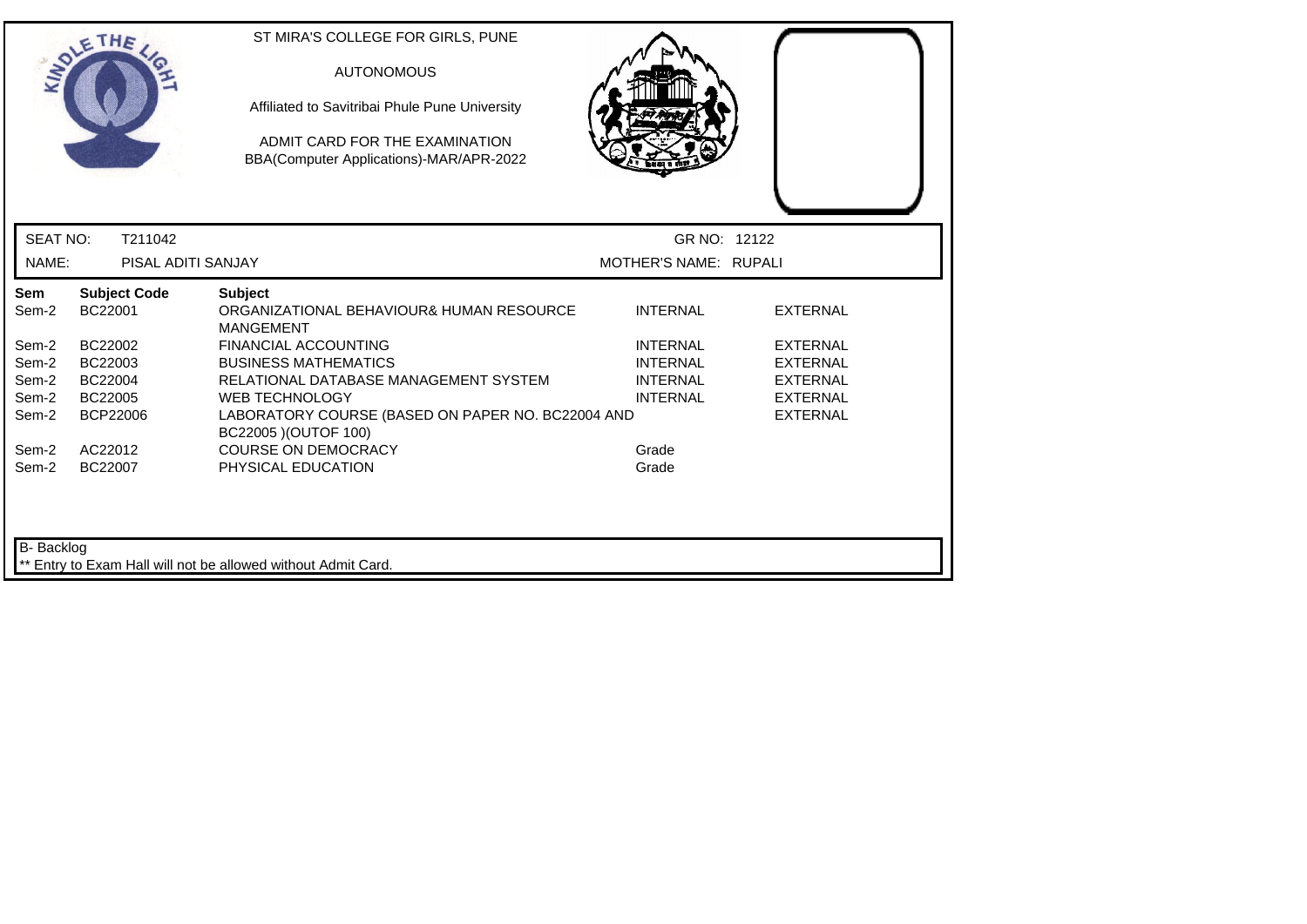|                   | <b>SOLETHE</b>                 | ST MIRA'S COLLEGE FOR GIRLS, PUNE<br><b>AUTONOMOUS</b><br>Affiliated to Savitribai Phule Pune University<br>ADMIT CARD FOR THE EXAMINATION<br>BBA(Computer Applications)-MAR/APR-2022 |                       |                 |
|-------------------|--------------------------------|---------------------------------------------------------------------------------------------------------------------------------------------------------------------------------------|-----------------------|-----------------|
| <b>SEAT NO:</b>   | T211043                        |                                                                                                                                                                                       | GR NO: 12143          |                 |
| NAME:             | <b>ZURUNGE PRITI SATISH</b>    |                                                                                                                                                                                       | MOTHER'S NAME: VARSHA |                 |
| Sem<br>Sem-2      | <b>Subject Code</b><br>BC22001 | <b>Subject</b><br>ORGANIZATIONAL BEHAVIOUR& HUMAN RESOURCE<br><b>MANGEMENT</b>                                                                                                        | <b>INTERNAL</b>       | <b>EXTERNAL</b> |
| Sem-2             | BC22002                        | <b>FINANCIAL ACCOUNTING</b>                                                                                                                                                           | <b>INTERNAL</b>       | <b>EXTERNAL</b> |
| Sem-2             | BC22003                        | <b>BUSINESS MATHEMATICS</b>                                                                                                                                                           | <b>INTERNAL</b>       | <b>EXTERNAL</b> |
| Sem-2             | BC22004                        | RELATIONAL DATABASE MANAGEMENT SYSTEM                                                                                                                                                 | <b>INTERNAL</b>       | <b>EXTERNAL</b> |
| Sem-2             | BC22005                        | <b>WEB TECHNOLOGY</b>                                                                                                                                                                 | <b>INTERNAL</b>       | <b>EXTERNAL</b> |
| Sem-2             | <b>BCP22006</b>                | LABORATORY COURSE (BASED ON PAPER NO. BC22004 AND<br>BC22005 ) (OUTOF 100)                                                                                                            |                       | <b>EXTERNAL</b> |
| Sem-2             | AC22012                        | <b>COURSE ON DEMOCRACY</b>                                                                                                                                                            | Grade                 |                 |
| Sem-2             | BC22007                        | PHYSICAL EDUCATION                                                                                                                                                                    | Grade                 |                 |
| <b>B-</b> Backlog |                                | ** Entry to Exam Hall will not be allowed without Admit Card.                                                                                                                         |                       |                 |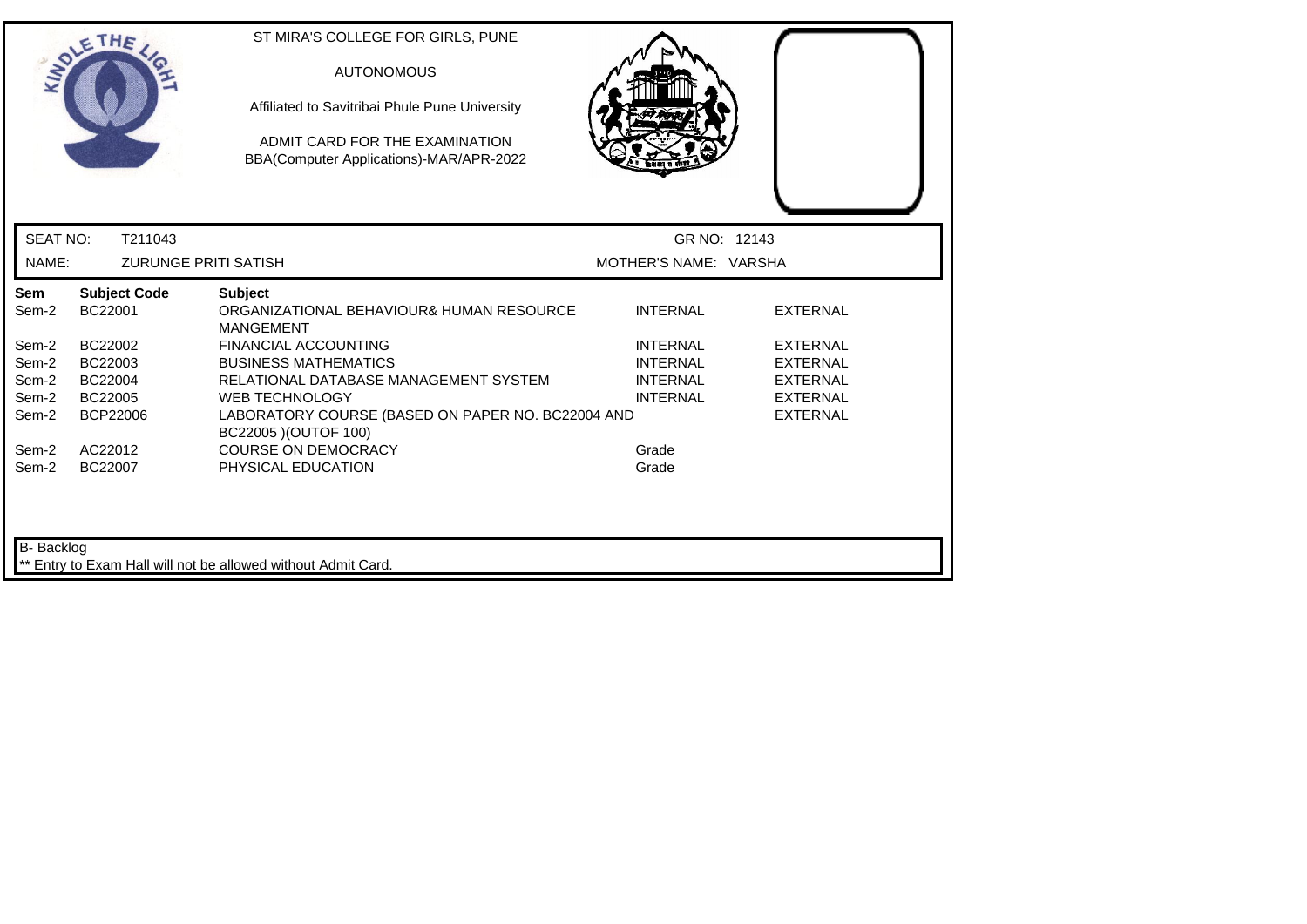| GR NO: 12102<br>MOTHER'S NAME: ALESHIA Q KHAN |
|-----------------------------------------------|
|                                               |
|                                               |
| <b>INTERNAL</b><br><b>EXTERNAL</b>            |
| <b>INTERNAL</b><br><b>EXTERNAL</b>            |
| <b>INTERNAL</b><br><b>EXTERNAL</b>            |
| <b>INTERNAL</b><br><b>EXTERNAL</b>            |
| <b>INTERNAL</b><br><b>EXTERNAL</b>            |
| <b>EXTERNAL</b>                               |
| Grade                                         |
| Grade                                         |
|                                               |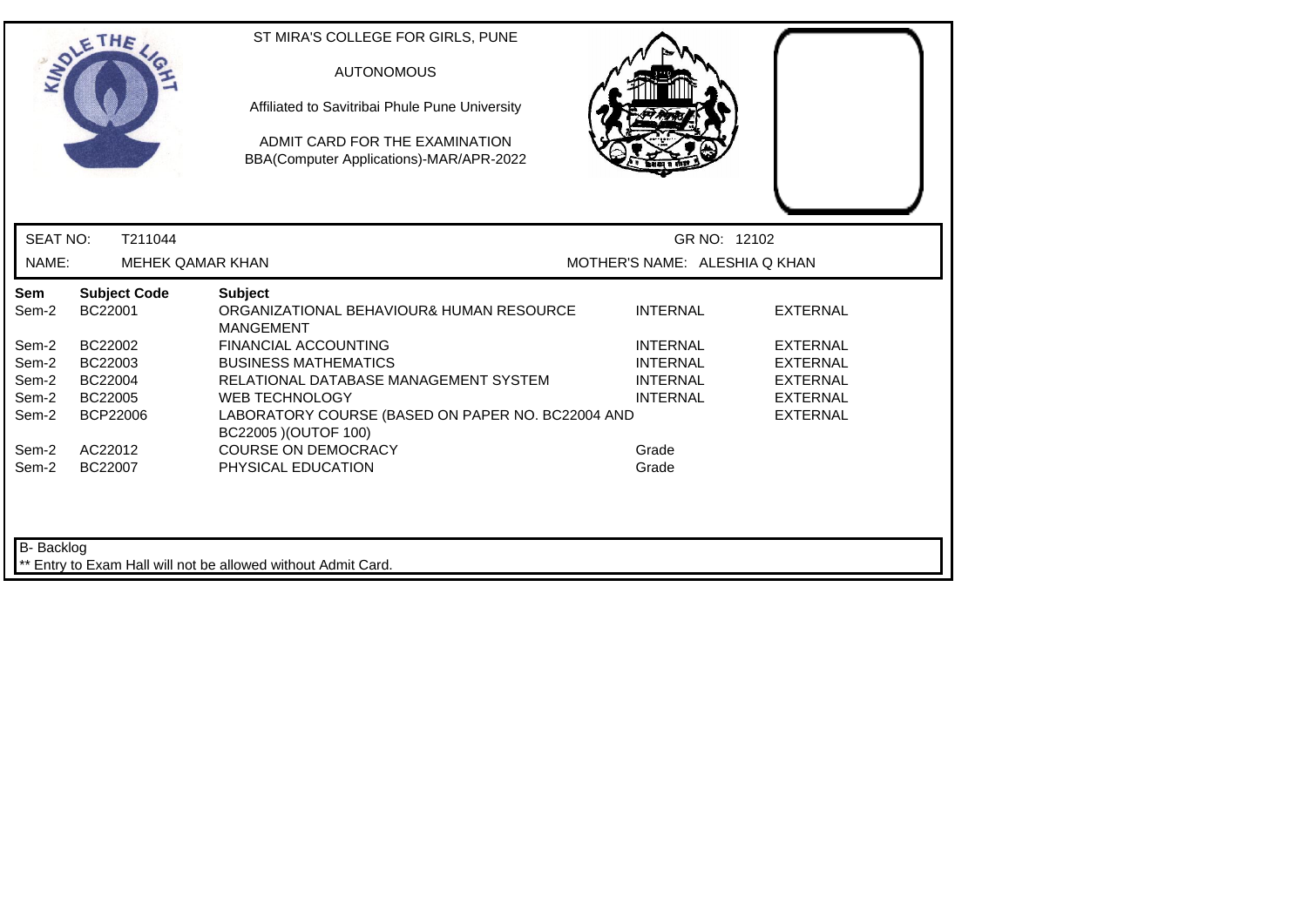|                   | OLETHE                         | ST MIRA'S COLLEGE FOR GIRLS, PUNE<br><b>AUTONOMOUS</b><br>Affiliated to Savitribai Phule Pune University<br>ADMIT CARD FOR THE EXAMINATION<br>BBA(Computer Applications)-MAR/APR-2022 |                                    |                             |  |
|-------------------|--------------------------------|---------------------------------------------------------------------------------------------------------------------------------------------------------------------------------------|------------------------------------|-----------------------------|--|
| <b>SEAT NO:</b>   | T211045                        |                                                                                                                                                                                       | GR NO: 12146                       |                             |  |
| NAME:             |                                | SHINDE RADHIKA UTTAM                                                                                                                                                                  | MOTHER'S NAME: SARIKA              |                             |  |
| Sem<br>Sem-2      | <b>Subject Code</b><br>BC22001 | <b>Subject</b><br>ORGANIZATIONAL BEHAVIOUR& HUMAN RESOURCE<br><b>MANGEMENT</b>                                                                                                        | <b>INTERNAL</b>                    | <b>EXTERNAL</b>             |  |
| Sem-2             | BC22002                        | <b>FINANCIAL ACCOUNTING</b>                                                                                                                                                           | <b>INTERNAL</b>                    | <b>EXTERNAL</b>             |  |
| Sem-2<br>Sem-2    | BC22003<br>BC22004             | <b>BUSINESS MATHEMATICS</b><br>RELATIONAL DATABASE MANAGEMENT SYSTEM                                                                                                                  | <b>INTERNAL</b><br><b>INTERNAL</b> | EXTERNAL<br><b>EXTERNAL</b> |  |
| Sem-2             | BC22005                        | <b>WEB TECHNOLOGY</b>                                                                                                                                                                 | <b>INTERNAL</b>                    | <b>EXTERNAL</b>             |  |
| Sem-2             | <b>BCP22006</b>                | LABORATORY COURSE (BASED ON PAPER NO. BC22004 AND<br>BC22005 ) (OUTOF 100)                                                                                                            |                                    | <b>EXTERNAL</b>             |  |
| Sem-2             | AC22012                        | <b>COURSE ON DEMOCRACY</b>                                                                                                                                                            | Grade                              |                             |  |
| Sem-2             | BC22007                        | PHYSICAL EDUCATION                                                                                                                                                                    | Grade                              |                             |  |
| <b>B-</b> Backlog |                                | ** Entry to Exam Hall will not be allowed without Admit Card.                                                                                                                         |                                    |                             |  |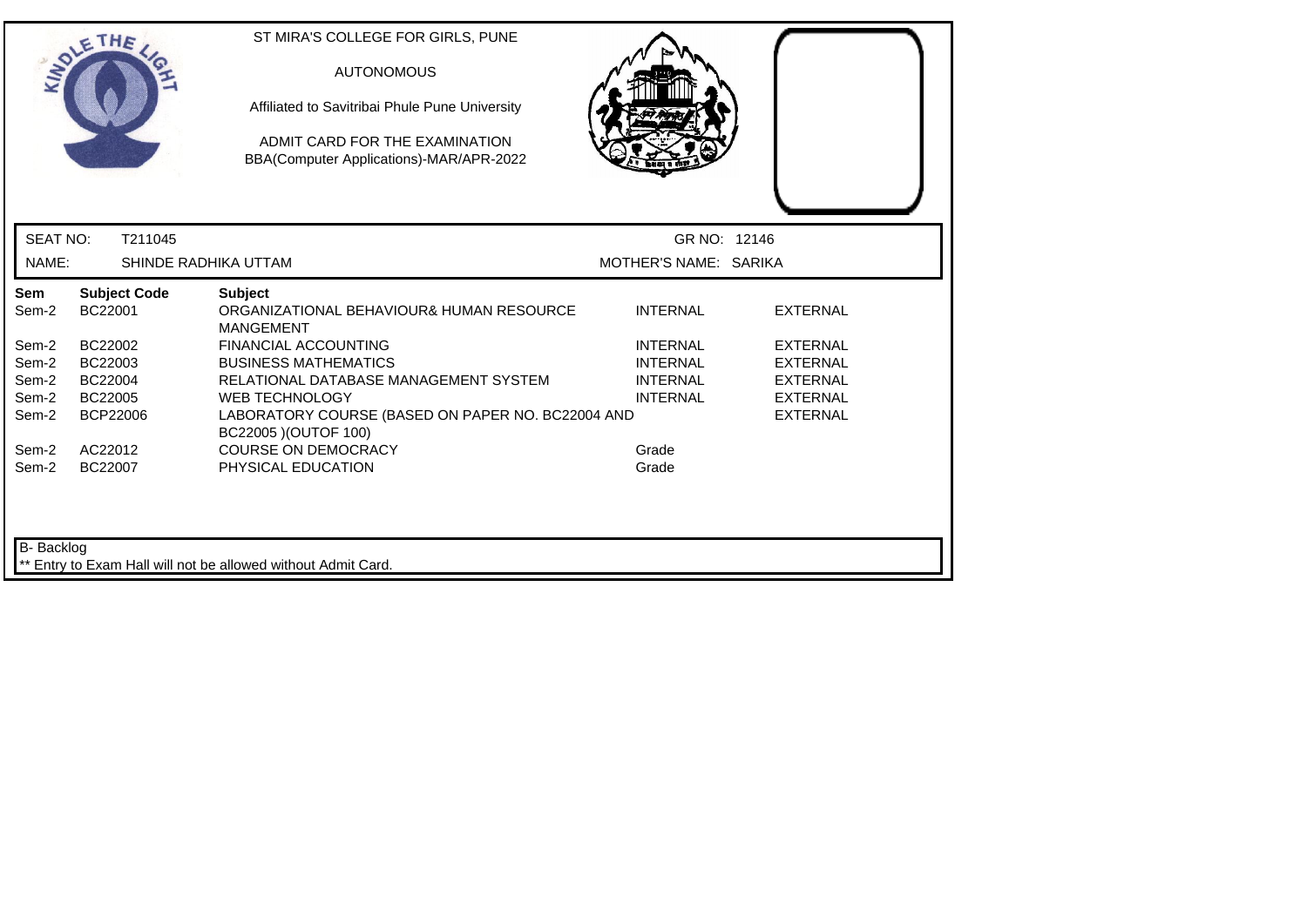|                 | SOLETHE .                      | <b>AUTONOMOUS</b><br>Affiliated to Savitribai Phule Pune University<br>ADMIT CARD FOR THE EXAMINATION<br>BBA(Computer Applications)-MAR/APR-2022 |                        |                 |
|-----------------|--------------------------------|--------------------------------------------------------------------------------------------------------------------------------------------------|------------------------|-----------------|
| <b>SEAT NO:</b> | T211046                        |                                                                                                                                                  | GR NO: 12165           |                 |
| NAME:           | <b>RAI NIKITA VIPIN</b>        |                                                                                                                                                  | MOTHER'S NAME: SHALINI |                 |
| Sem<br>Sem-2    | <b>Subject Code</b><br>BC22001 | <b>Subject</b><br>ORGANIZATIONAL BEHAVIOUR& HUMAN RESOURCE<br><b>MANGEMENT</b>                                                                   | <b>INTERNAL</b>        | <b>EXTERNAL</b> |
| Sem-2           | BC22002                        | <b>FINANCIAL ACCOUNTING</b>                                                                                                                      | <b>INTERNAL</b>        | <b>EXTERNAL</b> |
| Sem-2           | BC22003                        | <b>BUSINESS MATHEMATICS</b>                                                                                                                      | <b>INTERNAL</b>        | <b>EXTERNAL</b> |
| Sem-2           | BC22004                        | RELATIONAL DATABASE MANAGEMENT SYSTEM                                                                                                            | <b>INTERNAL</b>        | <b>EXTERNAL</b> |
| Sem-2           | BC22005                        | <b>WEB TECHNOLOGY</b>                                                                                                                            | <b>INTERNAL</b>        | <b>EXTERNAL</b> |
| Sem-2           | <b>BCP22006</b>                | LABORATORY COURSE (BASED ON PAPER NO. BC22004 AND<br>BC22005 ) (OUTOF 100)                                                                       |                        | <b>EXTERNAL</b> |
| Sem-2           | AC22012                        | <b>COURSE ON DEMOCRACY</b>                                                                                                                       | Grade                  |                 |
| Sem-2           | BC22007                        | PHYSICAL EDUCATION                                                                                                                               | Grade                  |                 |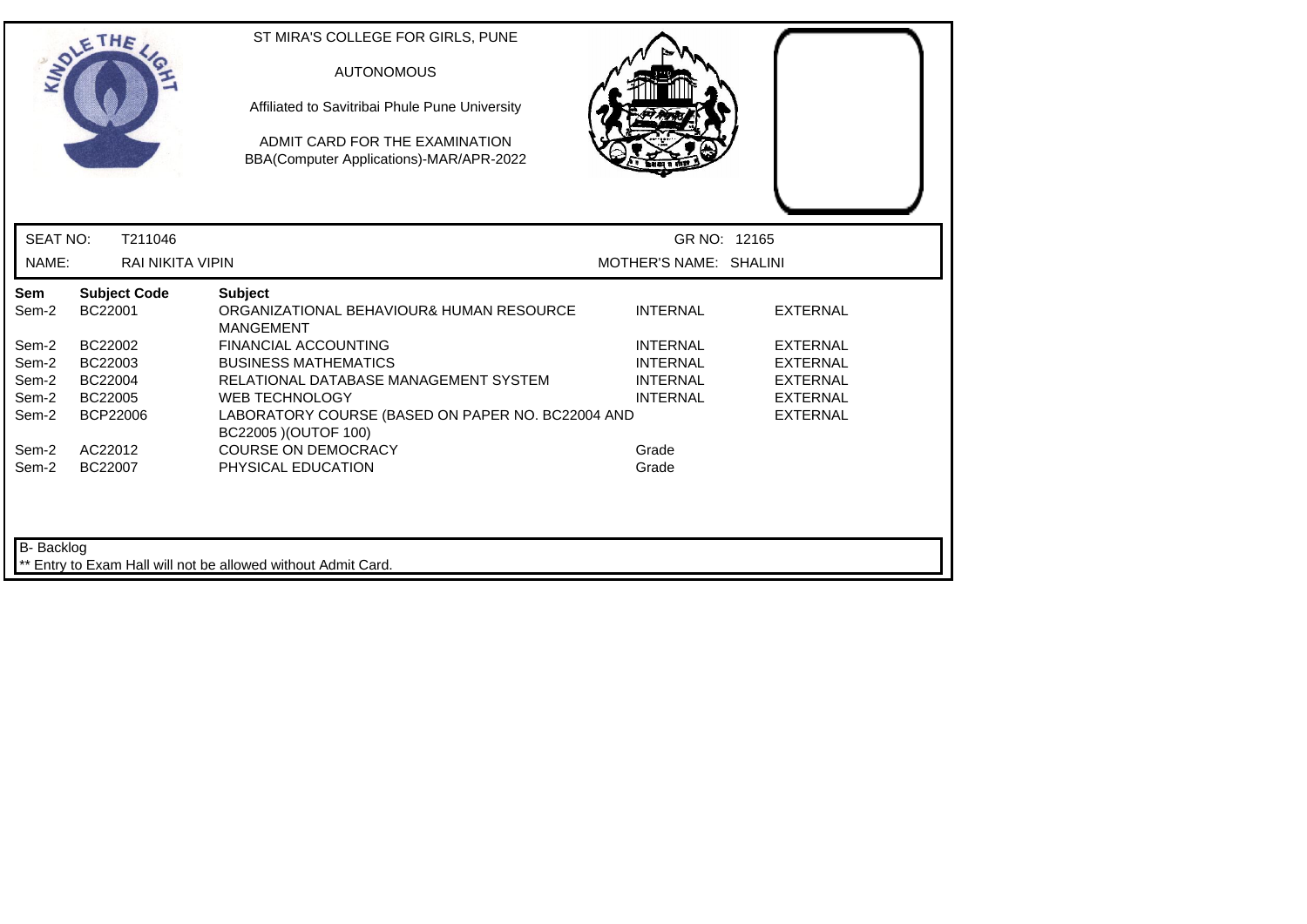|                     | THE                            | ST MIRA'S COLLEGE FOR GIRLS, PUNE<br><b>AUTONOMOUS</b><br>Affiliated to Savitribai Phule Pune University<br>ADMIT CARD FOR THE EXAMINATION<br>BBA(Computer Applications)-MAR/APR-2022 |                      |                 |  |
|---------------------|--------------------------------|---------------------------------------------------------------------------------------------------------------------------------------------------------------------------------------|----------------------|-----------------|--|
| <b>SEAT NO:</b>     | T211047                        |                                                                                                                                                                                       | GR NO: 12171         |                 |  |
| NAME:               | YADAV RANI CHOTELAL            |                                                                                                                                                                                       | MOTHER'S NAME: ANITA |                 |  |
| <b>Sem</b><br>Sem-2 | <b>Subject Code</b><br>BC22001 | <b>Subject</b><br>ORGANIZATIONAL BEHAVIOUR& HUMAN RESOURCE<br><b>MANGEMENT</b>                                                                                                        | <b>INTERNAL</b>      | <b>EXTERNAL</b> |  |
| Sem-2               | BC22002                        | <b>FINANCIAL ACCOUNTING</b>                                                                                                                                                           | <b>INTERNAL</b>      | <b>EXTERNAL</b> |  |
| Sem-2               | BC22003                        | <b>BUSINESS MATHEMATICS</b>                                                                                                                                                           | <b>INTERNAL</b>      | <b>EXTERNAL</b> |  |
| Sem-2               | BC22004                        | RELATIONAL DATABASE MANAGEMENT SYSTEM                                                                                                                                                 | <b>INTERNAL</b>      | <b>EXTERNAL</b> |  |
| Sem-2               | BC22005                        | <b>WEB TECHNOLOGY</b>                                                                                                                                                                 | <b>INTERNAL</b>      | <b>EXTERNAL</b> |  |
| Sem-2               | <b>BCP22006</b>                | LABORATORY COURSE (BASED ON PAPER NO. BC22004 AND<br>BC22005 ) (OUTOF 100)                                                                                                            |                      | <b>EXTERNAL</b> |  |
| Sem-2               | AC22012                        | <b>COURSE ON DEMOCRACY</b>                                                                                                                                                            | Grade                |                 |  |
| Sem-2               | BC22007                        | PHYSICAL EDUCATION                                                                                                                                                                    | Grade                |                 |  |
| B- Backlog          |                                | Entry to Exam Hall will not be allowed without Admit Card.                                                                                                                            |                      |                 |  |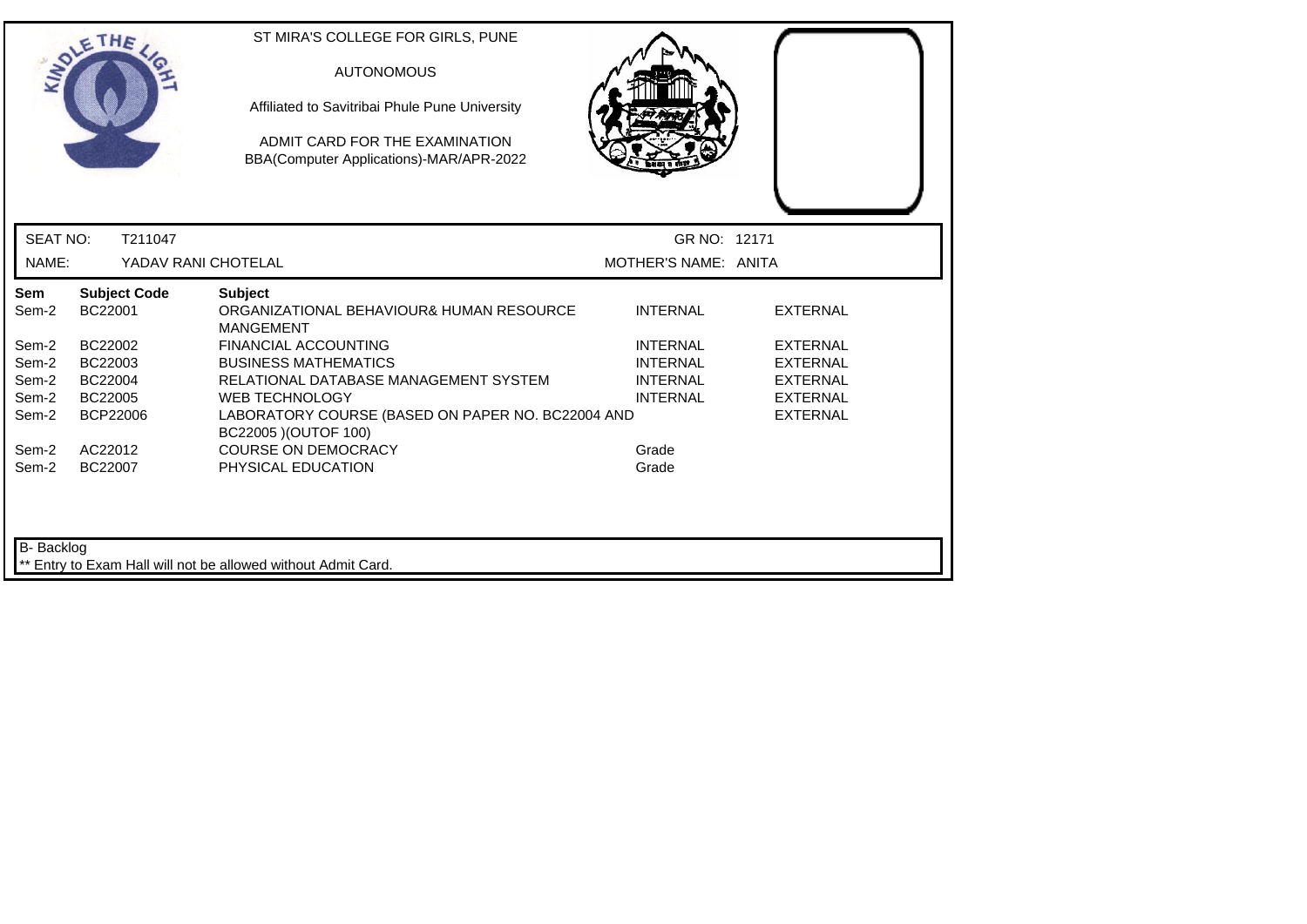|                   | SOLETHE .                      | ST MIRA'S COLLEGE FOR GIRLS, PUNE<br><b>AUTONOMOUS</b><br>Affiliated to Savitribai Phule Pune University<br>ADMIT CARD FOR THE EXAMINATION<br>BBA(Computer Applications)-MAR/APR-2022 |                      |                 |  |
|-------------------|--------------------------------|---------------------------------------------------------------------------------------------------------------------------------------------------------------------------------------|----------------------|-----------------|--|
| <b>SEAT NO:</b>   | T211048                        |                                                                                                                                                                                       | GR NO: 12152         |                 |  |
| NAME:             |                                | <b>RAUT SHRAVANI MANGESH</b>                                                                                                                                                          | MOTHER'S NAME: SEEMA |                 |  |
| Sem<br>Sem-2      | <b>Subject Code</b><br>BC22001 | <b>Subject</b><br>ORGANIZATIONAL BEHAVIOUR& HUMAN RESOURCE<br><b>MANGEMENT</b>                                                                                                        | <b>INTERNAL</b>      | <b>EXTERNAL</b> |  |
| Sem-2             | BC22002                        | <b>FINANCIAL ACCOUNTING</b>                                                                                                                                                           | <b>INTERNAL</b>      | <b>EXTERNAL</b> |  |
| Sem-2             | BC22003                        | <b>BUSINESS MATHEMATICS</b>                                                                                                                                                           | <b>INTERNAL</b>      | <b>EXTERNAL</b> |  |
| Sem-2             | BC22004                        | RELATIONAL DATABASE MANAGEMENT SYSTEM                                                                                                                                                 | <b>INTERNAL</b>      | <b>EXTERNAL</b> |  |
| Sem-2             | BC22005                        | <b>WEB TECHNOLOGY</b>                                                                                                                                                                 | <b>INTERNAL</b>      | <b>EXTERNAL</b> |  |
| Sem-2             | BCP22006                       | LABORATORY COURSE (BASED ON PAPER NO. BC22004 AND<br>BC22005 ) (OUTOF 100)                                                                                                            |                      | <b>EXTERNAL</b> |  |
| Sem-2             | AC22012                        | <b>COURSE ON DEMOCRACY</b>                                                                                                                                                            | Grade                |                 |  |
| Sem-2             | BC22007                        | PHYSICAL EDUCATION                                                                                                                                                                    | Grade                |                 |  |
| <b>B-</b> Backlog |                                | ** Entry to Exam Hall will not be allowed without Admit Card.                                                                                                                         |                      |                 |  |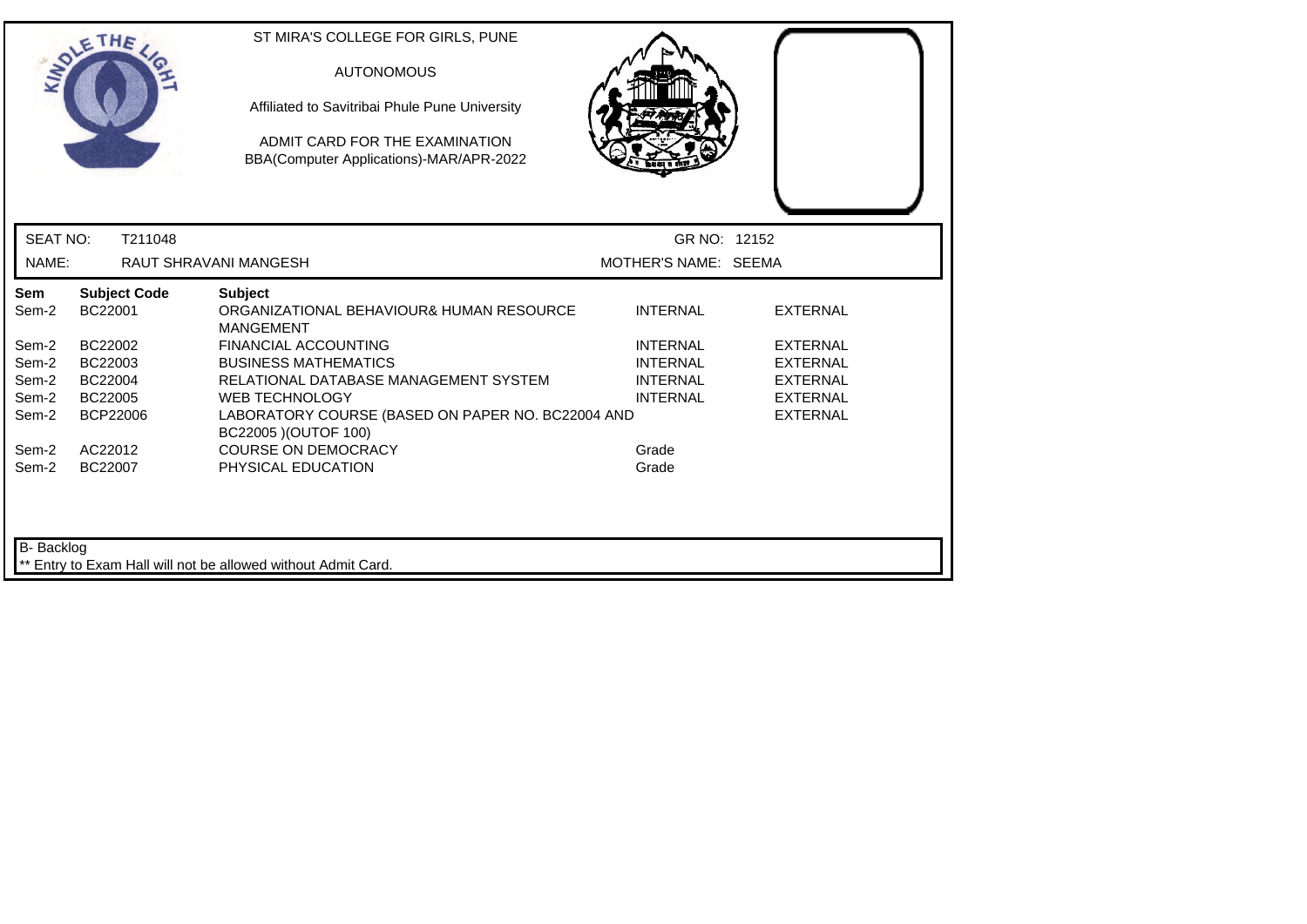|                   | SOLETHE .                      | ST MIRA'S COLLEGE FOR GIRLS, PUNE<br><b>AUTONOMOUS</b><br>Affiliated to Savitribai Phule Pune University<br>ADMIT CARD FOR THE EXAMINATION<br>BBA(Computer Applications)-MAR/APR-2022 |                        |                 |
|-------------------|--------------------------------|---------------------------------------------------------------------------------------------------------------------------------------------------------------------------------------|------------------------|-----------------|
| <b>SEAT NO:</b>   | T211049                        |                                                                                                                                                                                       | GR NO: 12138           |                 |
| NAME:             |                                | LAKADE RUPALI SHANKAR                                                                                                                                                                 | MOTHER'S NAME: PARVATI |                 |
| Sem<br>Sem-2      | <b>Subject Code</b><br>BC22001 | <b>Subject</b><br>ORGANIZATIONAL BEHAVIOUR& HUMAN RESOURCE<br><b>MANGEMENT</b>                                                                                                        | <b>INTERNAL</b>        | <b>EXTERNAL</b> |
| Sem-2             | BC22002                        | <b>FINANCIAL ACCOUNTING</b>                                                                                                                                                           | <b>INTERNAL</b>        | <b>EXTERNAL</b> |
| Sem-2             | BC22003                        | <b>BUSINESS MATHEMATICS</b>                                                                                                                                                           | <b>INTERNAL</b>        | <b>EXTERNAL</b> |
| Sem-2             | BC22004                        | RELATIONAL DATABASE MANAGEMENT SYSTEM                                                                                                                                                 | <b>INTERNAL</b>        | <b>EXTERNAL</b> |
| Sem-2             | BC22005                        | <b>WEB TECHNOLOGY</b>                                                                                                                                                                 | <b>INTERNAL</b>        | <b>EXTERNAL</b> |
| Sem-2             | <b>BCP22006</b>                | LABORATORY COURSE (BASED ON PAPER NO. BC22004 AND<br>BC22005 ) (OUTOF 100)                                                                                                            |                        | <b>EXTERNAL</b> |
| Sem-2             | AC22012                        | <b>COURSE ON DEMOCRACY</b>                                                                                                                                                            | Grade                  |                 |
| Sem-2             | BC22007                        | PHYSICAL EDUCATION                                                                                                                                                                    | Grade                  |                 |
| <b>B-</b> Backlog |                                | ** Entry to Exam Hall will not be allowed without Admit Card.                                                                                                                         |                        |                 |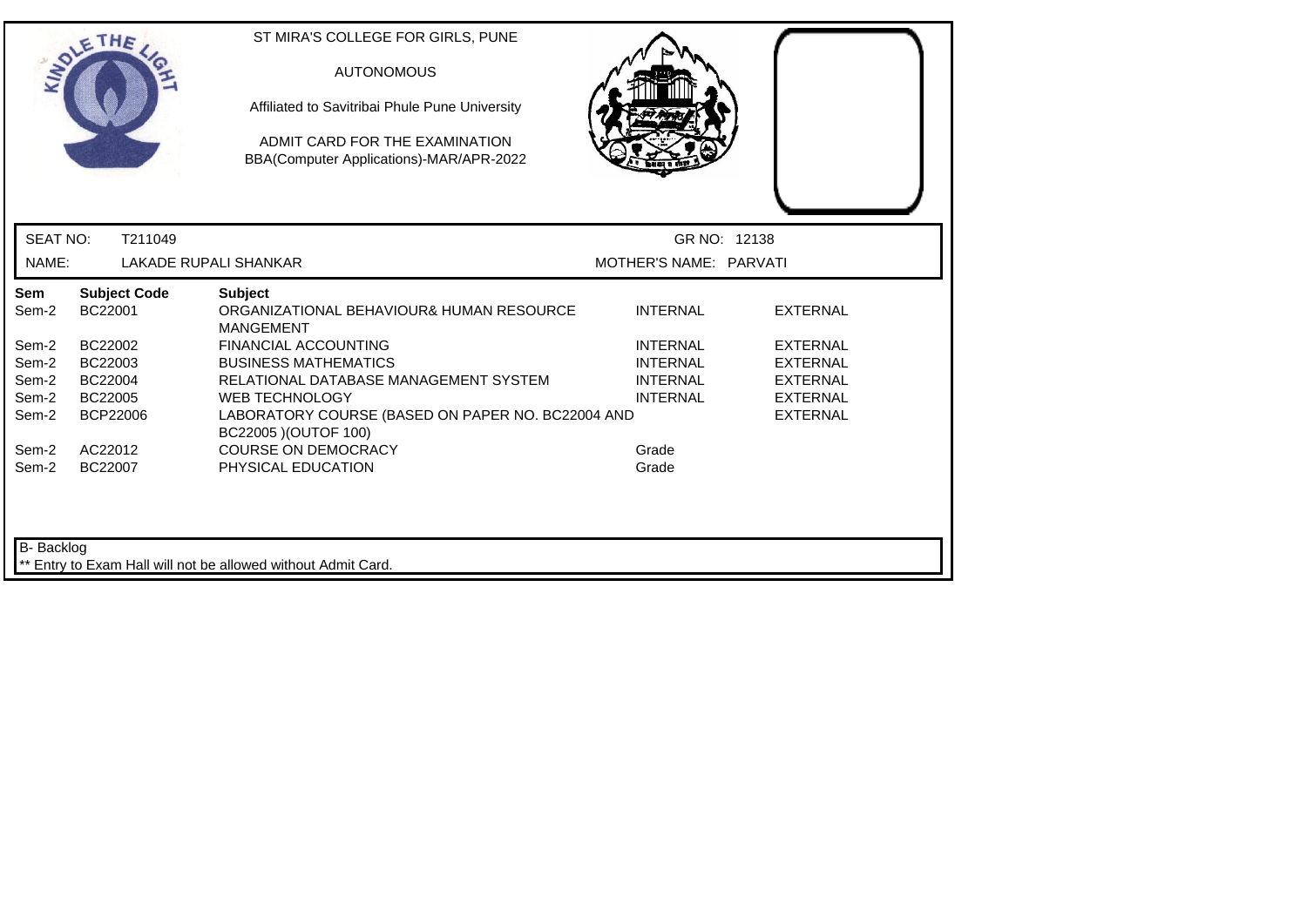|                 | OLETHE                         | ST MIRA'S COLLEGE FOR GIRLS, PUNE<br><b>AUTONOMOUS</b><br>Affiliated to Savitribai Phule Pune University<br>ADMIT CARD FOR THE EXAMINATION<br>BBA(Computer Applications)-MAR/APR-2022 |                        |                 |
|-----------------|--------------------------------|---------------------------------------------------------------------------------------------------------------------------------------------------------------------------------------|------------------------|-----------------|
| <b>SEAT NO:</b> | T211050                        |                                                                                                                                                                                       | GR NO: 12162           |                 |
| NAME:           | SAHANI NEHA MUSAFIR            |                                                                                                                                                                                       | MOTHER'S NAME: SANGITA |                 |
| Sem<br>Sem-2    | <b>Subject Code</b><br>BC22001 | <b>Subject</b><br>ORGANIZATIONAL BEHAVIOUR& HUMAN RESOURCE<br><b>MANGEMENT</b>                                                                                                        | <b>INTERNAL</b>        | <b>EXTERNAL</b> |
| Sem-2           | BC22002                        | <b>FINANCIAL ACCOUNTING</b>                                                                                                                                                           | <b>INTERNAL</b>        | <b>EXTERNAL</b> |
| Sem-2           | BC22003                        | <b>BUSINESS MATHEMATICS</b>                                                                                                                                                           | <b>INTERNAL</b>        | <b>EXTERNAL</b> |
| Sem-2           | BC22004                        | RELATIONAL DATABASE MANAGEMENT SYSTEM                                                                                                                                                 | <b>INTERNAL</b>        | <b>EXTERNAL</b> |
| Sem-2           | BC22005                        | <b>WEB TECHNOLOGY</b>                                                                                                                                                                 | <b>INTERNAL</b>        | <b>EXTERNAL</b> |
| Sem-2           | <b>BCP22006</b>                | LABORATORY COURSE (BASED ON PAPER NO. BC22004 AND<br>BC22005 ) (OUTOF 100)                                                                                                            |                        | <b>EXTERNAL</b> |
| Sem-2           | AC22012                        | <b>COURSE ON DEMOCRACY</b>                                                                                                                                                            | Grade                  |                 |
| Sem-2           | BC22007                        | PHYSICAL EDUCATION                                                                                                                                                                    | Grade                  |                 |
| B- Backlog      |                                | Entry to Exam Hall will not be allowed without Admit Card.                                                                                                                            |                        |                 |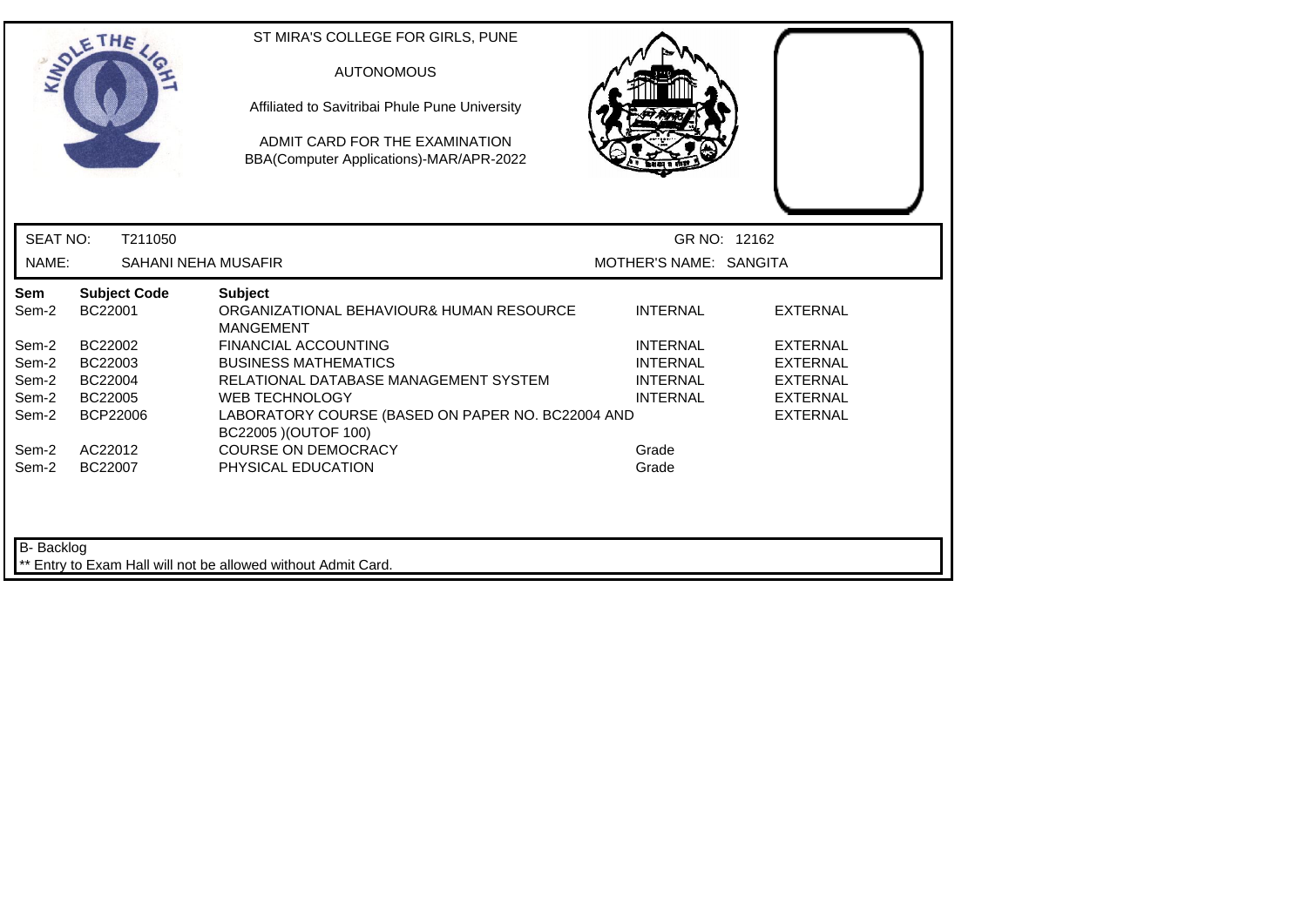|                   | THE                            | ST MIRA'S COLLEGE FOR GIRLS, PUNE<br><b>AUTONOMOUS</b><br>Affiliated to Savitribai Phule Pune University<br>ADMIT CARD FOR THE EXAMINATION<br>BBA(Computer Applications)-MAR/APR-2022 |                       |                 |  |
|-------------------|--------------------------------|---------------------------------------------------------------------------------------------------------------------------------------------------------------------------------------|-----------------------|-----------------|--|
| <b>SEAT NO:</b>   | T211051                        |                                                                                                                                                                                       | GR NO: 12180          |                 |  |
| NAME:             | <b>CHAVAN SAKSHI BALU</b>      |                                                                                                                                                                                       | MOTHER'S NAME: ROHINI |                 |  |
| Sem<br>Sem-2      | <b>Subject Code</b><br>BC22001 | <b>Subject</b><br>ORGANIZATIONAL BEHAVIOUR& HUMAN RESOURCE<br><b>MANGEMENT</b>                                                                                                        | <b>INTERNAL</b>       | <b>EXTERNAL</b> |  |
| Sem-2             | BC22002                        | <b>FINANCIAL ACCOUNTING</b>                                                                                                                                                           | <b>INTERNAL</b>       | <b>EXTERNAL</b> |  |
| Sem-2             | BC22003                        | <b>BUSINESS MATHEMATICS</b>                                                                                                                                                           | <b>INTERNAL</b>       | <b>EXTERNAL</b> |  |
| Sem-2             | BC22004                        | RELATIONAL DATABASE MANAGEMENT SYSTEM                                                                                                                                                 | <b>INTERNAL</b>       | <b>EXTERNAL</b> |  |
| Sem-2             | BC22005                        | <b>WEB TECHNOLOGY</b>                                                                                                                                                                 | <b>INTERNAL</b>       | <b>EXTERNAL</b> |  |
| Sem-2             | BCP22006                       | LABORATORY COURSE (BASED ON PAPER NO. BC22004 AND<br>BC22005 ) (OUTOF 100)                                                                                                            |                       | <b>EXTERNAL</b> |  |
| Sem-2             | AC22012                        | <b>COURSE ON DEMOCRACY</b>                                                                                                                                                            | Grade                 |                 |  |
| Sem-2             | BC22007                        | PHYSICAL EDUCATION                                                                                                                                                                    | Grade                 |                 |  |
| <b>B-</b> Backlog |                                | ** Entry to Exam Hall will not be allowed without Admit Card.                                                                                                                         |                       |                 |  |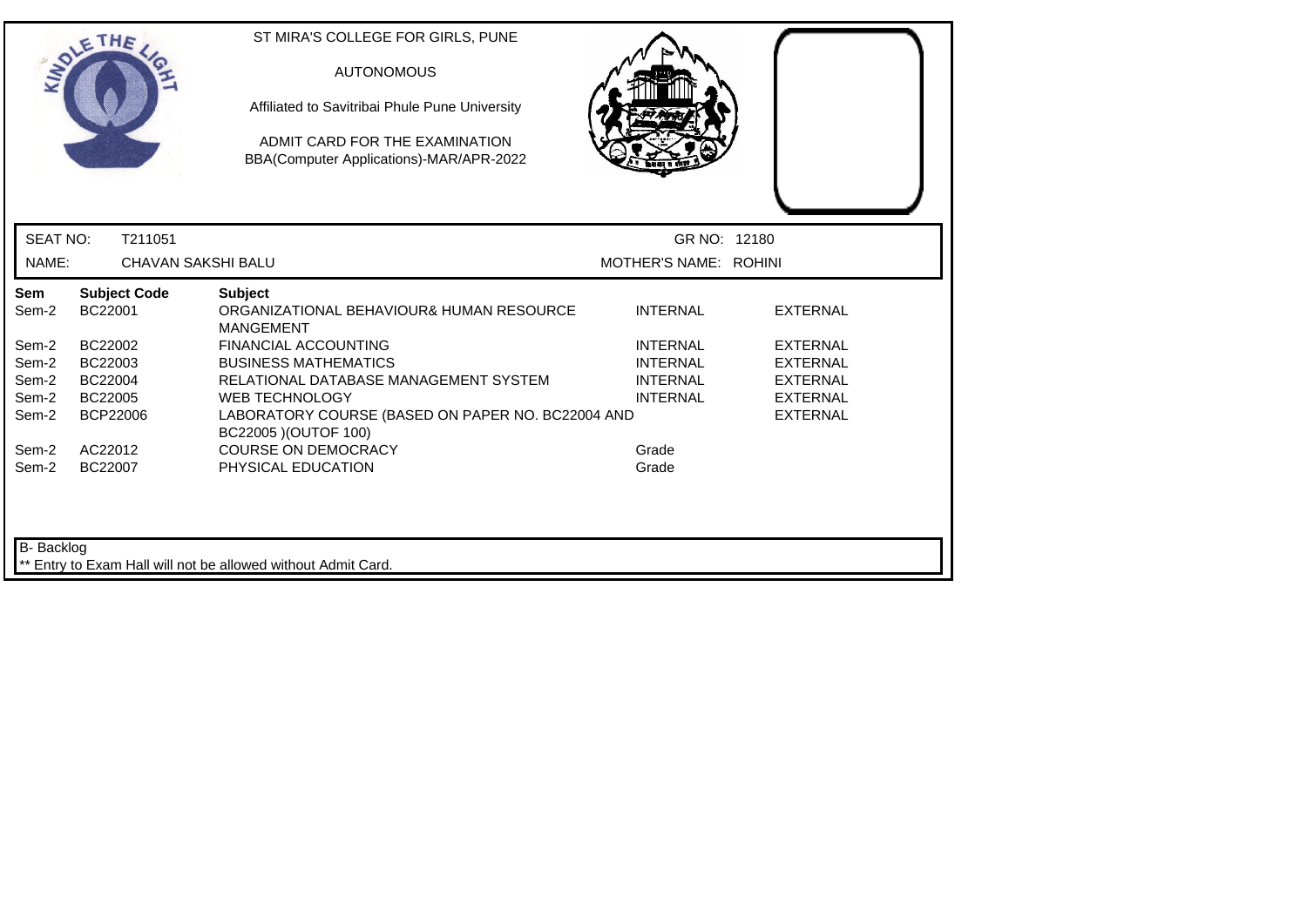|                 | SOLETHE .                      | ST MIRA'S COLLEGE FOR GIRLS, PUNE<br><b>AUTONOMOUS</b><br>Affiliated to Savitribai Phule Pune University<br>ADMIT CARD FOR THE EXAMINATION<br>BBA(Computer Applications)-MAR/APR-2022 |                                    |                                    |
|-----------------|--------------------------------|---------------------------------------------------------------------------------------------------------------------------------------------------------------------------------------|------------------------------------|------------------------------------|
| <b>SEAT NO:</b> | T211052                        |                                                                                                                                                                                       | GR NO: 12101                       |                                    |
| NAME:           | <b>BUSHRA SALIM SHAIKH</b>     |                                                                                                                                                                                       | MOTHER'S NAME: UZMA SALIM SHAIKH   |                                    |
| Sem<br>Sem-2    | <b>Subject Code</b><br>BC22001 | <b>Subject</b><br>ORGANIZATIONAL BEHAVIOUR& HUMAN RESOURCE<br><b>MANGEMENT</b>                                                                                                        | <b>INTERNAL</b>                    | <b>EXTERNAL</b>                    |
| Sem-2<br>Sem-2  | BC22002<br>BC22003             | <b>FINANCIAL ACCOUNTING</b><br><b>BUSINESS MATHEMATICS</b>                                                                                                                            | <b>INTERNAL</b><br><b>INTERNAL</b> | <b>EXTERNAL</b><br><b>EXTERNAL</b> |
| Sem-2<br>Sem-2  | BC22004<br>BC22005             | RELATIONAL DATABASE MANAGEMENT SYSTEM<br><b>WEB TECHNOLOGY</b>                                                                                                                        | <b>INTERNAL</b><br><b>INTERNAL</b> | <b>EXTERNAL</b><br><b>EXTERNAL</b> |
| Sem-2           | BCP22006                       | LABORATORY COURSE (BASED ON PAPER NO. BC22004 AND<br>BC22005 ) (OUTOF 100)                                                                                                            |                                    | <b>EXTERNAL</b>                    |
| Sem-2<br>Sem-2  | AC22012<br>BC22007             | <b>COURSE ON DEMOCRACY</b><br>PHYSICAL EDUCATION                                                                                                                                      | Grade<br>Grade                     |                                    |
| B- Backlog      |                                | ** Entry to Exam Hall will not be allowed without Admit Card.                                                                                                                         |                                    |                                    |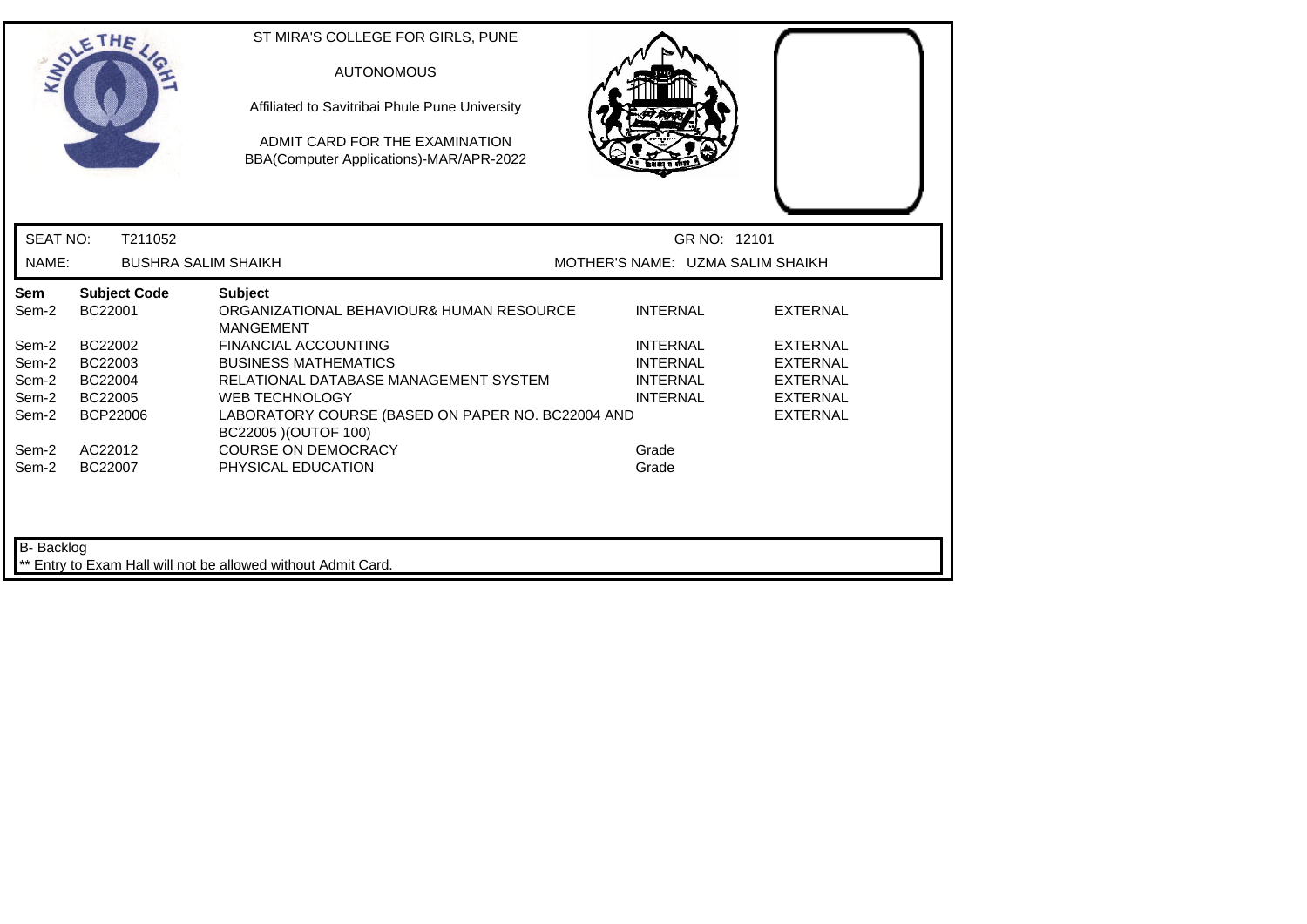|                 | OLETHE                         | ST MIRA'S COLLEGE FOR GIRLS, PUNE<br><b>AUTONOMOUS</b><br>Affiliated to Savitribai Phule Pune University<br>ADMIT CARD FOR THE EXAMINATION<br>BBA(Computer Applications)-MAR/APR-2022 |                         |                 |
|-----------------|--------------------------------|---------------------------------------------------------------------------------------------------------------------------------------------------------------------------------------|-------------------------|-----------------|
| <b>SEAT NO:</b> | T211053                        |                                                                                                                                                                                       |                         | GR NO: 12117    |
| NAME:           |                                | PASALKAR ANANYA SANJAY                                                                                                                                                                | MOTHER'S NAME: SHAILAJA |                 |
| Sem<br>Sem-2    | <b>Subject Code</b><br>BC22001 | <b>Subject</b><br>ORGANIZATIONAL BEHAVIOUR& HUMAN RESOURCE<br><b>MANGEMENT</b>                                                                                                        | <b>INTERNAL</b>         | <b>EXTERNAL</b> |
| Sem-2           | BC22002                        | <b>FINANCIAL ACCOUNTING</b>                                                                                                                                                           | <b>INTERNAL</b>         | <b>EXTERNAL</b> |
| Sem-2           | BC22003                        | <b>BUSINESS MATHEMATICS</b>                                                                                                                                                           | <b>INTERNAL</b>         | <b>EXTERNAL</b> |
| Sem-2           | BC22004                        | RELATIONAL DATABASE MANAGEMENT SYSTEM                                                                                                                                                 | <b>INTERNAL</b>         | <b>EXTERNAL</b> |
| Sem-2           | BC22005                        | <b>WEB TECHNOLOGY</b>                                                                                                                                                                 | <b>INTERNAL</b>         | <b>EXTERNAL</b> |
| Sem-2           | <b>BCP22006</b>                | LABORATORY COURSE (BASED ON PAPER NO. BC22004 AND<br>BC22005 ) (OUTOF 100)                                                                                                            |                         | <b>EXTERNAL</b> |
| Sem-2           | AC22012                        | <b>COURSE ON DEMOCRACY</b>                                                                                                                                                            | Grade                   |                 |
| Sem-2           | BC22007                        | PHYSICAL EDUCATION                                                                                                                                                                    | Grade                   |                 |
| B- Backlog      |                                | Entry to Exam Hall will not be allowed without Admit Card.                                                                                                                            |                         |                 |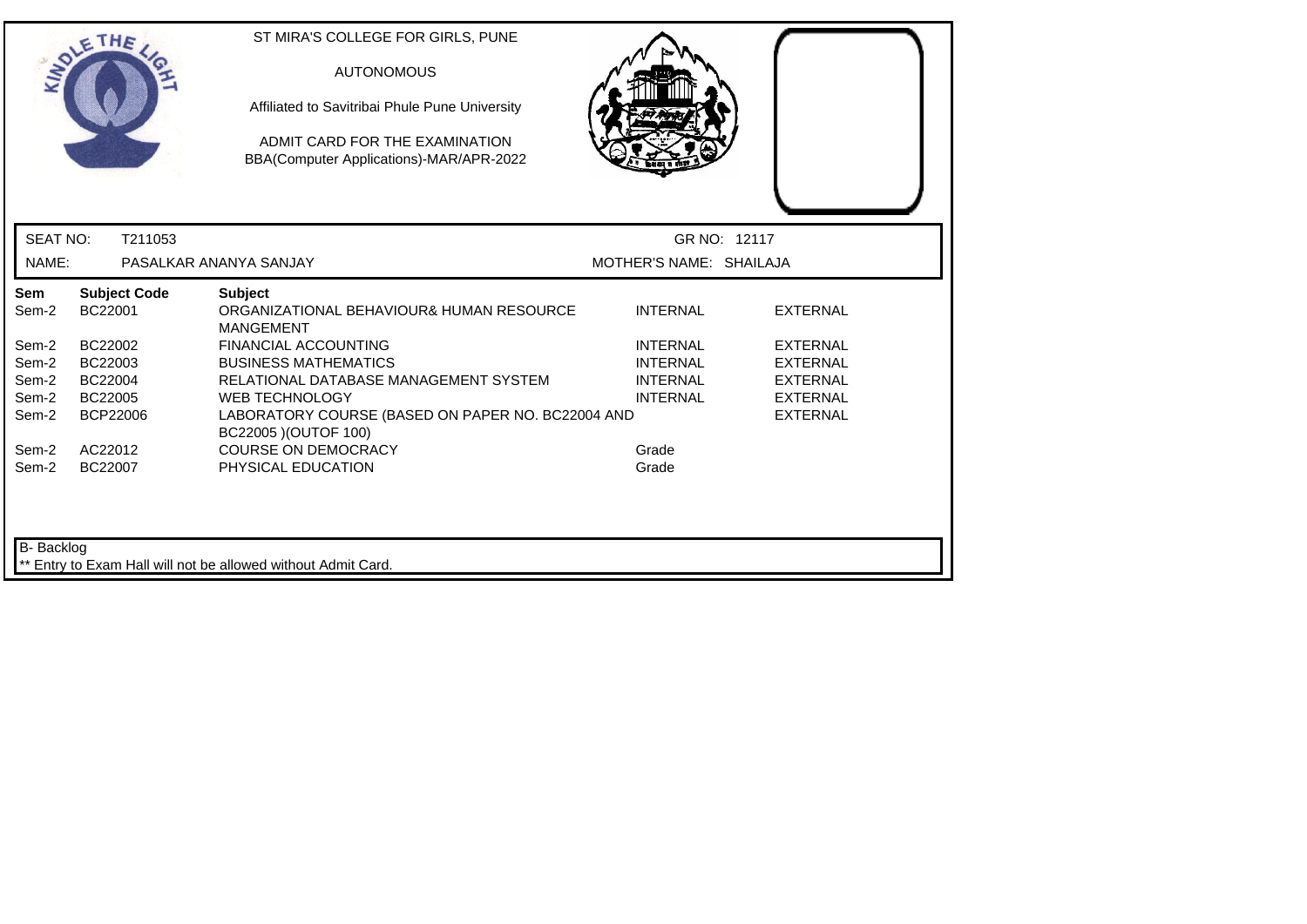|                 | <b>SOLETHE</b>                 | ST MIRA'S COLLEGE FOR GIRLS, PUNE<br><b>AUTONOMOUS</b><br>Affiliated to Savitribai Phule Pune University<br>ADMIT CARD FOR THE EXAMINATION<br>BBA(Computer Applications)-MAR/APR-2022 |                         |                 |
|-----------------|--------------------------------|---------------------------------------------------------------------------------------------------------------------------------------------------------------------------------------|-------------------------|-----------------|
| <b>SEAT NO:</b> | T211054                        |                                                                                                                                                                                       | GR NO: 12110            |                 |
| NAME:           | SHAH AHANA MANOJ               |                                                                                                                                                                                       | MOTHER'S NAME: VAISHALI |                 |
| Sem<br>Sem-2    | <b>Subject Code</b><br>BC22001 | <b>Subject</b><br>ORGANIZATIONAL BEHAVIOUR& HUMAN RESOURCE<br><b>MANGEMENT</b>                                                                                                        | <b>INTERNAL</b>         | <b>EXTERNAL</b> |
| Sem-2           | BC22002                        | <b>FINANCIAL ACCOUNTING</b>                                                                                                                                                           | <b>INTERNAL</b>         | <b>EXTERNAL</b> |
| Sem-2           | BC22003                        | <b>BUSINESS MATHEMATICS</b>                                                                                                                                                           | <b>INTERNAL</b>         | <b>EXTERNAL</b> |
| Sem-2           | BC22004                        | RELATIONAL DATABASE MANAGEMENT SYSTEM                                                                                                                                                 | <b>INTERNAL</b>         | <b>EXTERNAL</b> |
| Sem-2           | BC22005                        | <b>WEB TECHNOLOGY</b>                                                                                                                                                                 | <b>INTERNAL</b>         | <b>EXTERNAL</b> |
| Sem-2           | BCP22006                       | LABORATORY COURSE (BASED ON PAPER NO. BC22004 AND<br>BC22005 ) (OUTOF 100)                                                                                                            |                         | <b>EXTERNAL</b> |
| Sem-2           | AC22012                        | <b>COURSE ON DEMOCRACY</b>                                                                                                                                                            | Grade                   |                 |
| Sem-2           | BC22007                        | PHYSICAL EDUCATION                                                                                                                                                                    | Grade                   |                 |
| B- Backlog      |                                | ** Entry to Exam Hall will not be allowed without Admit Card.                                                                                                                         |                         |                 |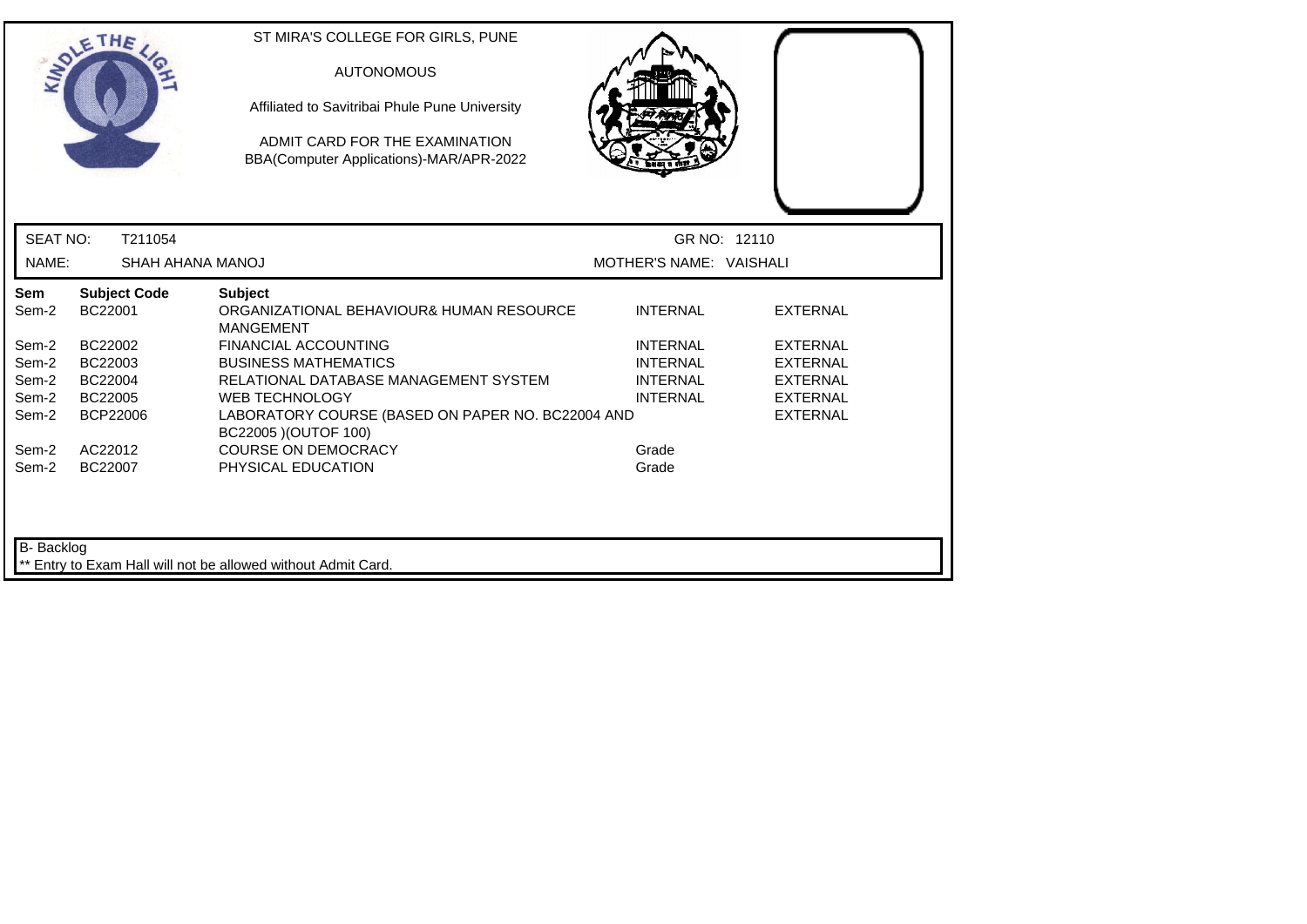|                 | THE                            | ST MIRA'S COLLEGE FOR GIRLS, PUNE<br><b>AUTONOMOUS</b><br>Affiliated to Savitribai Phule Pune University<br>ADMIT CARD FOR THE EXAMINATION<br>BBA(Computer Applications)-MAR/APR-2022 |                       |                 |
|-----------------|--------------------------------|---------------------------------------------------------------------------------------------------------------------------------------------------------------------------------------|-----------------------|-----------------|
| <b>SEAT NO:</b> | T211055                        |                                                                                                                                                                                       | GR NO: 12125          |                 |
| NAME:           | SHAIKH SANIA JAVEED            |                                                                                                                                                                                       | MOTHER'S NAME: SABIHA |                 |
| Sem<br>Sem-2    | <b>Subject Code</b><br>BC22001 | <b>Subject</b><br>ORGANIZATIONAL BEHAVIOUR& HUMAN RESOURCE<br><b>MANGEMENT</b>                                                                                                        | <b>INTERNAL</b>       | <b>EXTERNAL</b> |
| Sem-2           | BC22002                        | <b>FINANCIAL ACCOUNTING</b>                                                                                                                                                           | <b>INTERNAL</b>       | <b>EXTERNAL</b> |
| Sem-2           | BC22003                        | <b>BUSINESS MATHEMATICS</b>                                                                                                                                                           | <b>INTERNAL</b>       | <b>EXTERNAL</b> |
| Sem-2           | BC22004                        | RELATIONAL DATABASE MANAGEMENT SYSTEM                                                                                                                                                 | <b>INTERNAL</b>       | <b>EXTERNAL</b> |
| Sem-2           | BC22005                        | <b>WEB TECHNOLOGY</b>                                                                                                                                                                 | <b>INTERNAL</b>       | <b>EXTERNAL</b> |
| Sem-2           | <b>BCP22006</b>                | LABORATORY COURSE (BASED ON PAPER NO. BC22004 AND<br>BC22005 ) (OUTOF 100)                                                                                                            |                       | <b>EXTERNAL</b> |
| Sem-2           | AC22012                        | <b>COURSE ON DEMOCRACY</b>                                                                                                                                                            | Grade                 |                 |
| Sem-2           | BC22007                        | PHYSICAL EDUCATION                                                                                                                                                                    | Grade                 |                 |
| B- Backlog      |                                | ** Entry to Exam Hall will not be allowed without Admit Card.                                                                                                                         |                       |                 |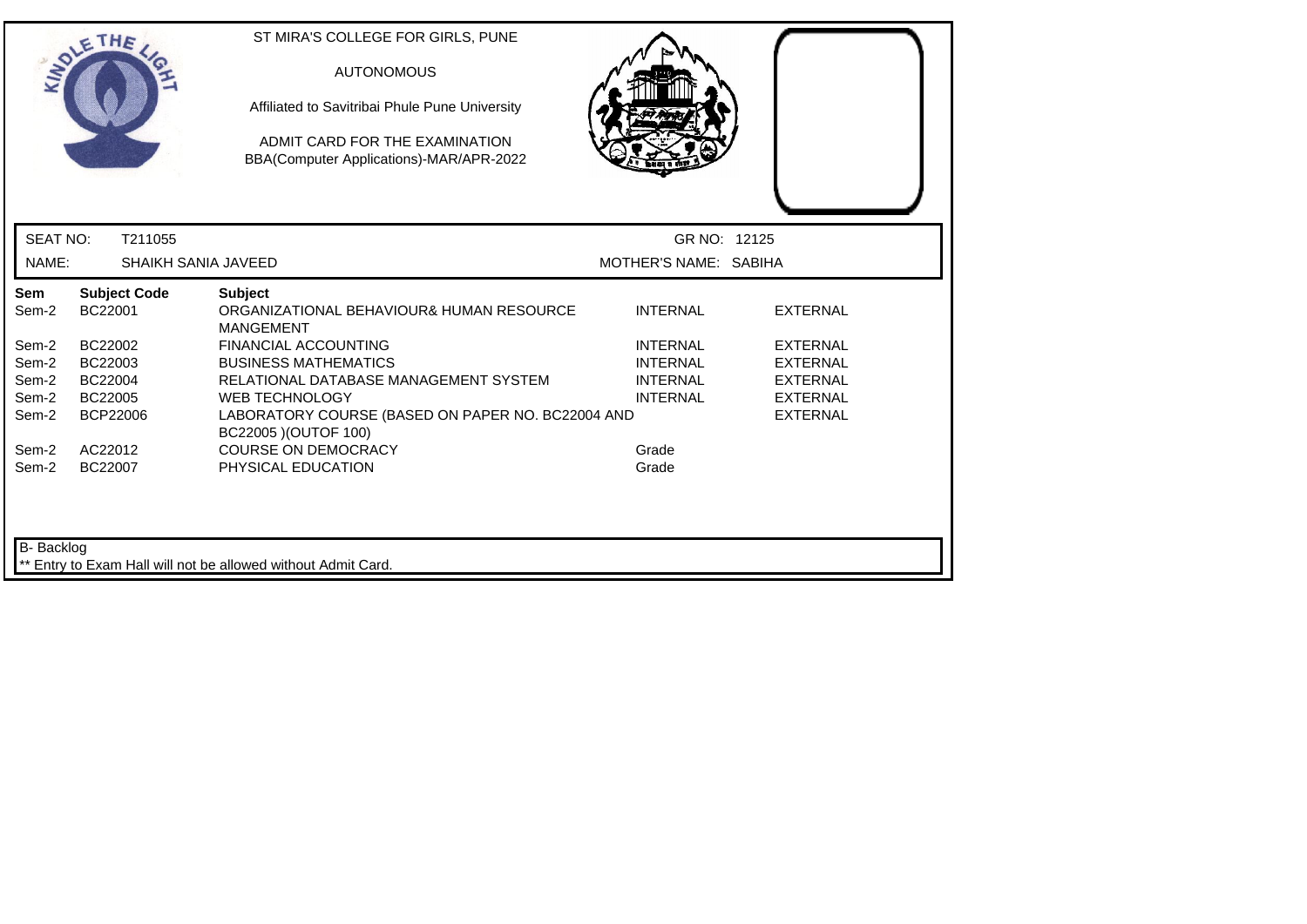|                 | <b>SOLETHE</b>                 | ST MIRA'S COLLEGE FOR GIRLS, PUNE<br><b>AUTONOMOUS</b><br>Affiliated to Savitribai Phule Pune University<br>ADMIT CARD FOR THE EXAMINATION<br>BBA(Computer Applications)-MAR/APR-2022 |                        |                 |
|-----------------|--------------------------------|---------------------------------------------------------------------------------------------------------------------------------------------------------------------------------------|------------------------|-----------------|
| <b>SEAT NO:</b> | T211056                        |                                                                                                                                                                                       |                        | GR NO: 12164    |
| NAME:           | <b>SHAIKH AFREEN SALIM</b>     |                                                                                                                                                                                       | MOTHER'S NAME: SHABANA |                 |
| Sem<br>Sem-2    | <b>Subject Code</b><br>BC22001 | <b>Subject</b><br>ORGANIZATIONAL BEHAVIOUR& HUMAN RESOURCE<br><b>MANGEMENT</b>                                                                                                        | <b>INTERNAL</b>        | <b>EXTERNAL</b> |
| Sem-2           | BC22002                        | <b>FINANCIAL ACCOUNTING</b>                                                                                                                                                           | <b>INTERNAL</b>        | <b>EXTERNAL</b> |
| Sem-2           | BC22003                        | <b>BUSINESS MATHEMATICS</b>                                                                                                                                                           | <b>INTERNAL</b>        | <b>EXTERNAL</b> |
| Sem-2           | BC22004                        | RELATIONAL DATABASE MANAGEMENT SYSTEM                                                                                                                                                 | <b>INTERNAL</b>        | <b>EXTERNAL</b> |
| Sem-2           | BC22005                        | <b>WEB TECHNOLOGY</b>                                                                                                                                                                 | <b>INTERNAL</b>        | <b>EXTERNAL</b> |
| Sem-2           | BCP22006                       | LABORATORY COURSE (BASED ON PAPER NO. BC22004 AND<br>BC22005 ) (OUTOF 100)                                                                                                            |                        | <b>EXTERNAL</b> |
| Sem-2           | AC22012                        | <b>COURSE ON DEMOCRACY</b>                                                                                                                                                            | Grade                  |                 |
| Sem-2           | BC22007                        | PHYSICAL EDUCATION                                                                                                                                                                    | Grade                  |                 |
| B- Backlog      |                                | Entry to Exam Hall will not be allowed without Admit Card.                                                                                                                            |                        |                 |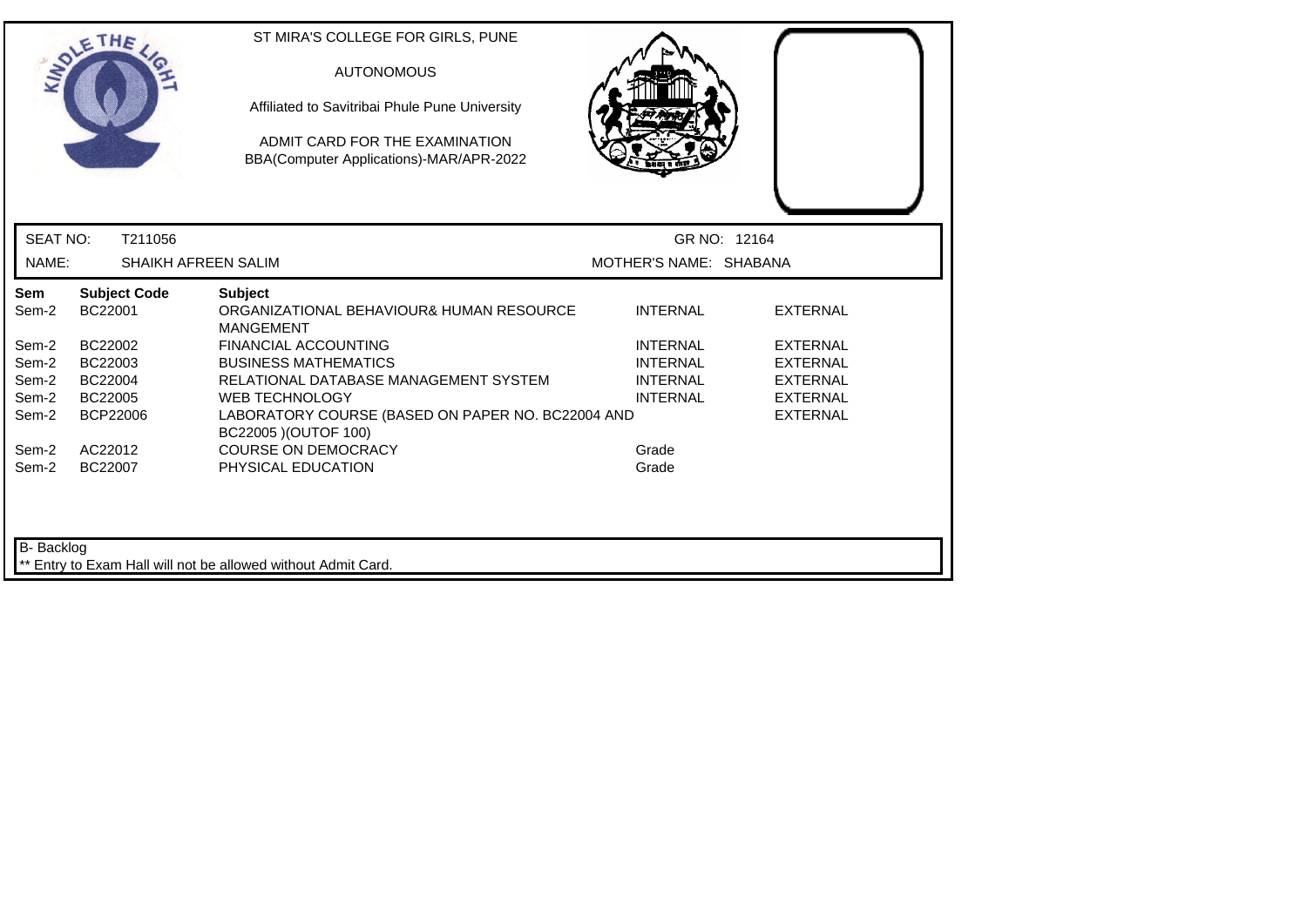|                 | SOLETHE .                      | ST MIRA'S COLLEGE FOR GIRLS, PUNE<br><b>AUTONOMOUS</b><br>Affiliated to Savitribai Phule Pune University<br>ADMIT CARD FOR THE EXAMINATION<br>BBA(Computer Applications)-MAR/APR-2022 |                        |                 |  |
|-----------------|--------------------------------|---------------------------------------------------------------------------------------------------------------------------------------------------------------------------------------|------------------------|-----------------|--|
| <b>SEAT NO:</b> | T211057                        |                                                                                                                                                                                       | GR NO: 12167           |                 |  |
| NAME:           |                                | KOTWAL SHAKAYANA SHAMUWEL                                                                                                                                                             | MOTHER'S NAME: NEELIMA |                 |  |
| Sem<br>Sem-2    | <b>Subject Code</b><br>BC22001 | <b>Subject</b><br>ORGANIZATIONAL BEHAVIOUR& HUMAN RESOURCE<br><b>MANGEMENT</b>                                                                                                        | <b>INTERNAL</b>        | <b>EXTERNAL</b> |  |
| Sem-2           | BC22002                        | <b>FINANCIAL ACCOUNTING</b>                                                                                                                                                           | <b>INTERNAL</b>        | <b>EXTERNAL</b> |  |
| Sem-2           | BC22003                        | <b>BUSINESS MATHEMATICS</b>                                                                                                                                                           | <b>INTERNAL</b>        | <b>EXTERNAL</b> |  |
| Sem-2           | BC22004                        | RELATIONAL DATABASE MANAGEMENT SYSTEM                                                                                                                                                 | <b>INTERNAL</b>        | <b>EXTERNAL</b> |  |
| Sem-2           | BC22005                        | <b>WEB TECHNOLOGY</b>                                                                                                                                                                 | <b>INTERNAL</b>        | <b>EXTERNAL</b> |  |
| Sem-2           | <b>BCP22006</b>                | LABORATORY COURSE (BASED ON PAPER NO. BC22004 AND<br>BC22005 ) (OUTOF 100)                                                                                                            |                        | <b>EXTERNAL</b> |  |
| Sem-2           | AC22012                        | <b>COURSE ON DEMOCRACY</b>                                                                                                                                                            | Grade                  |                 |  |
| Sem-2           | BC22007                        | PHYSICAL EDUCATION                                                                                                                                                                    | Grade                  |                 |  |
| B-Backlog       |                                | ** Entry to Exam Hall will not be allowed without Admit Card.                                                                                                                         |                        |                 |  |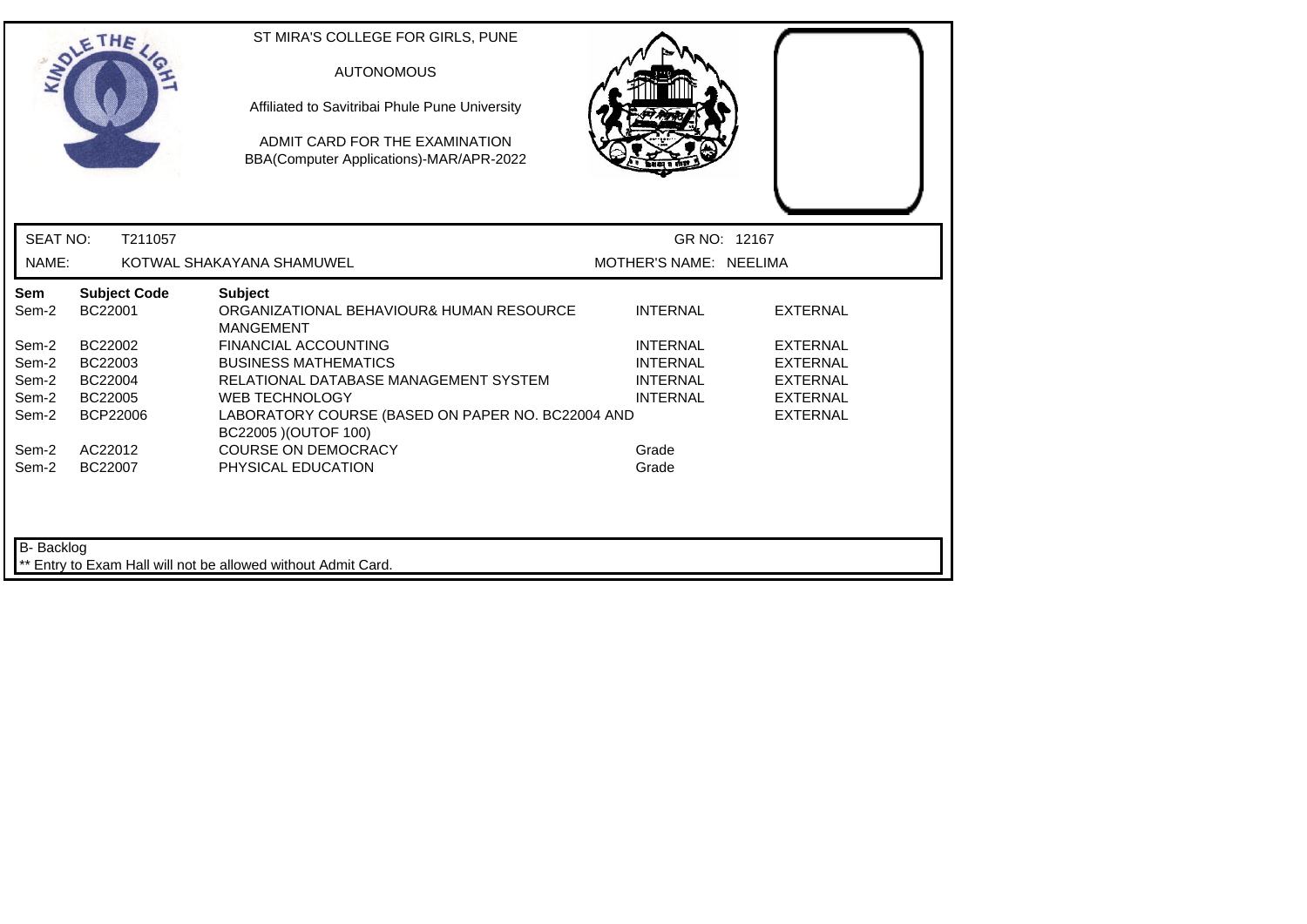|                 | <b>SOLETHE</b>                 | ST MIRA'S COLLEGE FOR GIRLS, PUNE<br><b>AUTONOMOUS</b><br>Affiliated to Savitribai Phule Pune University<br>ADMIT CARD FOR THE EXAMINATION<br>BBA(Computer Applications)-MAR/APR-2022 |                       |                 |  |
|-----------------|--------------------------------|---------------------------------------------------------------------------------------------------------------------------------------------------------------------------------------|-----------------------|-----------------|--|
| <b>SEAT NO:</b> | T211058                        |                                                                                                                                                                                       | GR NO: 12170          |                 |  |
| NAME:           |                                | APPEN SHARLIN JAGDISH                                                                                                                                                                 | MOTHER'S NAME: SHEELA |                 |  |
| Sem<br>Sem-2    | <b>Subject Code</b><br>BC22001 | <b>Subject</b><br>ORGANIZATIONAL BEHAVIOUR& HUMAN RESOURCE<br><b>MANGEMENT</b>                                                                                                        | <b>INTERNAL</b>       | <b>EXTERNAL</b> |  |
| Sem-2           | BC22002                        | <b>FINANCIAL ACCOUNTING</b>                                                                                                                                                           | <b>INTERNAL</b>       | <b>EXTERNAL</b> |  |
| Sem-2           | BC22003                        | <b>BUSINESS MATHEMATICS</b>                                                                                                                                                           | <b>INTERNAL</b>       | <b>EXTERNAL</b> |  |
| Sem-2           | BC22004                        | RELATIONAL DATABASE MANAGEMENT SYSTEM                                                                                                                                                 | <b>INTERNAL</b>       | <b>EXTERNAL</b> |  |
| Sem-2           | BC22005                        | <b>WEB TECHNOLOGY</b>                                                                                                                                                                 | <b>INTERNAL</b>       | <b>EXTERNAL</b> |  |
| Sem-2           | <b>BCP22006</b>                | LABORATORY COURSE (BASED ON PAPER NO. BC22004 AND<br>BC22005 ) (OUTOF 100)                                                                                                            |                       | <b>EXTERNAL</b> |  |
| Sem-2           | AC22012                        | <b>COURSE ON DEMOCRACY</b>                                                                                                                                                            | Grade                 |                 |  |
| Sem-2           | BC22007                        | PHYSICAL EDUCATION                                                                                                                                                                    | Grade                 |                 |  |
| B- Backlog      |                                | Entry to Exam Hall will not be allowed without Admit Card.                                                                                                                            |                       |                 |  |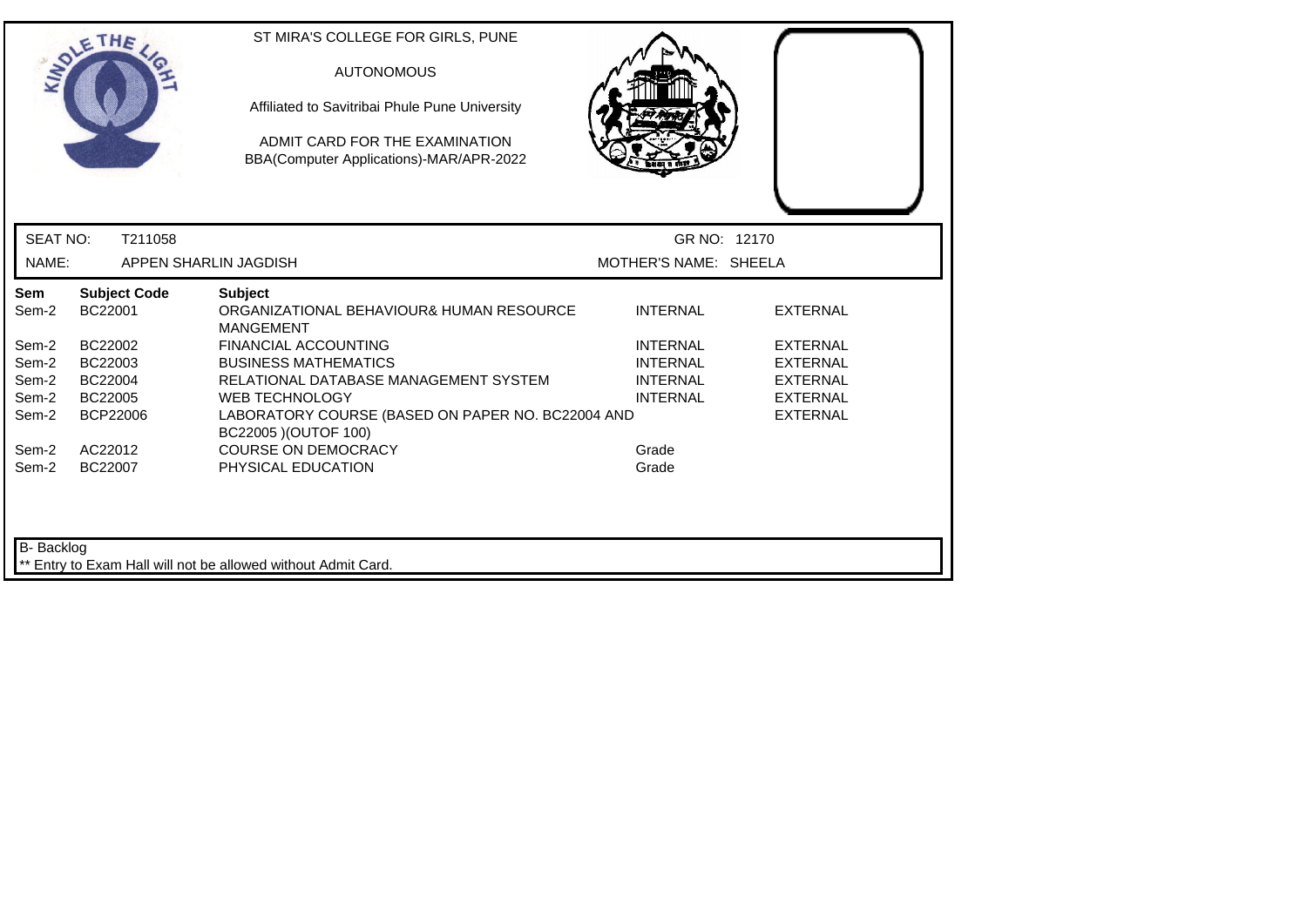|                   | SOLETHE .                      | ST MIRA'S COLLEGE FOR GIRLS, PUNE<br><b>AUTONOMOUS</b><br>Affiliated to Savitribai Phule Pune University<br>ADMIT CARD FOR THE EXAMINATION<br>BBA(Computer Applications)-MAR/APR-2022 |                     |                 |  |
|-------------------|--------------------------------|---------------------------------------------------------------------------------------------------------------------------------------------------------------------------------------|---------------------|-----------------|--|
| <b>SEAT NO:</b>   | T211059                        |                                                                                                                                                                                       | GR NO: 12135        |                 |  |
| NAME:             | <b>DANIEL SHARON ISSAC</b>     |                                                                                                                                                                                       | MOTHER'S NAME: MONA |                 |  |
| Sem<br>Sem-2      | <b>Subject Code</b><br>BC22001 | <b>Subject</b><br>ORGANIZATIONAL BEHAVIOUR& HUMAN RESOURCE<br><b>MANGEMENT</b>                                                                                                        | <b>INTERNAL</b>     | <b>EXTERNAL</b> |  |
| Sem-2             | BC22002                        | <b>FINANCIAL ACCOUNTING</b>                                                                                                                                                           | <b>INTERNAL</b>     | <b>EXTERNAL</b> |  |
| Sem-2             | BC22003                        | <b>BUSINESS MATHEMATICS</b>                                                                                                                                                           | <b>INTERNAL</b>     | <b>EXTERNAL</b> |  |
| Sem-2             | BC22004                        | RELATIONAL DATABASE MANAGEMENT SYSTEM                                                                                                                                                 | <b>INTERNAL</b>     | <b>EXTERNAL</b> |  |
| Sem-2             | BC22005                        | <b>WEB TECHNOLOGY</b>                                                                                                                                                                 | <b>INTERNAL</b>     | <b>EXTERNAL</b> |  |
| Sem-2             | BCP22006                       | LABORATORY COURSE (BASED ON PAPER NO. BC22004 AND<br>BC22005 ) (OUTOF 100)                                                                                                            |                     | <b>EXTERNAL</b> |  |
| Sem-2             | AC22012                        | <b>COURSE ON DEMOCRACY</b>                                                                                                                                                            | Grade               |                 |  |
| Sem-2             | BC22007                        | PHYSICAL EDUCATION                                                                                                                                                                    | Grade               |                 |  |
| <b>B-</b> Backlog |                                | ** Entry to Exam Hall will not be allowed without Admit Card.                                                                                                                         |                     |                 |  |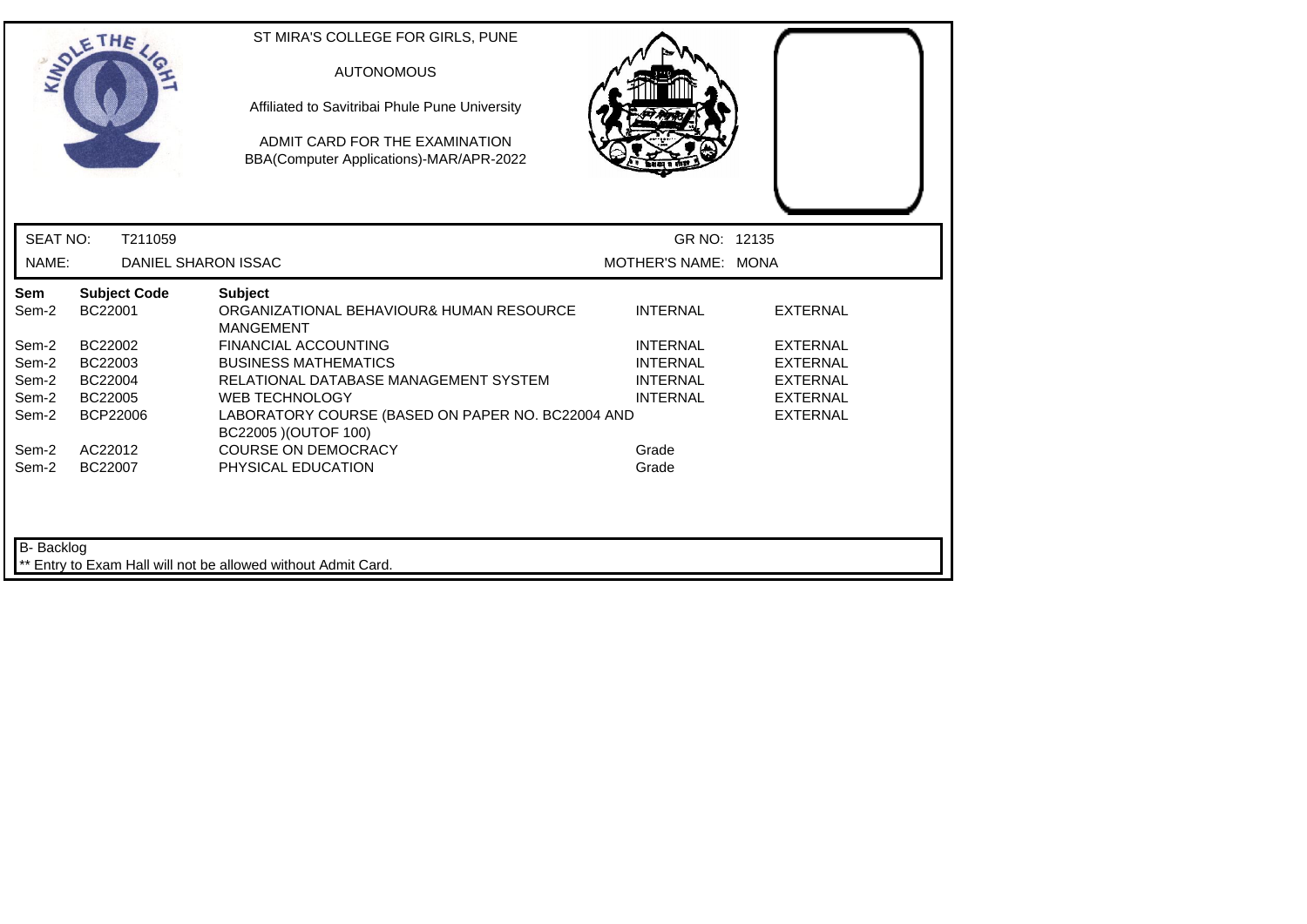|                   | <b>SOLETHE</b>                 | ST MIRA'S COLLEGE FOR GIRLS, PUNE<br><b>AUTONOMOUS</b><br>Affiliated to Savitribai Phule Pune University<br>ADMIT CARD FOR THE EXAMINATION<br>BBA(Computer Applications)-MAR/APR-2022 |                         |                 |
|-------------------|--------------------------------|---------------------------------------------------------------------------------------------------------------------------------------------------------------------------------------|-------------------------|-----------------|
| <b>SEAT NO:</b>   | T211060                        |                                                                                                                                                                                       |                         | GR NO: 12118    |
| NAME:             | <b>SHELKE SAKSHI PRADIP</b>    |                                                                                                                                                                                       | MOTHER'S NAME: JAYSHREE |                 |
| Sem<br>Sem-2      | <b>Subject Code</b><br>BC22001 | <b>Subject</b><br>ORGANIZATIONAL BEHAVIOUR& HUMAN RESOURCE<br><b>MANGEMENT</b>                                                                                                        | <b>INTERNAL</b>         | <b>EXTERNAL</b> |
| Sem-2             | BC22002                        | <b>FINANCIAL ACCOUNTING</b>                                                                                                                                                           | <b>INTERNAL</b>         | <b>EXTERNAL</b> |
| Sem-2             | BC22003                        | <b>BUSINESS MATHEMATICS</b>                                                                                                                                                           | <b>INTERNAL</b>         | <b>EXTERNAL</b> |
| Sem-2             | BC22004                        | RELATIONAL DATABASE MANAGEMENT SYSTEM                                                                                                                                                 | <b>INTERNAL</b>         | <b>EXTERNAL</b> |
| Sem-2             | BC22005                        | <b>WEB TECHNOLOGY</b>                                                                                                                                                                 | <b>INTERNAL</b>         | <b>EXTERNAL</b> |
| Sem-2             | BCP22006                       | LABORATORY COURSE (BASED ON PAPER NO. BC22004 AND<br>BC22005 ) (OUTOF 100)                                                                                                            |                         | <b>EXTERNAL</b> |
| Sem-2             | AC22012                        | <b>COURSE ON DEMOCRACY</b>                                                                                                                                                            | Grade                   |                 |
| Sem-2             | BC22007                        | PHYSICAL EDUCATION                                                                                                                                                                    | Grade                   |                 |
| <b>B-</b> Backlog |                                | ** Entry to Exam Hall will not be allowed without Admit Card.                                                                                                                         |                         |                 |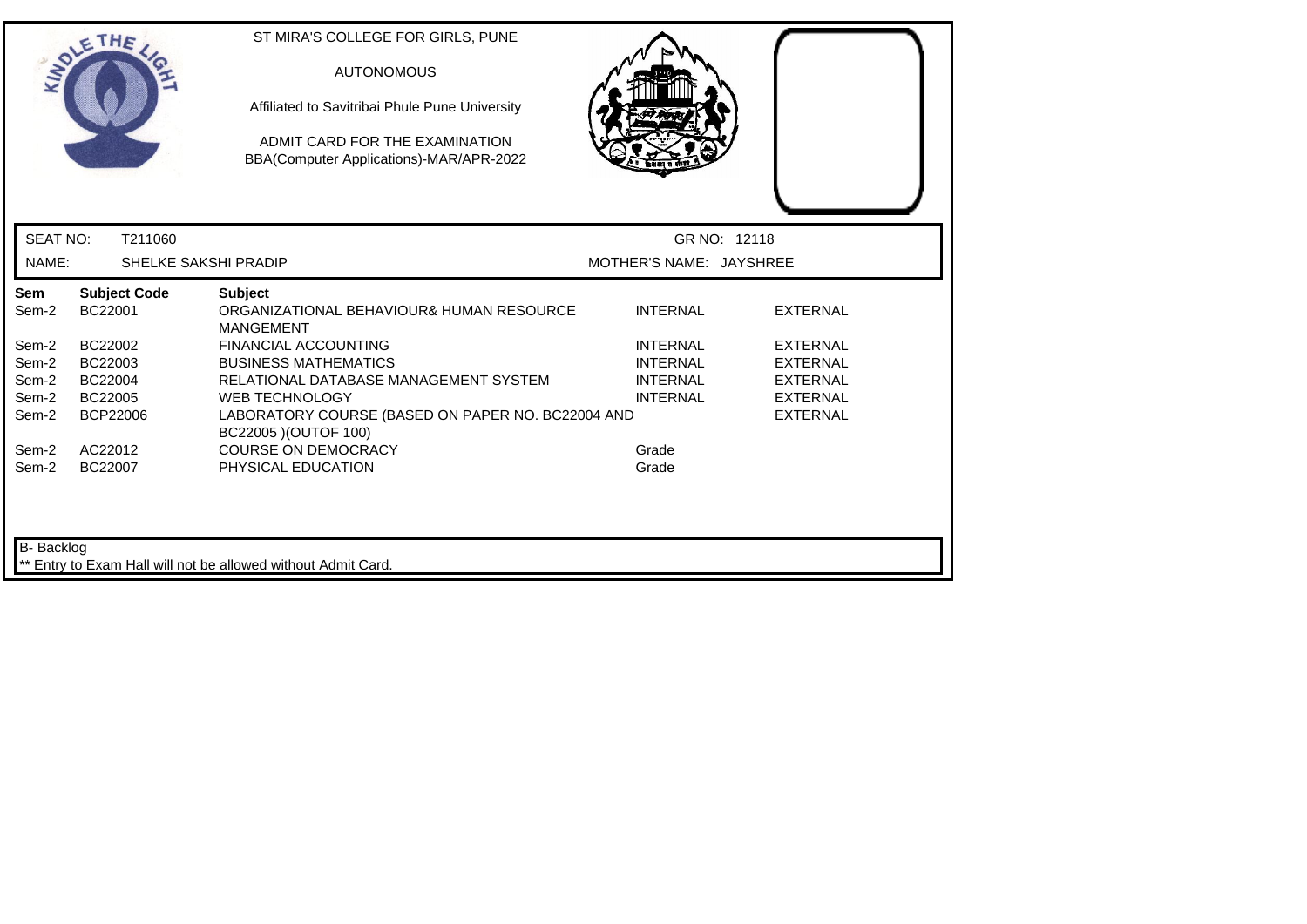|                     | THE                            | ST MIRA'S COLLEGE FOR GIRLS, PUNE<br><b>AUTONOMOUS</b><br>Affiliated to Savitribai Phule Pune University<br>ADMIT CARD FOR THE EXAMINATION<br>BBA(Computer Applications)-MAR/APR-2022 |                      |                 |  |
|---------------------|--------------------------------|---------------------------------------------------------------------------------------------------------------------------------------------------------------------------------------|----------------------|-----------------|--|
| <b>SEAT NO:</b>     | T211061                        |                                                                                                                                                                                       | GR NO: 12150         |                 |  |
| NAME:               | <b>SHINDE GAURI GANESH</b>     |                                                                                                                                                                                       | MOTHER'S NAME: SUMAN |                 |  |
| <b>Sem</b><br>Sem-2 | <b>Subject Code</b><br>BC22001 | <b>Subject</b><br>ORGANIZATIONAL BEHAVIOUR& HUMAN RESOURCE<br><b>MANGEMENT</b>                                                                                                        | <b>INTERNAL</b>      | <b>EXTERNAL</b> |  |
| Sem-2               | BC22002                        | <b>FINANCIAL ACCOUNTING</b>                                                                                                                                                           | <b>INTERNAL</b>      | <b>EXTERNAL</b> |  |
| Sem-2               | BC22003                        | <b>BUSINESS MATHEMATICS</b>                                                                                                                                                           | <b>INTERNAL</b>      | <b>EXTERNAL</b> |  |
| Sem-2               | BC22004                        | RELATIONAL DATABASE MANAGEMENT SYSTEM                                                                                                                                                 | <b>INTERNAL</b>      | <b>EXTERNAL</b> |  |
| Sem-2               | BC22005                        | <b>WEB TECHNOLOGY</b>                                                                                                                                                                 | <b>INTERNAL</b>      | <b>EXTERNAL</b> |  |
| Sem-2               | BCP22006                       | LABORATORY COURSE (BASED ON PAPER NO. BC22004 AND<br>BC22005 ) (OUTOF 100)                                                                                                            |                      | <b>EXTERNAL</b> |  |
| Sem-2               | AC22012                        | <b>COURSE ON DEMOCRACY</b>                                                                                                                                                            | Grade                |                 |  |
| Sem-2               | BC22007                        | PHYSICAL EDUCATION                                                                                                                                                                    | Grade                |                 |  |
| <b>B-</b> Backlog   |                                | ** Entry to Exam Hall will not be allowed without Admit Card.                                                                                                                         |                      |                 |  |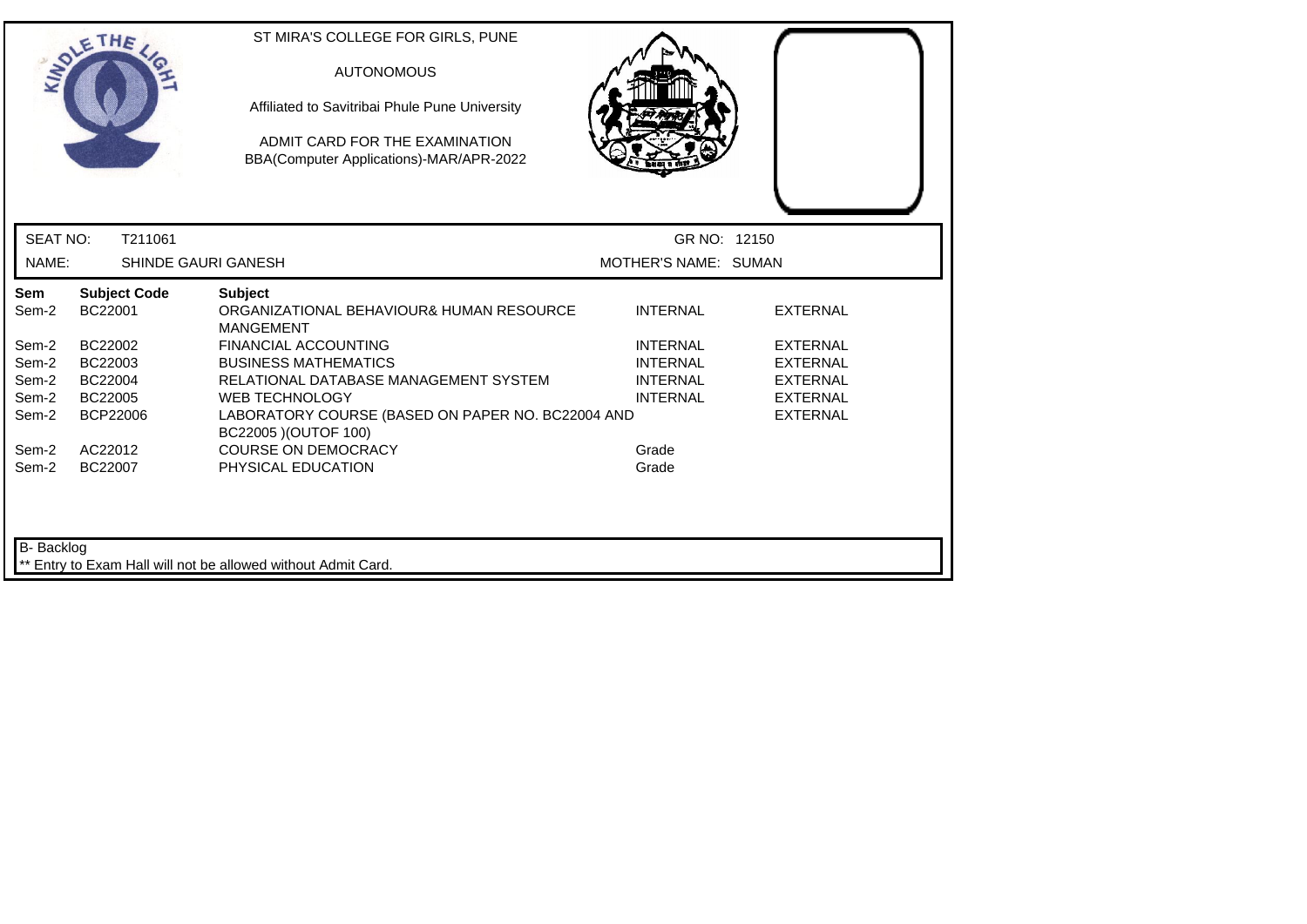|                 | SOLETHE .                      | ST MIRA'S COLLEGE FOR GIRLS, PUNE<br><b>AUTONOMOUS</b><br>Affiliated to Savitribai Phule Pune University<br>ADMIT CARD FOR THE EXAMINATION<br>BBA(Computer Applications)-MAR/APR-2022 |                       |                 |  |
|-----------------|--------------------------------|---------------------------------------------------------------------------------------------------------------------------------------------------------------------------------------|-----------------------|-----------------|--|
| <b>SEAT NO:</b> | T211062                        |                                                                                                                                                                                       | GR NO: 12141          |                 |  |
| NAME:           |                                | SHIVDASANI DRISHTI JITENDRA                                                                                                                                                           | MOTHER'S NAME: VANITA |                 |  |
| Sem<br>Sem-2    | <b>Subject Code</b><br>BC22001 | <b>Subject</b><br>ORGANIZATIONAL BEHAVIOUR& HUMAN RESOURCE<br><b>MANGEMENT</b>                                                                                                        | <b>INTERNAL</b>       | <b>EXTERNAL</b> |  |
| Sem-2           | BC22002                        | <b>FINANCIAL ACCOUNTING</b>                                                                                                                                                           | <b>INTERNAL</b>       | <b>EXTERNAL</b> |  |
| Sem-2           | BC22003                        | <b>BUSINESS MATHEMATICS</b>                                                                                                                                                           | <b>INTERNAL</b>       | <b>EXTERNAL</b> |  |
| Sem-2           | BC22004                        | RELATIONAL DATABASE MANAGEMENT SYSTEM                                                                                                                                                 | <b>INTERNAL</b>       | <b>EXTERNAL</b> |  |
| Sem-2           | BC22005                        | <b>WEB TECHNOLOGY</b>                                                                                                                                                                 | <b>INTERNAL</b>       | <b>EXTERNAL</b> |  |
| Sem-2           | BCP22006                       | LABORATORY COURSE (BASED ON PAPER NO. BC22004 AND<br>BC22005 ) (OUTOF 100)                                                                                                            |                       | <b>EXTERNAL</b> |  |
| Sem-2           | AC22012                        | <b>COURSE ON DEMOCRACY</b>                                                                                                                                                            | Grade                 |                 |  |
| Sem-2           | BC22007                        | PHYSICAL EDUCATION                                                                                                                                                                    | Grade                 |                 |  |
| B- Backlog      |                                | ** Entry to Exam Hall will not be allowed without Admit Card.                                                                                                                         |                       |                 |  |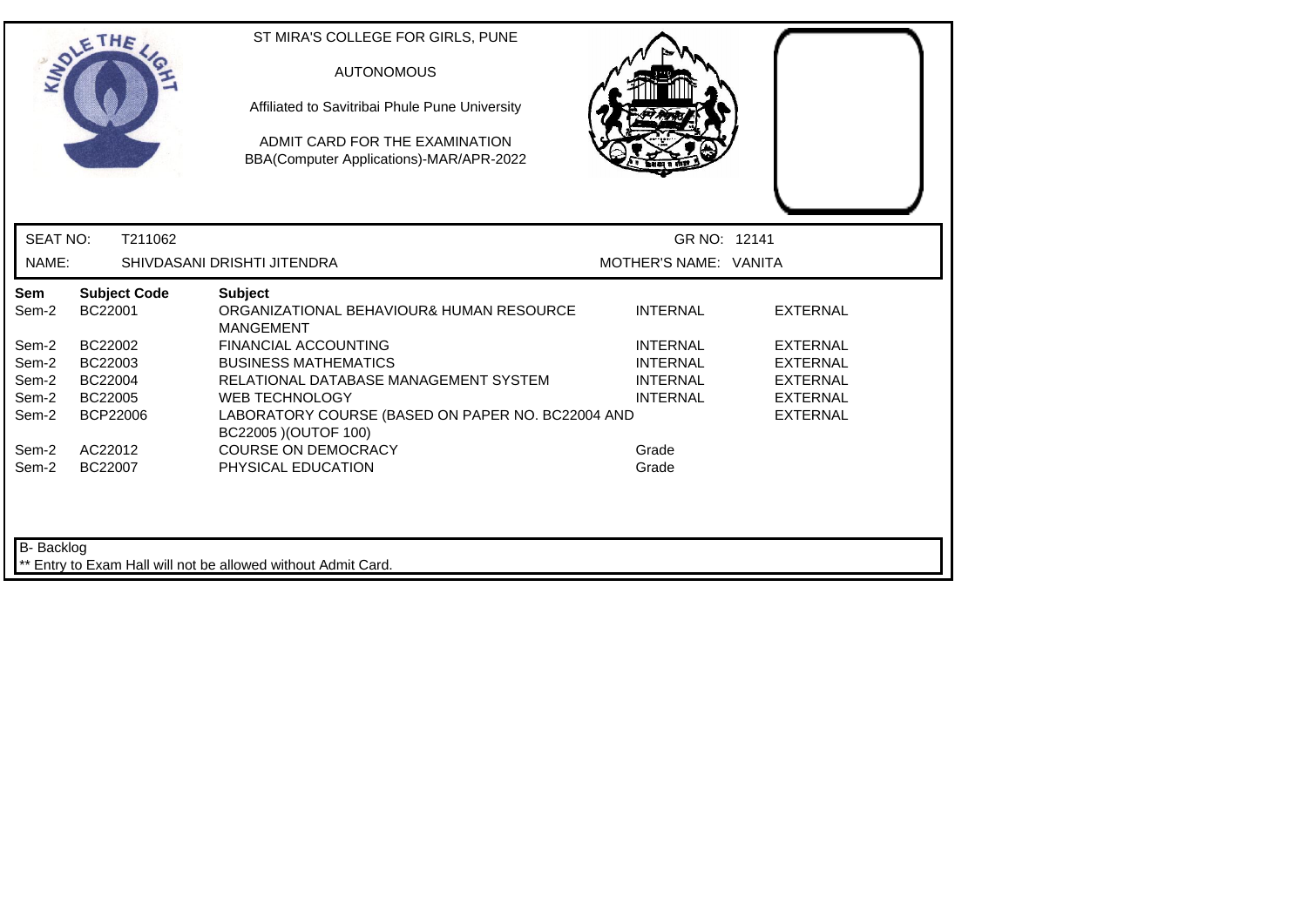|                 | <b>SOLETHE</b>                 | ST MIRA'S COLLEGE FOR GIRLS, PUNE<br><b>AUTONOMOUS</b><br>Affiliated to Savitribai Phule Pune University<br>ADMIT CARD FOR THE EXAMINATION<br>BBA(Computer Applications)-MAR/APR-2022 |                       |                 |  |
|-----------------|--------------------------------|---------------------------------------------------------------------------------------------------------------------------------------------------------------------------------------|-----------------------|-----------------|--|
| <b>SEAT NO:</b> | T211063                        |                                                                                                                                                                                       |                       | GR NO: 12176    |  |
| NAME:           | SABALE SHRADHA VIJAY           |                                                                                                                                                                                       | MOTHER'S NAME: SHOBHA |                 |  |
| Sem<br>Sem-2    | <b>Subject Code</b><br>BC22001 | <b>Subject</b><br>ORGANIZATIONAL BEHAVIOUR& HUMAN RESOURCE<br><b>MANGEMENT</b>                                                                                                        | <b>INTERNAL</b>       | <b>EXTERNAL</b> |  |
| Sem-2           | BC22002                        | <b>FINANCIAL ACCOUNTING</b>                                                                                                                                                           | <b>INTERNAL</b>       | <b>EXTERNAL</b> |  |
| Sem-2           | BC22003                        | <b>BUSINESS MATHEMATICS</b>                                                                                                                                                           | <b>INTERNAL</b>       | <b>EXTERNAL</b> |  |
| Sem-2           | BC22004                        | RELATIONAL DATABASE MANAGEMENT SYSTEM                                                                                                                                                 | <b>INTERNAL</b>       | <b>EXTERNAL</b> |  |
| Sem-2           | BC22005                        | <b>WEB TECHNOLOGY</b>                                                                                                                                                                 | <b>INTERNAL</b>       | <b>EXTERNAL</b> |  |
| Sem-2           | BCP22006                       | LABORATORY COURSE (BASED ON PAPER NO. BC22004 AND<br>BC22005 ) (OUTOF 100)                                                                                                            |                       | <b>EXTERNAL</b> |  |
| Sem-2           | AC22012                        | <b>COURSE ON DEMOCRACY</b>                                                                                                                                                            | Grade                 |                 |  |
| Sem-2           | BC22007                        | PHYSICAL EDUCATION                                                                                                                                                                    | Grade                 |                 |  |
| B- Backlog      |                                | Entry to Exam Hall will not be allowed without Admit Card.                                                                                                                            |                       |                 |  |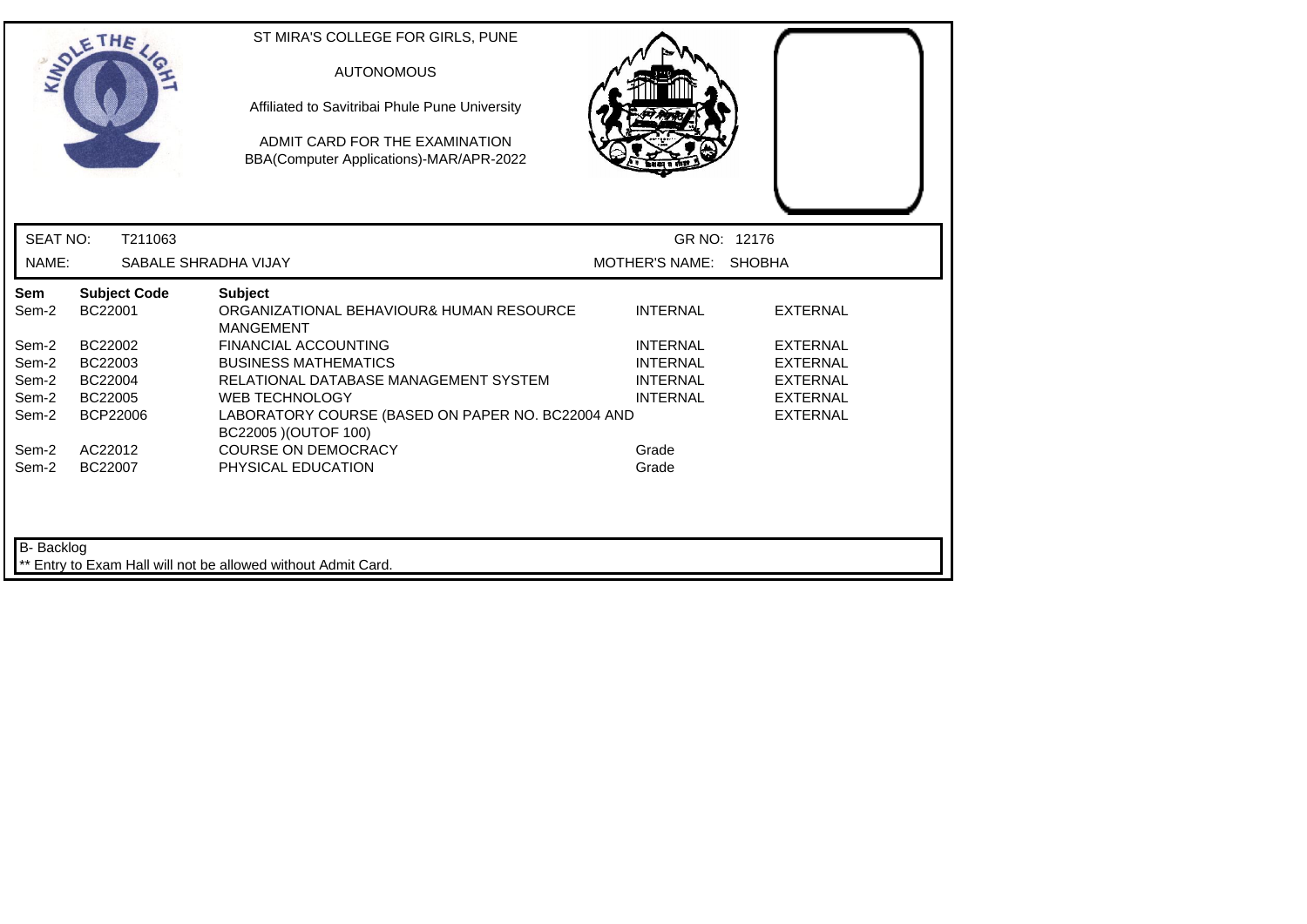|                   | <b>SOLETHE</b>                 | ST MIRA'S COLLEGE FOR GIRLS, PUNE<br><b>AUTONOMOUS</b><br>Affiliated to Savitribai Phule Pune University<br>ADMIT CARD FOR THE EXAMINATION<br>BBA(Computer Applications)-MAR/APR-2022 |                        |                 |
|-------------------|--------------------------------|---------------------------------------------------------------------------------------------------------------------------------------------------------------------------------------|------------------------|-----------------|
| <b>SEAT NO:</b>   | T211064                        |                                                                                                                                                                                       |                        | GR NO: 12168    |
| NAME:             |                                | <b>JADHAV SHRUTI JITENDRA</b>                                                                                                                                                         | MOTHER'S NAME: SUWARNA |                 |
| Sem<br>Sem-2      | <b>Subject Code</b><br>BC22001 | <b>Subject</b><br>ORGANIZATIONAL BEHAVIOUR& HUMAN RESOURCE<br><b>MANGEMENT</b>                                                                                                        | <b>INTERNAL</b>        | <b>EXTERNAL</b> |
| Sem-2             | BC22002                        | <b>FINANCIAL ACCOUNTING</b>                                                                                                                                                           | <b>INTERNAL</b>        | <b>EXTERNAL</b> |
| Sem-2             | BC22003                        | <b>BUSINESS MATHEMATICS</b>                                                                                                                                                           | <b>INTERNAL</b>        | <b>EXTERNAL</b> |
| Sem-2             | BC22004                        | RELATIONAL DATABASE MANAGEMENT SYSTEM                                                                                                                                                 | <b>INTERNAL</b>        | <b>EXTERNAL</b> |
| Sem-2             | BC22005                        | <b>WEB TECHNOLOGY</b>                                                                                                                                                                 | <b>INTERNAL</b>        | <b>EXTERNAL</b> |
| Sem-2             | <b>BCP22006</b>                | LABORATORY COURSE (BASED ON PAPER NO. BC22004 AND<br>BC22005 ) (OUTOF 100)                                                                                                            |                        | <b>EXTERNAL</b> |
| Sem-2             | AC22012                        | <b>COURSE ON DEMOCRACY</b>                                                                                                                                                            | Grade                  |                 |
| Sem-2             | BC22007                        | PHYSICAL EDUCATION                                                                                                                                                                    | Grade                  |                 |
| <b>B-</b> Backlog |                                | ** Entry to Exam Hall will not be allowed without Admit Card.                                                                                                                         |                        |                 |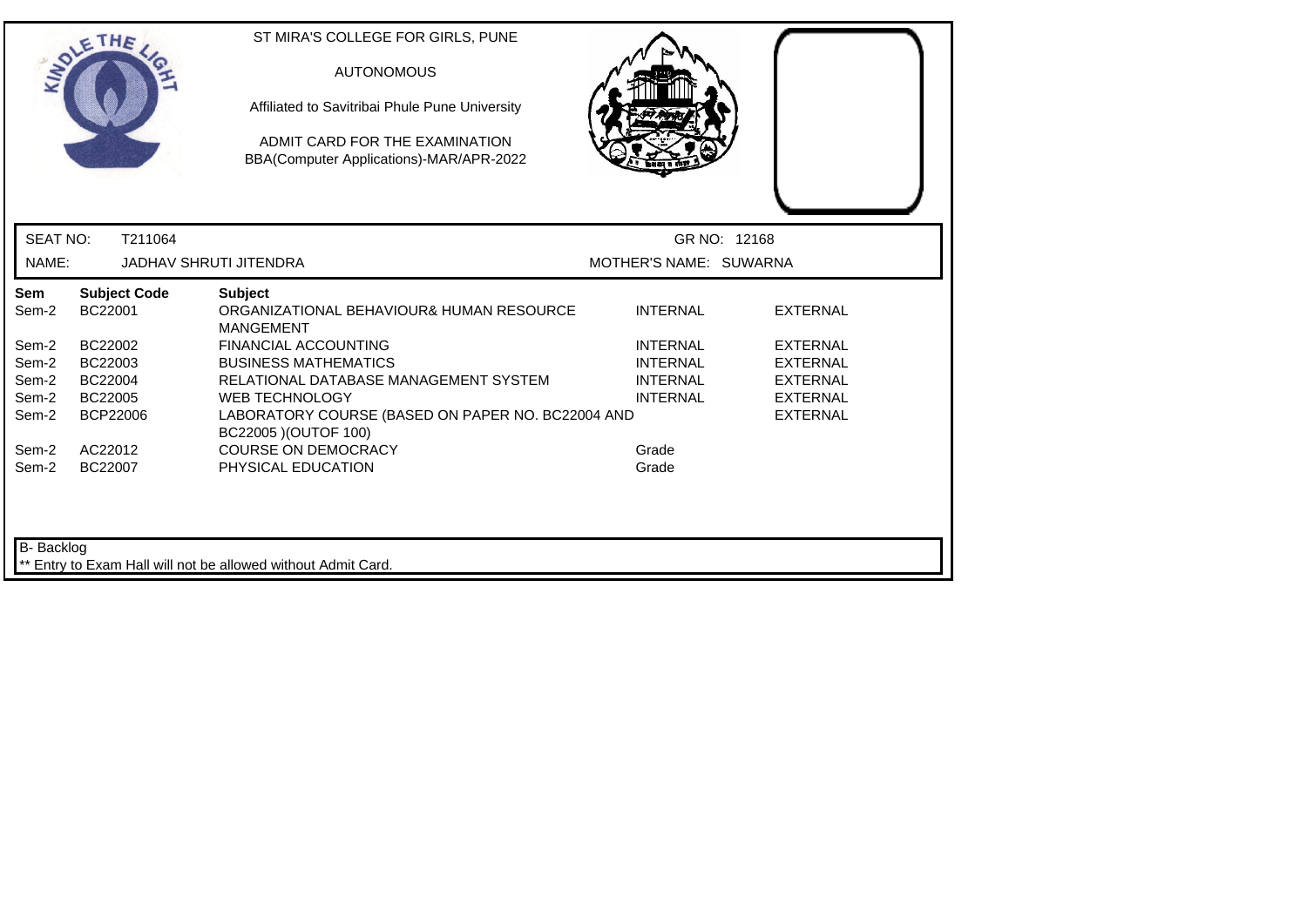| GR NO: 12145<br>MOTHER'S NAME: PUNAM SINGH        |                 |
|---------------------------------------------------|-----------------|
|                                                   |                 |
|                                                   |                 |
| <b>INTERNAL</b>                                   | <b>EXTERNAL</b> |
| <b>INTERNAL</b>                                   | <b>EXTERNAL</b> |
| <b>INTERNAL</b>                                   | <b>EXTERNAL</b> |
| <b>INTERNAL</b>                                   | <b>EXTERNAL</b> |
| <b>INTERNAL</b>                                   | <b>EXTERNAL</b> |
| LABORATORY COURSE (BASED ON PAPER NO. BC22004 AND | <b>EXTERNAL</b> |
| Grade                                             |                 |
| Grade                                             |                 |
|                                                   |                 |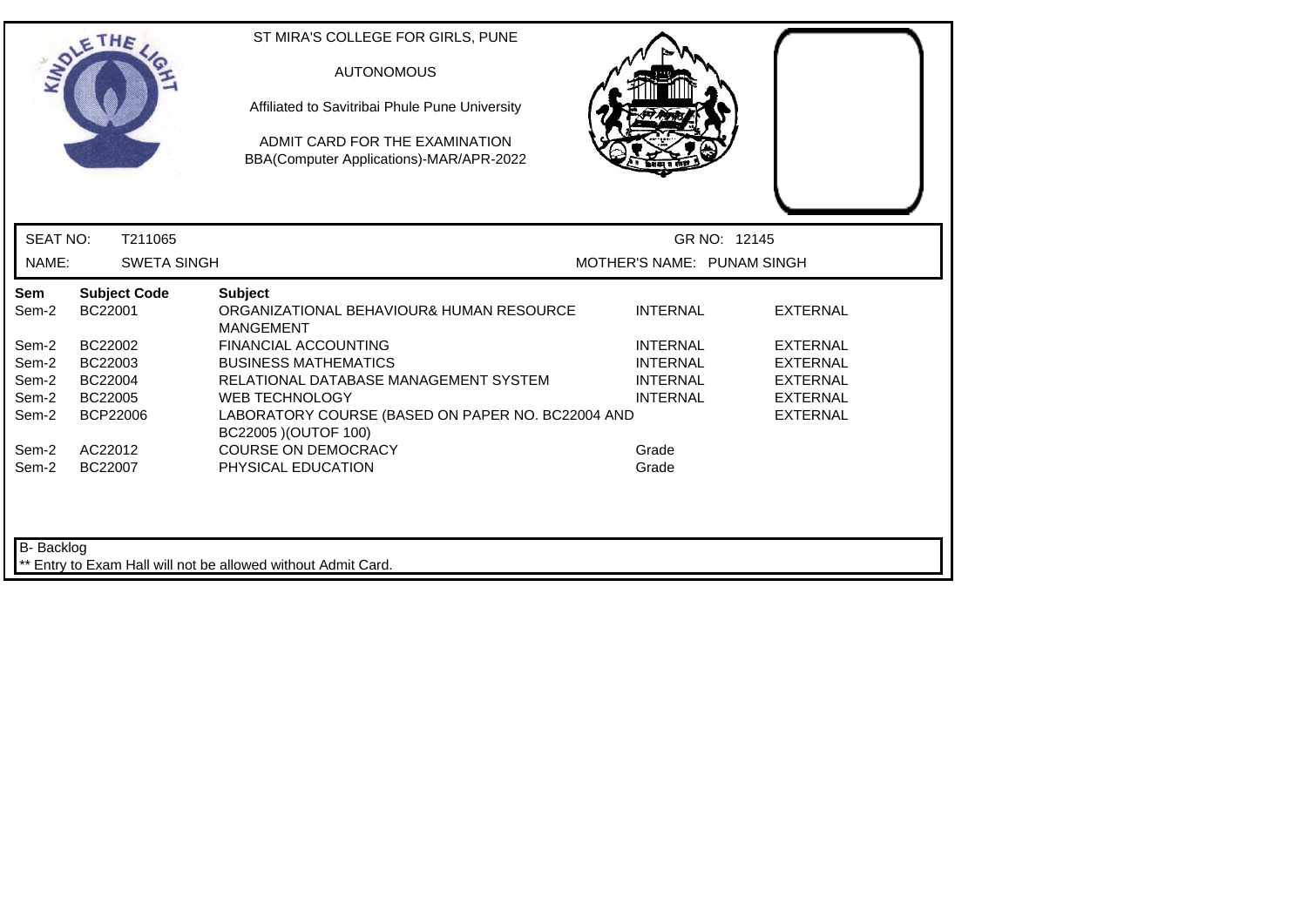|                 | SOLETHE .                      | ST MIRA'S COLLEGE FOR GIRLS, PUNE<br><b>AUTONOMOUS</b><br>Affiliated to Savitribai Phule Pune University<br>ADMIT CARD FOR THE EXAMINATION<br>BBA(Computer Applications)-MAR/APR-2022 |                                    |                                    |
|-----------------|--------------------------------|---------------------------------------------------------------------------------------------------------------------------------------------------------------------------------------|------------------------------------|------------------------------------|
| <b>SEAT NO:</b> | T211066                        |                                                                                                                                                                                       | GR NO: 12161                       |                                    |
| NAME:           |                                | SIRVI MANISHAKUMARI DALARAM                                                                                                                                                           | MOTHER'S NAME: HULKI               |                                    |
| Sem<br>Sem-2    | <b>Subject Code</b><br>BC22001 | <b>Subject</b><br>ORGANIZATIONAL BEHAVIOUR& HUMAN RESOURCE<br><b>MANGEMENT</b>                                                                                                        | <b>INTERNAL</b>                    | <b>EXTERNAL</b>                    |
| Sem-2           | BC22002                        | <b>FINANCIAL ACCOUNTING</b>                                                                                                                                                           | <b>INTERNAL</b>                    | <b>EXTERNAL</b>                    |
| Sem-2<br>Sem-2  | BC22003<br>BC22004             | <b>BUSINESS MATHEMATICS</b><br>RELATIONAL DATABASE MANAGEMENT SYSTEM                                                                                                                  | <b>INTERNAL</b><br><b>INTERNAL</b> | <b>EXTERNAL</b><br><b>EXTERNAL</b> |
| Sem-2           | BC22005                        | <b>WEB TECHNOLOGY</b>                                                                                                                                                                 | <b>INTERNAL</b>                    | <b>EXTERNAL</b>                    |
| Sem-2           | <b>BCP22006</b>                | LABORATORY COURSE (BASED ON PAPER NO. BC22004 AND<br>BC22005 ) (OUTOF 100)                                                                                                            |                                    | <b>EXTERNAL</b>                    |
| Sem-2           | AC22012                        | <b>COURSE ON DEMOCRACY</b>                                                                                                                                                            | Grade                              |                                    |
| Sem-2           | BC22007                        | PHYSICAL EDUCATION                                                                                                                                                                    | Grade                              |                                    |
| B- Backlog      |                                | Entry to Exam Hall will not be allowed without Admit Card.                                                                                                                            |                                    |                                    |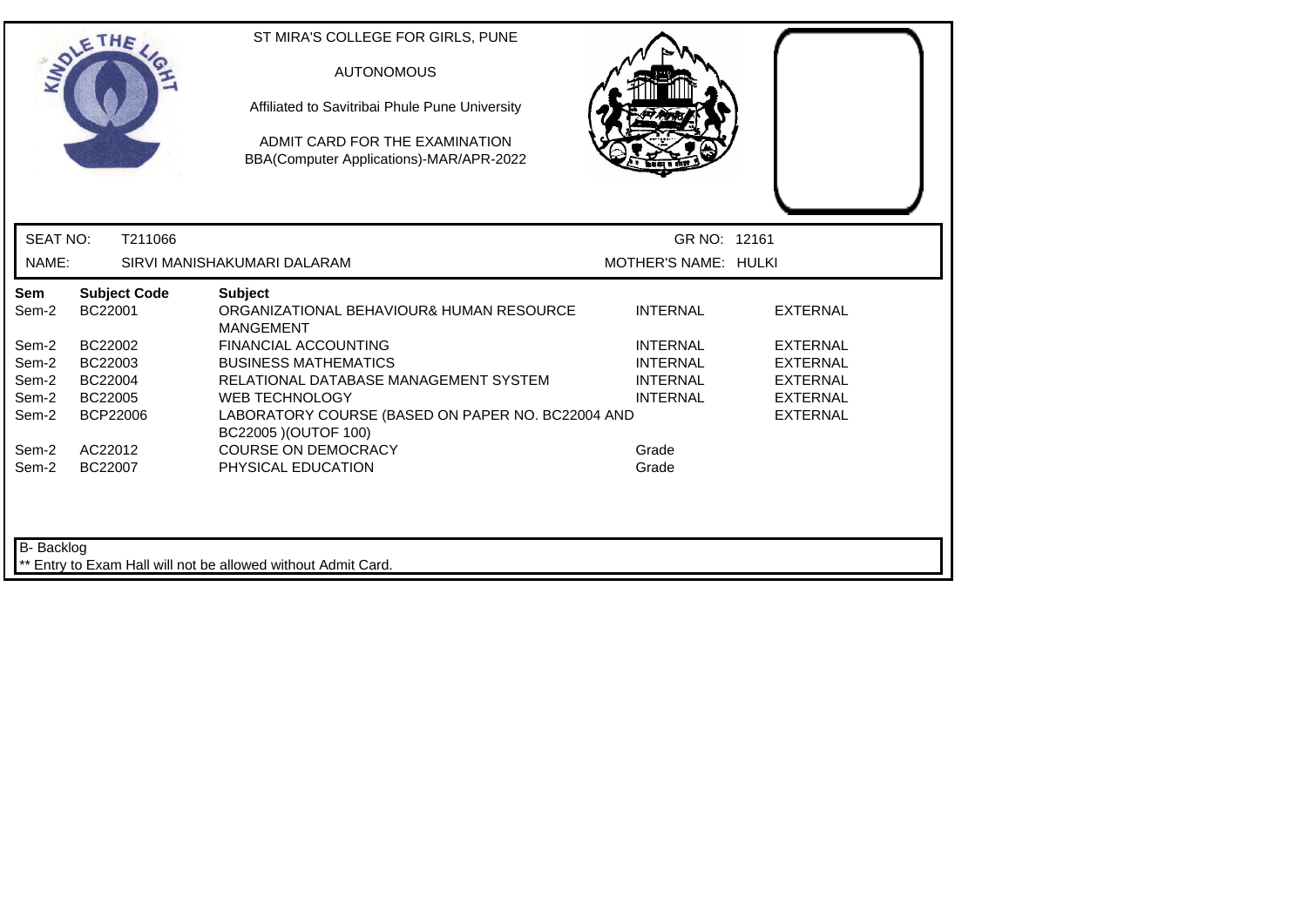|                 | THE                            | ST MIRA'S COLLEGE FOR GIRLS, PUNE<br><b>AUTONOMOUS</b><br>Affiliated to Savitribai Phule Pune University<br>ADMIT CARD FOR THE EXAMINATION<br>BBA(Computer Applications)-MAR/APR-2022 |                       |                 |  |
|-----------------|--------------------------------|---------------------------------------------------------------------------------------------------------------------------------------------------------------------------------------|-----------------------|-----------------|--|
| <b>SEAT NO:</b> | T211067                        |                                                                                                                                                                                       | GR NO: 12131          |                 |  |
| NAME:           | <b>SINGH SMRITI BHARAT</b>     |                                                                                                                                                                                       | MOTHER'S NAME: SUNITA |                 |  |
| Sem<br>Sem-2    | <b>Subject Code</b><br>BC22001 | <b>Subject</b><br>ORGANIZATIONAL BEHAVIOUR& HUMAN RESOURCE<br><b>MANGEMENT</b>                                                                                                        | <b>INTERNAL</b>       | <b>EXTERNAL</b> |  |
| Sem-2           | BC22002                        | <b>FINANCIAL ACCOUNTING</b>                                                                                                                                                           | <b>INTERNAL</b>       | <b>EXTERNAL</b> |  |
| Sem-2           | BC22003                        | <b>BUSINESS MATHEMATICS</b>                                                                                                                                                           | <b>INTERNAL</b>       | <b>EXTERNAL</b> |  |
| Sem-2           | BC22004                        | RELATIONAL DATABASE MANAGEMENT SYSTEM                                                                                                                                                 | <b>INTERNAL</b>       | <b>EXTERNAL</b> |  |
| Sem-2           | BC22005                        | <b>WEB TECHNOLOGY</b>                                                                                                                                                                 | <b>INTERNAL</b>       | <b>EXTERNAL</b> |  |
| Sem-2           | <b>BCP22006</b>                | LABORATORY COURSE (BASED ON PAPER NO. BC22004 AND<br>BC22005 ) (OUTOF 100)                                                                                                            |                       | <b>EXTERNAL</b> |  |
| Sem-2           | AC22012                        | <b>COURSE ON DEMOCRACY</b>                                                                                                                                                            | Grade                 |                 |  |
| Sem-2           | BC22007                        | PHYSICAL EDUCATION                                                                                                                                                                    | Grade                 |                 |  |
| B- Backlog      |                                | Entry to Exam Hall will not be allowed without Admit Card.                                                                                                                            |                       |                 |  |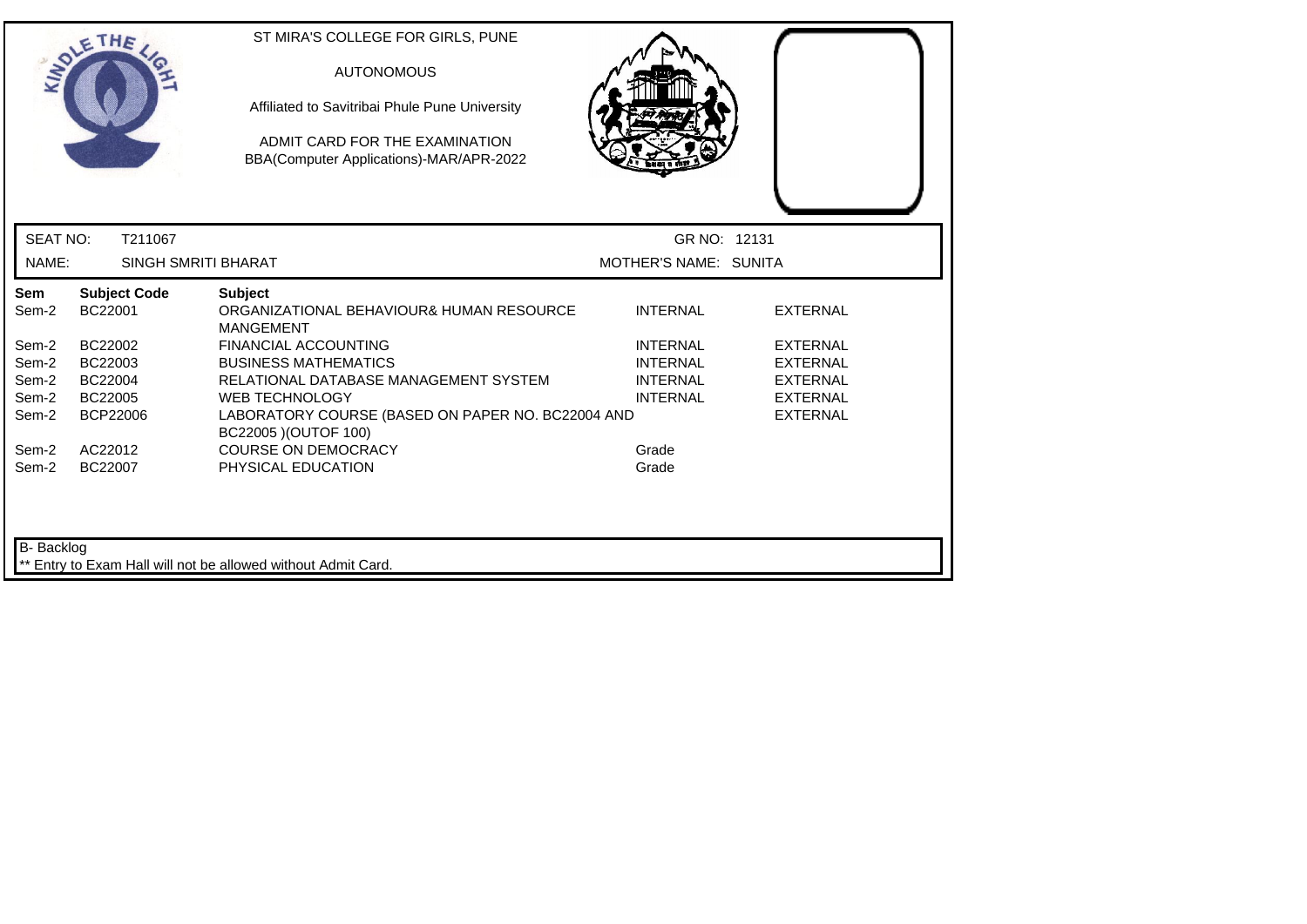|                 | THE                            | ST MIRA'S COLLEGE FOR GIRLS, PUNE<br><b>AUTONOMOUS</b><br>Affiliated to Savitribai Phule Pune University<br>ADMIT CARD FOR THE EXAMINATION<br>BBA(Computer Applications)-MAR/APR-2022 |                       |                 |
|-----------------|--------------------------------|---------------------------------------------------------------------------------------------------------------------------------------------------------------------------------------|-----------------------|-----------------|
| <b>SEAT NO:</b> | T211068                        |                                                                                                                                                                                       | GR NO: 12139          |                 |
| NAME:           | <b>NEHA SUBEDAR GIRI</b>       |                                                                                                                                                                                       | MOTHER'S NAME: URMILA |                 |
| Sem<br>Sem-2    | <b>Subject Code</b><br>BC22001 | <b>Subject</b><br>ORGANIZATIONAL BEHAVIOUR& HUMAN RESOURCE<br><b>MANGEMENT</b>                                                                                                        | <b>INTERNAL</b>       | <b>EXTERNAL</b> |
| Sem-2           | BC22002                        | <b>FINANCIAL ACCOUNTING</b>                                                                                                                                                           | <b>INTERNAL</b>       | <b>EXTERNAL</b> |
| Sem-2           | BC22003                        | <b>BUSINESS MATHEMATICS</b>                                                                                                                                                           | <b>INTERNAL</b>       | <b>EXTERNAL</b> |
| Sem-2           | BC22004                        | RELATIONAL DATABASE MANAGEMENT SYSTEM                                                                                                                                                 | <b>INTERNAL</b>       | <b>EXTERNAL</b> |
| Sem-2           | BC22005                        | <b>WEB TECHNOLOGY</b>                                                                                                                                                                 | <b>INTERNAL</b>       | <b>EXTERNAL</b> |
| Sem-2           | <b>BCP22006</b>                | LABORATORY COURSE (BASED ON PAPER NO. BC22004 AND<br>BC22005 ) (OUTOF 100)                                                                                                            |                       | <b>EXTERNAL</b> |
| Sem-2           | AC22012                        | <b>COURSE ON DEMOCRACY</b>                                                                                                                                                            | Grade                 |                 |
| Sem-2           | BC22007                        | PHYSICAL EDUCATION                                                                                                                                                                    | Grade                 |                 |
| B- Backlog      |                                | Entry to Exam Hall will not be allowed without Admit Card.                                                                                                                            |                       |                 |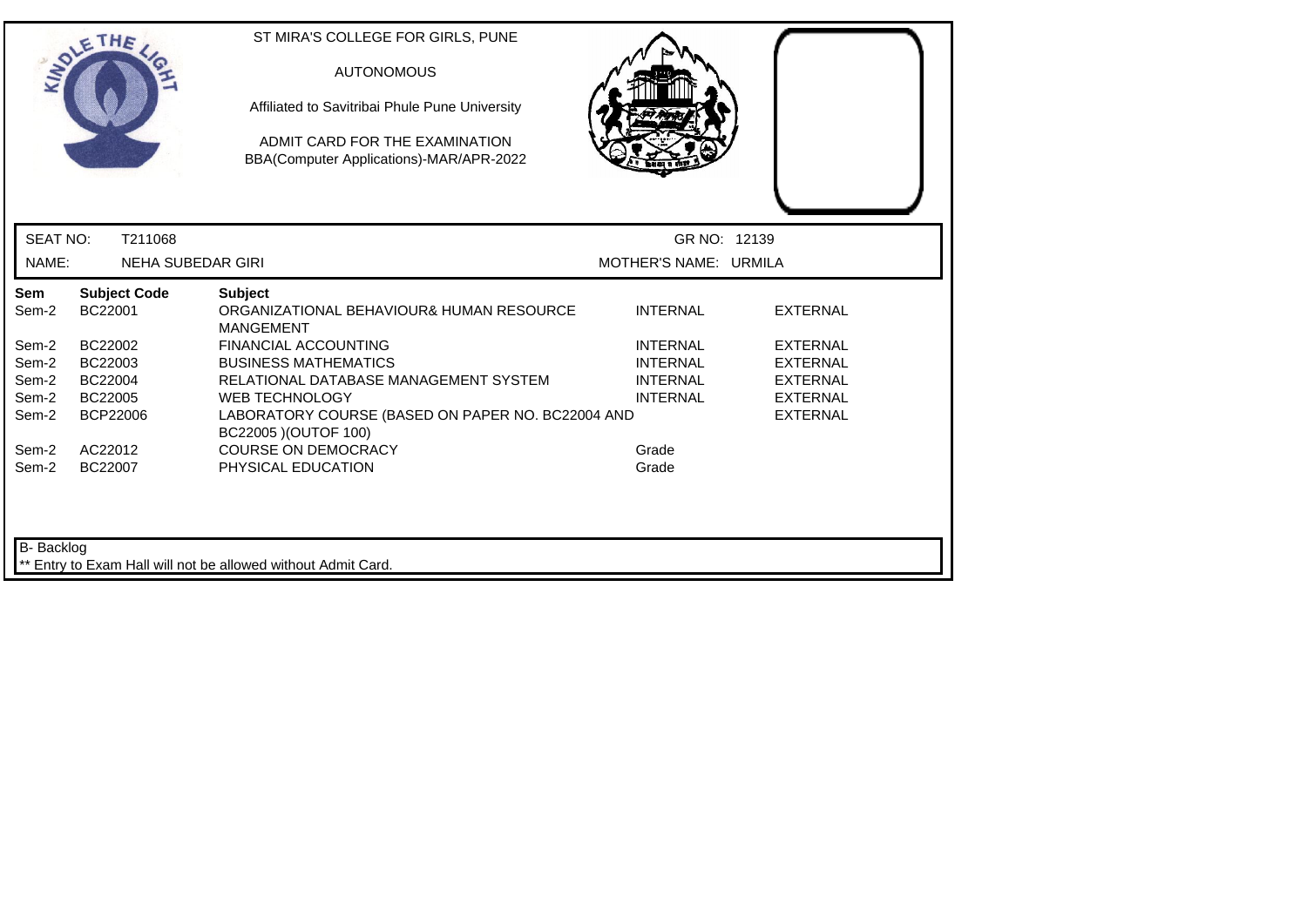|                   | SOLETHE                        | ST MIRA'S COLLEGE FOR GIRLS, PUNE<br><b>AUTONOMOUS</b><br>Affiliated to Savitribai Phule Pune University<br>ADMIT CARD FOR THE EXAMINATION<br>BBA(Computer Applications)-MAR/APR-2022 |                            |                 |
|-------------------|--------------------------------|---------------------------------------------------------------------------------------------------------------------------------------------------------------------------------------|----------------------------|-----------------|
| <b>SEAT NO:</b>   | T211069                        |                                                                                                                                                                                       | GR NO: 12133               |                 |
| NAME:             |                                | KUSHWAH SWEETY ARJUNSINGH                                                                                                                                                             | MOTHER'S NAME: GUDIYA DEVI |                 |
| Sem<br>Sem-2      | <b>Subject Code</b><br>BC22001 | <b>Subject</b><br>ORGANIZATIONAL BEHAVIOUR& HUMAN RESOURCE<br><b>MANGEMENT</b>                                                                                                        | <b>INTERNAL</b>            | <b>EXTERNAL</b> |
| Sem-2             | BC22002                        | <b>FINANCIAL ACCOUNTING</b>                                                                                                                                                           | <b>INTERNAL</b>            | <b>EXTERNAL</b> |
| Sem-2             | BC22003                        | <b>BUSINESS MATHEMATICS</b>                                                                                                                                                           | <b>INTERNAL</b>            | <b>EXTERNAL</b> |
| Sem-2             | BC22004                        | RELATIONAL DATABASE MANAGEMENT SYSTEM                                                                                                                                                 | <b>INTERNAL</b>            | <b>EXTERNAL</b> |
| Sem-2             | BC22005                        | <b>WEB TECHNOLOGY</b>                                                                                                                                                                 | <b>INTERNAL</b>            | <b>EXTERNAL</b> |
| Sem-2             | <b>BCP22006</b>                | LABORATORY COURSE (BASED ON PAPER NO. BC22004 AND<br>BC22005 ) (OUTOF 100)                                                                                                            |                            | <b>EXTERNAL</b> |
| Sem-2             | AC22012                        | <b>COURSE ON DEMOCRACY</b>                                                                                                                                                            | Grade                      |                 |
| Sem-2             | BC22007                        | PHYSICAL EDUCATION                                                                                                                                                                    | Grade                      |                 |
| <b>B-</b> Backlog |                                | ** Entry to Exam Hall will not be allowed without Admit Card.                                                                                                                         |                            |                 |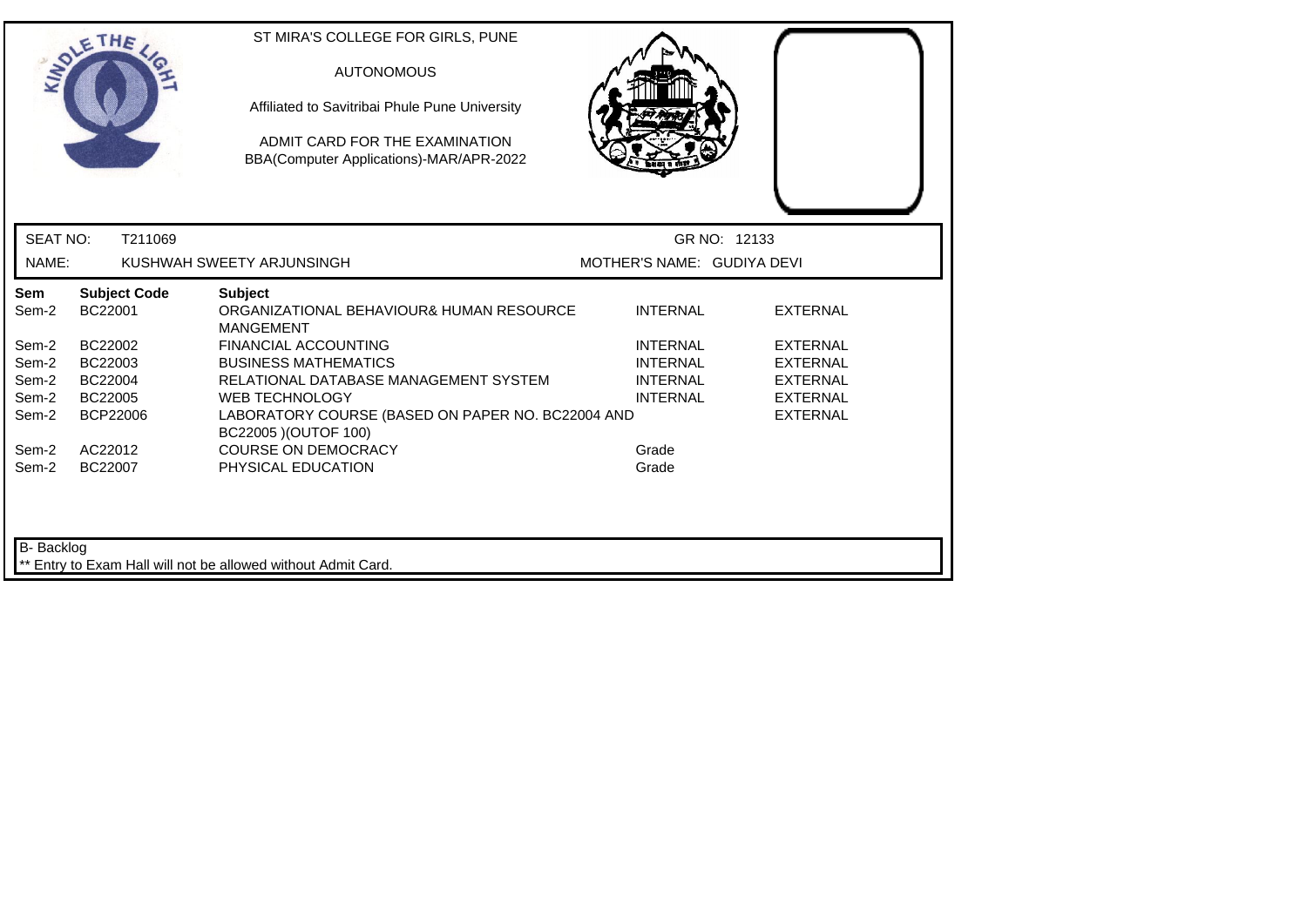|                     | SOLETHE .                      | ST MIRA'S COLLEGE FOR GIRLS, PUNE<br><b>AUTONOMOUS</b><br>Affiliated to Savitribai Phule Pune University<br>ADMIT CARD FOR THE EXAMINATION<br>BBA(Computer Applications)-MAR/APR-2022 |                                      |                                    |
|---------------------|--------------------------------|---------------------------------------------------------------------------------------------------------------------------------------------------------------------------------------|--------------------------------------|------------------------------------|
| <b>SEAT NO:</b>     | T211070                        |                                                                                                                                                                                       | GR NO: 12116                         |                                    |
| NAME:               |                                | SAKSHI SAMEER TANDALE                                                                                                                                                                 | MOTHER'S NAME: RASHMI SAMEER TANDALE |                                    |
| <b>Sem</b><br>Sem-2 | <b>Subject Code</b><br>BC22001 | <b>Subject</b><br>ORGANIZATIONAL BEHAVIOUR& HUMAN RESOURCE<br><b>MANGEMENT</b>                                                                                                        | <b>INTERNAL</b>                      | <b>EXTERNAL</b>                    |
| Sem-2<br>Sem-2      | BC22002<br>BC22003             | FINANCIAL ACCOUNTING<br><b>BUSINESS MATHEMATICS</b>                                                                                                                                   | <b>INTERNAL</b><br><b>INTERNAL</b>   | <b>EXTERNAL</b><br><b>EXTERNAL</b> |
| Sem-2<br>Sem-2      | BC22004<br>BC22005             | RELATIONAL DATABASE MANAGEMENT SYSTEM<br><b>WEB TECHNOLOGY</b>                                                                                                                        | <b>INTERNAL</b><br><b>INTERNAL</b>   | <b>EXTERNAL</b><br><b>EXTERNAL</b> |
| Sem-2               | BCP22006                       | LABORATORY COURSE (BASED ON PAPER NO. BC22004 AND<br>BC22005 ) (OUTOF 100)                                                                                                            |                                      | <b>EXTERNAL</b>                    |
| Sem-2<br>Sem-2      | AC22012<br>BC22007             | <b>COURSE ON DEMOCRACY</b><br>PHYSICAL EDUCATION                                                                                                                                      | Grade<br>Grade                       |                                    |
| B- Backlog          |                                | ** Entry to Exam Hall will not be allowed without Admit Card.                                                                                                                         |                                      |                                    |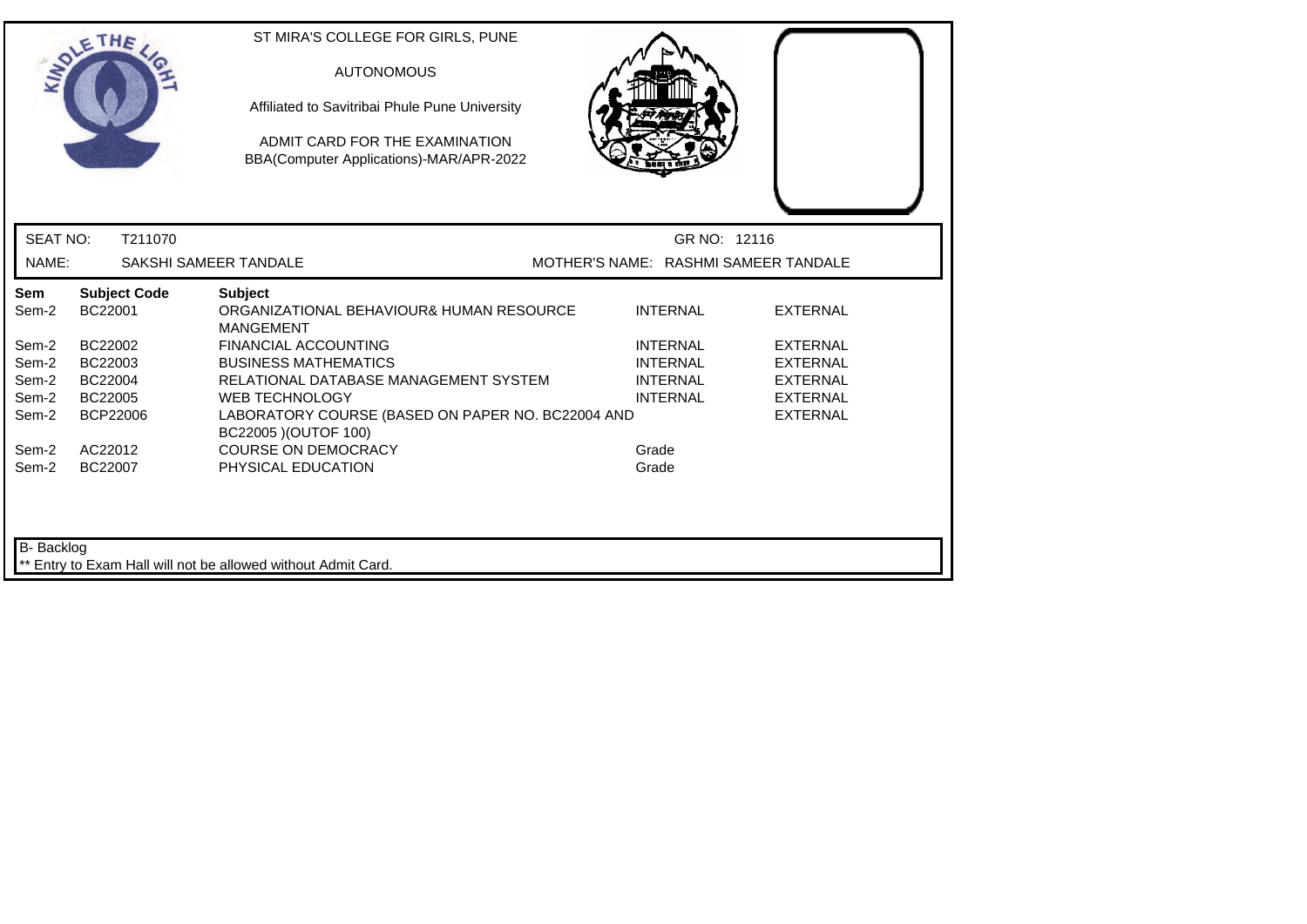|                   | <b>SOLETHE</b>                 | ST MIRA'S COLLEGE FOR GIRLS, PUNE<br><b>AUTONOMOUS</b><br>Affiliated to Savitribai Phule Pune University<br>ADMIT CARD FOR THE EXAMINATION<br>BBA(Computer Applications)-MAR/APR-2022 |                                    |                                    |
|-------------------|--------------------------------|---------------------------------------------------------------------------------------------------------------------------------------------------------------------------------------|------------------------------------|------------------------------------|
| <b>SEAT NO:</b>   | T211071                        |                                                                                                                                                                                       | GR NO: 12172                       |                                    |
| NAME:             |                                | <b>WAGHMARE TANVI HARSHAL</b>                                                                                                                                                         | MOTHER'S NAME: PRAMILA             |                                    |
| Sem<br>Sem-2      | <b>Subject Code</b><br>BC22001 | <b>Subject</b><br>ORGANIZATIONAL BEHAVIOUR& HUMAN RESOURCE<br><b>MANGEMENT</b>                                                                                                        | <b>INTERNAL</b>                    | <b>EXTERNAL</b>                    |
| Sem-2             | BC22002                        | <b>FINANCIAL ACCOUNTING</b>                                                                                                                                                           | <b>INTERNAL</b>                    | <b>EXTERNAL</b>                    |
| Sem-2<br>Sem-2    | BC22003<br>BC22004             | <b>BUSINESS MATHEMATICS</b><br>RELATIONAL DATABASE MANAGEMENT SYSTEM                                                                                                                  | <b>INTERNAL</b><br><b>INTERNAL</b> | <b>EXTERNAL</b><br><b>EXTERNAL</b> |
| Sem-2             | BC22005                        | <b>WEB TECHNOLOGY</b>                                                                                                                                                                 | <b>INTERNAL</b>                    | <b>EXTERNAL</b>                    |
| Sem-2             | <b>BCP22006</b>                | LABORATORY COURSE (BASED ON PAPER NO. BC22004 AND<br>BC22005 ) (OUTOF 100)                                                                                                            |                                    | <b>EXTERNAL</b>                    |
| Sem-2             | AC22012                        | <b>COURSE ON DEMOCRACY</b>                                                                                                                                                            | Grade                              |                                    |
| Sem-2             | BC22007                        | PHYSICAL EDUCATION                                                                                                                                                                    | Grade                              |                                    |
| <b>B-</b> Backlog |                                | ** Entry to Exam Hall will not be allowed without Admit Card.                                                                                                                         |                                    |                                    |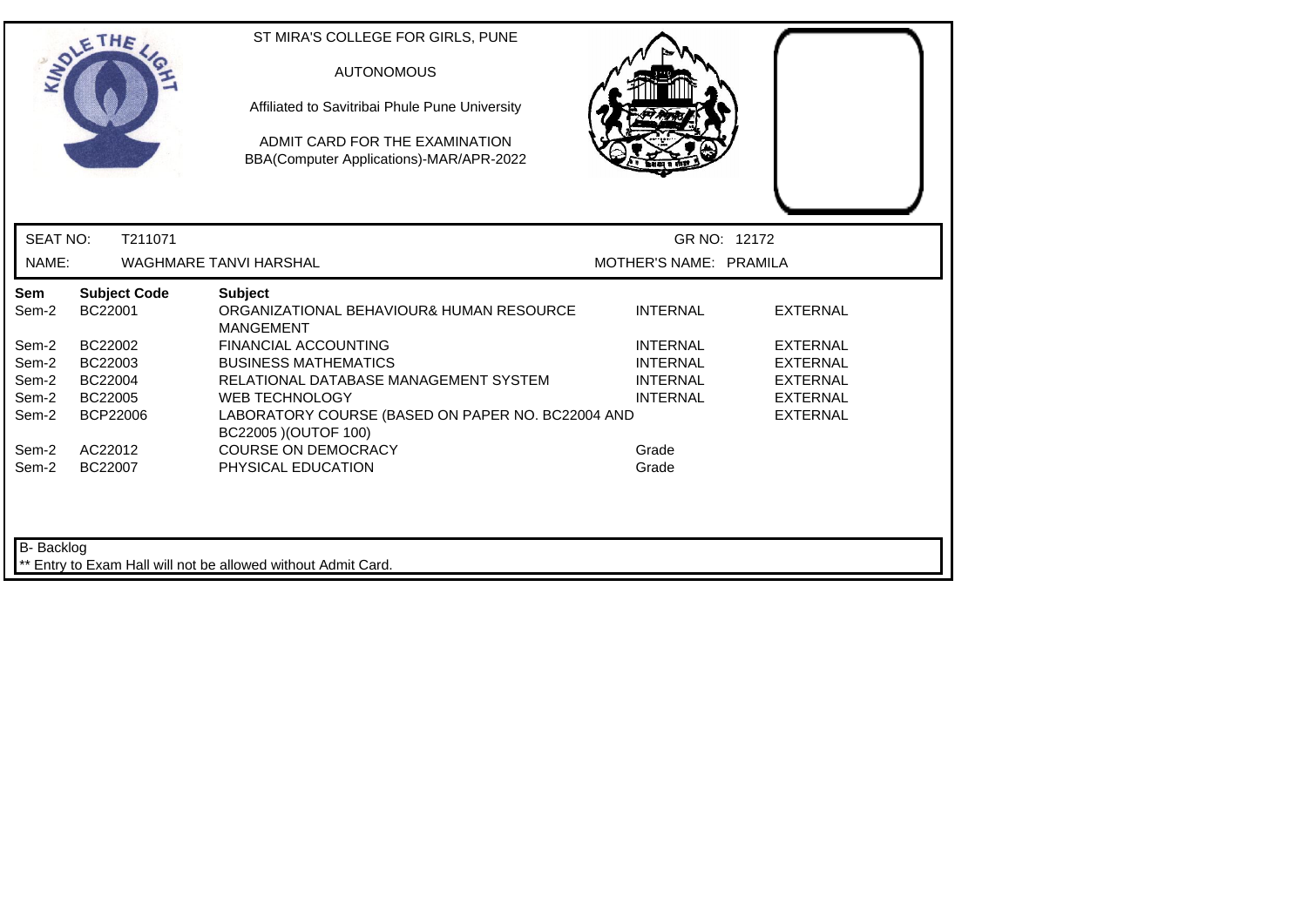|                   | <b>SOLETHE</b>                 | ST MIRA'S COLLEGE FOR GIRLS, PUNE<br><b>AUTONOMOUS</b><br>Affiliated to Savitribai Phule Pune University<br>ADMIT CARD FOR THE EXAMINATION<br>BBA(Computer Applications)-MAR/APR-2022 |                         |                 |
|-------------------|--------------------------------|---------------------------------------------------------------------------------------------------------------------------------------------------------------------------------------|-------------------------|-----------------|
| <b>SEAT NO:</b>   | T211072                        |                                                                                                                                                                                       |                         | GR NO: 12149    |
| NAME:             |                                | <b>TERDAL NIKITA SHANKAR</b>                                                                                                                                                          | MOTHER'S NAME: SANGEETA |                 |
| Sem<br>Sem-2      | <b>Subject Code</b><br>BC22001 | <b>Subject</b><br>ORGANIZATIONAL BEHAVIOUR& HUMAN RESOURCE<br><b>MANGEMENT</b>                                                                                                        | <b>INTERNAL</b>         | <b>EXTERNAL</b> |
| Sem-2             | BC22002                        | <b>FINANCIAL ACCOUNTING</b>                                                                                                                                                           | <b>INTERNAL</b>         | <b>EXTERNAL</b> |
| Sem-2             | BC22003                        | <b>BUSINESS MATHEMATICS</b>                                                                                                                                                           | <b>INTERNAL</b>         | <b>EXTERNAL</b> |
| Sem-2             | BC22004                        | RELATIONAL DATABASE MANAGEMENT SYSTEM                                                                                                                                                 | <b>INTERNAL</b>         | <b>EXTERNAL</b> |
| Sem-2             | BC22005                        | <b>WEB TECHNOLOGY</b>                                                                                                                                                                 | <b>INTERNAL</b>         | <b>EXTERNAL</b> |
| Sem-2             | BCP22006                       | LABORATORY COURSE (BASED ON PAPER NO. BC22004 AND<br>BC22005 ) (OUTOF 100)                                                                                                            |                         | <b>EXTERNAL</b> |
| Sem-2             | AC22012                        | <b>COURSE ON DEMOCRACY</b>                                                                                                                                                            | Grade                   |                 |
| Sem-2             | BC22007                        | PHYSICAL EDUCATION                                                                                                                                                                    | Grade                   |                 |
| <b>B-</b> Backlog |                                | ** Entry to Exam Hall will not be allowed without Admit Card.                                                                                                                         |                         |                 |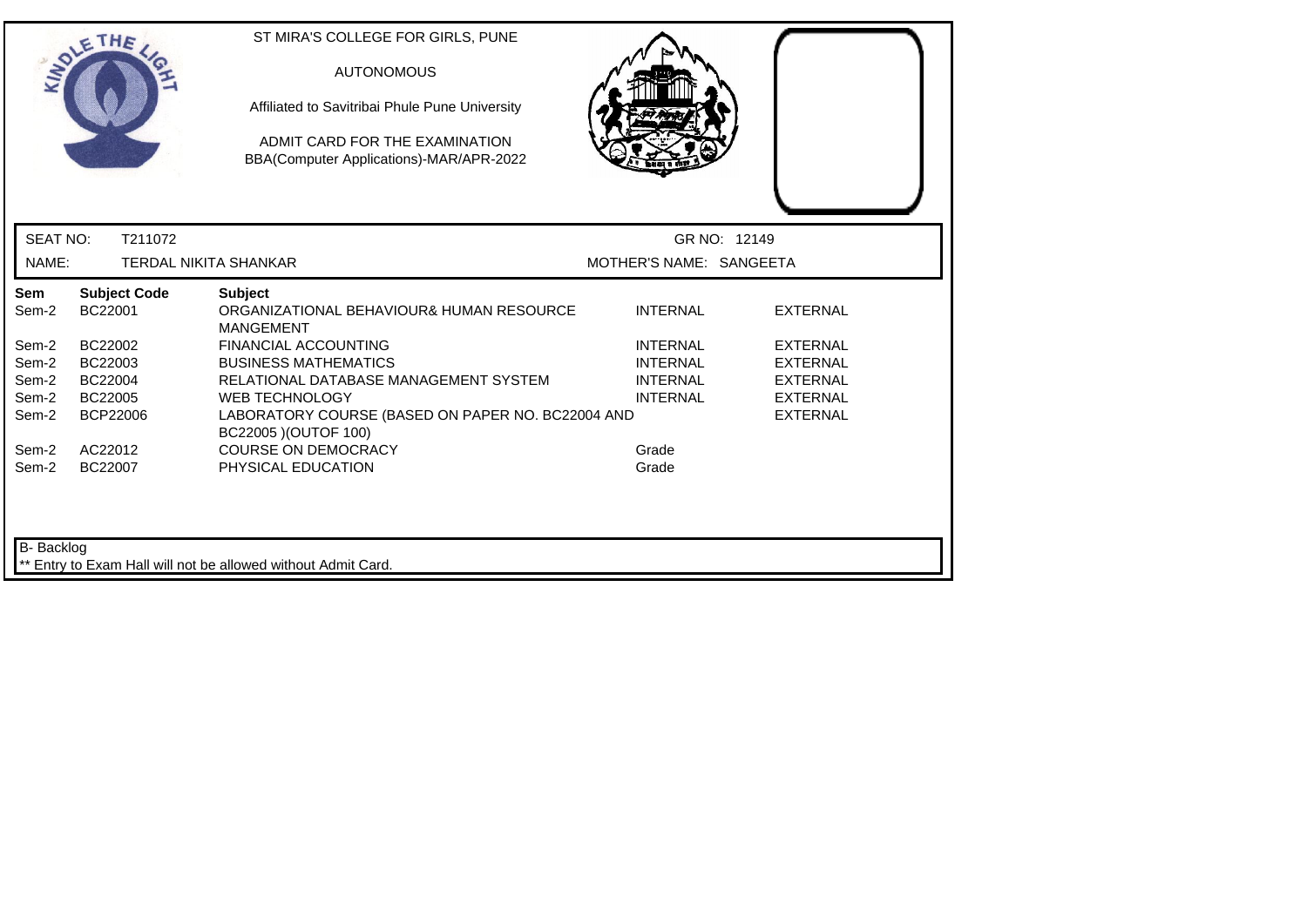|                                                | ADMIT CARD FOR THE EXAMINATION<br>BBA(Computer Applications)-MAR/APR-2022      |                                  |                 |
|------------------------------------------------|--------------------------------------------------------------------------------|----------------------------------|-----------------|
| <b>SEAT NO:</b><br>T211074                     |                                                                                | GR NO: 12109                     |                 |
| NAME:                                          | TUPE VAIBHAVI HANUMANT                                                         | <b>MOTHER'S NAME: MANIK TUPE</b> |                 |
| Sem<br><b>Subject Code</b><br>BC22001<br>Sem-2 | <b>Subject</b><br>ORGANIZATIONAL BEHAVIOUR& HUMAN RESOURCE<br><b>MANGEMENT</b> | <b>INTERNAL</b>                  | <b>EXTERNAL</b> |
| BC22002<br>Sem-2                               | <b>FINANCIAL ACCOUNTING</b>                                                    | <b>INTERNAL</b>                  | <b>EXTERNAL</b> |
| BC22003<br>Sem-2                               | <b>BUSINESS MATHEMATICS</b>                                                    | <b>INTERNAL</b>                  | <b>EXTERNAL</b> |
| Sem-2<br>BC22004                               | RELATIONAL DATABASE MANAGEMENT SYSTEM                                          | <b>INTERNAL</b>                  | <b>EXTERNAL</b> |
| Sem-2<br>BC22005                               | <b>WEB TECHNOLOGY</b>                                                          | <b>INTERNAL</b>                  | <b>EXTERNAL</b> |
| Sem-2<br><b>BCP22006</b>                       | LABORATORY COURSE (BASED ON PAPER NO. BC22004 AND<br>BC22005 ) (OUTOF 100)     |                                  | <b>EXTERNAL</b> |
| Sem-2<br>AC22012                               | <b>COURSE ON DEMOCRACY</b>                                                     | Grade                            |                 |
| Sem-2<br>BC22007                               | PHYSICAL EDUCATION                                                             | Grade                            |                 |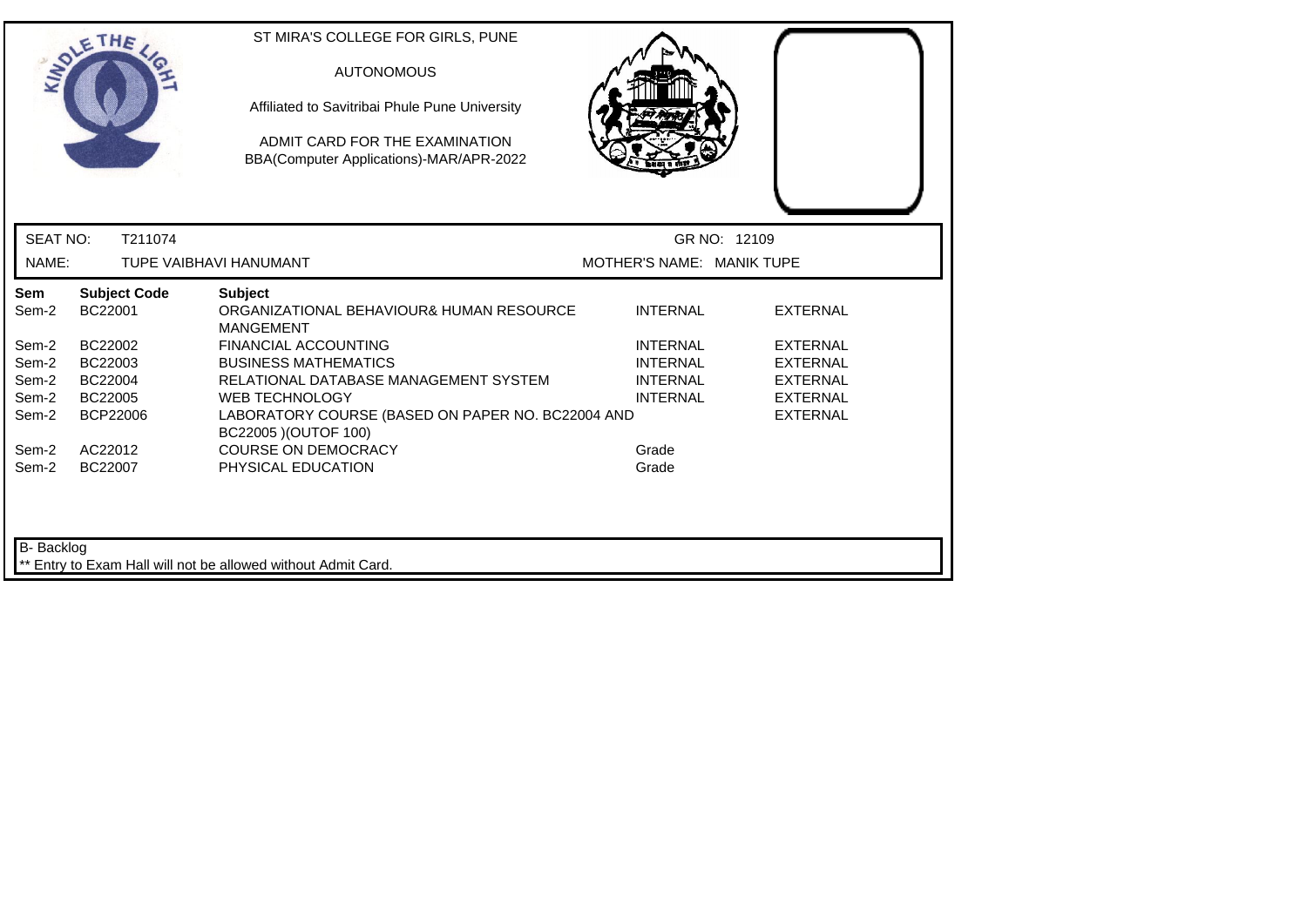|                   | OLETHE                         | ST MIRA'S COLLEGE FOR GIRLS, PUNE<br><b>AUTONOMOUS</b><br>Affiliated to Savitribai Phule Pune University<br>ADMIT CARD FOR THE EXAMINATION<br>BBA(Computer Applications)-MAR/APR-2022 |                       |                 |  |
|-------------------|--------------------------------|---------------------------------------------------------------------------------------------------------------------------------------------------------------------------------------|-----------------------|-----------------|--|
| <b>SEAT NO:</b>   | T211075                        |                                                                                                                                                                                       | GR NO: 12127          |                 |  |
| NAME:             |                                | UDAIPURWALA INSIYAH ZOEB                                                                                                                                                              | MOTHER'S NAME: FARIDA |                 |  |
| Sem<br>Sem-2      | <b>Subject Code</b><br>BC22001 | <b>Subject</b><br>ORGANIZATIONAL BEHAVIOUR& HUMAN RESOURCE<br><b>MANGEMENT</b>                                                                                                        | <b>INTERNAL</b>       | <b>EXTERNAL</b> |  |
| Sem-2             | BC22002                        | <b>FINANCIAL ACCOUNTING</b>                                                                                                                                                           | <b>INTERNAL</b>       | <b>EXTERNAL</b> |  |
| Sem-2             | BC22003                        | <b>BUSINESS MATHEMATICS</b>                                                                                                                                                           | <b>INTERNAL</b>       | <b>EXTERNAL</b> |  |
| Sem-2             | BC22004                        | RELATIONAL DATABASE MANAGEMENT SYSTEM                                                                                                                                                 | <b>INTERNAL</b>       | <b>EXTERNAL</b> |  |
| Sem-2             | BC22005                        | <b>WEB TECHNOLOGY</b>                                                                                                                                                                 | <b>INTERNAL</b>       | <b>EXTERNAL</b> |  |
| Sem-2             | BCP22006                       | LABORATORY COURSE (BASED ON PAPER NO. BC22004 AND<br>BC22005 ) (OUTOF 100)                                                                                                            |                       | <b>EXTERNAL</b> |  |
| Sem-2             | AC22012                        | <b>COURSE ON DEMOCRACY</b>                                                                                                                                                            | Grade                 |                 |  |
| Sem-2             | BC22007                        | PHYSICAL EDUCATION                                                                                                                                                                    | Grade                 |                 |  |
| <b>B-</b> Backlog |                                | ** Entry to Exam Hall will not be allowed without Admit Card.                                                                                                                         |                       |                 |  |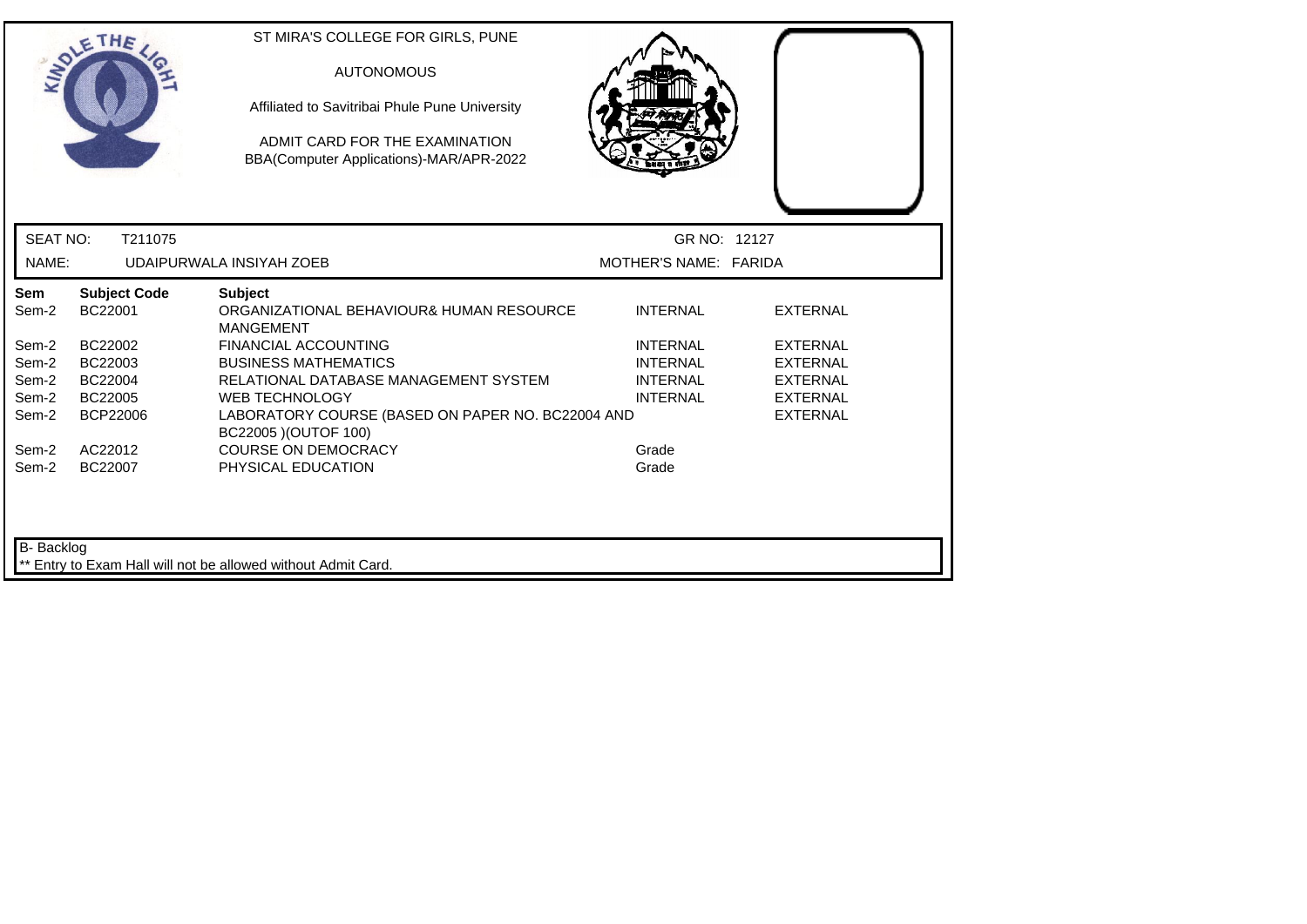|                   | SOLETHE .                      | ST MIRA'S COLLEGE FOR GIRLS, PUNE<br><b>AUTONOMOUS</b><br>Affiliated to Savitribai Phule Pune University<br>ADMIT CARD FOR THE EXAMINATION<br>BBA(Computer Applications)-MAR/APR-2022 |                                   |              |                 |
|-------------------|--------------------------------|---------------------------------------------------------------------------------------------------------------------------------------------------------------------------------------|-----------------------------------|--------------|-----------------|
| <b>SEAT NO:</b>   | T211076                        |                                                                                                                                                                                       |                                   | GR NO: 12137 |                 |
| NAME:             |                                | NANNASANI VENKATVANI SRINIVASULU                                                                                                                                                      | MOTHER'S NAME: NANNASANI SUBBAMMA |              |                 |
| Sem<br>Sem-2      | <b>Subject Code</b><br>BC22001 | <b>Subject</b><br>ORGANIZATIONAL BEHAVIOUR& HUMAN RESOURCE<br><b>MANGEMENT</b>                                                                                                        | <b>INTERNAL</b>                   |              | <b>EXTERNAL</b> |
| Sem-2             | BC22002                        | <b>FINANCIAL ACCOUNTING</b>                                                                                                                                                           | <b>INTERNAL</b>                   |              | <b>EXTERNAL</b> |
| Sem-2             | BC22003                        | <b>BUSINESS MATHEMATICS</b>                                                                                                                                                           | <b>INTERNAL</b>                   |              | <b>EXTERNAL</b> |
| Sem-2             | BC22004                        | RELATIONAL DATABASE MANAGEMENT SYSTEM                                                                                                                                                 | <b>INTERNAL</b>                   |              | <b>EXTERNAL</b> |
| Sem-2             | BC22005                        | <b>WEB TECHNOLOGY</b>                                                                                                                                                                 | <b>INTERNAL</b>                   |              | <b>EXTERNAL</b> |
| Sem-2             | <b>BCP22006</b>                | LABORATORY COURSE (BASED ON PAPER NO. BC22004 AND<br>BC22005 ) (OUTOF 100)                                                                                                            |                                   |              | <b>EXTERNAL</b> |
| Sem-2             | AC22012                        | <b>COURSE ON DEMOCRACY</b>                                                                                                                                                            | Grade                             |              |                 |
| Sem-2             | BC22007                        | PHYSICAL EDUCATION                                                                                                                                                                    | Grade                             |              |                 |
| <b>B-</b> Backlog |                                | ** Entry to Exam Hall will not be allowed without Admit Card.                                                                                                                         |                                   |              |                 |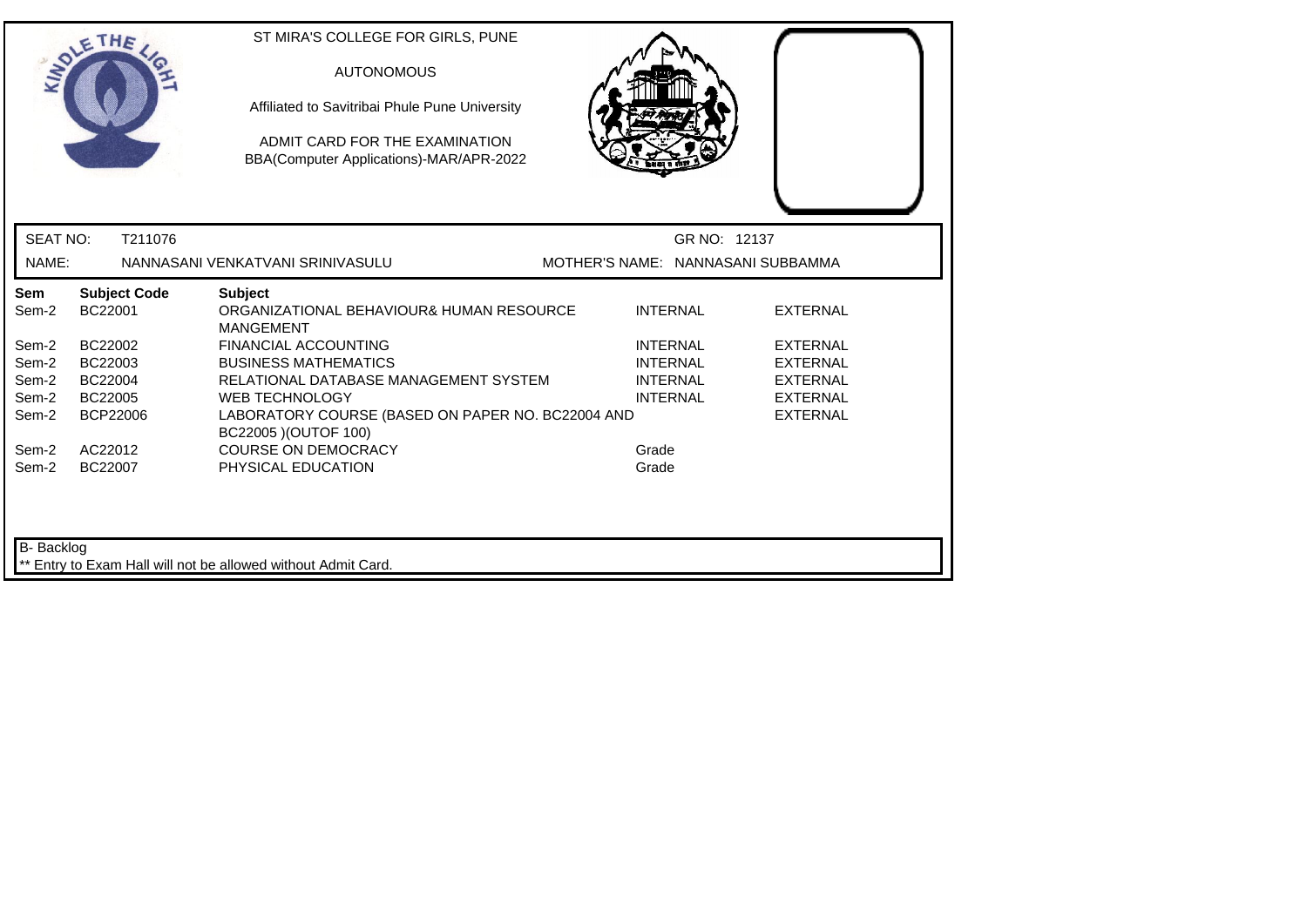|                   | <b>SOLETHE</b>                 | ST MIRA'S COLLEGE FOR GIRLS, PUNE<br><b>AUTONOMOUS</b><br>Affiliated to Savitribai Phule Pune University<br>ADMIT CARD FOR THE EXAMINATION<br>BBA(Computer Applications)-MAR/APR-2022 |                        |                 |
|-------------------|--------------------------------|---------------------------------------------------------------------------------------------------------------------------------------------------------------------------------------|------------------------|-----------------|
| <b>SEAT NO:</b>   | T211077                        |                                                                                                                                                                                       |                        | GR NO: 12129    |
| NAME:             |                                | <b>VIBHUTE ASHWINI ASHOK</b>                                                                                                                                                          | MOTHER'S NAME: ARCHANA |                 |
| Sem<br>Sem-2      | <b>Subject Code</b><br>BC22001 | <b>Subject</b><br>ORGANIZATIONAL BEHAVIOUR& HUMAN RESOURCE<br><b>MANGEMENT</b>                                                                                                        | <b>INTERNAL</b>        | <b>EXTERNAL</b> |
| Sem-2             | BC22002                        | <b>FINANCIAL ACCOUNTING</b>                                                                                                                                                           | <b>INTERNAL</b>        | <b>EXTERNAL</b> |
| Sem-2             | BC22003                        | <b>BUSINESS MATHEMATICS</b>                                                                                                                                                           | <b>INTERNAL</b>        | <b>EXTERNAL</b> |
| Sem-2             | BC22004                        | RELATIONAL DATABASE MANAGEMENT SYSTEM                                                                                                                                                 | <b>INTERNAL</b>        | <b>EXTERNAL</b> |
| Sem-2             | BC22005                        | <b>WEB TECHNOLOGY</b>                                                                                                                                                                 | <b>INTERNAL</b>        | <b>EXTERNAL</b> |
| Sem-2             | BCP22006                       | LABORATORY COURSE (BASED ON PAPER NO. BC22004 AND<br>BC22005 ) (OUTOF 100)                                                                                                            |                        | <b>EXTERNAL</b> |
| Sem-2             | AC22012                        | <b>COURSE ON DEMOCRACY</b>                                                                                                                                                            | Grade                  |                 |
| Sem-2             | BC22007                        | PHYSICAL EDUCATION                                                                                                                                                                    | Grade                  |                 |
| <b>B-</b> Backlog |                                | ** Entry to Exam Hall will not be allowed without Admit Card.                                                                                                                         |                        |                 |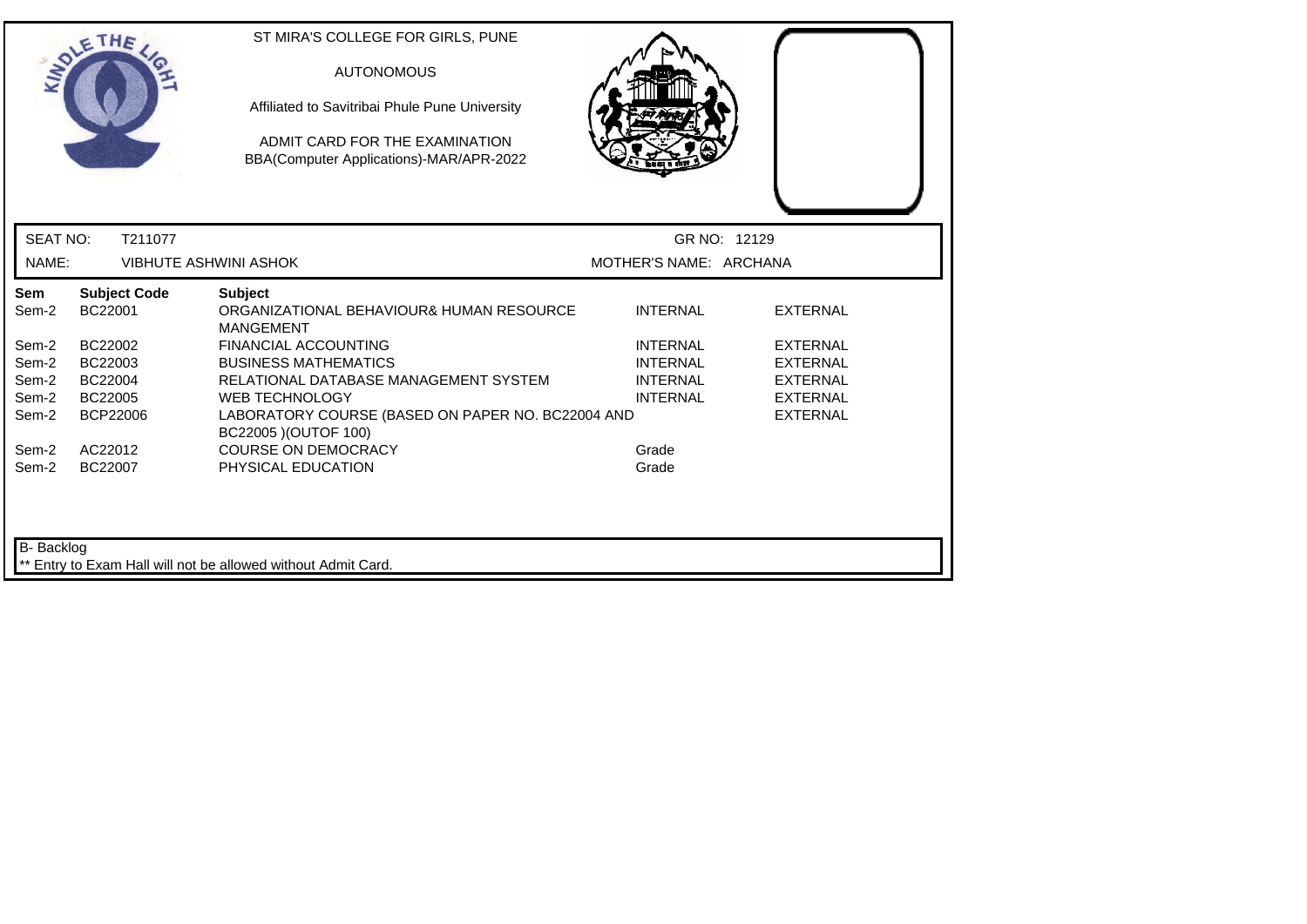|                   | SOLETHE .                      | ST MIRA'S COLLEGE FOR GIRLS, PUNE<br><b>AUTONOMOUS</b><br>Affiliated to Savitribai Phule Pune University<br>ADMIT CARD FOR THE EXAMINATION<br>BBA(Computer Applications)-MAR/APR-2022 |                         |                 |
|-------------------|--------------------------------|---------------------------------------------------------------------------------------------------------------------------------------------------------------------------------------|-------------------------|-----------------|
| <b>SEAT NO:</b>   | T211078                        |                                                                                                                                                                                       | GR NO: 12142            |                 |
| NAME:             |                                | <b>BIRAJDAR SHARDA VITTHAL</b>                                                                                                                                                        | MOTHER'S NAME: JAYSHREE |                 |
| Sem<br>Sem-2      | <b>Subject Code</b><br>BC22001 | <b>Subject</b><br>ORGANIZATIONAL BEHAVIOUR& HUMAN RESOURCE<br><b>MANGEMENT</b>                                                                                                        | <b>INTERNAL</b>         | <b>EXTERNAL</b> |
| Sem-2             | BC22002                        | <b>FINANCIAL ACCOUNTING</b>                                                                                                                                                           | <b>INTERNAL</b>         | <b>EXTERNAL</b> |
| Sem-2             | BC22003                        | <b>BUSINESS MATHEMATICS</b>                                                                                                                                                           | <b>INTERNAL</b>         | <b>EXTERNAL</b> |
| Sem-2             | BC22004                        | RELATIONAL DATABASE MANAGEMENT SYSTEM                                                                                                                                                 | <b>INTERNAL</b>         | <b>EXTERNAL</b> |
| Sem-2             | BC22005                        | <b>WEB TECHNOLOGY</b>                                                                                                                                                                 | <b>INTERNAL</b>         | <b>EXTERNAL</b> |
| Sem-2             | BCP22006                       | LABORATORY COURSE (BASED ON PAPER NO. BC22004 AND<br>BC22005 ) (OUTOF 100)                                                                                                            |                         | <b>EXTERNAL</b> |
| Sem-2             | AC22012                        | <b>COURSE ON DEMOCRACY</b>                                                                                                                                                            | Grade                   |                 |
| Sem-2             | BC22007                        | PHYSICAL EDUCATION                                                                                                                                                                    | Grade                   |                 |
| <b>B-</b> Backlog |                                | ** Entry to Exam Hall will not be allowed without Admit Card.                                                                                                                         |                         |                 |